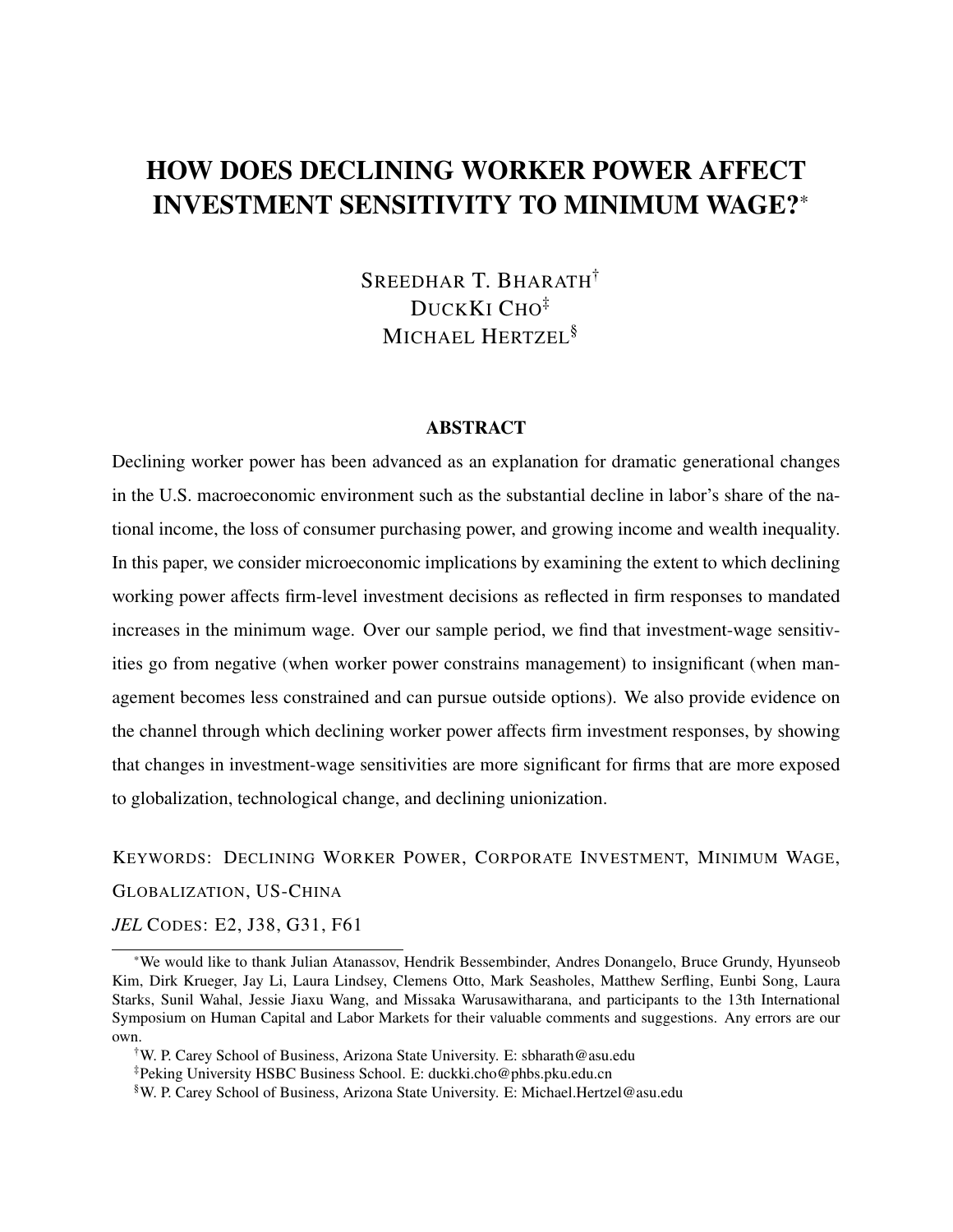# I. Introduction

Labor's share of national income in the U.S. has been declining since the 1980s [\(Karabar](#page-36-0)[bounis and Neiman, 2014;](#page-36-0) Gutiérrez and Piton, 2020). The decline has been the focus of much public and academic scrutiny due to its importance in understanding income and wealth inequality, slowing income growth, and the loss of consumer purchasing power - which is an important driver of the economy. Explanations for the decline have largely focused on decreasing worker power vis-a-vis their employers.<sup>[1](#page-1-0)</sup> As discussed in [Stansbury and Summers](#page-36-2) [\(2020\)](#page-36-2), the decline in worker power reflects not only the significant decline in unionization over this period, but also from increased employer bargaining power due to improved outside options made possible by technological advances and by the ability to substitute labor from low wage countries arising from globalization. In addition, increases in shareholder power and shareholder activism have led to pressures on companies to cut labor costs.

Much of the academic literature has focused on the implications of declining worker power for the macroeconomy. In this paper, we consider microeconomic implications by examining the extent to which declining worker power has affected firm-level investment decisions. Our empirical strategy focuses on the effect of worker power on firm investment responses to mandated changes in the minimum wage. When worker power is high and firms are constrained in making labor force adjustments, traditional neoclassical, cost-of-adjustment, and q-theory models of investment predict that minimum wage increases will result in less investment because increased labor costs lower the future cash flows of new investment projects, thereby reducing the optimal level of firm investment. As worker power declines and firms are less constrained in making workforce adjustments, the ability to substitute capital for labor (enhanced by technology improvements) and/or replace U.S. workers with cheaper foreign labor (due to globalization) dampens the negative effect of minimum wage increases on investment (i.e., the isoquant of production function becomes less convex).

<span id="page-1-0"></span>We begin our analysis by examining changes in the strength of investment sensitivity to mini-

<sup>&</sup>lt;sup>1</sup>The literature has proposed several non-mutually exclusive explanations that broadly fall into the weakening worker power: for instance, rising international trade and associated substitution of labor from low-wage countries [\(Elsby, Hobijn and Sahin, 2013\)](#page-35-0), a decline in the relative price of capital [\(Karabarbounis and Neiman, 2014\)](#page-36-0), domesticoutsourcing (contracting out) workers [\(Goldschmidt and Schmieder, 2017\)](#page-35-1), and capital-biased technological change (automation) [\(Acemoglu and Restrepo, 2018\)](#page-34-0). Another prominent hypothesis emphasizes the emergence of "superstar firms" and heterogeneity across firms [\(Autor, Dorn, Katz, Patterson and Van Reenen, 2017,](#page-34-1) [2020\)](#page-35-2).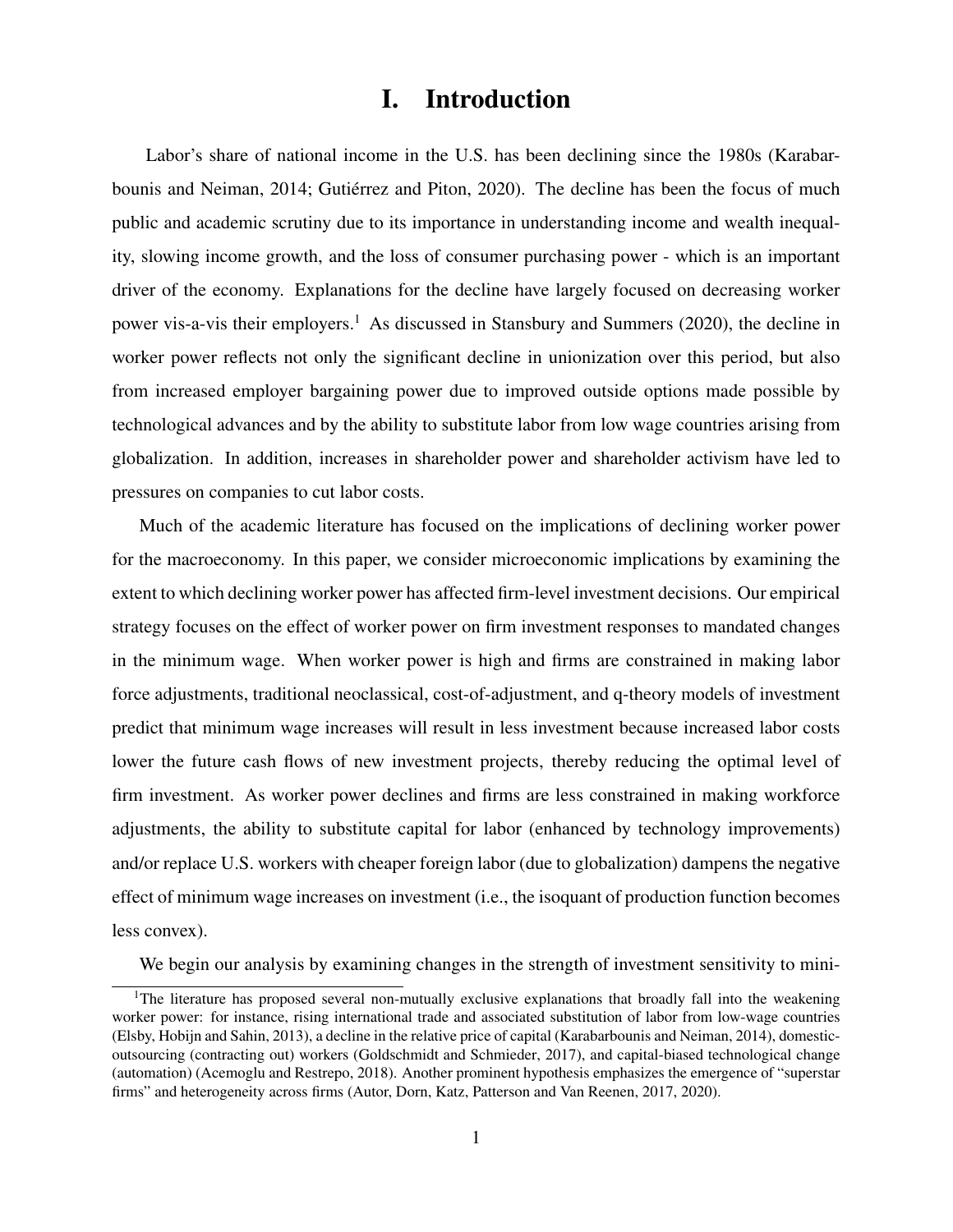mum wage changes over the 1984 to 2017 time period. We estimate investment-wage sensitivity by augmenting standard investment regressions (e.g., [Fazzari, Hubbard and Petersen, 1988\)](#page-35-3) with a minimum wage variable. Using staggered changes in minimum wage rates across U.S. states, we start with a simple comparison of pre-2000 and post-2000 investment-wage sensitivities. Consistent with declining worker power, we find minimum wage changes had a significant negative effect on capital expenditures in the pre-2000 sample period but had no effect on capital expenditures in the post-2000 sample period. For the pre-2000 period, the estimated investment-wage sensitivity is −0.038 and statistically significant at the 1% level, which corresponds to a 24.6% decrease relative to the sample mean. However, for the post-2000 period, the estimated investment-wage sensitivity is 0.001 and statistically not significant at conventional levels.

To provide a more granular picture, we next investigate changes in investment-wage sensitivities using 15-year rolling window regressions. The negative impact of minimum wage on investment peaks in magnitude for the 15-year regressions using the 1987-2001 and 1988-2002 windows. The investment-wage sensitivity becomes statistically insignificant in the regressions following the 1999 to 2013 window. Consistent with these findings, a formal test for regime shifts in the structural relation between corporate investment and minimum wage suggests that the model with a structural break at 1999 fits the data best.

Our main sets of tests focus on examining the impact on investment-wage sensitivity of the various forces that have been advanced as driving the decline in worker power over the past four decades: globalization (which allowed easier access to cheap foreign labor as well as increased import penetration), technological change and the associated automation of the workplace, and weakening union power. To investigate the impact of globalization on worker power, as manifested by changes in investment sensitivity to minimum wage increases, we begin by examining the impact of the 1999 U.S.-China bilateral agreement that enabled U.S. firms to secure a greater fraction of the profits from their Chinese operations. In effect, the agreement provides U.S. firms with better access to the Chinese labor market, which weakens the bargaining power of U.S. workers by increasing the outside options of their employers. As a result, firms are less restricted in how they respond to a shock to their labor costs caused by mandated changes in the minimum wage.

Our empirical strategy is to compare changes in investment-wage sensitivities around the 1999 bilateral agreement for firms that are more versus less likely to benefit from greater access to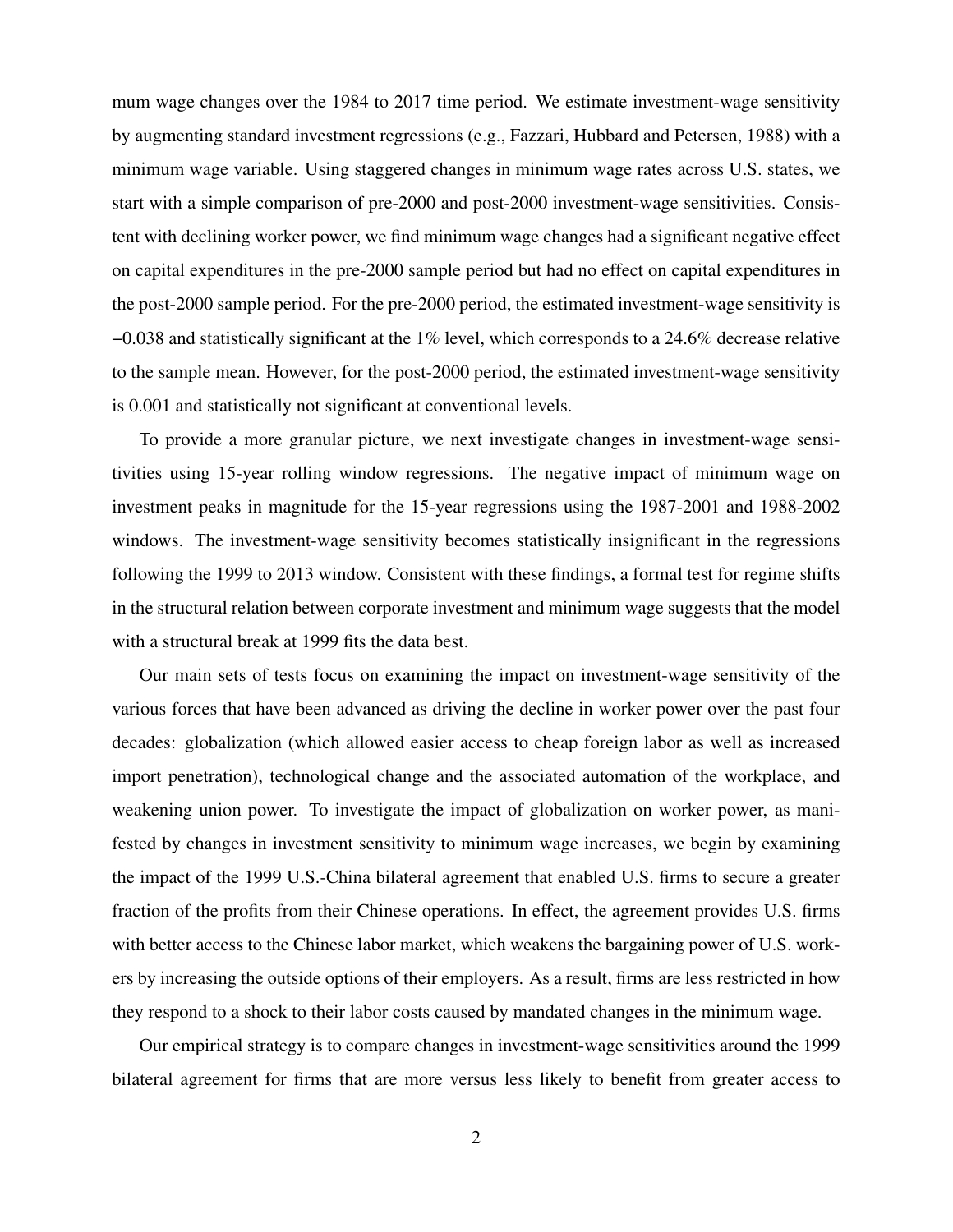cheaper Chinese labor. Using information from 10-k filings about U.S. firms' subsidiaries and their location, we define firms with at least one subsidiary in China as of 1997 (two years prior to the agreement) as most likely to benefit from access to cheap Chinese labor (i.e., treated firms) and treat all other firms as control firms. Using a generalized difference-in-differences framework, we find that firms operating in China as of 1997 experienced a dramatic decline in investment-wage sensitivities, moving from −0.045 (significant at the 1% level) before the agreement to −0.005 (statistically insignificant) after the agreement. For the control firms without subsidiaries in China prior to the agreement, investment-wage sensitivities are negative and highly significant both before and after the agreement. These findings are consistent with the hypothesis that firms with greater outside options afforded by globalization are less constrained in responding to minimum wage shocks.<sup>[2](#page-3-0)</sup>

The shock to the U.S. labor market that was triggered by the 1999 U.S.-China bilateral agreement was a supply-driven shock. For additional evidence on the impact of globalization, we next examine a demand-side change in the U.S. labor market that was induced by a dramatic increase in the Chinese share of U.S. imports. The Chinese economic reforms in the 1980s and 1990s resulted in rapid productivity growth and a consequent surge in Chinese exports during this period. Its export growth was reinforced by China's entry to the World Trade Organization (WTO) in 2001. In particular, the Chinese share of U.S. imports increased from 4.0% in 1991 to 9.0% in 2001, before surging to 18.4% in 2011 (21.9% in 2017), which imposes stronger competition on U.S. firms.<sup>[3](#page-3-1)</sup> Since firms in a more competitive environment are less able to shift rising labor costs to their consumers [\(Harasztosi and Lindner, 2019\)](#page-36-3), they have stronger incentives to displace their workers and/or replace them with machines when they are hit by a shock to labor costs. In particular, minimum wage increases will lead to a competitive disadvantage of U.S. firms (especially those in the tradable sector) relative to Chinese rivals that are not subject to such a minimum wage shock. Therefore, we hypothesize that the investment-wage sensitivity decreases after China's export surge, and this change is more pronounced for firms in the industries that are highly exposed

<span id="page-3-0"></span><sup>&</sup>lt;sup>2</sup>We provide additional evidence by dividing our control firms (without Chinese subsidiaries prior to the agreement) into those that do form Chinese subsidiaries after the agreement (treated firms) and those that do not (control firms). Consistent with an improvement in outside options made possible by globalization, we find a significant decline in investment sensitivities for the treated firms and no change for the control firms.

<span id="page-3-1"></span> $3A$  similar observation is noted in [Autor, Dorn and Hanson](#page-35-4) [\(2013\)](#page-35-4): the import penetration ratio for U.S. imports from China rose sharply over 1991–2007 with an inflection point in 2001.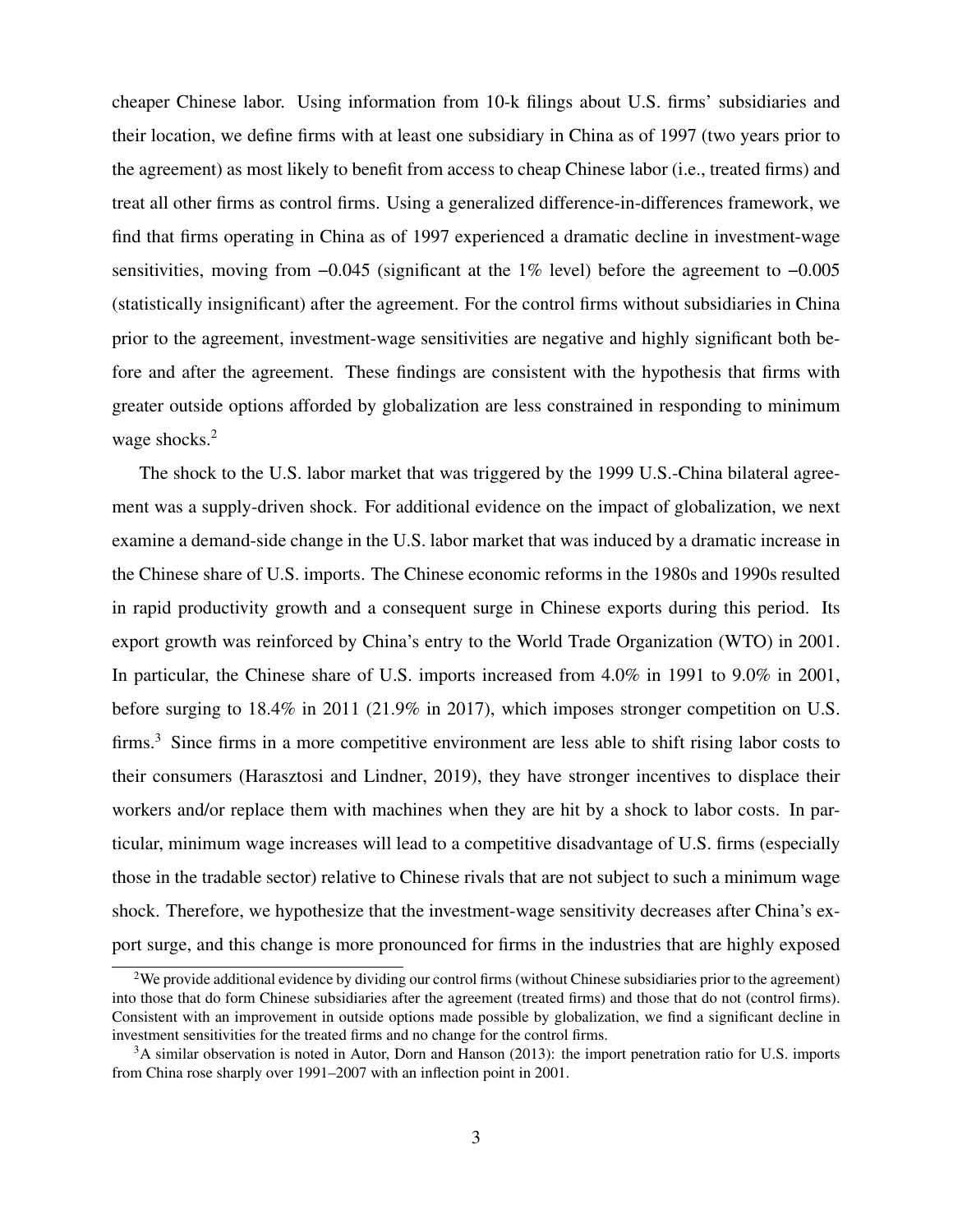to Chinese import competition.

We measure Chinese import exposure as of 1999, two years prior to China's accession to the WTO in 2001. Specifically, we define a U.S. industry's exposure to imports from China as the log of the Chinese import penetration ratio [\(Bernard, Jensen and Schott, 2006\)](#page-35-5) if firms are classified as in the tradable sector [\(Mian and Sufi, 2014\)](#page-36-4), and zero otherwise. Using a similar difference-indifferences approach, we find that rising exposure to Chinese import competition indeed expedites changes in investment-wage sensitivity moving toward zero. Our results are robust to using a non-U.S. trade exposure to Chinese imports as an instrument, following [Autor et al.](#page-35-4) [\(2013\)](#page-35-4) and [Acemoglu, Autor, Dorn, Hanson and Price](#page-34-2) [\(2016\)](#page-34-2).<sup>[4](#page-4-0)</sup>

We next investigate the effects of technological innovations over the last several decades on investment-wage sensitivities. Technological advances in workplace automation serve to weaken worker power by providing employers with greater opportunities to substitute capital for labor. Coupled with the empirical observation that labor has indeed become more substitutable in the post-2000 period due to technological advances [\(Acemoglu and Restrepo, 2019a\)](#page-34-3), this substitution hypothesis may explain a decrease in investment-wage sensitivity in the later sample period. [Graetz](#page-36-5) [and Michaels](#page-36-5) [\(2017\)](#page-36-5) find that routine-intensive jobs are particularly susceptible to replacement by new technologies. Hence, we measures the extent to which industries are subject to technological change using an industry-level share of routine-task labor [\(Zhang, 2019\)](#page-37-0). Our difference-indifferences estimates indicate that firms that are more exposed to automation experience a larger decrease in investment-wage sensitivity in the post-2000 period.

Finally, motivated by the continuing decline in union coverage rates over our sample period  $(Aqikgöz$  and Kaymak, 2014), we examine whether weakening union power contributes to decreased investment-wage sensitivity in the post-2000 period. Weakening labor union power enables firms to adjust their workforce (at both the extensive and intensive margins) more flexibly in

<span id="page-4-0"></span><sup>4</sup>To further support our findings, we examine whether the differential changes in investment-wage sensitivity following increased competition are mainly caused by industry leaders. Motivated by findings in [Khanna and Tice](#page-36-6) [\(2000\)](#page-36-6) and Gutiérrez and Philippon [\(2017\)](#page-36-7), we conjecture that greater exposure of U.S firms to Chinese import competition motivates industry leaders to invest more to compete with their Chinese rivals when they face a minimum wage shock; however, such a large exposure forces laggards to exit or to downsize their operation. To test this hypothesis, we identify leader (laggard) firms for each industry as those with above-median (below-median) *Tobin's q*, following [Gutierrez](#page-36-7) ´ [and Philippon](#page-36-7) [\(2017\)](#page-36-7). We find that rising Chinese import competition leads leaders to invest more relative to laggards in response to minimum wage increases. Notably, laggards still reduce their investment significantly following the minimum wage increase in the later period (2001–2017). These results are robust to using sales and total assets to identify industry leaders.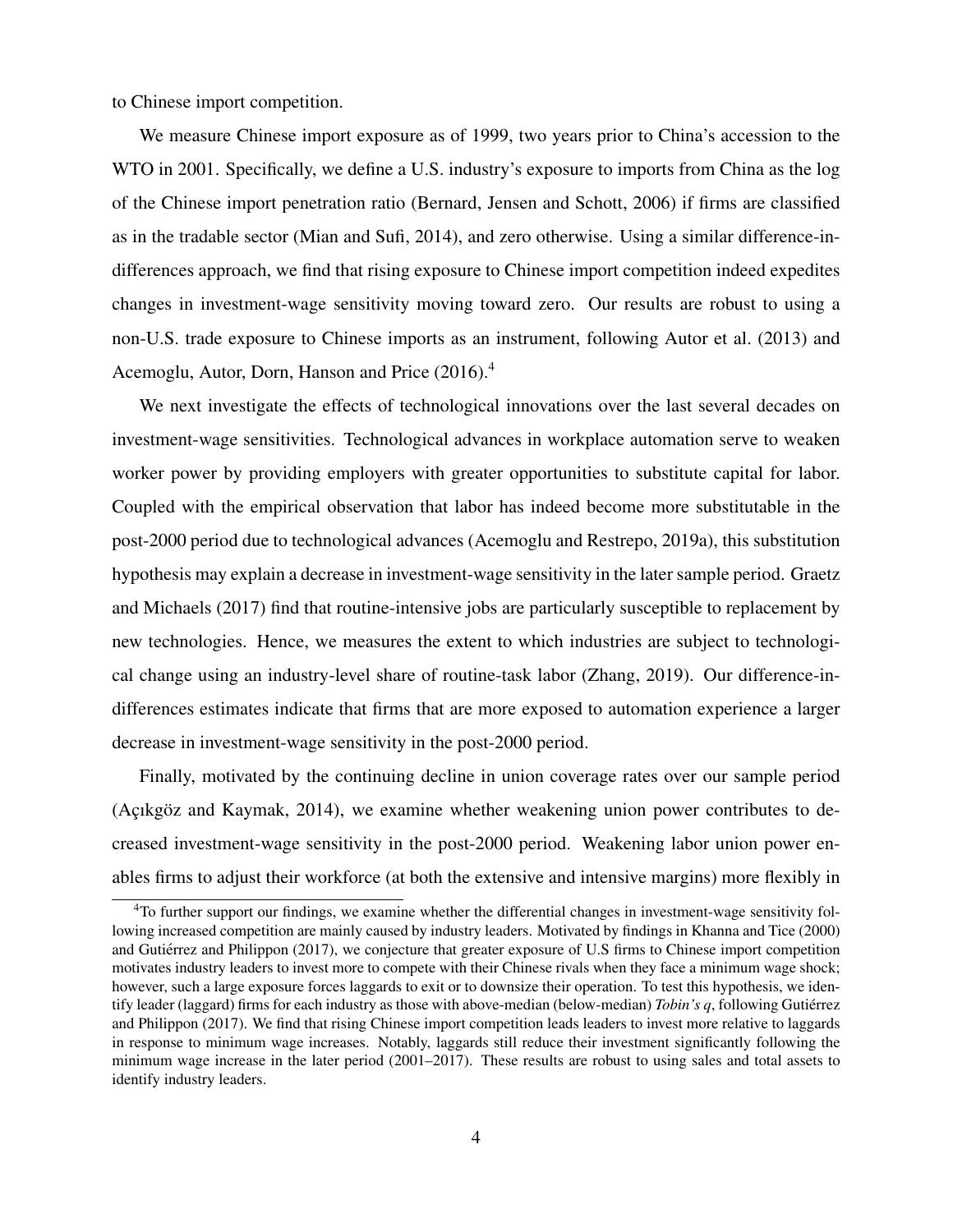response to mandated minimum wage increases. We first measure weakening labor union as the decline in the union coverage rate at the state- or industry-level for the entire sample period. Using this measure, we find that firms that experience a larger drop in union coverage are less sensitive to minimum wage shocks. To address potential endogeneity concerns, we also use the passage of right-to-work (RTW) laws as a plausibly exogenous shock to union bargaining power. In states with RTW legislation, mandated union membership or payment of union dues is prohibited, which limits a union's access to resources thereby weakening union power. We find that, after the passage of RTW laws, corporate investment responds less negatively to minimum wage increases.

In sum, consistent with declining worker power, we find micro-level evidence that employers have become less constrained in their response to exogenous shocks to labor costs associated with mandated changes in the minimum wage. Whereas firms reduced investment following minimum wage increases in the early (pre-2000) part of our sample, the sensitivity of investment to increases in the minimum wage became statistically and economically insignificant in the later time period. Furthermore, we show that declines in investment-wage sensitivities are tied to forces that have been advanced to explain declining worker power: globalization, technological advances, and declining union power.

In addition to contributing to the literature on worker power, our study also contributes to the literature on the real effects of mandated minimum wage increases. Since much of that literature focuses on the effects of minimum wages on employment, our focus on the investment side, and how it interacts with worker power, adds additional perspective. In this regard, for example, our paper provides a potential explanation for the mixed results in earlier studies that examine the effect of minimum wage on corporate investment (e.g., the negative effects reported in [Cho](#page-35-6) [\(2021\)](#page-35-6) and [Gustafson and Kotter](#page-36-8) [\(2021\)](#page-36-8) and the positive effects documented in [Geng, Huang, Lin and Liu](#page-35-7) [\(forthcoming\)](#page-35-7) and [Hau, Huang and Wang](#page-36-9) [\(2020\)](#page-36-9)).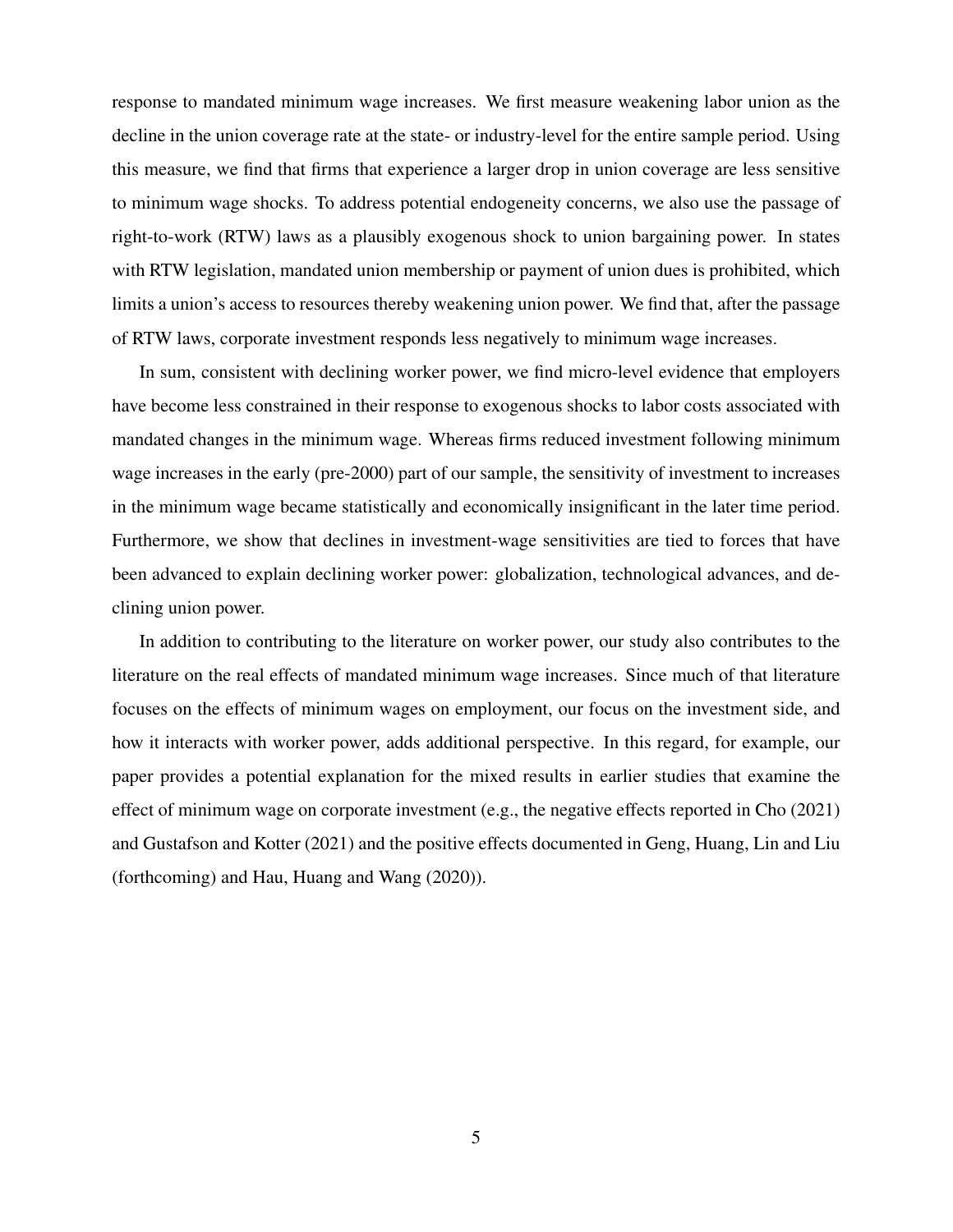# II. Minimum Wage and Corporate Investment

# *A. Institutional Details*

The federal minimum wage provisions for employees in the U.S. are contained in the Fair Labor Standards Act (FLSA). Employers whose annual sales are at least \$500,000 and who engage in interstate commerce are subject to the FLSA. All of their employees are covered by the Act. The Act also covers employees engaged in interstate commerce even if their employers' revenue is less than \$500,000. The Act establishes overtime pay, recordkeeping, and youth employment standards for workers in the private sector as well as in federal, state, and local governments. It was enacted in 1938 and has been amended many times since, mainly to increase the federal minimum wage. As of July 2009, more than 143 million workers (about 93% of the U.S. civilian labor force) in more than 9.8 million workplaces are protected by the FLSA, which is enforced by the Wage and Hour Division of the Department of Labor.

In addition, many states also have their own minimum wage laws. Some states index their minimum wage rates to inflation, increase the rates in legislatively scheduled increments, set the rates at the federal rate, or a mix of these three methods. The state minimum wage rates may differ from those set by the federal statutes. Under Section 18 of the FLSA, when an employee is subject to both the federal and state minimum wage laws, the employee is entitled to the higher of the two standards.

# <span id="page-6-0"></span>*B. Identification Strategy*

Our identification strategy for investigating the relation between corporate investment and minimum wage assumes that changes in the federal and state level minimum wage rates are exogenous to individual firm outcomes. The federal and state minimum wage rates change at various times and in various increments. These changes are depicted in Figure [I](#page-48-0) at the federal level and for a sample of three geographically distant states: California, Connecticut, and Illinois.

# [Insert Figure [I](#page-48-0) here.]

As shown in Figure [I,](#page-48-0) the timing of minimum wage changes varies at the federal level and across the states. For example, wage rate changes in Connecticut and California seem to lead the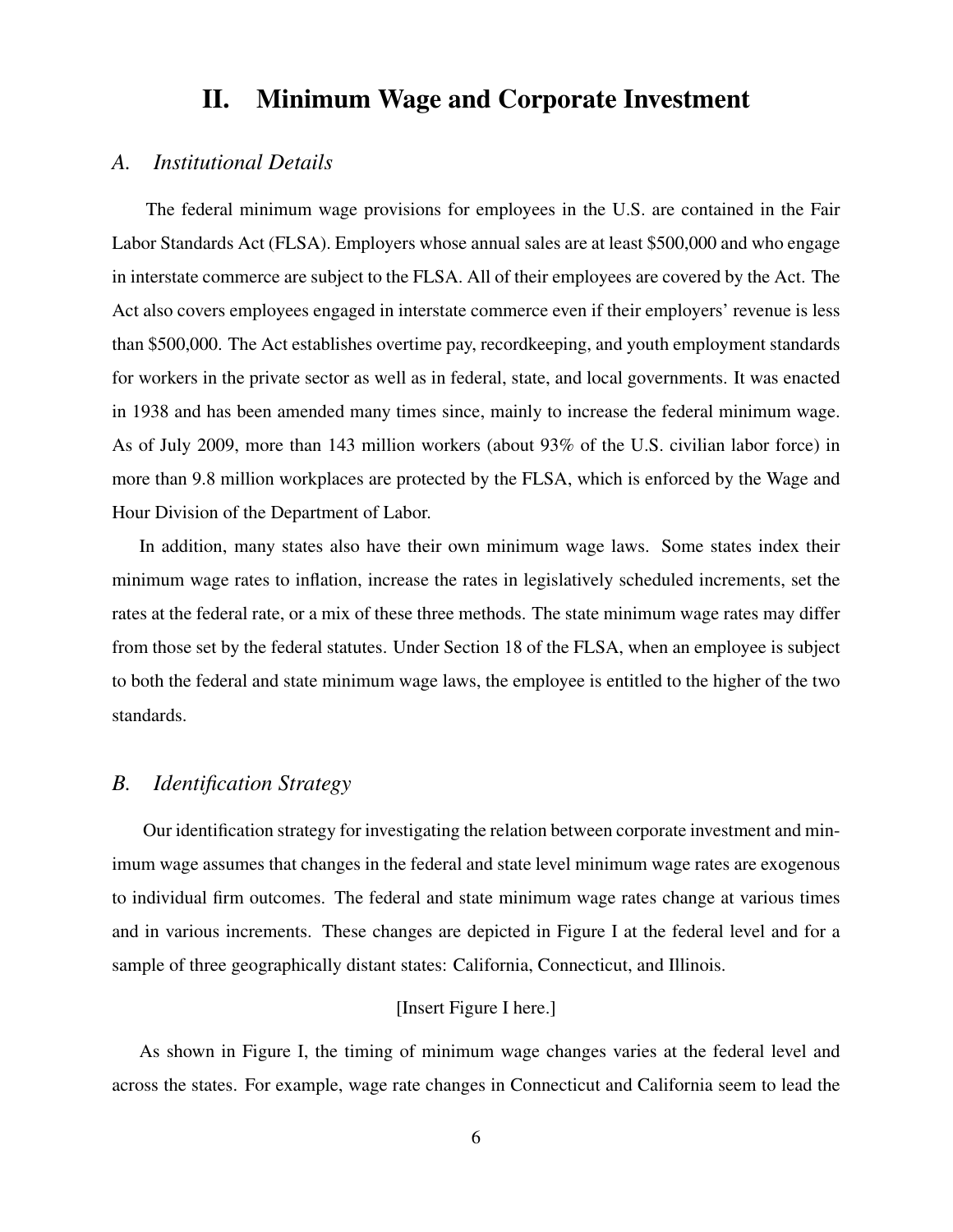federal wage increases over the period 1983–2017. Illinois' wage rate changes moved in lockstep with the federal wage rate changes till 2003; however, after 2003, wage rate changes in Illinois led to the federal wage rate increases. In our econometric tests, we exploit this staggered timing of changes in minimum wage rates. Since minimum wage increases are staggered, it is possible for firms to be in both the treatment (i.e., minimum wage increases) and control groups at different times, which alleviates the potential problem of systematic differences between treatment and control groups.

As outlined earlier, each state uses its own adjustment mechanisms for minimum wage rates. One of the common methods is to index minimum wage rates to inflation. In Figure [I,](#page-48-0) we plot the CPI-U (Consumer Price Index for All Urban Consumers) index over the same period by setting the index value in January 1983 to a wage rate of \$3.25 per hour (on the left axis). The figure also shows that California, Connecticut, and Illinois wage rates lagged the CPI index till the year 2000 but led the CPI index after 2000. The federal wage rates lagged the CPI index over the entire sample period. For the states shown in this figure, it appears that inflation does not seem to trigger wage increases. This is desirable for our identification strategy because inflation might directly affect corporate investment. However, there are some states that maintain the real value of the minimum wage rates over time by indexing the rates to inflation. Thus, if inflation triggers a minimum wage increase, our identifying assumption for estimating the investment sensitivity to minimum wage (hereafter investment-wage sensitivity) may be violated. In general, inflation has two direct conflicting effects on corporate investment [\(Hochman and Palmon, 1983\)](#page-36-10): depreciation and interest effects. On the one hand, the real tax benefit of depreciation decreases with inflation because depreciation allowances are based on historical costs, rather than on current nominal values. On the other hand, the real tax benefit of interest deductions increases with inflation because firms deduct interest expenses at nominal interest rates, rather than at real rates. Therefore it remains an empirical question whether inflation increases or decreases corporate investment. [Feldstein](#page-35-8) [\(1982\)](#page-35-8) empirically finds that inflation is negatively associated with firm investment under the structure of U.S. tax rules. Therefore, to make our identification strategy more convincing, we exclude all the firms headquartered in the 15 U.S. states that have indexed their minimum wage rates to some measures of inflation.<sup>[5](#page-7-0)</sup>

<span id="page-7-0"></span><sup>5</sup>These 15 states are Alaska, Arizona, Colorado, Florida, Michigan, Minnesota, Missouri, Montana, Nevada, New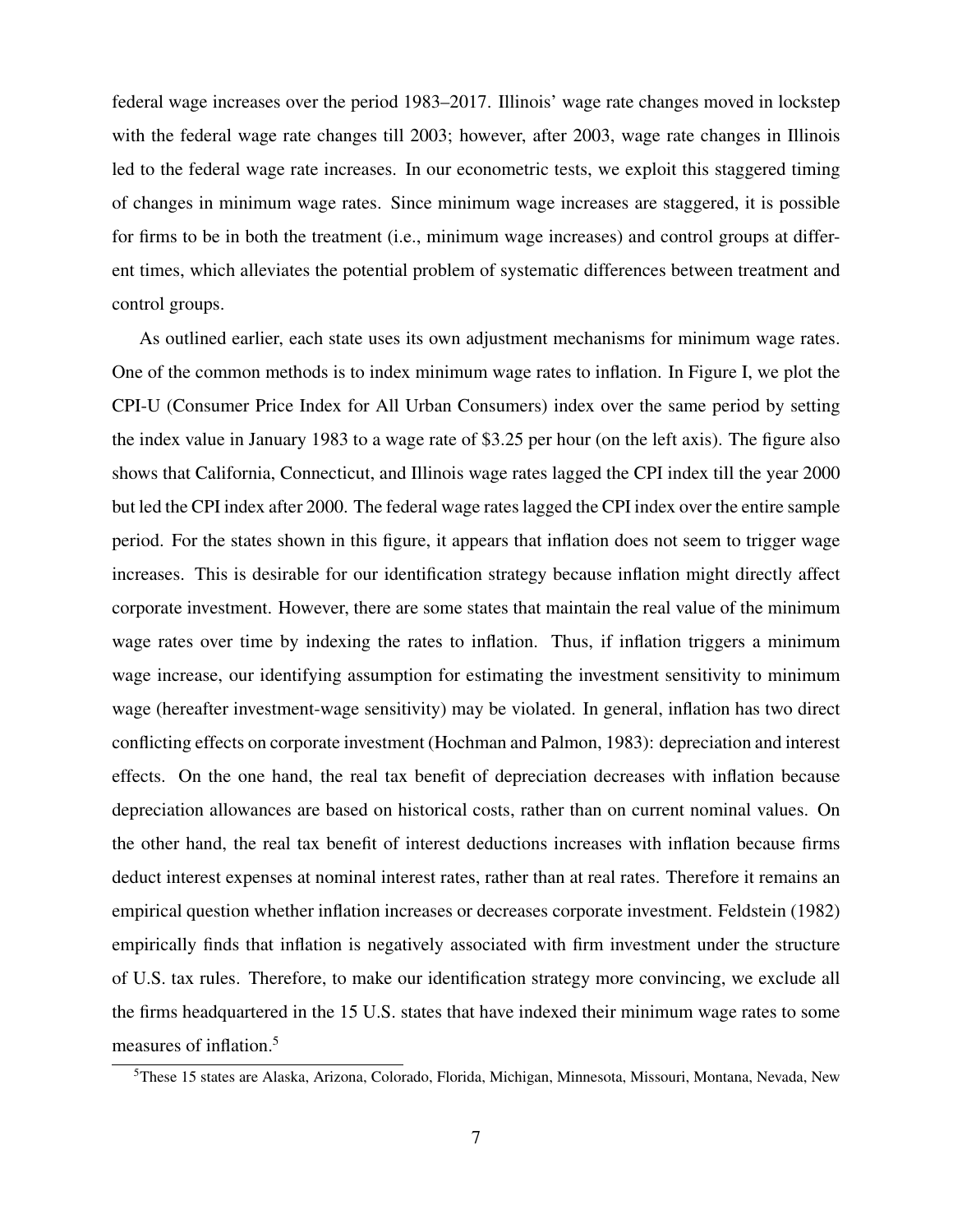The second adjustment mechanism that some states use is to write in specific future dates for specific minimum wage rates in legislation. If such legislation were motivated by an anticipated but unobservable improvement in investment opportunities by the legislators, our identifying assumption (the exogeneity of wage increases to firm investment) may be violated. To examine this possibility, we plot the time-series of the value weighted stock market (NYSE/AMEX/NASDAQ) index (as a proxy for investment opportunity) over the sample period on the right axis in Figure [I.](#page-48-0) The figure shows that minimum wage increases occur in both up and down stock markets either at the federal or state level. If the unobservable component of expected investment opportunity is positively associated with future changes in minimum wage rates, our tests are likely to find a positive relation between minimum wage increases and capital expenditure. In results tabulated later in the paper, we find instead a negative relation between minimum wage and corporate investment. Therefore, we conclude that this legislative issue is unlikely to affect our results.

The third and last adjustment mechanism used by states is to set their minimum wage rates based on the federal rate. Therefore, from the identification perspective, these states are similar to the case where states specify their rates in state legislation. Moreover, a change in *federal* minimum wage laws can largely be regarded as exogenous to the *state-level* macroeconomic conditions that may affect individual firm outcomes. This enables us to isolate the effect of unobservable statelevel macroeconomic shocks on corporate investment to the extent that federal minimum wage policy is orthogonal to the state-level economic conditions. To directly control for the macroeconomic conditions of the U.S. economy that may facilitate a change in federal minimum wage laws, we include year fixed effects in our investment regressions.

# *C. Sample Construction*

We obtain the historical changes in minimum wages for non-farm private sector employment under state laws for all US states from the Tax Policy Center.<sup>[6](#page-8-0)</sup> These data are sourced from the Wage and Hour Division of the U.S. Department of Labor and from the *Monthly Labor Review* by the Bureau of Labor Statistics, and span the 1983 to 2014 time period. For 2015–2017, we

Jersey, Ohio, Oregon, South Dakota, Washington, and Vermont. We obtain qualitatively similar results when including those 15 states in our analysis.

<span id="page-8-0"></span><sup>6</sup><https://www.taxpolicycenter.org/statistics/state-minimum-wage-rates>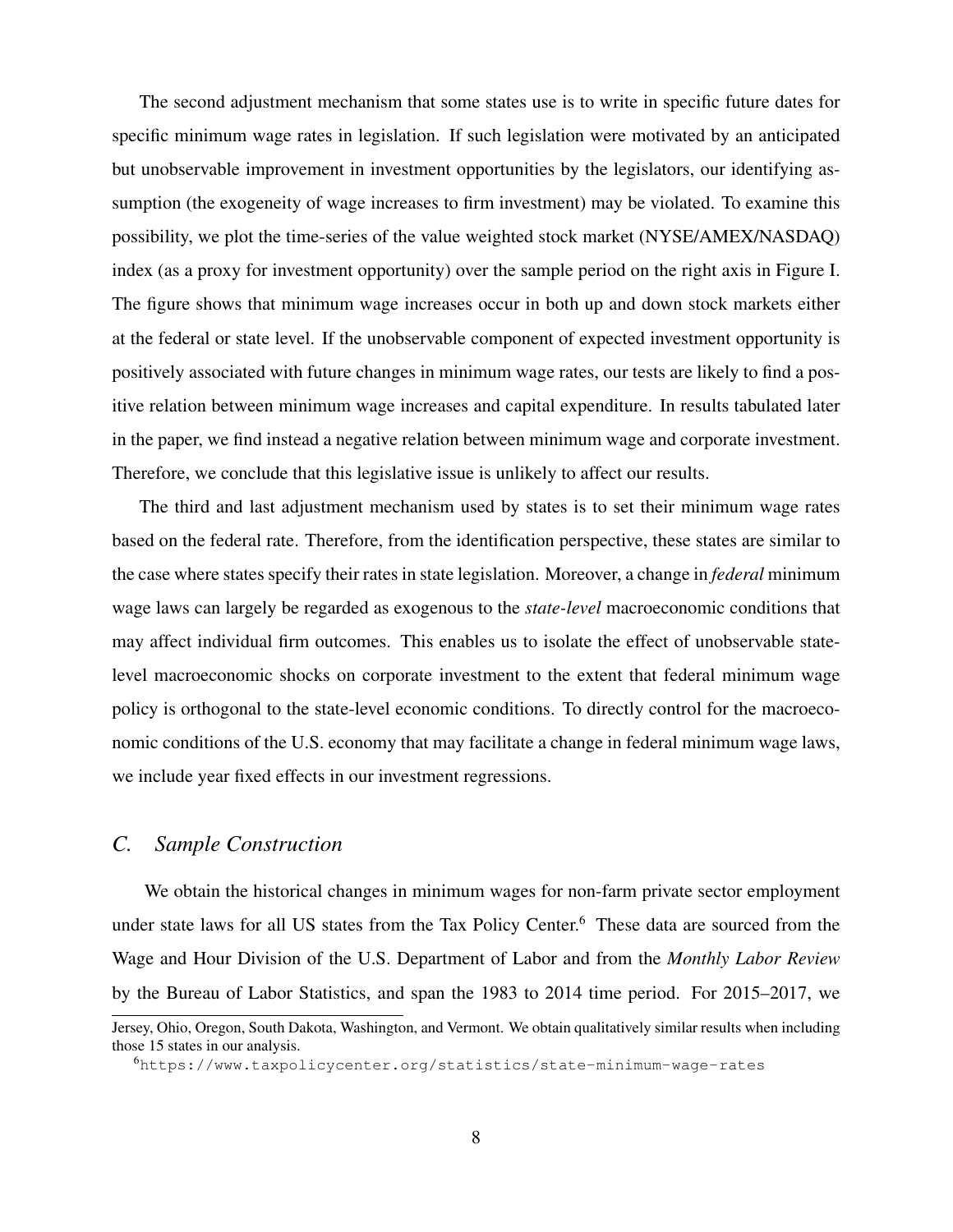hand-collect the data from the U.S. Department of Labor.<sup>[7](#page-9-0)</sup> To match this time period, we construct a sample of firms in Compustat following the sample selection criteria of [Almeida, Campello and](#page-34-4) [Galvao](#page-34-4) [\(2010\)](#page-34-4). We eliminate observations from financial institutions (SIC codes 6000–6999). In addition, we discard firm-years that display asset or sales growth exceeding 100% to eliminate firms that exhibit large jumps in business fundamentals in terms of size and sales, because these jumps are usually associated with major corporate events, such as mergers and acquisitions or reorganizations. We also remove very small firms for which capital is less than \$10 million, because linear investment models may not be appropriate for those firms, as discussed by [Gilchrist](#page-35-9) [and Himmelberg](#page-35-9) [\(1995\)](#page-35-9). Finally, we eliminate firm-years that have negative *Tobin's q*. All dollarvalued variables are converted into December 2014 constant dollars using the consumer price index for all urban consumers (CPI-U). The final sample has 59,096 firm-year observations.

# *D. Descriptive Statistics*

Table [I](#page-38-0) provides summary statistics of the main variables used in this study. The firm-yearlevel data consists of 59,096 firm-year observations from 1984 to 2017, consisting of 6,376 firms. We define investment rates for firm i in state s in year t as capital expenditures  $(I)$  normalized by the beginning-of-year capital stock  $(K)$  in which capital stock is measured as property, plant, and equipment. This variable is named as  $Investment$  (=  $\frac{I_{i,s,t}}{K_{i,s,t-1}}$ ). The sample mean and median of investment rates are 24.5% and 18.5% respectively, which implies that the empirical distribution of *Investment* is right-skewed. Cash flow is calculated as earnings before extraordinary items plus depreciation (CF), normalized by the beginning-of-the-year capital stock:  $Cash Flow = \frac{CF_{i,s,t}}{K}$  $\frac{\sigma_{Fi,s,t}}{K_{i,s,t-1}}$ . Cash Flow is also right-skewed and has a very high standard deviation (89.5%). Tobin's  $q$  is a proxy for investment opportunities, which is measured as the ratio of the market value of assets to book value of assets where the market value of assets is defined as total assets plus market equity minus book equity. In line with the overall Compustat dataset, our sample also has an average Tobin's q of  $1.641$ .

For state-level variables (ws,t−1, *GDP Growth*, *Population*, and *Unemployment*), we report their descriptive statistics based on 1,190 state-year observations from 1983 to 2016. We define  $w_{s,t-1}$ as the minimum hourly wage rate for year  $t-1$  in state s. The average of  $w_{s,t-1}$  in nominal dollars

<span id="page-9-0"></span><sup>7</sup><https://www.dol.gov/whd/state/stateMinWageHis.html>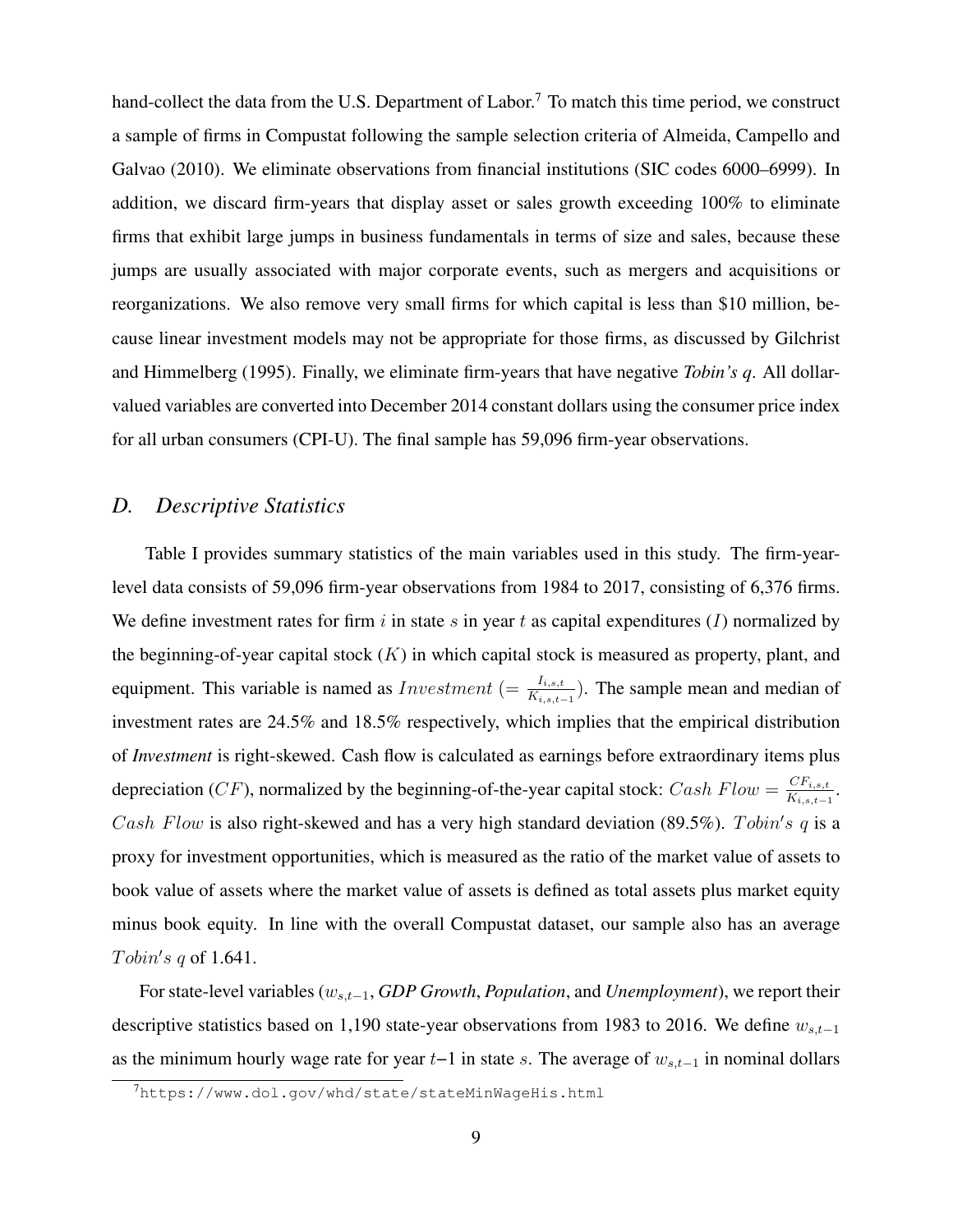is \$5.31 and its standard deviation is \$1.54.  $w_{s,t-1}$  displays both cross-sectional variation (across states) and time-series variation (within-state variation over time). The across-state standard deviation (the cross-sectional standard deviation of state-level time-series averages) of  $w_{s,t-1}$  is \$0.25 and within-state standard deviation (the average of time-series standard deviations for all states) is \$1.52. These numbers indicate that there is considerable within-state across-time variation in minimum wage rates. The staggered nature of these changes across time and states helps us to identify the investment-wage sensitivity.

We define  $w_{i,s,t-1}$  as the minimum hourly wage rate for year  $t-1$  in state s where firm i's headquarters is located, which is used in our regressions. We obtain information about firms' headquarters from the Compustat data that provide only the latest headquarters location.<sup>[8](#page-10-0)</sup> In our dataset, there are many state-years that have more than one minimum wage rate in effect during the year. In these cases, we compute a weighted average minimum wage rate where the weights are given by the number of days the minimum wage rate is in effect. The average of  $w_{i,s,t-1}$  is \$5.28 and its (overall) standard deviation is \$1.59 (not reported in the table). Summary statistics of other state-level control variables (*GDP Growth*, *Population*, and *Unemployment*) used in our analyses are also reported in this table. The detailed definition of each variable is provided in [Appendix A.](#page-52-0)

# <span id="page-10-1"></span>[Insert Table [I](#page-38-0) here.]

# <span id="page-10-2"></span>*E. Estimation*

To estimate the investment-wage sensitivity, we augment standard investment regressions (e.g., [Fazzari et al., 1988\)](#page-35-3) with a minimum wage variable as follows:

$$
\frac{I_{i,s,t}}{K_{i,s,t-1}} = \alpha_i + \alpha_t + \beta_1 \text{ Tobin's } q_{i,s,t-1} + \beta_2 \frac{CF_{i,s,t}}{K_{i,s,t-1}} + \beta_3 w_{i,s,t-1} + \beta_4 X_{i,s,t-1} + \epsilon_{i,s,t}, \quad (1)
$$

<span id="page-10-0"></span><sup>&</sup>lt;sup>8</sup>Since locations rarely change, and even when they do, the new and old locations are usually not far apart and are within the same state, we follow an extensive line of research (e.g., [Serfling, 2016\)](#page-36-11) and proxy for each firm's location of headquarters using the Compustat data. This measurement error may bias our findings. If a firm is coded as being located in a state with minimum wage increases but in fact was not, the regression results will show that the firm's investment is not responsive to changes in the minimum wage. Hence our estimated investment-wage sensitivity will be a fraction of the true value. Likewise, if a firm is coded as not being located in a state with minimum wage increases but in fact was located in such a state, the regression tests will show that the firm's investment changed despite the absence of minimum wage changes in our data. Therefore, this type of measurement error will bias our tests to find no effect of minimum wage on investment. In sum, the measurement error in headquarters location will produce a conservative estimate of investment-wage sensitivity.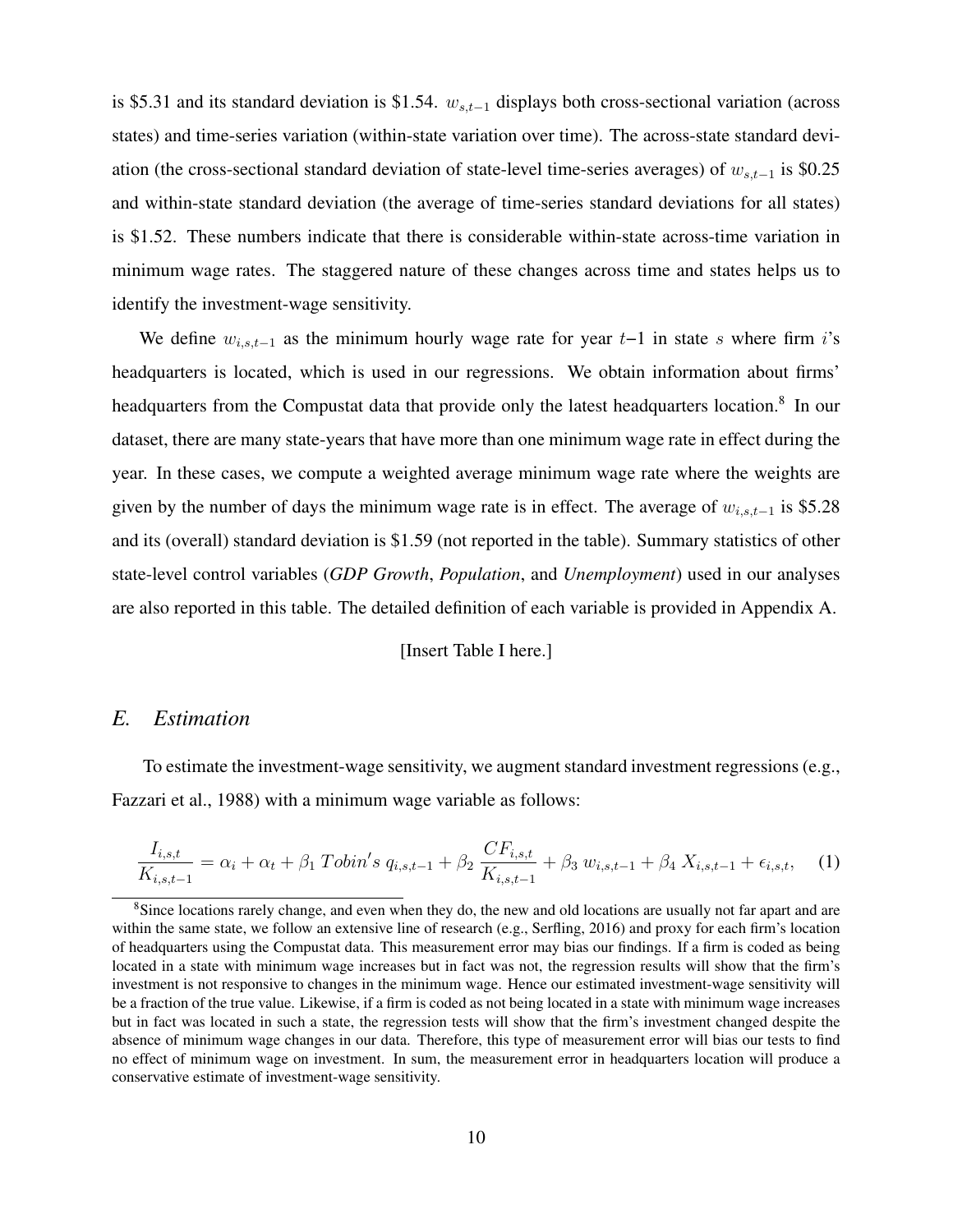where i, s, and t index firms, states, and years;  $\alpha_t$  is a set of year fixed effects, which absorb time-varying macroeconomic shocks faced by all firms; and  $\alpha_i$  is a set of firm fixed effects, which absorb time-invariant unobservable firm characteristics. We also control for state-level macro variables,  $X_{i,s,t-1}$ , including real GDP growth rates, log of population, and unemployment rates. The definitions of all variables are provided in [Appendix A.](#page-52-0) We cluster standard errors of regression coefficients at the state-level, instead of the firm-level. Given that the minimum wage laws vary by state, potential correlations in unobserved factors that affect different firms in the same state may lead to inconsistent estimates of standard errors. Hence this method accounts for cross-firm correlations of error terms within a state, which is more general than firm-level clustering.

# [Insert Panel A of Table [II](#page-39-0) here.]

Column (1) in Panel A of Table [II](#page-39-0) reports the estimated coefficients in equation [\(1\)](#page-10-1) for the entire sample from 1984 to 2017. The coefficient on the minimum hourly wage rate  $(w_{i,s,t-1},$ hereafter minimum wage) is negative and statistically significant at the 10% level. The estimate of −0.017 (investment-wage sensitivity) indicates that when a state's minimum wage increases, firms headquartered in that state reduce their investment rates. The magnitude of the regression coefficient implies that the effect is economically large. Following a one standard deviation increase in the minimum wage (\$1.588), firms reduce their investment rates by 270 basis points  $(= 1.588 \times -0.017)$ . This 270 basis points reduction corresponds to an 11.0% decrease, relative to the sample mean of investment rate (24.5%). In spite of the sizable economic impact of minimum wage on investment, the statistical significance of the result is quite weak (at the 10% level). According to the report by McKinsey Global Institute, the labor's share of income in the nonfarm US business sector has undergone tremendous changes during our sample period. The share has fallen from about 62.7% to 56.7%, a 10% decline, over the period between 1[9](#page-11-0)80 and 2016.<sup>9</sup> This tremendous change motivates an examination of changes in the strength of investment-wage sensitivity over our sample period.

In columns (2) and (3), we reestimate the same investment regression by evenly splitting the full sample into two sub periods: from 1984 to 2000 and from 2001 to 2017. The results from

<span id="page-11-0"></span><sup>&</sup>lt;sup>9</sup>These numbers are excerpted from Exhibit 1 of the report by McKinsey Global Institute. ([https://www.mckinsey.com/featured-insights/employment-and-growth/](https://www.mckinsey.com/featured-insights/employment-and-growth/a-new-look-at-the-declining-labor-share-of-income-in-the-united-states) [a-new-look-at-the-declining-labor-share-of-income-in-the-united-states](https://www.mckinsey.com/featured-insights/employment-and-growth/a-new-look-at-the-declining-labor-share-of-income-in-the-united-states)).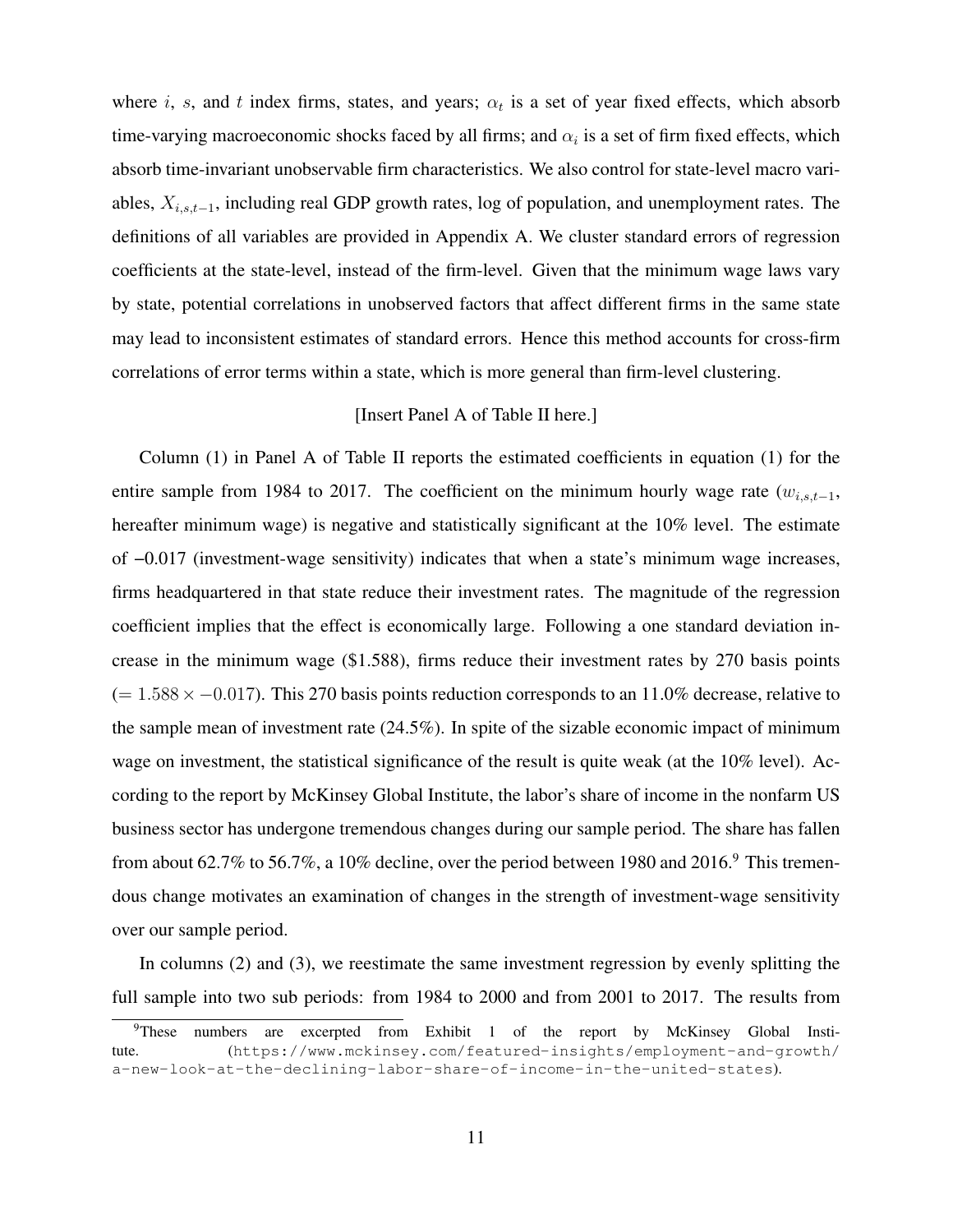two sub periods are starkly different. In the first sub period (column(2)), the investment-wage sensitivity is estimated to be −0.038 which is 2.2 times the estimate for the full sample period. The statistical significance of the coefficient in column (2) is very strong (at the 1% level) compared to that in column  $(1)$  (at the 10% level). A one standard deviation increase in the minimum wage leads firms to reduce their investment rates by 603 basis points, which corresponds to a 24.6% decrease, relative to the sample mean, in the 1984 to 2000 period. In the second sub period (column(3)), the investment-wage sensitivity is estimated to be 0.001 which is practically a null effect compared to the full sample period. Further, the estimate is not statistically significant. A formal statistical test to evaluate the null hypothesis of the equality of investment-wage sensitivity coefficients between the two sub periods is rejected at the 1% level of significance ( $\chi^2$ -statistic = 12.54). These findings suggest that the investment-wage sensitivity is likely to vary over time. We examine this timevarying nature of investment-wage sensitivity and conduct a formal structural break analysis in Section [III.A.](#page-15-0)

# *F. Robustness*

In this section, we present several robustness checks of the estimated investment-wage sensitivity in Section [II.E.](#page-10-2)

# 1. Placebo Test

We first perform a placebo test to check whether a *pseudo* minimum wage increase affects investment. Specifically, we repeat the estimation of equation [\(1\)](#page-10-1) for the pre-2000 sample using a pseudo minimum wage variable. To construct this pseudo minimum wage variable  $(w_{i,s,t-1}^{Pseudo})$ , we first randomly assign a firm  $i$  to a particular state  $s$ . In the process of this random assignment, we take care to ensure that the distribution of the number of firms in each state is identical to our main sample. The timing of the state level minimum wage changes is also identical to our main sample. We define  $w_{i,s,t-1}^{Pseudo}$  as the minimum wage at time  $t-1$  in state s where firm i's *hypothetical* headquarters is located. All other control variables are based on the firm's characteristics as well as the firm i's assigned state s' macro variables for this simulation run. Once all firms i in the sample are assigned in this manner, we perform the investment regression [\(1\)](#page-10-1) on the simulated panel of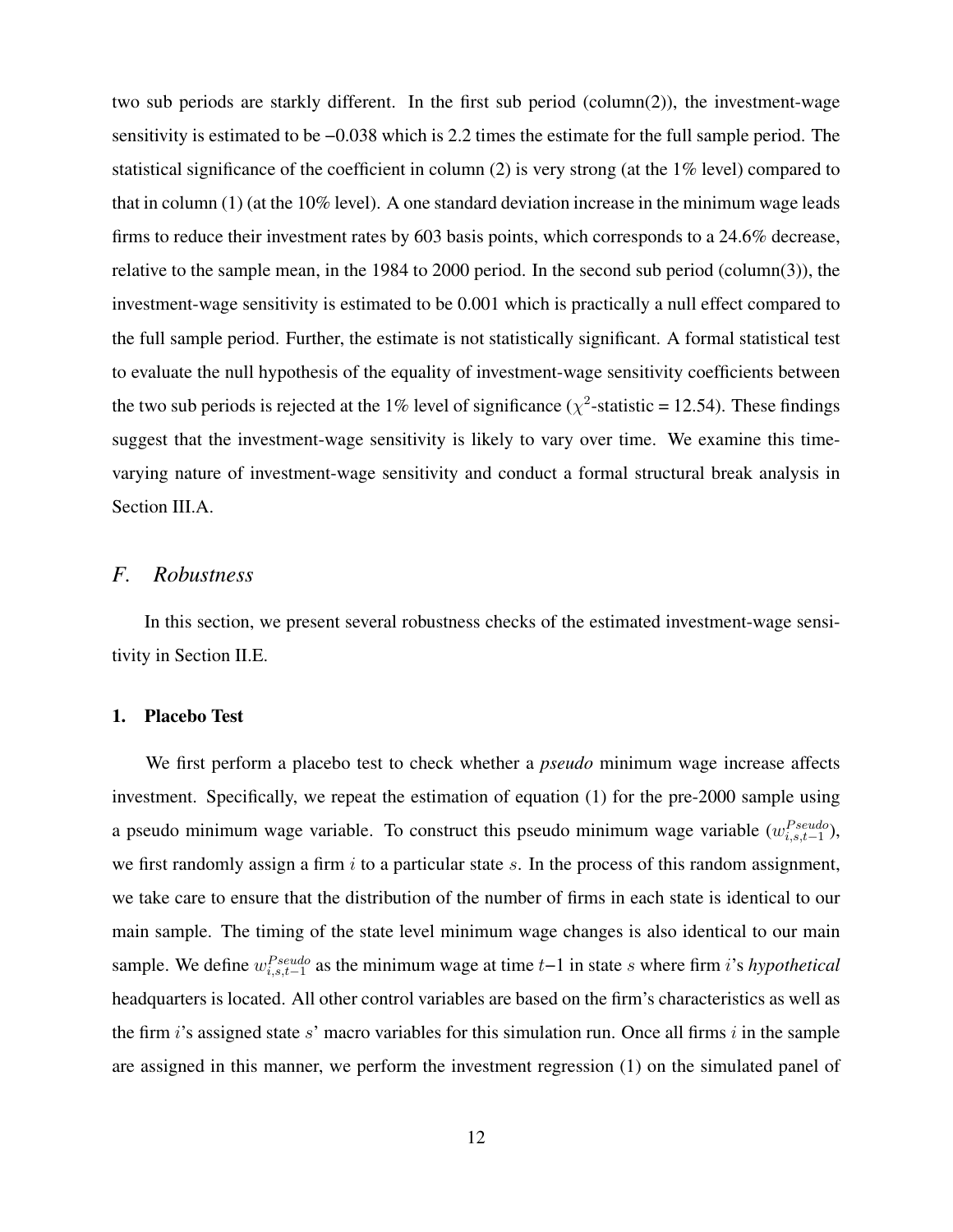data and store the coefficient on  $w_{i,s,t-1}^{Pseudo}$ . This procedure constitutes one run of the simulation and is repeated 1,000 times and a distribution of  $w_{i,s,t-1}^{Pseudo}$  coefficients is generated.

# [Insert Panel B of Table [II](#page-39-0) and Figure [B.1](#page-58-0) here.]

Panel B of Table [II](#page-39-0) reports the empirical distribution of the coefficient on  $w^{Pseudo}_{i,s,t-1}$ , based on this simulation. The mean and median of this distribution are 0.002 and 0.001 respectively, and both close to zero. This suggests that on average there is no investment-wage sensitivity in our simulation. We note that the coefficient on  $w_{i,s,t-1}^{Pseudo}$  is -0.017 at the first percentile of this distribution. We plot the empirical distribution (histogram) of the coefficient on  $w_{i,s,t-1}^{Pseudo}$  in Figure [B.1.](#page-58-0) The green line in the figure is the estimated nonparametric kernel density (probability density function) of the coefficient on  $w_{i,s,t-1}^{Pseudo}$  coefficient. The red vertical line in the figure indicates the coefficient on  $w_{i,s,t-1}$  (−0.038) obtained from the investment regression using the actual data (column (2) of Panel A of Table [II\)](#page-39-0). The actual value of  $-0.038$  is far below  $-0.017$ , the first percentile of the simulated distribution. This result suggests that our estimated significant investment-wage sensitivity in the 1984-2000 period is not likely due to chance.

# 2. Measurement Error in Tobin's q

The empirical proxy (*Tobin's q*) for marginal q or investment opportunities is likely to contain measurement errors which in turn produces biased coefficients in investment regressions. To overcome this problem, [Erickson, Jiang and Whited](#page-35-10) [\(2014\)](#page-35-10) develop minimum distance estimators for a classical errors-in-variables model with multiple mismeasured and multiple perfectly measured regressors on panel data. These, in turn, produce unbiased coefficients. The underlying estimating equations are linear in the third- and higher-order polynomial functions of moments (cumulants) of the joint distribution of the observable variables. Using [Erickson et al.](#page-35-10) [\(2014\)](#page-35-10)'s high-order cumulant estimators, we assess the robustness of the investment-wage sensitivity when the proxy for investment opportunities is subject to measurement errors.

In columns (1–2) of Table [B.1](#page-54-0) in [Appendix B,](#page-54-1) we report the baseline fixed effect OLS estimates from Table [II,](#page-39-0) Panel A, columns (2–3) for easier comparison with the cumulant estimates. Columns (3–4) display the regression coefficients estimated using the higher-order cumulant estimators. Consistent with [Erickson et al.](#page-35-10) [\(2014\)](#page-35-10), the coefficients on *Tobin's q* (*Cash Flow*) based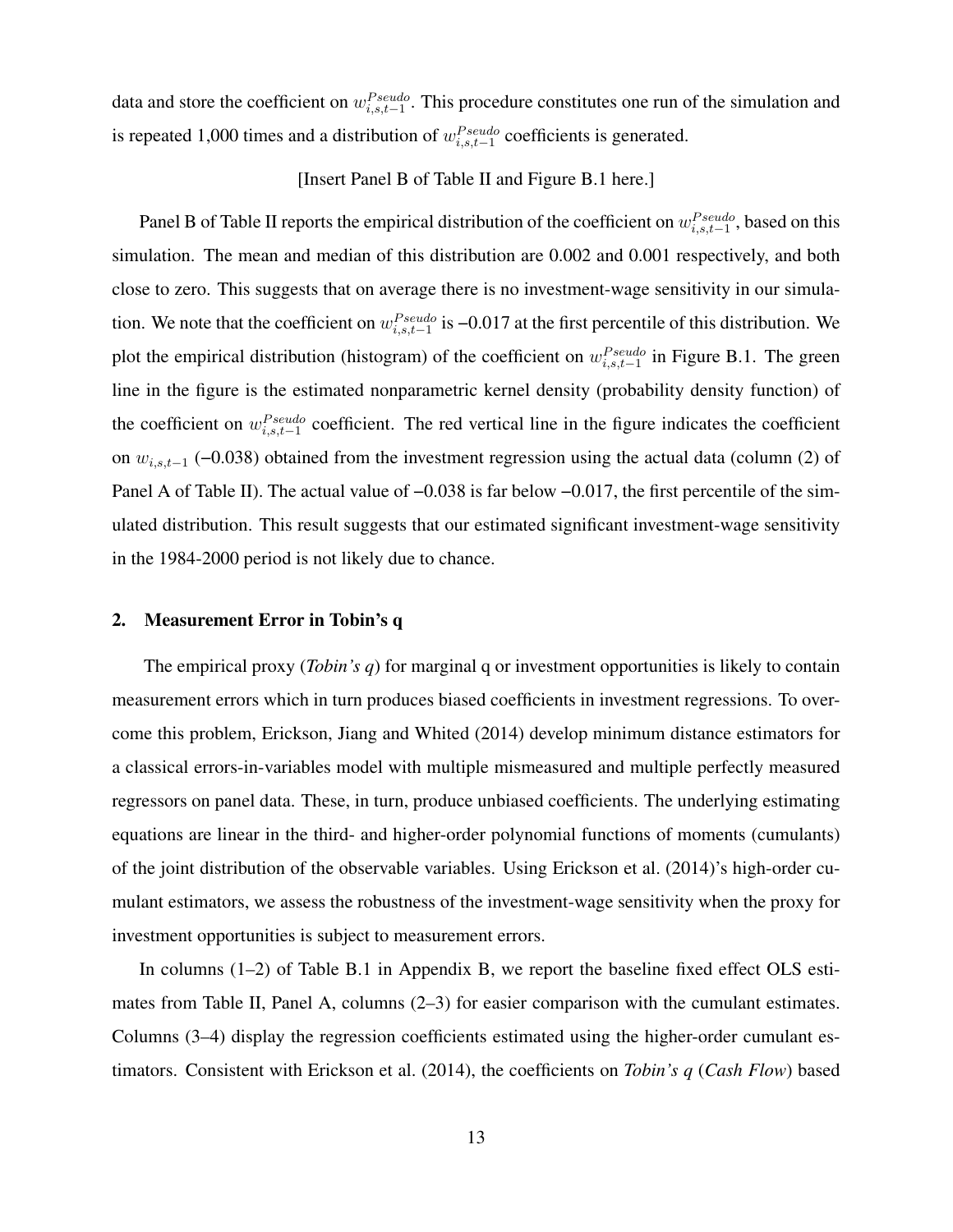on the cumulant estimation are larger (smaller) than those from fixed effect OLS estimation. The investment-wage sensitivity continues to remain significant for the pre-2000 period, and economic significance increases, as the magnitude of the coefficient becomes larger (−0.041 compared to −0.038). The investment-wage sensitivity for the post-2000 period is virtually zero and insignificant, similar to what was obtained from the fixed effect OLS estimation (comparing the coefficient on  $w_{i,s,t-1}$  across columns (2) and (4)). Overall, these results show that the relation between minimum wage and investment is robust to measurement error in *Tobin's q*.

# 3. Strict Exogeneity Assumption Tests

In equation [\(1\)](#page-10-1), the consistency of the fixed effects estimator crucially depends upon the strict exogeneity assumption, as noted by [Wooldridge](#page-37-2) [\(2011\)](#page-37-2). The strict exogeneity assumption asserts that  $E(\epsilon_{i,s,t}|w_{i,s,\tau}, \alpha_i) = 0$  for all t and  $\tau$ . Therefore, we conduct strict exogeneity assumption tests for all our estimations in Table [II,](#page-39-0) Panel A. As suggested by [Wooldridge](#page-37-2) [\(2011\)](#page-37-2) and [Grieser](#page-36-12) [and Hadlock](#page-36-12) [\(2019\)](#page-36-12), we include the one period lead value of the key variable of interest  $(w_{i,s,t})$ in the investment regressions. [Wooldridge](#page-37-2) [\(2011\)](#page-37-2) notes that the coefficient on this lead variable is zero under the null hypothesis of strict exogeneity. We report the results of this exercise in Table [B.2](#page-55-0) of [Appendix B.](#page-54-1) In columns (1–3) of Table [B.2,](#page-55-0) we report the baseline fixed effect OLS estimates from Table [II,](#page-39-0) Panel A, columns (1–3) for easier comparison. Columns (4–6) display the regression coefficients estimated using the procedure suggested by [Wooldridge](#page-37-2) [\(2011\)](#page-37-2). The estimated coefficient on  $w_{i,s,t}$  is close to zero and statistically insignificant in all specifications. We, therefore, conclude that the strict exogeneity assumption is satisfied in our empirical setting.

# III. Investment Sensitivity to Minimum Wage Over Time

As documented in Panel A of Table [II,](#page-39-0) the investment-wage sensitivity is very different in the first and second half of our sample period. Corporate investment becomes insensitive (statistically and economically insignificant) to an increase in the minimum wage in the 21st century. In this section, we document the changes in investment-wage sensitivity over time and then attempt to provide potential explanations for these changes.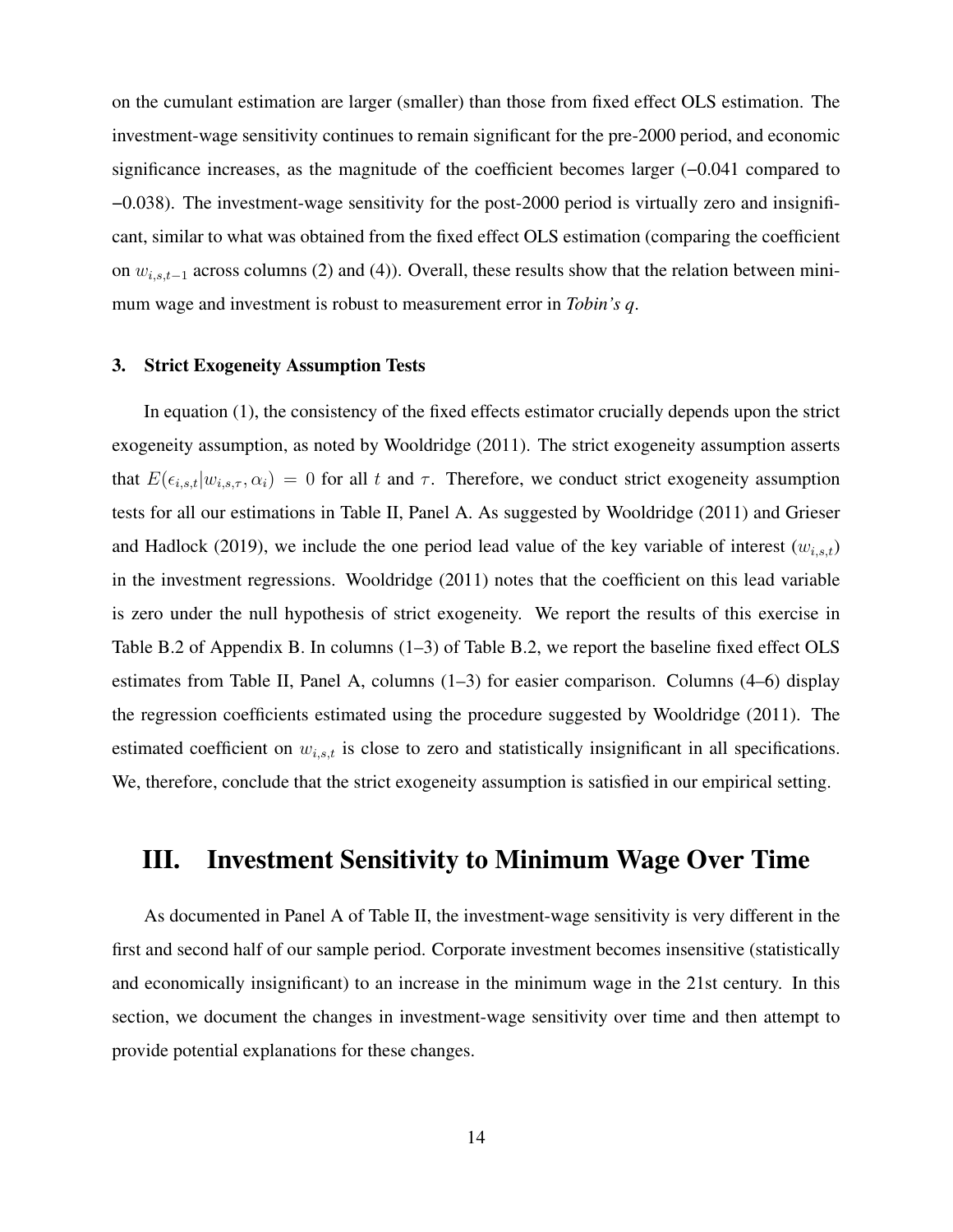# <span id="page-15-0"></span>*A. Rolling Window Regressions and Structural Break Analysis*

To examine changes in investment-wage sensitivity over time, we run 15-year rolling window regressions over the entire sample period. Specifically, we repeat the estimation of equation [\(1\)](#page-10-1) for twenty sub sample periods. The first sample period runs from 1984 to 1998. For every subsequent sub-sample, we roll forward the starting date by one year and then estimate a 15-year regression estimate of [\(1\)](#page-10-1). The last sample period runs from 2003 to 2017. We obtain a time series of twenty estimates of  $\beta_3$  (investment-wage sensitivity) and corresponding t-statistic.

# [Insert Panel C of Table [II](#page-40-0) and Figure [II](#page-49-0) here.]

Panel C of Table [II](#page-39-0) shows the time-series of estimated investment-wage sensitivity and corresponding t-statistics for these twenty sub samples. The pattern is clear: investment-wage sensitivity is negative and strongly significant for all 15-year sub samples with starting dates from 1984 to 1998. The negative investment-wage sensitivity (in magnitude) peaks in the samples from 1987 to 2001 and from 1988 to 2002 (−0.040 and −0.040 with t-statistics of −3.813 and −3.380, respectively). The coefficient then steadily decreases in economic magnitude (while continuing to be statistically significant) for all 15-year sub periods with starting dates from 1988 to 1998. However, after 1998, investment-wage sensitivity is statistically and economically zero in all the recent 15-year sub periods which start from 1999 to 2003. This pattern is displayed in Figure [II.](#page-49-0) In panel (a) of Figure [II,](#page-49-0) the red line plots the time-series of estimated investment-wage sensitivity and the grey shaded area, the 95% confidence intervals. The figure indicates that the investment-wage sensitivity of firms has disappeared over time. The corresponding t-statistics are plotted in panel (b) with a horizontal line indicating t-statistics of −2. Panel (b) shows that the statistical significance of estimated investment-wage sensitivity has also disappeared over the sample period.

We now formally test for a regime shift in the relation between corporate investment and minimum wage. We assume a single, known structural break and allow all the coefficients to change after the structural break date:

$$
\frac{I_{i,s,t}}{K_{i,s,t-1}} = \alpha_i + \alpha_t + \beta_1 w_{i,s,t-1} + \beta_2 Z_{i,s,t-1} + d_t(k) \left[ \beta_3 w_{i,s,t-1} + \beta_4 Z_{i,s,t-1} \right] + \epsilon_{i,s,t}, \quad (2)
$$

where  $Z_{i,s,t-1}$  is a set of firm- and state-level control variables used in equation [\(1\)](#page-10-1),  $\alpha_t$  is a set of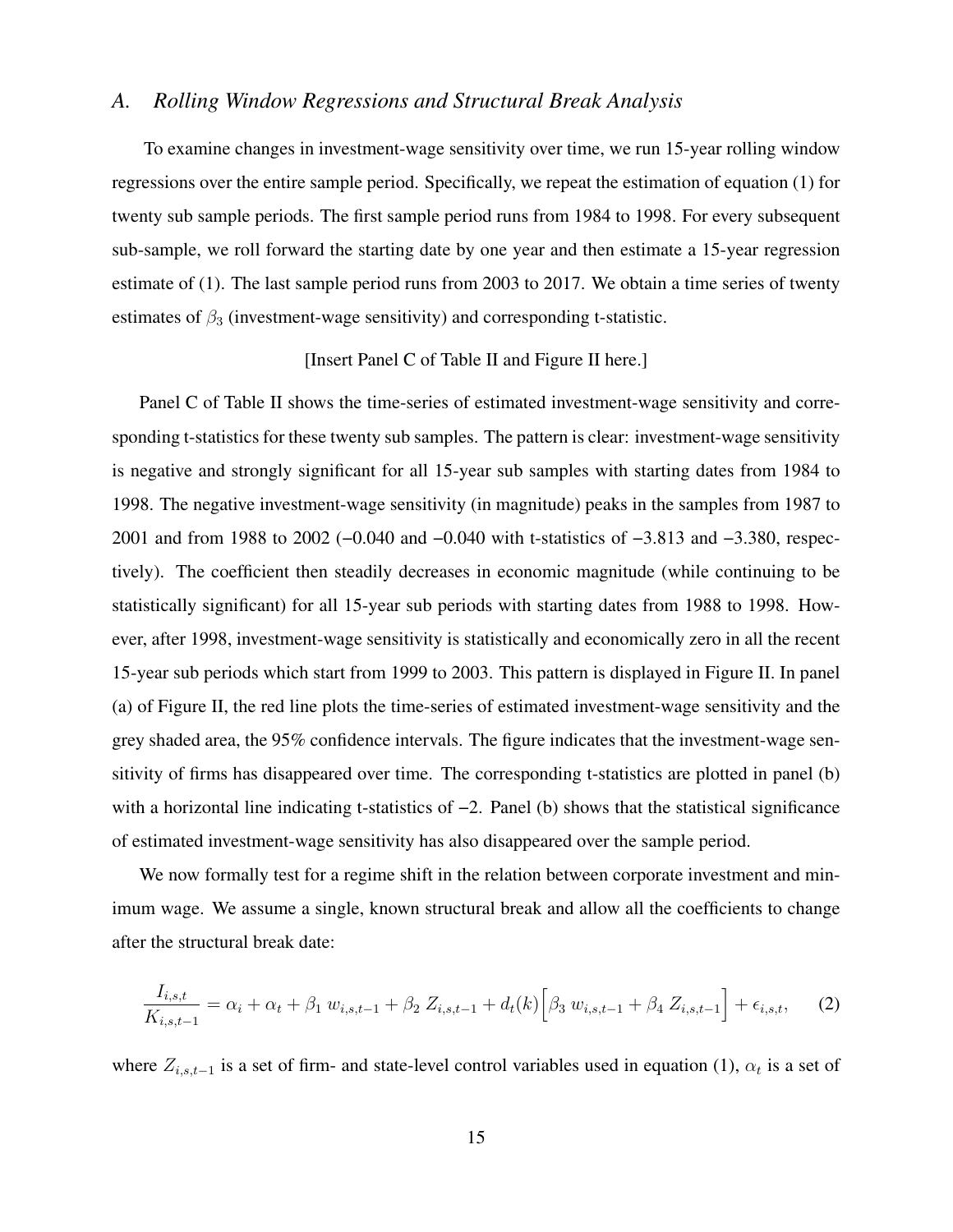year fixed effects, and  $\alpha_i$  is a set of firm fixed effects.  $d_t(k)$  equals one if t is greater than or equal to the assumed year of structural break  $k$ , and zero otherwise. We require at least five years of data for both the pre- and post-break periods in our estimation and hence k runs from 1989 to 2013. The next step is to pick  $k$  that produces the best fit model according to some statistical criteria.

We adopt two statistical methods to identify the "best" model: Akaike's information criterion (AIC) and Bayesian (or Schwarz's) information criterion (BIC). Both criteria are an estimator of prediction error and thereby help compare the relative quality of statistical models for a given set of data. The lower the value of the criteria, the better is the quality of the model. We calculate the AIC as  $-2 ln(L[k]) + 2p$  where  $ln(L[k])$  is the maximized log-likelihood of the model in which the assumed structural break is year  $k$  and  $p$  is the number of parameters estimated. We calculate the BIC as  $-2 ln(L[k]) + p ln(N)$  where N is the sample size. In Panel D of Table [II,](#page-41-0) we plot both AIC and BIC as a function of assumed break year k. As shown in this figure, both AIC and BIC achieve their minimum value if  $k = 1999$ . This means that an estimated structural break date of 1999 best fits the data. These results are also consistent with the rolling window regressions in Panel C of Table [II:](#page-40-0) the investment-wage sensitivity becomes statistically insignificant the first time for the 15-year period from 1999–2013.

[Insert Panel D of Table [II](#page-41-0) here.]

# *B. Explanations for the Changes in Investment-Wage Sensitivity*

The results in Section [III.A](#page-15-0) indicate that corporate investment decisions became insensitive (statistically and economically) to changes in minimum wage starting from 1999 and confirmed by a structural break analysis. Motivated by the *Declining Worker Power Hypothesis* proposed by [Stansbury and Summers](#page-36-2) [\(2020\)](#page-36-2), we attempt to provide potential explanations consistent with these changes in investment-wage sensitivity over time. [Stansbury and Summers](#page-36-2) [\(2020\)](#page-36-2) propose the reduction in worker power vis-a-vis corporate management from 1980 as a unified explanation for many of the broad macroeconomic trends in the U.S. such as rising corporate valuation and markups, sluggish wage growth, declining labor's share of national income, and low unemployment and inflation rates. Our starting point is the hypothesis that factors weakening worker power as identified by [Stansbury and Summers](#page-36-2) [\(2020\)](#page-36-2) also lead to insignificant investment-wage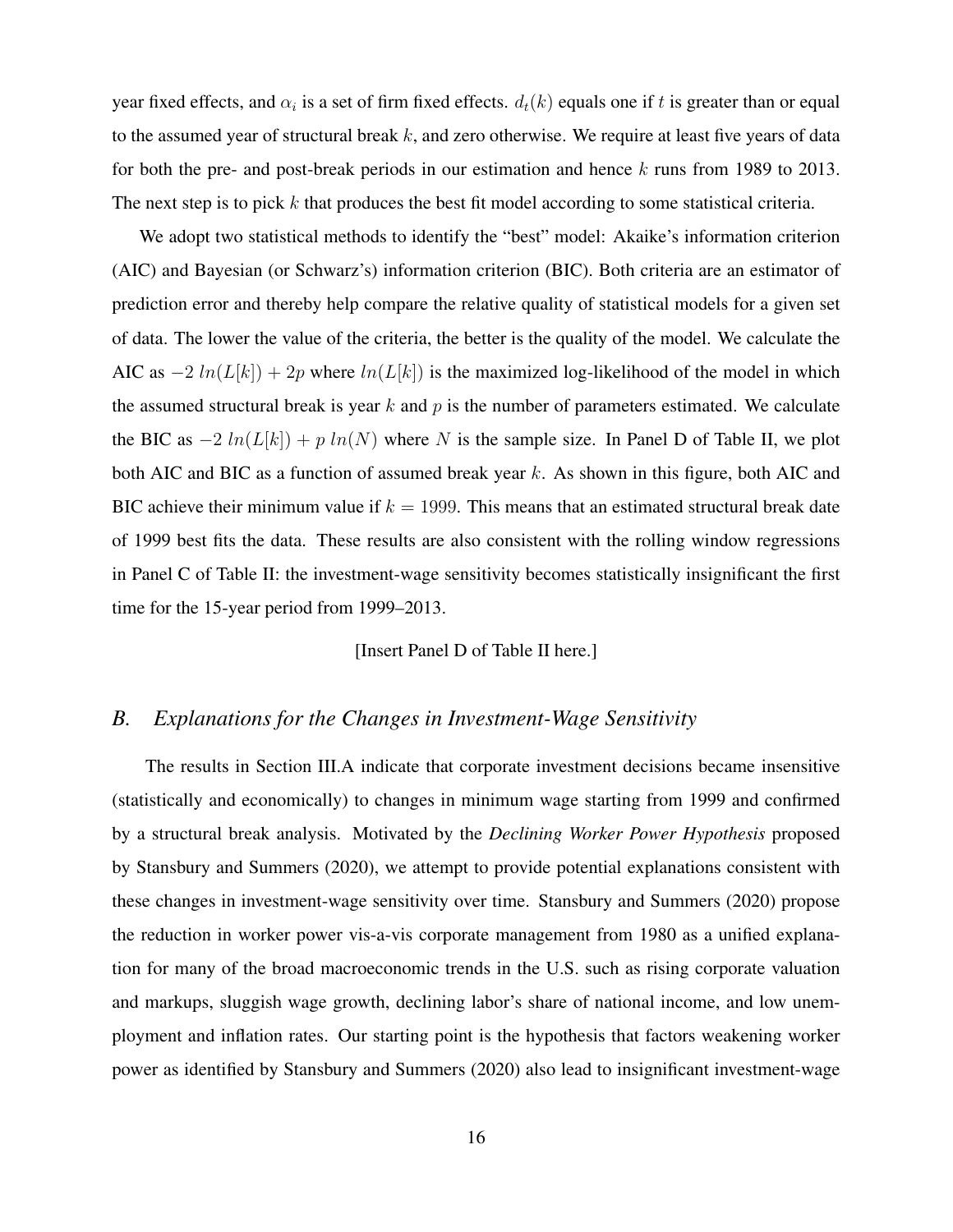sensitivity over time. In this section, we examine changes in the U.S. labor markets along four dimensions that may weaken the power of U.S. workers over the past four decades and study its impact on investment-wage sensitivity: (a) easier access to cheap labor, (b) increased Chinese import competition, (c) technological change and automation, and, (d) weakening union power. We note that these explanations are not mutually exclusive or exhaustive.

# 1. U.S. Firms' Access to Cheap Labor: 1999 US-China Bilateral Agreement

[Devereaux and Lawrence](#page-35-11) [\(2004\)](#page-35-11) document that the bilateral agreement signed between the U.S. and China opened the economy of China to U.S. multinational firms by improving contracting institutions: for instance, relaxing foreign ownership restrictions, eliminating foreign exchange balancing requirements, removing local content requirements, lifting requirements of any kind including offsets, transfer of technology, or requirements to conduct research and development in China, etc. Before the agreement, Chinese partners accrued a large fraction of the profits earned by U.S. firms' Chinese subsidiaries. The agreement enabled U.S. firms to capture a greater share of the profits from their Chinese operations. Thus, the elimination of the investment restrictions in China was widely expected to increase U.S. multinational firms' investment in China. At the same time, [Ceglowski and Golub](#page-35-12) [\(2012\)](#page-35-12) show that relative unit labor costs in manufacturing vis-a-vis the U.S. (which accounts for relative productivity, relative wages, and real exchange movements) was about 22% in 1998, based on the World Bank estimates. Therefore, the bilateral agreement opened up the Chinese labor market to U.S. firms through their potential capital investments. This, in turn, weakens the bargaining power of U.S. workers by increasing the outside options of the firms (employers). Thus, firms faced with a shock to their U.S. labor costs due to mandated changes in minimum wage could credibly move capital investments outside the US. [Devereaux and Lawrence](#page-35-11) [\(2004\)](#page-35-11) also show that the bilateral agreement was largely unexpected due to strong opposition in the U.S. Congress and we use this largely exogenous shock to the U.S. worker power to identify its causal effect on changes in investment-wage sensitivity. Consistent with this view, [Bena and](#page-35-13) [Simintzi](#page-35-13) [\(2019\)](#page-35-13) document that U.S. firms operating in China reduced their process innovation activities in the U.S. that would have lowered their production costs. It is posited that after the agreement, improved access to cheaper Chinese labor would be a substitute for process innovation.

We, therefore, conjecture that U.S. firms' better access to cheap labor in China, which was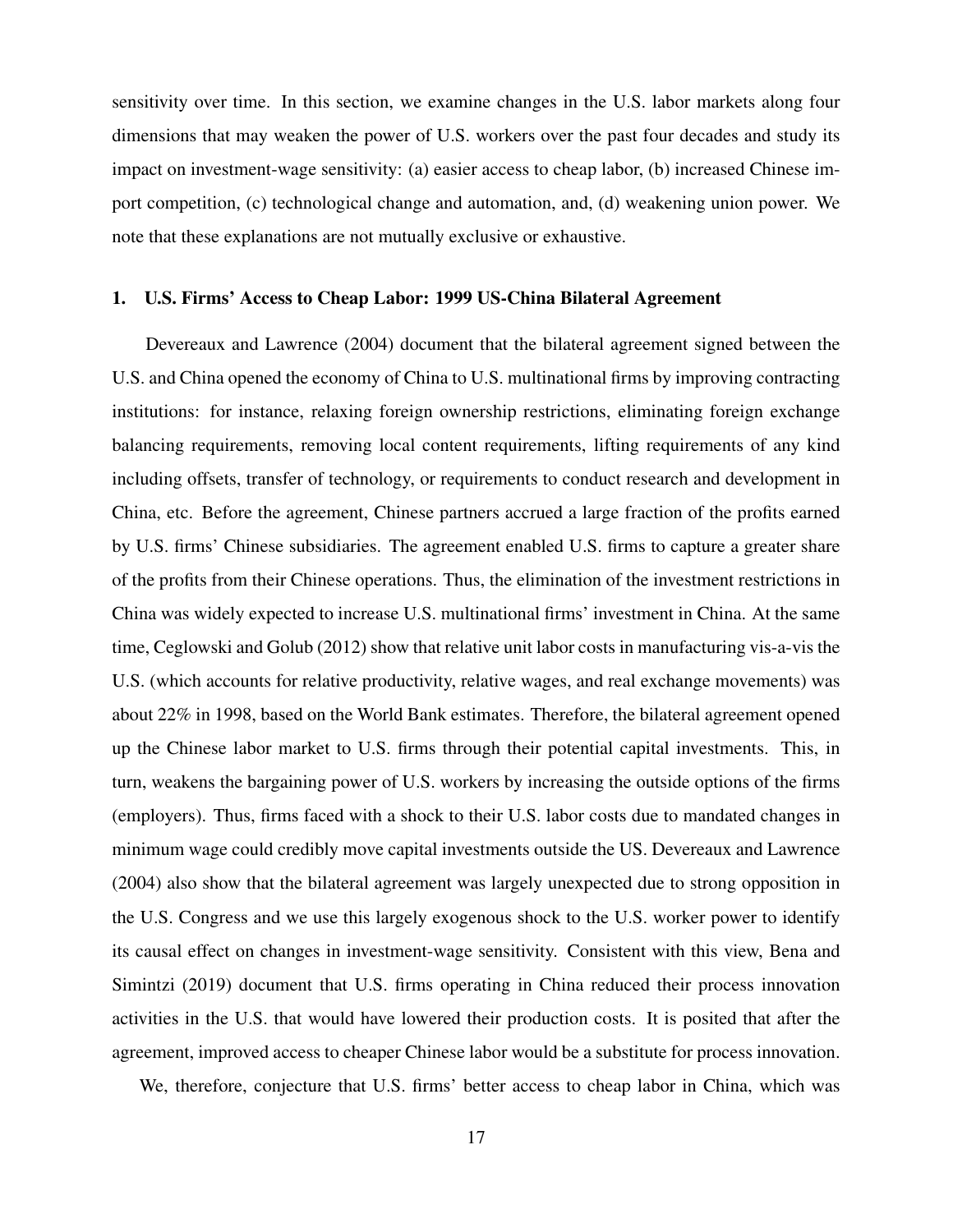triggered by the US-China bilateral agreement signed in November 1999 (which incidentally coincides with a structural break in investment-wage sensitivity identified in Section [III.A\)](#page-15-0), makes firms' investment less sensitive to minimum wage shocks.

Specifically, we examine whether the heightened ability to source cheap foreign labor eliminates the investment-wage sensitivity, after the bilateral agreement. To identify firms that can benefit from the agreement, by exploiting cheap Chinese labor, we focus on U.S. firms with subsidiaries in China, following the strategy employed in [Bena and Simintzi](#page-35-13) [\(2019\)](#page-35-13). Since firms may endogenously choose to operate in China after the agreement, we begin by focusing on U.S. firms with at least one subsidiary in China as of 1997, two years prior to the bilateral agreement.<sup>[10](#page-18-0)</sup> We use hand collected information from 10-k filings in 1997 to identify all U.S. firms with Chinese subsidiaries in our dataset. We employ the following difference-in-differences regression by extending our baseline specification in equation [\(1\)](#page-10-1):

<span id="page-18-2"></span>
$$
\frac{I_{i,s,t}}{K_{i,s,t-1}} = \alpha_i + \alpha_t + \beta_1 \text{ Tobin's } q_{i,s,t-1} + \beta_2 \frac{CF_{i,s,t}}{K_{i,s,t-1}} + \beta_3 w_{i,s,t-1}
$$
\n
$$
+ \beta_4 \text{Agreement}_{t} \times w_{i,s,t-1} + \beta_5 \text{China97}_{i} \times \text{Agreement}_{t} \times w_{i,s,t-1}
$$
\n
$$
+ \beta_6 \text{China97}_{i} \times w_{i,s,t-1} + \beta_7 \text{China97}_{i} \times \text{Agreement}_{t} + \beta_8 X_{i,s,t-1} + \epsilon_{i,s,t},
$$
\n
$$
(3)
$$

 $China97<sub>i</sub>$  is an indicator variable set to one if firm i has at least one subsidiary in China as of 1997, and zero otherwise;  $Agreement_t$  is an indicator variable set to one for the time period after the agreement (including 1999), and zero otherwise;  $X_{i,s,t-1}$  includes the same set of control variables used in Panel A of Table [II.](#page-39-0) We also include interaction terms of all control variables with  $China97_i$  and  $Agreement_t$ .<sup>[11](#page-18-1)</sup> We note that, in this generalized difference-in-differences framework, the outcome of interest is the *change* in the slope coefficient on minimum wage (i.e., investment-wage sensitivity) captured by  $\beta_5$ . A similar difference-in-differences framework is em-ployed in a number of papers, e.g., [Gormley, Kim and Martin](#page-36-13) [\(2012\)](#page-36-13). The coefficient  $\beta_5$  captures the change in investment-wage sensitivity for firms operating in China as of 1997, following the bilateral agreement as compared to years before the agreement, relative to firms not operating in

<span id="page-18-0"></span> $10$ We also check the robustness of our results for firms with at least one subsidiary in China as of 1998, one year prior to the bilateral agreement. The results documented in Panel A of Table [B.3](#page-56-0) in [Appendix B](#page-54-1) are qualitatively similar to those reported in Table [III.](#page-42-0)

<span id="page-18-1"></span><sup>&</sup>lt;sup>11</sup>The *China* and *Agreement* indicators are absorbed by the firm and year fixed effects, respectively.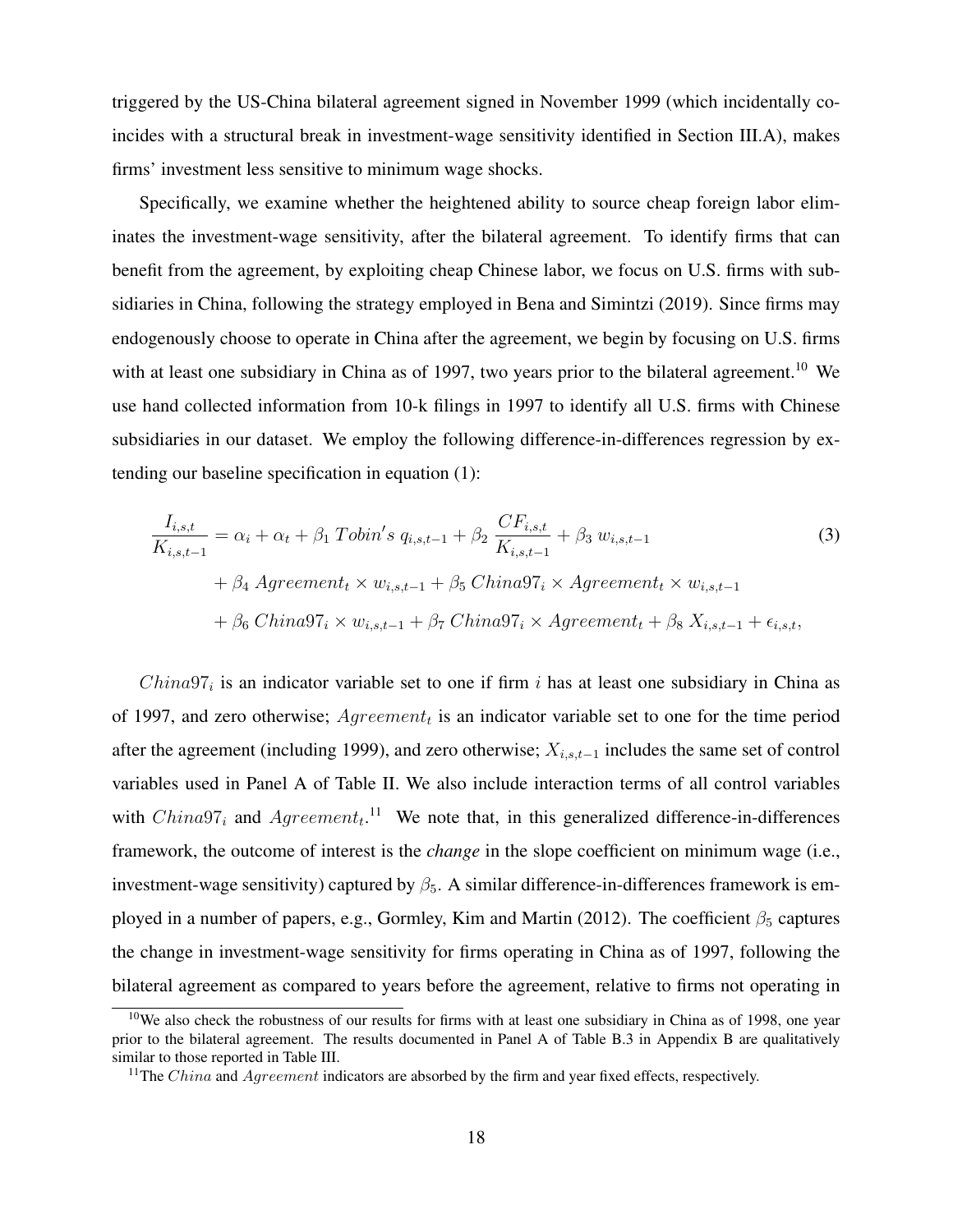China. Our baseline estimate of the investment-wage sensitivity before 1999 is negative, as documented in Panel A of Table [II.](#page-39-0) Firms with access to cheap Chinese labor will be able to undo this sensitivity as discussed above and hence, we expect  $\beta_5$  to be positive and significant.

# [Insert Table [III](#page-42-0) here.]

Table [III](#page-42-0) presents the regression results for equation [\(3\)](#page-18-2). In column (1), the difference-indifferences in the investment-wage sensitivity  $(\beta_5)$  after the agreement between treated (China97)  $= 1$ ) and control (*China97* = 0) firms is 0.035 and significant at the 1% level. We interpret this effect as follows:

For the treated firms, the investment-wage sensitivity before the agreement is calculated as the sum of regression coefficients:  $\beta_3$  +  $\beta_6$  = -0.017 - 0.028 = -0.045 with a t-statistic of −3.73, both economically and statistically very significant. This means, these treated firms significantly adjusted their investment in response to mandated changes in the minimum wage before the agreement. For the very same group of firms, the investment-wage sensitivity after the agreement is calculated as the sum of four regression coefficients:  $\beta_3 + \beta_4 + \beta_5 + \beta_6 =$  $-0.017 + 0.005 + 0.035 - 0.028 = -0.005$  with a t-statistic of -0.86. The estimated investmentwage sensitivity is economically and statistically insignificant and the treated firms do not adjust their investment in response to mandated changes in the minimum wage after the agreement.

We now turn to the control group of firms who were not operating in China at the time of the bilateral agreement ( $China97 = 0$ ; the omitted group). For these firms, the investment-wage sensitivity before the agreement is the regression coefficient  $\beta_3 = -0.017$  with a t-statistic of -2.14, both economically and statistically significant. This means, these control firms significantly adjusted their investment in response to mandated changes in the minimum wage before the agreement. For the very same group of firms, the investment-wage sensitivity after the agreement is calculated as the sum of two regression coefficients:  $\beta_3$  +  $\beta_4$  = -0.017 + 0.005 = -0.012 with a t-statistic of −1.92. The estimated investment-wage sensitivity continues to be economically and statistically significant (but smaller in magnitude than before) and the control firms do indeed adjust their investment in response to mandated changes in the minimum wage even after the agreement.

In conclusion, the bilateral agreement causally eliminates the investment-wage sensitivity of the treated firms (firms with operations in China) while the control firms continue to have a negative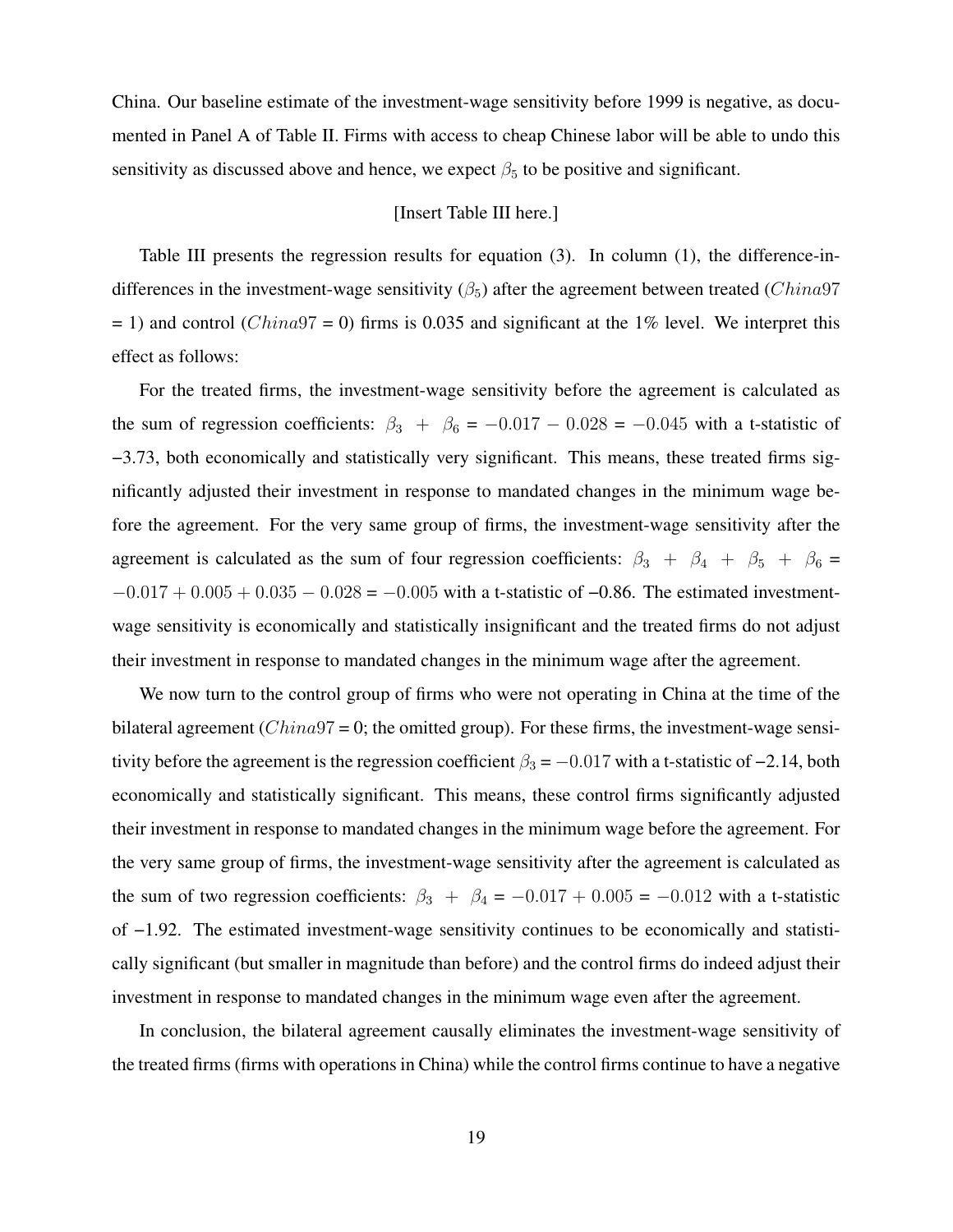investment-wage sensitivity even after the agreement.

# [Insert Figure [III](#page-50-0) (a) here.]

Figure [III](#page-50-0) (a) summarizes the results of column(1): It plots the changes in investment-wage sensitivities around the bilateral agreement for the two groups of firms: firms not operating in China as of 1997 and firms operating in China as of 1997. The solid dots in the figure indicate the point estimates of the investment-wage sensitivity from the regression and the vertical lines around these point estimates denote the corresponding 95% confidence intervals for the point estimates. The figure shows that the 1999 US-China bilateral agreement significantly shifts bargaining power away from the U.S. workers to U.S. firms because of these firms' improved access to cheap labor in China. As a result, these U.S. firms' investment decisions are not sensitive to minimum wage shocks.

In Table [III](#page-42-0) column (2), we also examine the changes in investment-wage sensitivity of those select firms that changed their operational status in China, following the US-China bilateral agreement. These firms newly established their subsidiaries in China after the agreement. Since setting up operations in a new country is not instantaneous, we reasonably choose 2004 (five years after the agreement) as the year to check the operational status of these firms in China. Specifically, we define  $China04<sub>i</sub>$  as an indicator variable set to one for those firms without any subsidiary in China as of 1997, but have at least one subsidiary in China as of 2004, and zero otherwise. We then introduce this indicator variable with its interactions in equation [\(3\)](#page-18-2). In column (2), the omitted group consists of firms that have no operations in China; that is,  $China04 = China97 = 0$ . For firms that changed their operational status in China after the agreement  $(China04 = 1)$ , the results are as follows: The investment-wage sensitivity changes from  $-0.031 (= -0.016 - 0.015, a t-statistic$ of  $-2.18$ ) before the agreement to 0.000 (=  $-0.031 + 0.002 + 0.029$ , a t-statistic of 0.06) after the agreement. The result is consistent with the view that firms move their operations to China after the agreement to source cheap labor for their operations and eliminate their investment-wage sensitivity. Figure [B.2](#page-59-0) plots these results.

# [Insert Figure [B.2](#page-59-0) here.]

Figure [B.2](#page-59-0) is also consistent with the revealed preference theory which can be used to analyze the China subsidiary choices of firms and for comparing the influence of the US-China bilateral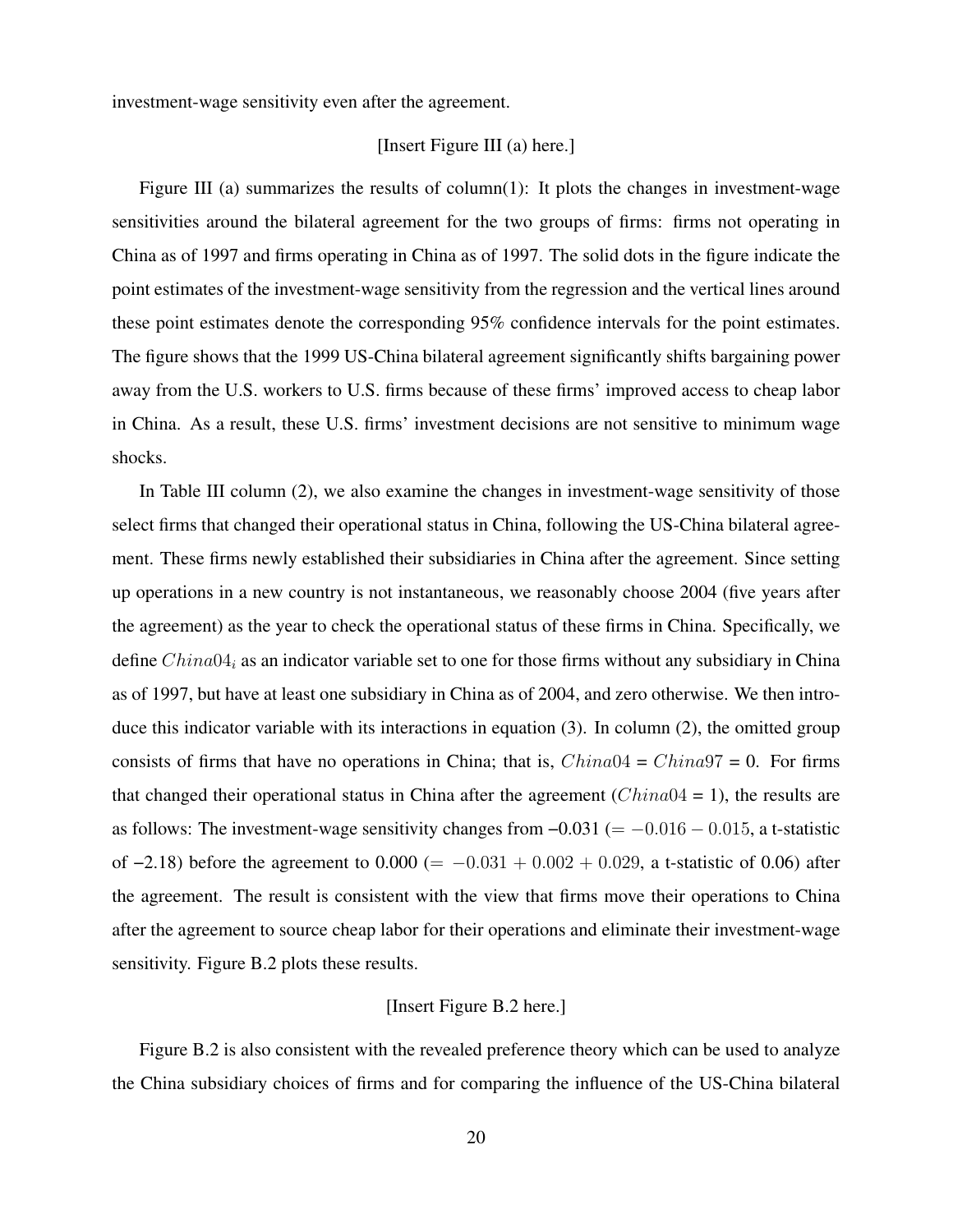agreement on firm behavior. Firms with operations in China in 1997 before the agreement presumably had the most to gain by reducing the negative impact of minimum wage shocks on investment and were willing to incur costs of doing business in China, even before the agreement. Consistent with this view, these firms had the most negative investment-wage sensitivity of all firms in our sample before the agreement and also gained the most by eliminating this investment-wage sensitivity after the agreement. Firms with operations in China in 2004 but not in 1997 also gained presumably because the agreement lowered their costs of doing business in China enough to overturn their earlier decision of not having a Chinese subsidiary. Indeed these firms had a negative impact of minimum wage shocks on investment (but not as much as the firms that were operating in China as of 1997) and were willing to incur costs of doing business in China, only after the agreement lowered their costs to do business in China. This group of firms was successful in eliminating their investment-wage sensitivity after the agreement. Finally, the firms with no operations in China before and after the agreement had their negative investment-wage sensitivity virtually unchanged after the agreement.

Robustness Check: To track U.S. firms' entry into China after the bilateral agreement, we also construct a time-varying indicator,  $China_{i,t}$ , that takes a value of one if firm i has at least one subsidiary in China in year t, and zero otherwise. Since comprehensive reporting of subsidiary information in the EDGAR (Electronic Data Gathering, Analysis, and Retrieval) database from the U.S. Securities and Exchange Commission (SEC) is only available starting from 1997, we use information as of 1997 for all years prior to 1997. Using this time-varying indicator instead of China97, we continue to obtain similar results. These robustness results are reported in Panel B of Table [B.3](#page-57-0) in [Appendix B.](#page-54-1)

# 2. U.S. Firms' Increased Exposure to Chinese Import Competition: 2001 China's Accession to WTO

[Devereaux and Lawrence](#page-35-11) [\(2004\)](#page-35-11) note that after the passage of the US-China bilateral agreement in November 1999, the Clinton Presidential administration announced its strong support for Permanent Normal Trade Relations (the PNTR bill) with China. After a ten-month-long effort, the US House and Senate passed the PNTR bill into law in September 2000, which would be in force once China's accession to the World Trade Organization (WTO) was completed. In Decem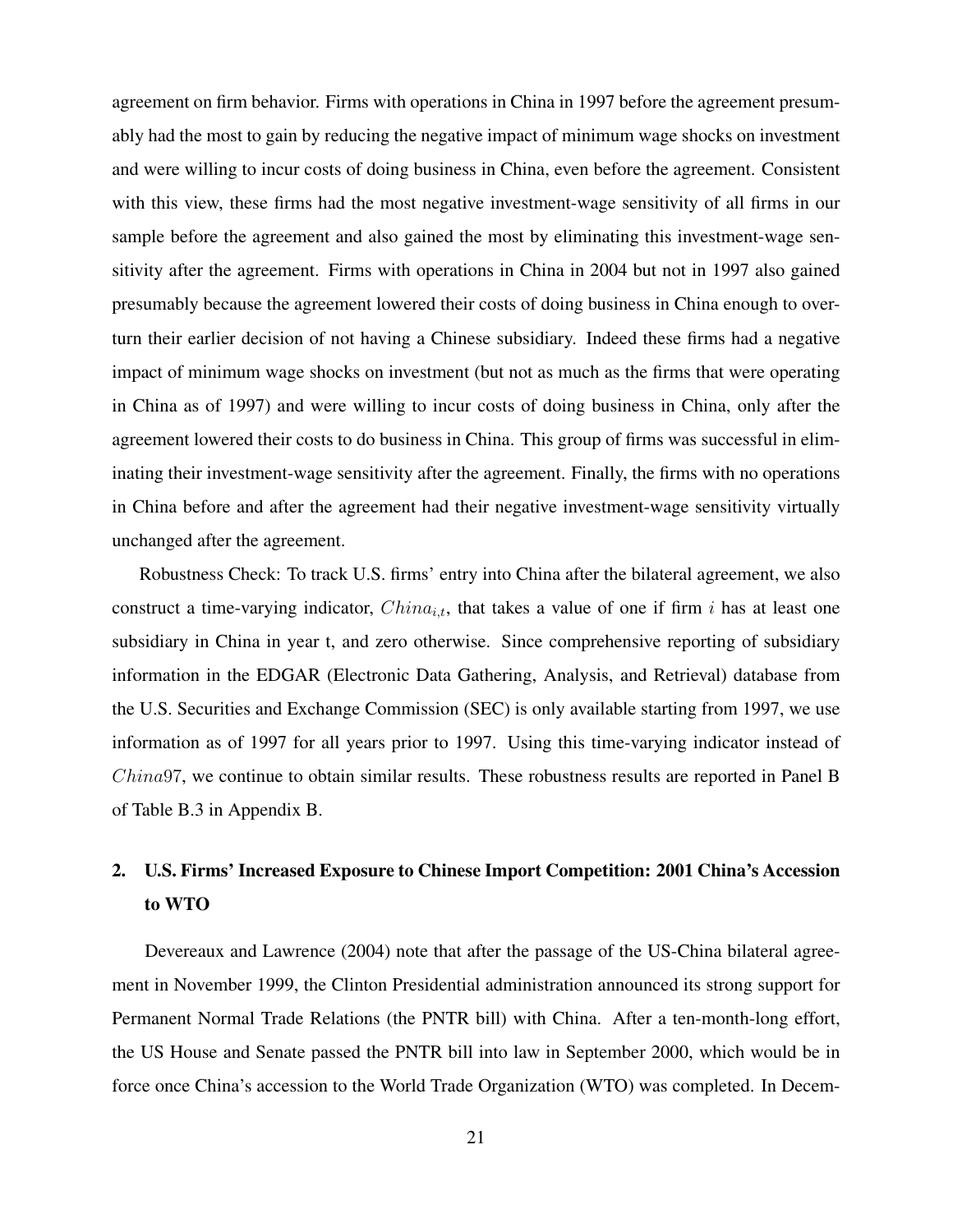ber 2001, China became the 143rd member of the WTO, and the US extended the PNTR status to China as of January 2002. The net effect of these laws was to grant China's producers access to the US market and thus intensify the import competition for US firms across many sectors of the economy. This increase in competition can be measured by the increase in the import penetration ratio of US imports from China for each sector and for the entire economy. Import penetration, measured as of 1999 (two years prior to China's accession into the WTO) is defined as the ratio of U.S. imports from China to total U.S. expenditure on goods in which U.S. expenditure is measured as U.S. gross output plus U.S. imports minus U.S. exports.[12](#page-22-0) Consistent with this view, [Autor et](#page-35-4) [al.](#page-35-4) [\(2013\)](#page-35-4) document that the import penetration ratio for Chinese goods rose from 0.6 percent in 1991 to 4.6 percent in 2007, with an inflection point in 2001.

Product market competition affects a firm's ability to raise their product prices in response to minimum wage shocks (e.g., [Harasztosi and Lindner, 2019\)](#page-36-3). In a more competitive industry (higher import penetration ratio), firms are less able to shift rising labor costs to their consumers through an increase in prices without losing their competitive advantage (e.g., without causing a large drop in output). Therefore, these exposed firms have a stronger incentive to find a way out of rising labor costs when they face an increase in labor costs, for instance, transition to the capitalintensive production process, displacement of workers, automation, etc. In addition, Gutiérrez [and Philippon](#page-36-7) [\(2017\)](#page-36-7) show that greater exposure of U.S. firms to Chinese import competition motivates industry leaders to invest more to compete with Chinese rivals when they face a labor cost shock; however, it forces industry laggards to exit or to downsize their operation. Therefore, we hypothesize that the investment-wage sensitivity of US firms is eliminated after China's export surge (i.e., after 2001) and this effect is more pronounced for firms in the industries that are highly exposed to Chinese import competition and for industry leaders. We use this demand-driven shock to U.S. labor markets to identify the causal effect of China's export surge on changes in investmentwage sensitivity.

$$
IP_{j,1999} = \frac{M_{j,1999}^{UC}}{Y_{j,1999} + M_{j,1999} - E_{j,1999}}
$$

<span id="page-22-0"></span><sup>&</sup>lt;sup>12</sup>Specifically, we construct the import penetration ratio as

where for each industry j,  $M_{j,1999}^{UC}$  is U.S. imports from China in 1999;  $Y_{j,1999}$  is industry shipments;  $M_{j,1999}$  refers to industry imports; and  $E_{j,1999}$  is industry exports. We thank Peter Schott for making the trade flows data used in his paper [\(Bernard et al., 2006\)](#page-35-5) available on his website.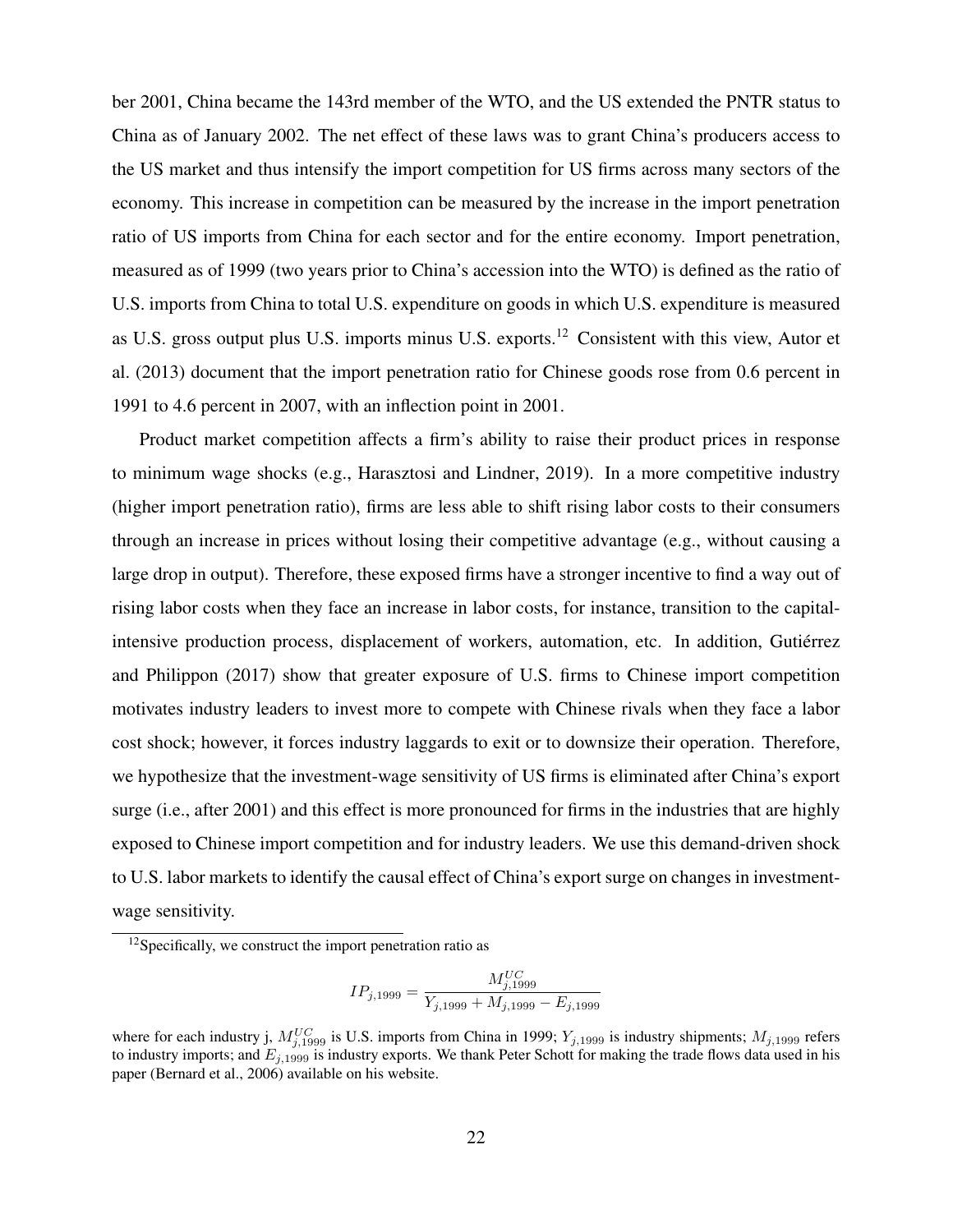We define a U.S. industry's exposure to imports from China,  $Exposure_{UC}$ , as the log of the import penetration ratio if an industry is classified to be in the tradable sector, and zero otherwise. We use the log transformation of the import penetration ratio due to its highly right-skewed distribution. Following [Mian and Sufi](#page-36-4) [\(2014\)](#page-36-4), we classify a four-digit NAICS industry as tradable if the amount of its imports and exports is at least \$10,000 per worker, or if the total amount exceeds \$500M.<sup>[13](#page-23-0)</sup>

To test our hypothesis, we estimate the following difference-in-differences regression which is similar to equation [\(3\)](#page-18-2):

<span id="page-23-2"></span>
$$
\frac{I_{i,s,t}}{K_{i,s,t-1}} = \alpha_i + \alpha_t + \beta_1 \text{ Tobin's } q_{i,s,t-1} + \beta_2 \frac{CF_{i,s,t}}{K_{i,s,t-1}} + \beta_3 w_{i,s,t-1} + \beta_4 WTO_t \times w_{i,s,t-1}
$$
\n
$$
+ \beta_5 \text{Exposure}_{UC,i} \times WTO_t \times w_{i,s,t-1} + \beta_6 \text{Exposure}_{UC,i} \times w_{i,s,t-1}
$$
\n
$$
+ \beta_7 \text{Exposure}_{UC,i} \times WTO_t + \beta_8 X_{i,s,t-1} + \epsilon_{i,s,t}.
$$
\n(4)

We define  $Exposure_{UC,i}$  as firm i's exposure to imports from China, as of 1999 in two ways: (i) As a continuous variable, we assume it to be equal to  $Exposure_{UC}$  for the four-digit NAICS industry to which firm i belongs. (ii) As an indicator variable, we set  $Exposure_{UC,i} = 1$  for all firms in the industries with above-median  $Exposure_{UC}$ , and zero otherwise.  $WTO_t$  indicates the time period after China's WTO accession (including the year 2001).  $X_{i,s,t-1}$  includes the same set of control variables used in Panel A of Table [II.](#page-39-0)  $X_{i,s,t-1}$  also includes all interaction terms of these control variables with  $Exposure_{UC,i}$  and  $WTO_{t}.^{14}$  $WTO_{t}.^{14}$  $WTO_{t}.^{14}$  The coefficient of the triple interaction term  $(Exposure_{UC,i} \times WTO_t \times w_{i,s,t-1})$  captures the difference-in-differences in investmentwage sensitivity before and after 2001 across firms that are subject to different degree of import competition. Our hypothesis predicts  $\beta_5$  to be positive.

# [Insert Panel A of Table [IV](#page-43-0) here.]

The first column of Panel A, Table [IV](#page-43-0) estimates equation [\(4\)](#page-23-2) using  $Exposure_{UC,i}$  as an indicator variable. In column (1), the difference-in-differences in the investment-wage sensitivity ( $\beta_5$ ) after China's accession to the WTO (WTO accession, hereafter) between treated ( $Exposure_{UC,i}$  =

<span id="page-23-0"></span><sup>&</sup>lt;sup>13</sup>We thank the authors for making their full list of industry classification available in the Supplemental Material [\(Mian and Sufi, 2014\)](#page-36-4).

<span id="page-23-1"></span><sup>&</sup>lt;sup>14</sup>The  $Exposure_{UC,i}$  and  $WTO$  variables are absorbed by the firm and year fixed effects, respectively.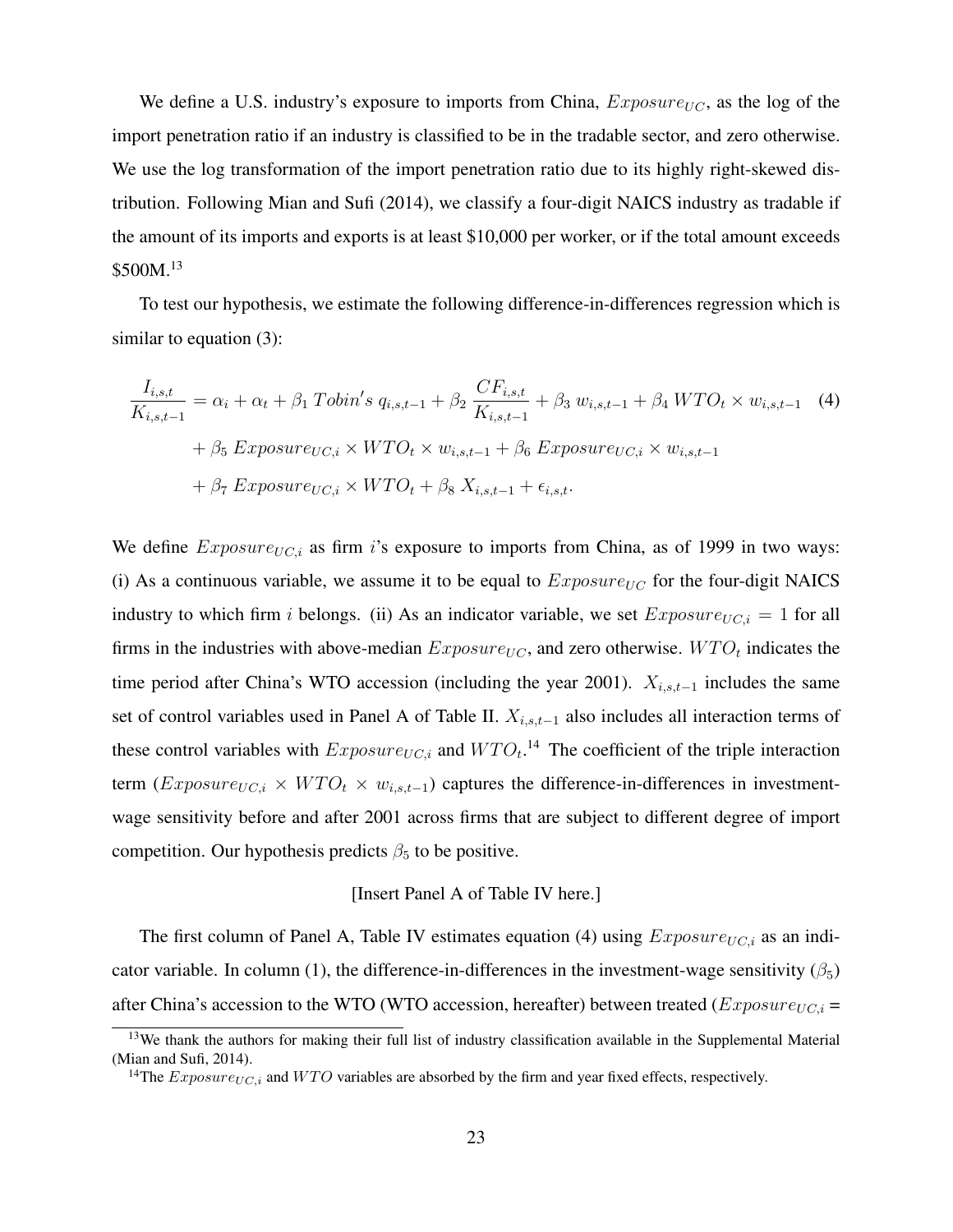1) and control ( $Exposure_{UC,i} = 0$ ) firms is 0.041 and significant at the 1% level. We interpret this effect as follows:

For the treated firms, the investment-wage sensitivity before the WTO accession is calculated as the sum of regression coefficients:  $\beta_3$  +  $\beta_6$  = -0.021 - 0.027 = -0.048 with a t-statistic of −5.69, both economically and statistically very significant. This means, these treated firms significantly adjusted their investment in response to mandated changes in the minimum wage before the WTO accession. For the very same group of firms, the investment-wage sensitivity after the agreement is calculated as the sum of four regression coefficients:  $\beta_3 + \beta_4 + \beta_5 + \beta_6 =$  $-0.021 + 0.009 + 0.041 - 0.027 = 0.002$  with a t-statistic of 0.34. The estimated investment-wage sensitivity is economically and statistically insignificant and the treated firms do not adjust their investment in response to mandated changes in the minimum wage after the WTO accession.

We now turn to the control group of firms  $(Exposure_{UC,i} = 0)$ ; the omitted group). For these firms, the investment-wage sensitivity before the WTO accession is the regression coefficient  $\beta_3$ = −0.021 with a t-statistic of −2.05, both economically and statistically significant. This means, these control firms significantly adjusted their investment in response to mandated changes in the minimum wage before the WTO accession. For the very same group of firms, the investment-wage sensitivity after the WTO accession is calculated as the sum of two regression coefficients:  $\beta_3 + \beta_4$  $= -0.021 + 0.009 = -0.012$  with a t-statistic of  $-1.65$ . The estimated investment-wage sensitivity continues to be economically significant but barely statistically significant with a p-value of 0.109 (and smaller in magnitude than before). The control firms do indeed adjust their investment in response to mandated changes in the minimum wage even after the WTO accession. In Column (2), we estimate equation [\(4\)](#page-23-2) using  $Exposure_{UC,i}$  as a continuous variable. Our inferences are qualitatively unchanged.

One important concern about  $Exposure_{UC,i}$  is that it may also be correlated with domestic shocks to U.S. industries that in turn affect U.S. import demand especially if China were the least-cost producer of the demanded products. Therefore, to the extent that corporate investment may be correlated with unobserved shocks to U.S. product demand, the OLS estimates using  $Exposure_{UC,i}$  as an RHS variable could be biased and inconsistent.

To identify the causal effect of an increase in import competition on investment-wage sensitivity, we employ an instrumental-variables strategy used in [Autor et al.](#page-35-4) [\(2013\)](#page-35-4). We instru-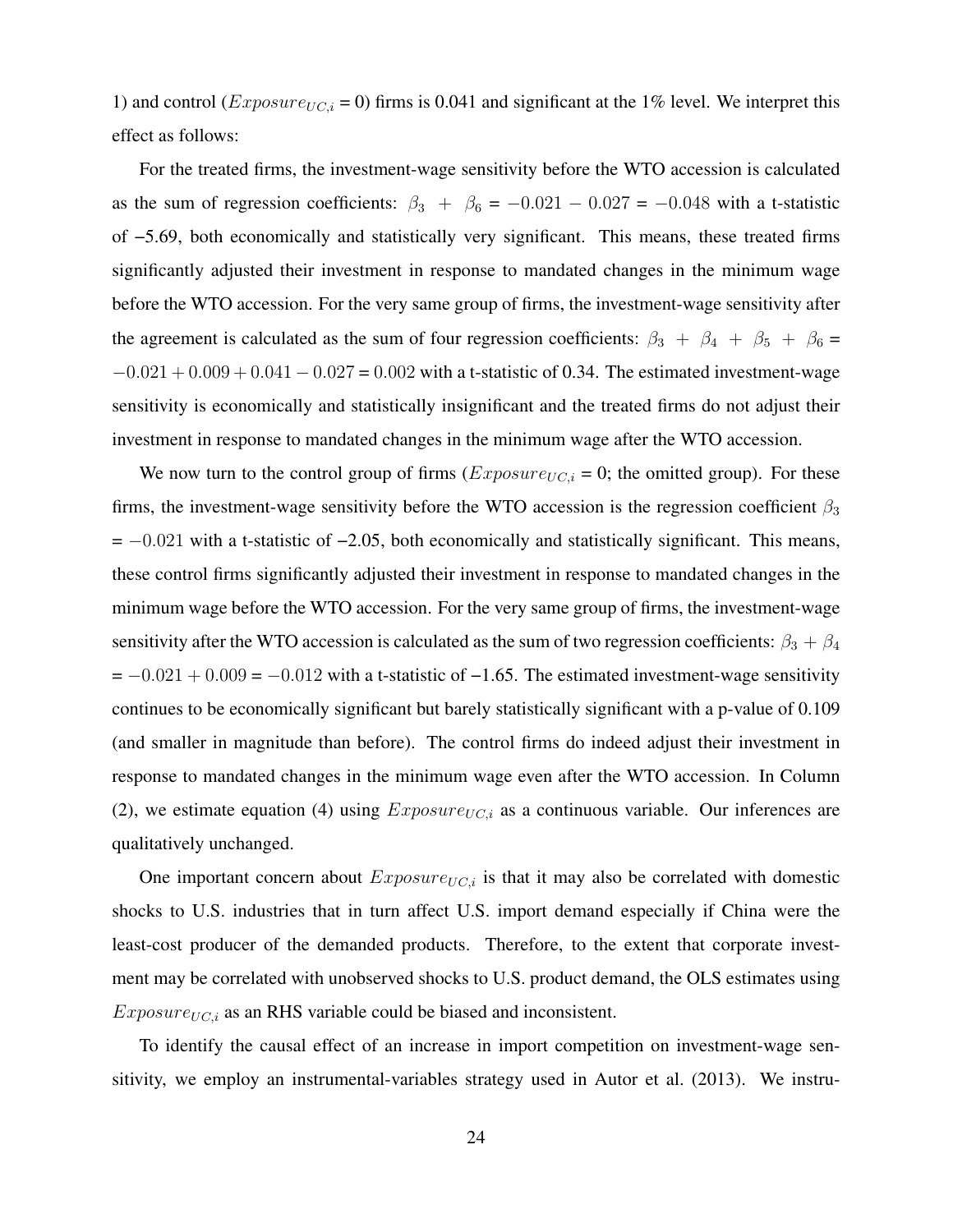ment our exposure measure  $(Exposure_{UC,i})$  with a non-U.S. trade exposure to Chinese imports  $(Exposure_{OC,i})$  that is constructed using data on imports from China in eight other high-income countries excluding the United States.<sup>[15](#page-25-0)</sup> These countries are Australia, Denmark, Finland, Germany, Japan, New Zealand, Spain, and Switzerland. This instrument is motivated by the fact that other high-income countries are similarly exposed to China's export surge that is mostly driven by supply shocks in China. The identifying assumption of this strategy is that (unobserved) import demand shocks are uncorrelated across high-income countries.[16](#page-25-1) We estimate the predictive power of (non-U.S.) high-income-country instrument ( $Exposure_{OC}$ ) for U.S. trade exposure to Chinese imports (*Exposure<sub>UC</sub>*) by regressing *Exposure<sub>UC</sub>* by industry ( $n = 386$ ) on the corresponding  $Exposure_{OC}$  for the year 1999. The estimated coefficient on the instrument is 1.12 (The first stage  $F - statistic = 49.68$ ) and the adjusted R-squared is 0.87. These results confirm the strong predictive power (in the first-stage regression) of other high-income countries' trade exposure on the U.S. trade exposure to Chinese imports.

Column (3) in Table [IV](#page-43-0) reports the second stage two-stage least squares (2SLS) estimates of equation [\(4\)](#page-23-2). The estimates are qualitatively similar to the OLS estimates in column (2). The 2SLS estimate of the coefficient on triple interaction term, the difference-in-differences in the investment-wage sensitivity,  $\beta_5 = 0.023$  is statistically significant at the 1% level and larger than the corresponding OLS estimate of 0.019 in column (2).

# [Insert Figure [III](#page-50-0) (b) here.]

We present the 2SLS estimates of investment-wage sensitivity for two groups of firms in Figure [III](#page-50-0) (b). The first group is US firms with no exposure to import competition with  $Exposure_{UC,i} = 0$ (firms not vulnerable to import competition). The second group is US firms with  $Exposure_{UC,i}$ value that is one standard deviation above the sample mean (firms more vulnerable to import competition). Figure 3(b) shows that the magnitude of the investment-wage sensitivity of the not vulnerable firms is lower than the investment-wage sensitivity of the more vulnerable firms in the pre-WTO accession period. In the post-WTO accession period, both groups of firms move towards eliminating their investment-wage sensitivity. The not vulnerable firms now have a lower magnitude of investment-wage sensitivity than before (but statistically significant). However, the

<span id="page-25-1"></span><span id="page-25-0"></span><sup>15</sup>We thank David Dorn for making the data available on his website (<http://www.ddorn.net/data.htm>).

<sup>&</sup>lt;sup>16</sup>Since the U.S. total expenditure may be endogenous to import shocks, we check the robustness of our results by measuring industry total expenditure one year prior to 1999 and obtain similar results.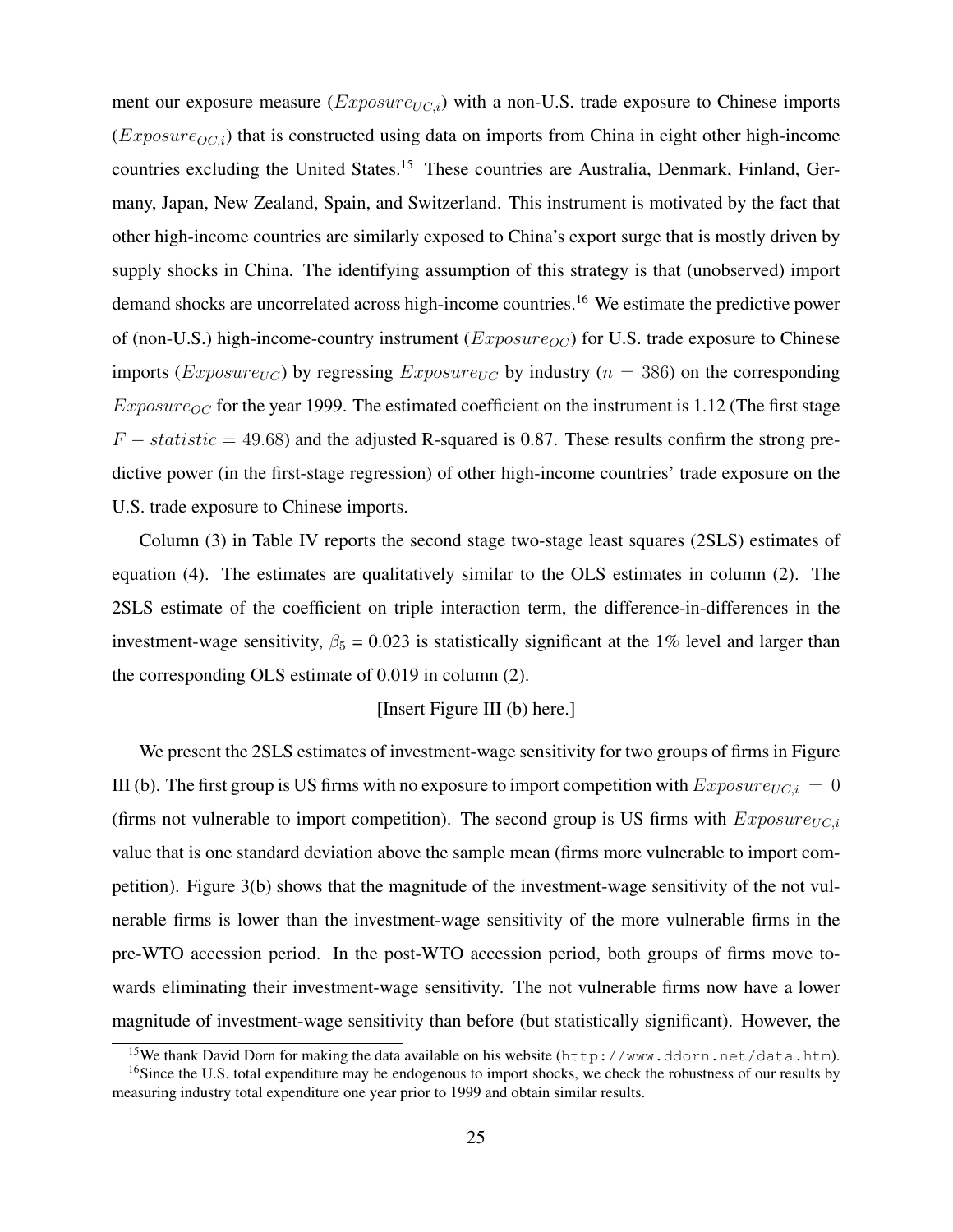more vulnerable firms have no investment-wage sensitivity (The point estimate is about zero and is statistically insignificant) after the WTO accession.

Gutiérrez and Philippon [\(2017\)](#page-36-7) document theoretical and empirical evidence that industry leaders invest more (compared to industry laggards) in response to a sharp increase in import competition after China's entry to the WTO. They argue that it is optimal for the leaders to invest more either because of the increased elasticity of substitution between different firms in the same industry or their desire to re-establish their leadership. In contrast, following a massive influx of Chinese products, the laggards are likely to exit or to downsize their investment.[17](#page-26-0) Motivated by their findings, we examine whether the differential changes in investment-wage sensitivities following China's accession in WTO are driven by industry leaders.

# [Insert Panel B of Table [IV](#page-44-0) here.]

Following Gutiérrez and Philippon [\(2017\)](#page-36-7), we identify leader (laggard) firms for each SIC industry as those firms with above-median (below-median) *Tobin's q* as of 1999, two years prior to China's accession to the WTO. We also identify leaders using different criteria: firms with above-median sales or total assets as of 1999. We estimate a regression model similar to equation [\(4\)](#page-23-2) with an indicator variable  $Leader$ , which equals one if the firm is an industry leader (based on *Tobin's q*, sales or total assets) and zero otherwise. We also include the interaction terms of Leader with  $WTO<sub>t</sub>$  and  $w<sub>i,s,t-1</sub>$  in the regression, to examine the differential effects between leaders and laggards.

Columns (1), (2), and (3) in Panel B, Table [IV](#page-44-0) present the results using *Tobin's q*, sales, total assets respectively to identify industry leaders. In all three specifications, we find that industry leaders reduce the magnitude of their investment-wage sensitivity compared to industry laggards after China's accession to WTO. These results are consistent with Gutiérrez and Philippon [\(2017\)](#page-36-7)'s evidence that industry leaders invest more (compared to industry laggards) in response to a sharp increase in import competition after China's entry into the WTO.

<span id="page-26-0"></span> $17$ Using the data on new entry by Wal-Mart into the local markets, [Khanna and Tice](#page-36-6) [\(2000\)](#page-36-6) find similar results: larger and more profitable incumbents invest more (i.e., expansion in the number of stores) in response to Wal-Mart's entry, while highly levered incumbents shrink (i.e., retrenchment in the number of stores).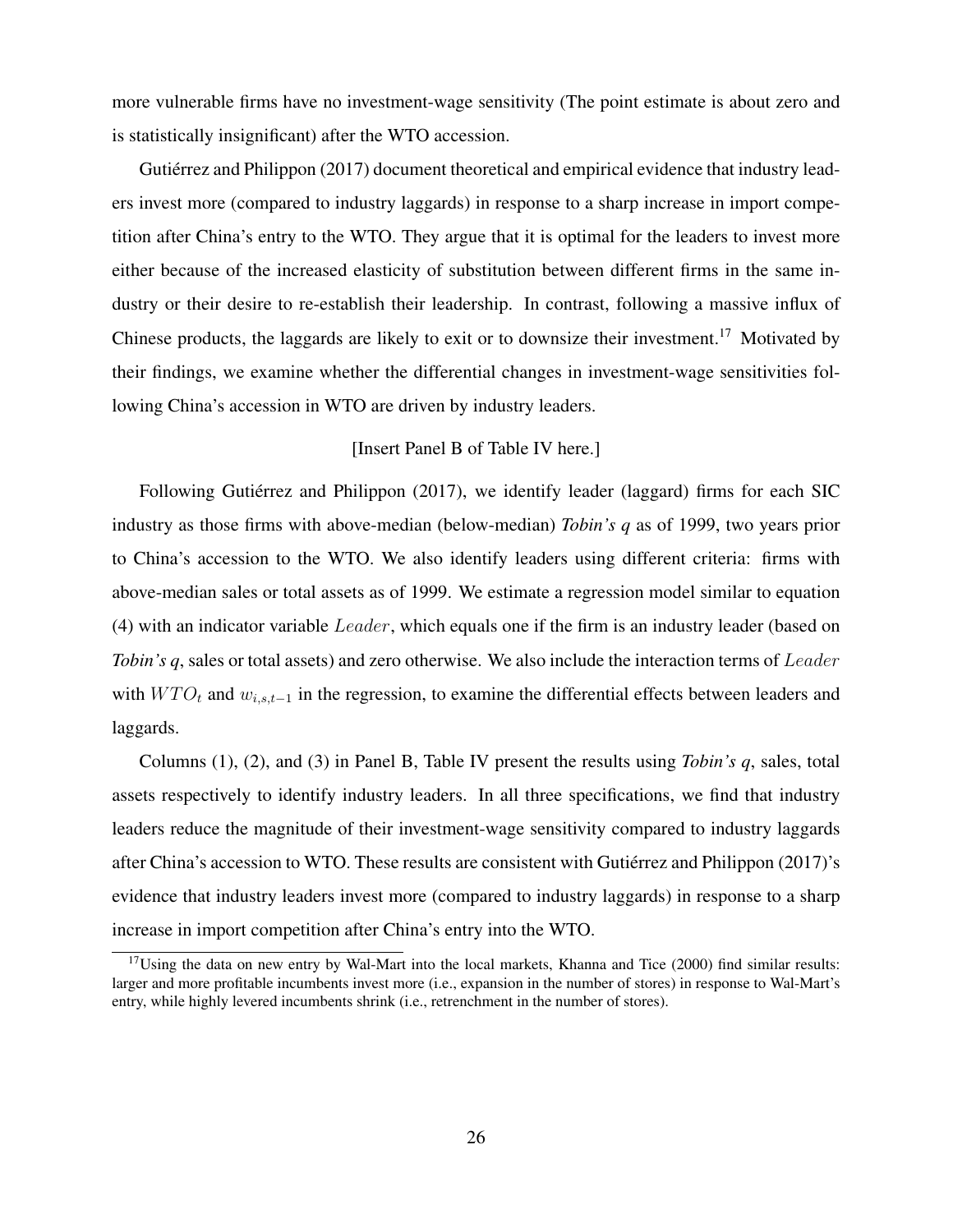# 3. Technological Change and Automation

In response to minimum wage shocks, some firms might attempt to substitute labor with capital if the productivity per unit of capital cost exceeds the productivity per unit of labor cost, other things equal. [Acemoglu and Restrepo](#page-34-5) [\(2019b\)](#page-34-5) document that robots competing against humans reduce employment and wages for workers in US local labor markets between 1990 and 2007. In order to examine how technology affects investment-wage sensitivity, we use the observation that routine-intensive jobs are particularly susceptible to replacement by new robot technologies [\(Graetz and Michaels, 2017\)](#page-36-5). Specifically, we measure the extent to which industries are subject to technological change (automation displacing labor) using an industry-level share of routine-task labor,  $Exposure_{tech}$ .

To construct  $Exposure_{tech}$ , we closely follow the procedure employed in [Zhang](#page-37-0) [\(2019\)](#page-37-0).<sup>[18](#page-27-0)</sup> We first define the routine-task intensity (RTI) score for each occupation as

$$
RTI_k = ln(T_k^{routine}) - ln(T_k^{abstract}) - ln(T_k^{nonroutine\; manual})
$$
\n(5)

where  $T_k^{routine}$ ,  $T_k^{abstract}$ , and  $T_k^{nonroutine~manuel}$  are the routine, abstract, and nonroutine manual task skill levels (scaled from 1 to 10) required by occupation  $k$  obtained from the revised fourth edition of the *Dictionary of Occupational Titles* by the U.S. Department of Labor. We classify workers as routine-task labor if their occupations' RTI score falls in the top quintile of the RTI distribution. Next, we obtain data on the number of employees and their wages for each occupationindustry pair in the year 1999, from the *Occupational Employment Statistics* by the Bureau of Labor Statistics.  $Exposure_{tech}$  is the proportion of routine-task labor costs to the total industry labor costs in the year 1999. Higher the  $Exposure_{tech}$  variable, the greater is the likelihood that automation would replace labor in that industry.

Using this industry-level measure of exposure to technological change  $(Exposure_{tech})$ , we define  $Exposure_{tech,i}$  as firm i's exposure to technological change, as of 1999 in two ways: (i) As a continuous variable, we set  $Exposure_{tech,i}$  to be equal to  $Exposure_{tech}$  for the three-digit SIC industry to which firm *i* belongs; (ii) As an indicator variable, we set  $Exposure_{tech,i} = 1$  for

<span id="page-27-0"></span><sup>18</sup>We thank Miao Ben Zhang for making the data available on his website ([https://www.miaobenzhang.](https://www.miaobenzhang.com) [com](https://www.miaobenzhang.com)).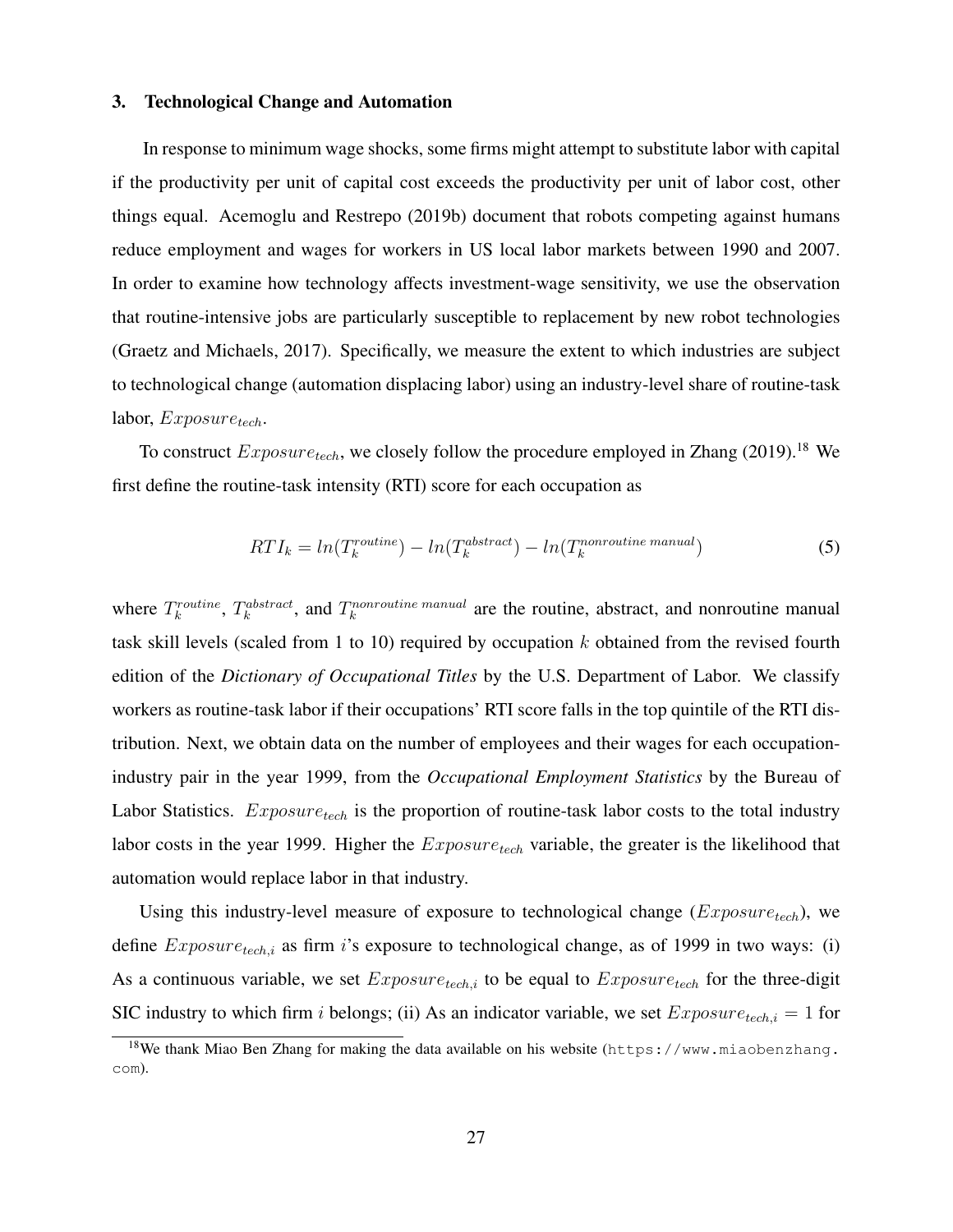firms if their continuous  $Exposure_{tech,i}$  measure is above the median value of the  $Exposure_{tech,i}$ distribution, and zero otherwise. Firms with  $Exposure_{tech,i} = 1$ , are termed as firms with *High Exposure* to technological change and the firms with  $Exposome_{tech,i} = 0$ , termed as firms with *Low Exposure* to technological change respectively. We then estimate a difference-in-differences regression that is similar to equation [\(3\)](#page-18-2).

$$
\frac{I_{i,s,t}}{K_{i,s,t-1}} = \alpha_i + \alpha_t + \beta_1 \text{ Tobin's } q_{i,s,t-1} + \beta_2 \frac{CF_{i,s,t}}{K_{i,s,t-1}} + \beta_3 w_{i,s,t-1} + \beta_4 \text{Post} \times w_{i,s,t-1}
$$
\n
$$
+ \beta_5 \text{Exposure}_{tech,i} \times \text{Post} \times w_{i,s,t-1} + \beta_6 \text{Exposure}_{tech,i} \times w_{i,s,t-1}
$$
\n
$$
+ \beta_7 \text{Exposure}_{tech,i} \times \text{Post} + \beta_8 X_{i,s,t-1} + \epsilon_{i,s,t}.
$$
\n(6)

We interact  $w_{i,s,t-1}$ , the minimum wage, with two variables,  $Exposure_{tech,i}$  and  $Post$  (indicating the time period after 2000). Following [Acemoglu and Restrepo](#page-34-5) [\(2019b\)](#page-34-5), we assume that the post-2000 period is more technologically advanced than the pre-2000 period. The coefficient of the triple interaction term  $(Exposure_{tech,i} \times Post \times w_{i,s,t-1})$  captures difference-in-differences in investment-wage sensitivity after the year 2000 across firms that are differentially susceptible to technological change in the 21st century. We include the same set of control variables used in Panel A of Table [II.](#page-39-0) We also include all interaction terms of these control variables with  $Exposure_{tech,i}$ and *Post* to capture differential effects of control variables on investment after the year 2000 across firms with different degrees of exposure.

# <span id="page-28-0"></span>[Insert Table [V](#page-45-0) here.]

Table [V](#page-45-0) presents the estimates of the relation between technological change exposure and changes in investment-wage sensitivity. We first discuss the regression results using  $Exposure_{tech,i}$ as an indicator variable. Column (1), Panel A of Table [V](#page-45-0) estimates that the difference-in-differences in the investment-wage sensitivity after the year 2000 between the *High Exposure* and *Low Exposure* firms (the triple interaction term,  $Exposure_{tech,i} \times Post \times w_{i,s,t-1}$ ) is 0.020. This estimate is economically large and significant at the 1% level. We interpret this effect as follows.

For the *High Exposure* firms, the pre-2000 investment-wage sensitivity is calculated as the sum of regression coefficients:  $\beta_3 + \beta_6 = -0.018 - 0.012 = -0.030$  with a t-statistic of -2.91, both economically and statistically very significant. This means, these firms significantly reduced their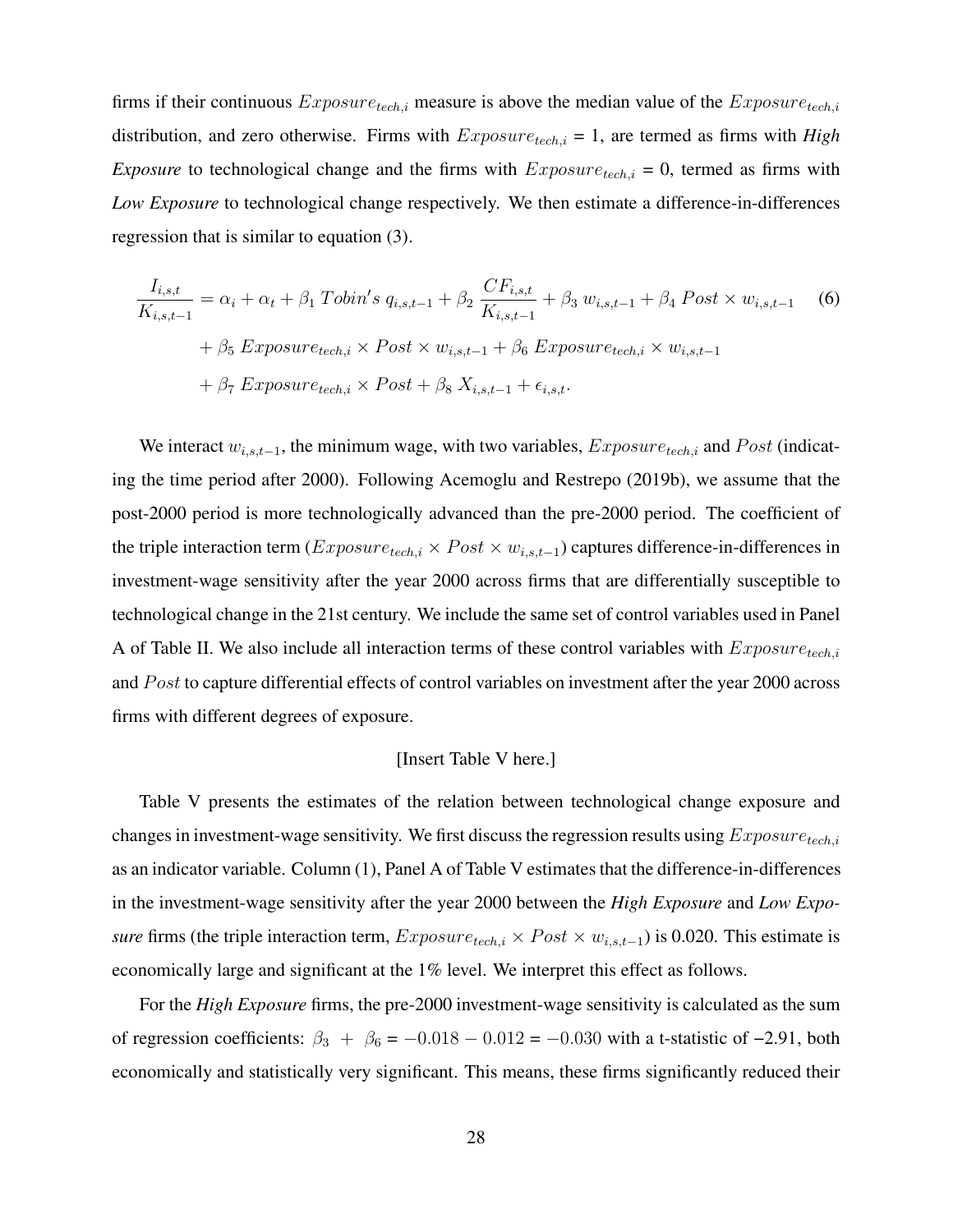investment in response to mandated changes in the minimum wage before the year 2001. For the same group of firms, the post-2000 investment-wage sensitivity is calculated as the sum of four regression coefficients:  $\beta_3 + \beta_4 + \beta_5 + \beta_6 = -0.018 + 0.001 + 0.020 - 0.012 = -0.009$  with a t-statistic of −1.89. The estimated investment-wage sensitivity is economically close to zero and statistically significant marginally at the 10% level. This means, the *High Exposure* firms virtually do not adjust their investment in response to mandated changes in the minimum wage after the year 2000.

We now turn to the *Low Exposure* firms (the omitted group). For these firms, the investmentwage sensitivity in the pre-2000 period is the regression coefficient  $\beta_3 = -0.018$  with a t-statistic of −2.17, both economically and statistically significant. *Low Exposure* firms significantly adjusted their investment in response to mandated changes in the minimum wage before the year 2000. For the same firms, the investment-wage sensitivity in the post-2000 period, is calculated as the sum of two regression coefficients:  $\beta_3 + \beta_4 = -0.018 + 0.001 = -0.017$  with a t-statistic of -2.66. The estimated investment-wage sensitivity continues to be economically significant with almost the same magnitude as before, and strongly statistically significant. The estimation results in column (1) suggest that technological change-induced automation replacing labor is significantly associated with the change in investment-wage sensitivity observed over our sample period 1984–2017. In Column (2), we estimate equation [\(6\)](#page-28-0) using  $Exposure_{tech,i}$  as a continuous variable. Our inferences are qualitatively unchanged and we discuss these results in Figure [III](#page-50-0) (c).

# [Insert Figure [III](#page-50-0) (c) here.]

In this figure, the firms with *Low* (*High*) *Exposure* to technological change are defined using  $Exposure_{tech,i}$  as a continuous variable, as follows: firms with  $Exposure_{tech,i}$  value one-standard deviation below (above) the mean value of the variable are *Low* (*High*) *Exposure* firms respectively. The figure shows that the *Low Exposure* firms do not change their investment-wage sensitivity over the entire sample period. The *High Exposure* firms eliminate the investment-wage sensitivity in the second half of the sample period because of technological change-induced substitution of labor with capital.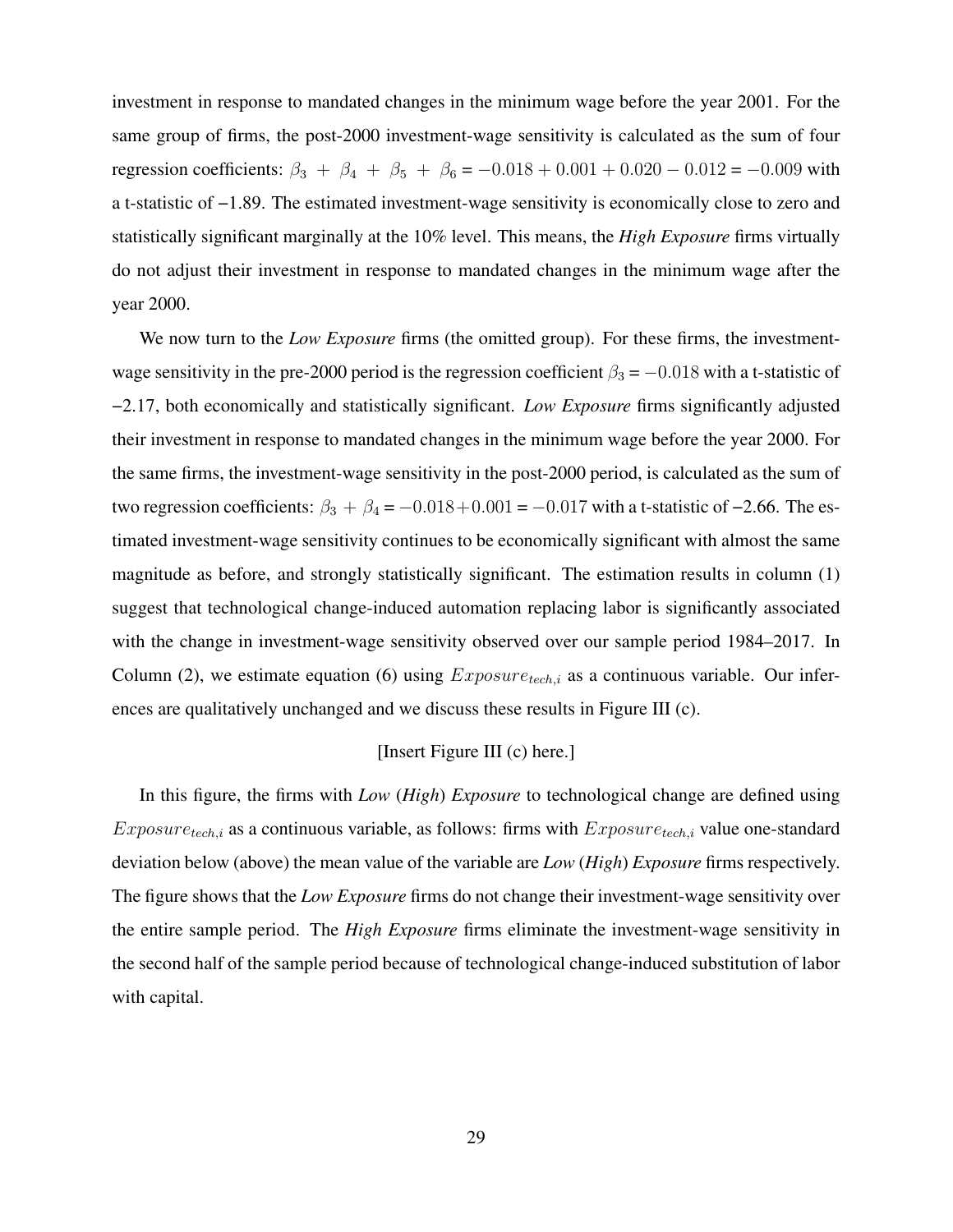# 4. Weakening Union Power

It has been well documented that labor union membership in the United States has been declining over the last 50 years (Açıkgöz and Kaymak, 2014). We define annual union coverage as the percent of private-sector workers that are covered by a collective bargaining agreement each year from 1984–2017. We obtain the annual union coverage data from [Hirsch and Macpherson](#page-36-14) [\(2003\)](#page-36-14) and calculate the 15-year moving average of the annual union coverage variable. In Figure [II](#page-49-0) (a), we plot the time-series of this variable (green solid line). Consistent with the well-documented decline in unionization in the United States, the 15-year moving average of union coverage drops from 13% to 8% between 1984 and 2017 (the annual union coverage decreases from 17% to 7.3% over the same period).

This declining trend in union coverage reduces the bargaining power of unions vis-a-vis firm management. Because of the weakened labor union power, firms are able to adjust their workforce (on both the extensive and intensive margins) more flexibly when faced with mandated minimum wage increases. This response is likely to make these firms less constrained by a minimum wage shock and may contribute to the elimination of the investment-wage sensitivity (i.e., negative sensitivity moving toward zero) in the post-2000 period.

First, we offer some preliminary evidence consistent with this hypothesis. In [II](#page-49-0) (a), we also plot the time series of investment-wage sensitivity estimated using 15-year rolling window regressions in Panel C of Table [II](#page-40-0) (red solid line). The figure shows that as union coverage declines over time, investment-wage sensitivity increases towards zero from a negative value. We estimate a univariate time-series regression of investment-wage sensitivity at time t on the 15-year moving average of the annual *Union Coverage* variable. The estimated coefficient on *Union Coverage* is −0.769 and is statistically significant with t-statistic of −4.24 (We use the Newey-West standard error, which is robust to heteroskedasticity and autocorrelation up to 14 lags, to take into account the fact that the dependent variable is estimated using the overlapping samples). The  $R<sup>2</sup>$  of this regression is 0.724, which suggests that changes in union coverage density can explain almost three-quarters of the variation in changes in investment-wage sensitivity over our sample period. Although this result is not causal, it is sensible and consistent with our hypothesis.

We also develop firm-level panel data evidence on whether the declining union bargaining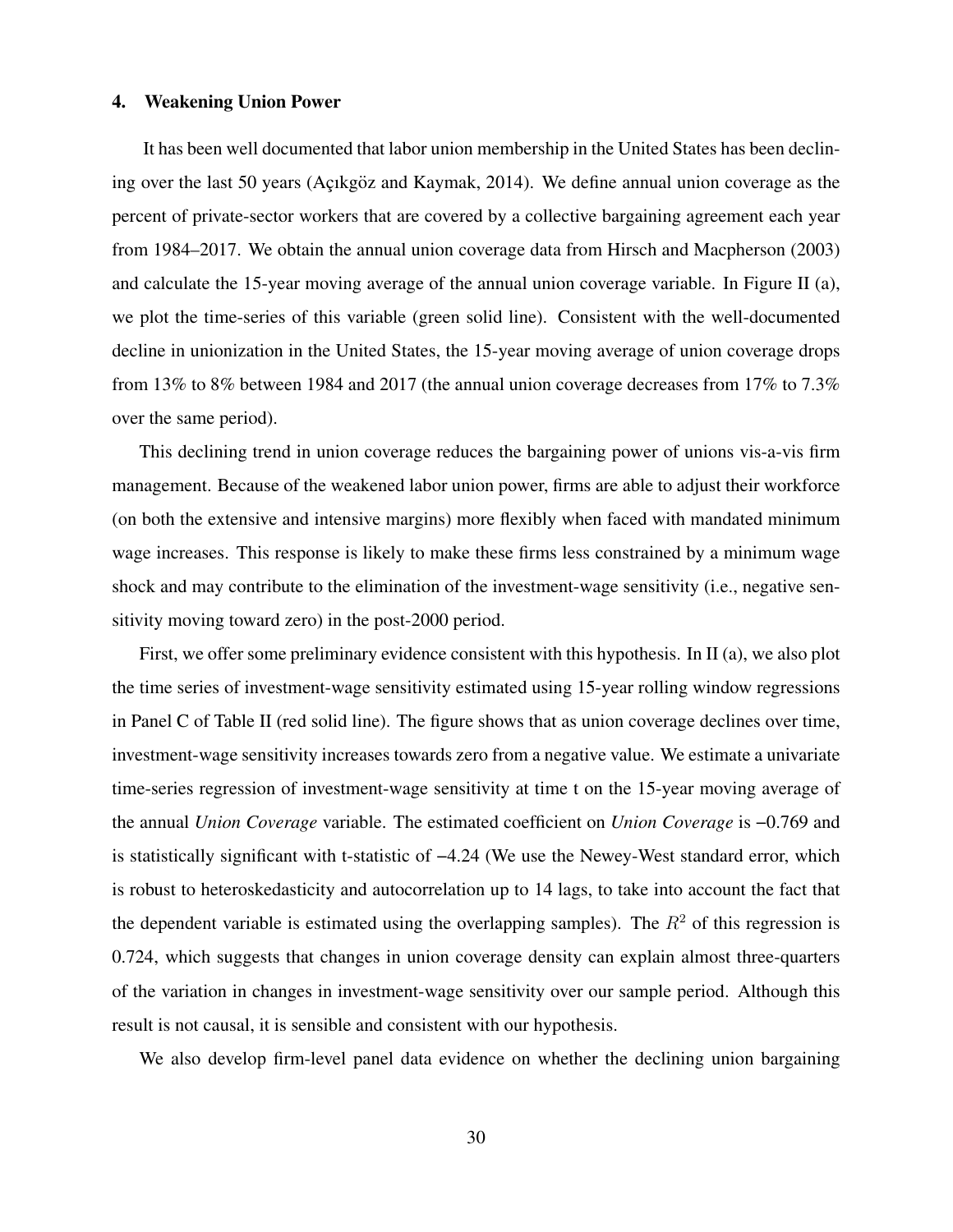power plays a role in explaining the changes in investment-wage sensitivity. To this end, we conduct two tests. In the first test, we measure the weakening power of labor unions as a decline in union coverage at the state or industry level. For each firm, we calculate the annualized change in union coverage of the state in which a firm is headquartered (or the annualized change in the union coverage of the industry in which a firm operates) between the first and the last year, when each firm appears in the panel data. Then we define Large Decline as an indicator variable set to one if a firm has a below-median annualized change in the union coverage (using the firmlevel distribution of this variable), and zero otherwise. Therefore, firms with  $Large\ Decline=1$ experience a larger drop in union coverage than those with  $Large$   $Decline = 0$  at the state or industry level. Our empirical model is as follows:

$$
\frac{I_{i,s,t}}{K_{i,s,t-1}} = \alpha_i + \alpha_t + \beta_1 \text{ Tobin's } q_{i,s,t-1} + \beta_2 \frac{CF_{i,s,t}}{K_{i,s,t-1}} + \beta_3 w_{i,s,t-1} + \beta_4 \text{ Large Decline}_i \times w_{i,s,t-1} + \beta_5 X_{i,s,t-1} + \epsilon_{i,s,t}.
$$
\n(7)

In our investment regression equation [\(7\)](#page-31-0), we interact minimum wage wi,s,t−<sup>1</sup> with *Large Decline* to estimate the differential investment-wage sensitivities of firms with large declines in (i.e., weak union) and small declines in (i.e., strong union) union coverage. All other control variables are identical to equation [\(1\)](#page-10-1). Although this method is subject to the typical endogeneity concerns, it provides an intuitive interpretation of the results and also captures a slow-moving trend in the union coverage rate.

# <span id="page-31-0"></span>[Insert Table [VI](#page-46-0) here.]

Panel A of Table [VI](#page-46-0) presents the results of this estimation. The Large Decline variable is omitted estimation because it is absorbed by the firm fixed effects included in the estimation. In column (1), we use changes in state-level union coverage as a measure of union power. The estimated coefficient on the minimum wage variable  $(w_{i,s,t-1})$  is -0.025 and is statistically significant at the 5% level. The interaction term (Large Decline  $\times w_{i,s,t-1}$ ) is 0.013 and significant at the 5% level. These results imply that investments of firms that experience a large decline in state-level union coverage over the time period (i.e., a large decline in union power) are less sensitive to a minimum wage shock. The investment-wage sensitivity of the Large Decline = 1 group (-0.012  $= -0.025 + 0.013$ ) is about a half of the investment-wage sensitivity of Large Decline = 0 group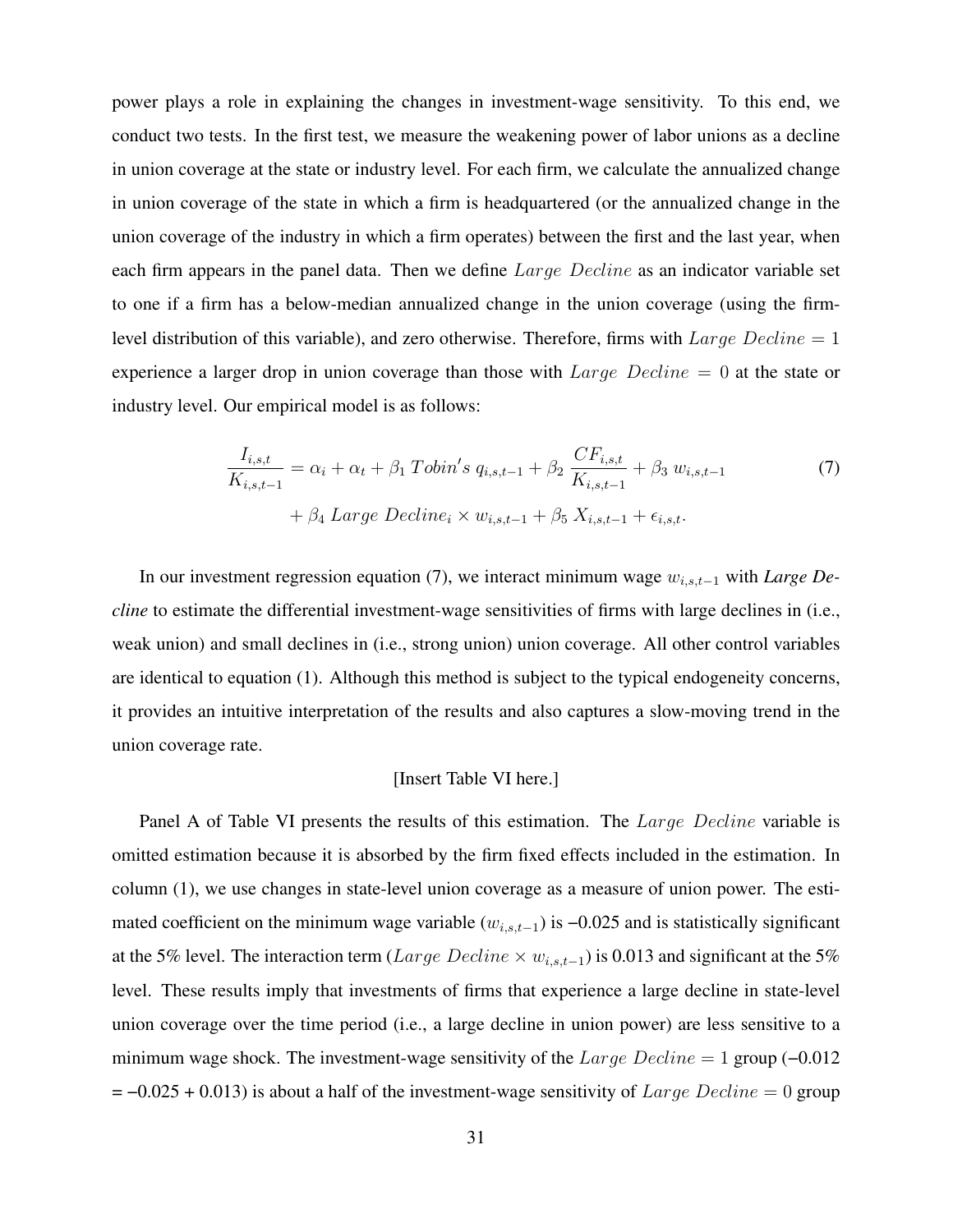(−0.025). We obtain similar results in column (2) when we use industry-level union coverage to measure the bargaining power of labor unions. Overall, these results are consistent with the notion that, due to weakened union power, firms become more flexible in making investment decisions when there is a minimum wage shock.

Since union bargaining power is endogenously determined, we develop a second test. In this test, we exploit the staggered passage of right-to-work (RTW) laws by US states as an exogenous source of variation in union strength (e.g., [Matsa, 2010;](#page-36-15) [Chava, Danis and Hsu, 2020\)](#page-35-14). In states with RTW legislation, a union and an employer cannot compel firm employees to join the union or pay membership dues as a condition of employment. As a result, unions under these laws have limited access to financial resources and manpower, which weakens the union's bargaining power with the firm management. Employees who do not join the union are still protected by the collective bargaining agreement negotiated by the union and thus the passage of RTW laws exacerbates the free-rider problem within unionized firms. We define  $RTW$  as an indicator variable that assumes the value one if the state where a firm is headquartered has passed RTW legislation as of year t and zero otherwise. We remove states that introduced an RTW law before 1984, which is the beginning of our sample period, following [Chava et al.](#page-35-14) [\(2020\)](#page-35-14).

In column (1), Panel B of Table [VI,](#page-47-0) we interact the minimum wage variable  $w_{i,s,t-1}$  in the investment regression with RTW to examine whether weakened union power causes corporate investment to be less sensitive to a minimum wage shock. We expect the interaction term to be positive and significant, consistent with our weakening labor unions hypothesis. In Column (1), the estimated coefficient of  $w_{i,s,t-1}$  is -0.013 and statistically significant at the 5% level. The estimate on the interaction term ( $RTW \times w_{i,s,t-1}$ ) is 0.026 and statistically significant at the 10% level. This suggests that after the passage of RTW laws, corporate investment is less sensitive to minimum wage increases. The investment-wage sensitivity before and after the passage of the law is illustrated in Figure [III](#page-50-0) (d). The figure shows that the investment-wage sensitivity becomes positive after the passage of RTW law  $(0.013 = -0.013 + 0.026)$  although it is not statistically significant at the conventional level. We conclude that the passage of RTW laws eliminated the investment-wage sensitivity for firms affected by these laws in our sample.

# [Insert Figure [III](#page-50-0) (d) here.]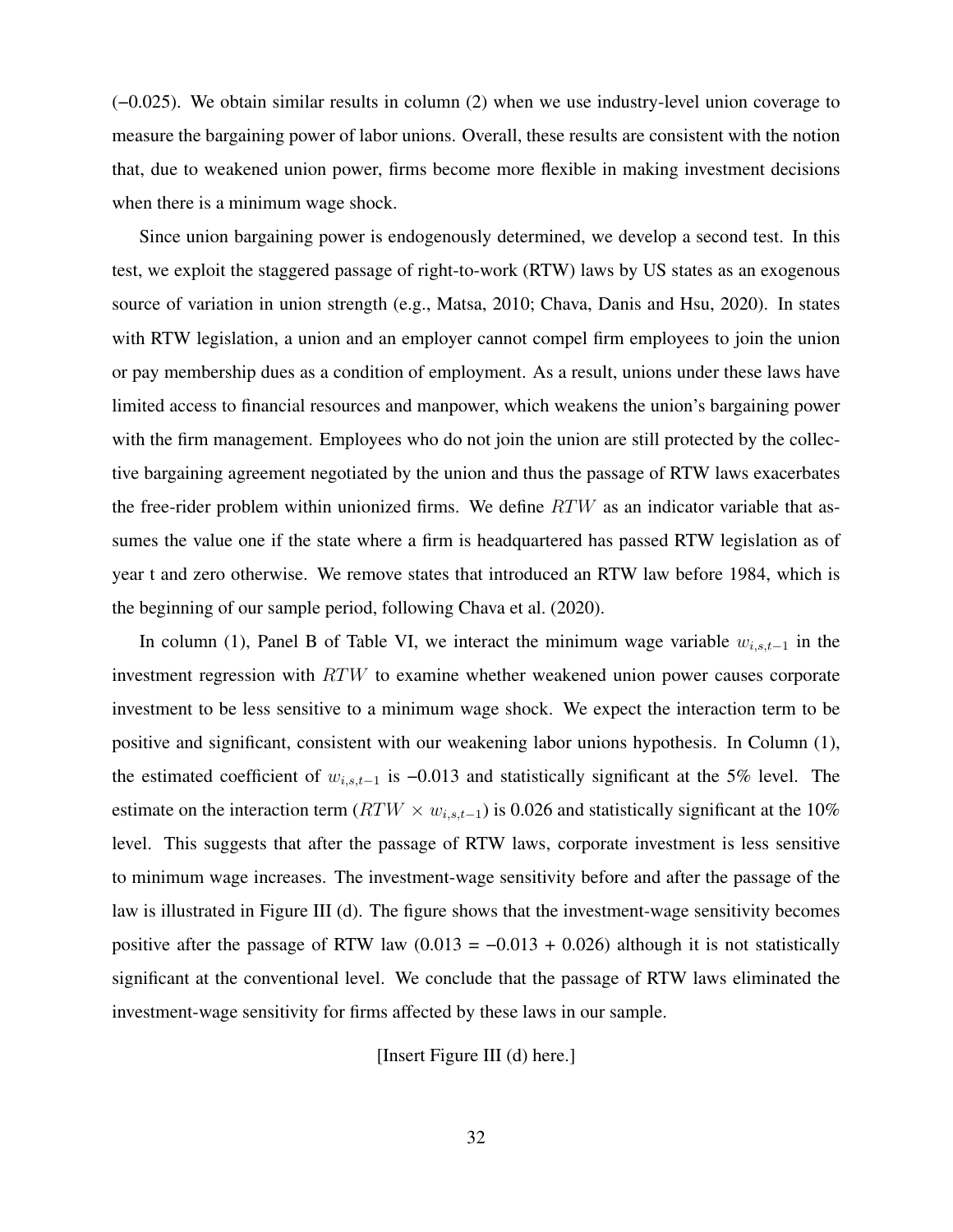In column (2), we introduce an additional indicator variable,  $Large\ Decline_{RTW}$ , to isolate the effects of states with a large decline in union coverage around the RTW adoption year. We compute the three-year average of state-level union coverage before and after the RTW adoption year. The difference between these values measures the change in union coverage around the passage of RTW laws which is expected to be negative. We then define  $Large$   $Decline_{RTW}$  as an indicator variable set to one if a state (where a firm is headquartered) experienced a belowmedian change around the adoption year, and zero otherwise. The estimate on the interaction term  $(RTW \times Large \ Decline_{RTW} \times w_{i,s,t-1})$  is 0.043 and statistically significant at the 1% level. This result is consistent with our hypothesis that weakening union power causes corporate investment decisions to be less sensitive to minimum wage increases. The effect is also mainly driven by states with a larger decline in union strength following the passage of RTW laws. We also note that the coefficients on  $RTW$  are positive and significant in both columns. This indicates that the passage of RTW laws also has a direct positive impact on investment, which is consistent with findings in [Chava et al.](#page-35-14) [\(2020\)](#page-35-14).

Overall, the results in this section suggest that weakening union power during 1984–2017 is an important causal mechanism that explains the elimination of investment-wage sensitivity for our sample of US firms over time.<sup>[19](#page-33-0)</sup>

# IV. Conclusion

The continuing decline in labor's share of national income in the U.S. since the 1980s has generated substantial interest and contention among academics, the press, and the public. Much of the academic literature has proposed explanations for the decline that rely on decreasing worker power vis-a-vis their employers. Whereas the literature has mostly focused on the macroeconomic implications of weakening worker power, in this article, we study microeconomic impacts by examining the extent to which declining worker power has affected firm investment responses to mandated changes in the minimum wage. In doing so, we focus on the various forces that have

<span id="page-33-0"></span> $19$ In [Appendix C,](#page-60-0) we conduct a simple counterfactual exercise to gauge the overall economic effects of a minimum wage increase to workforce taking into account job losses due to investment cuts. The results indicate that the opportunity cost of job losses resulting from the investment cut is much larger than the benefit of wage increase for the pre-2000 period in which the investment-wage sensitivity is negative. We note that this analysis is simplistic in that it does not take into account general-equilibrium effects of the minimum wage increase on factor or output prices.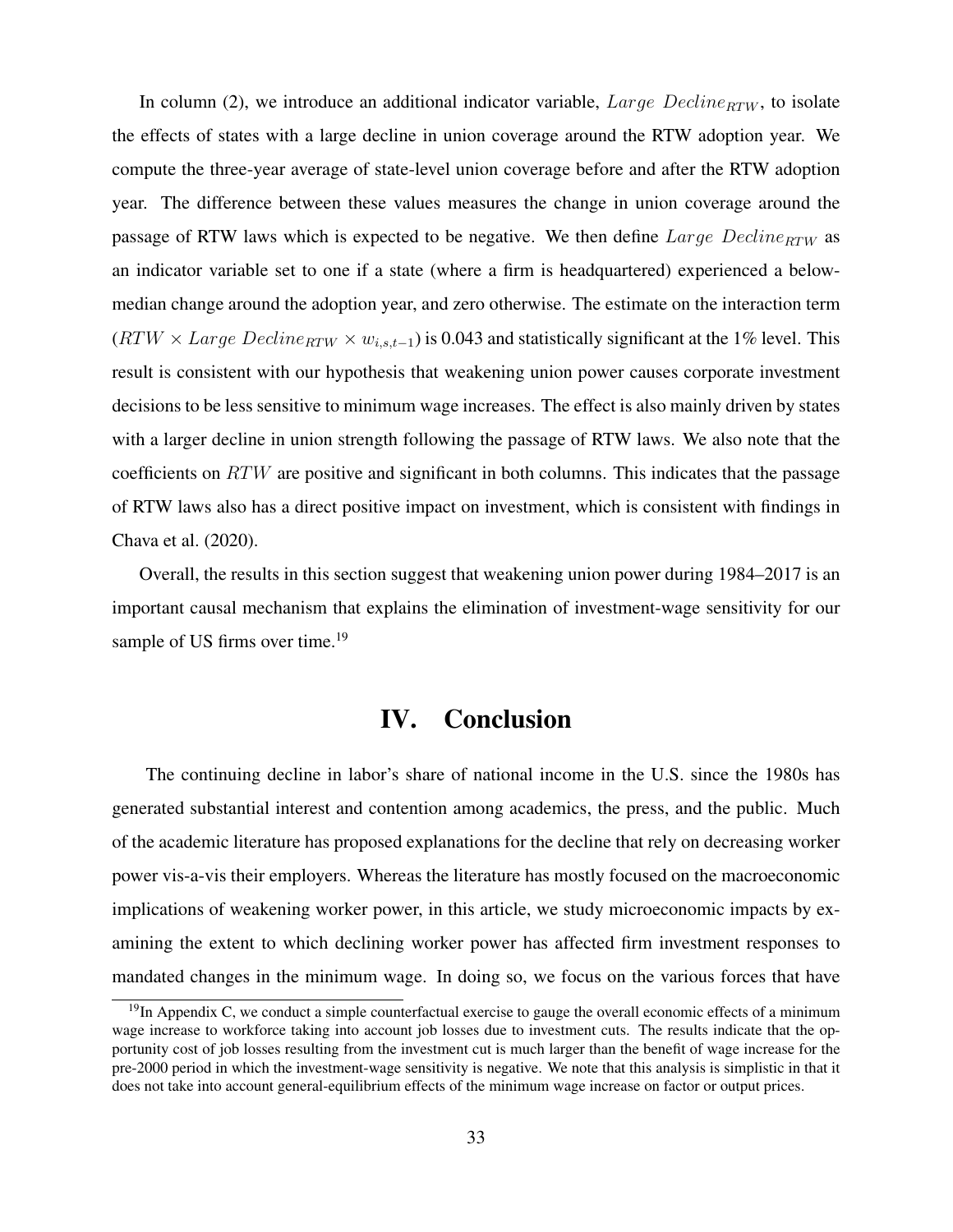been advanced in the literature as driving the decline in worker power: globalization, technological change and the associated automation of the workplace, and weakening union power.

Our evidence on the effect of globalization on worker power comes from the ascension of China in world markets. We show that firms operating in China as of 1997 experienced a larger decrease in investment-wage sensitivities after the 1999 U.S.-China bilateral agreement, which allowed easier access to cheap Chinese labor. We also show that firms more exposed to Chinese import competition exhibited a more considerable decrease in investment-wage sensitivities after China's accession to the WTO in 2001. Regarding the effect of technological change on worker power, we provide evidence that firms more exposed to automation experienced a larger decrease in investment-wage sensitivities in the post-2000 period, during which labor has become more substitutable. Finally, corporate investment responds less negatively to minimum wage increases after the passage of the right-to-work laws that weaken union power. Collectively, these findings show that declines in investment-wage sensitivities are tied to forces that arguably have been driving the decline in worker power. In addition to adding to the academic debate, our findings on the microeconomic consequences of weakening worker power should be informative for workers, corporate managers, and policymakers.

# **REFERENCES**

- <span id="page-34-0"></span>Acemoglu, Daron and Pascual Restrepo, "The Race between Man and Machine: Implications of Technology for Growth, Factor Shares, and Employment," *American Economic Review*, 2018, *108* (6), 1488–1542.
- <span id="page-34-3"></span>and , *The Economics of Artificial Intelligence*, Chicago, IL, USA: University of Chicago Press, 2019.
- <span id="page-34-5"></span>and , "Robots and Jobs: Evidence from US Labor Markets," *Journal of Political Economy*, 2019, *128* (6), 2188–2244.
- <span id="page-34-2"></span> $\Box$ , David Autor, David Dorn, Gordon Hanson, and Brendan Price, "Import Competition and the Great US Employment Sag of the 2000s," *Journal of Labor Economics*, 2016, *34*, 141–198.
- <span id="page-34-4"></span>Almeida, Heitor, Murillo Campello, and Antonio Galvao, "Measurement Errors in Investment Equations," *Review of Financial Studies*, 2010, *23* (9), 3279–3328.
- <span id="page-34-1"></span>Autor, David, David Dorn, Lawrence F Katz, Christina Patterson, and John Van Reenen, "Concentrating on the Fall of the Labor Share," *American Economic Review*, 2017, *107* (5), 180–185.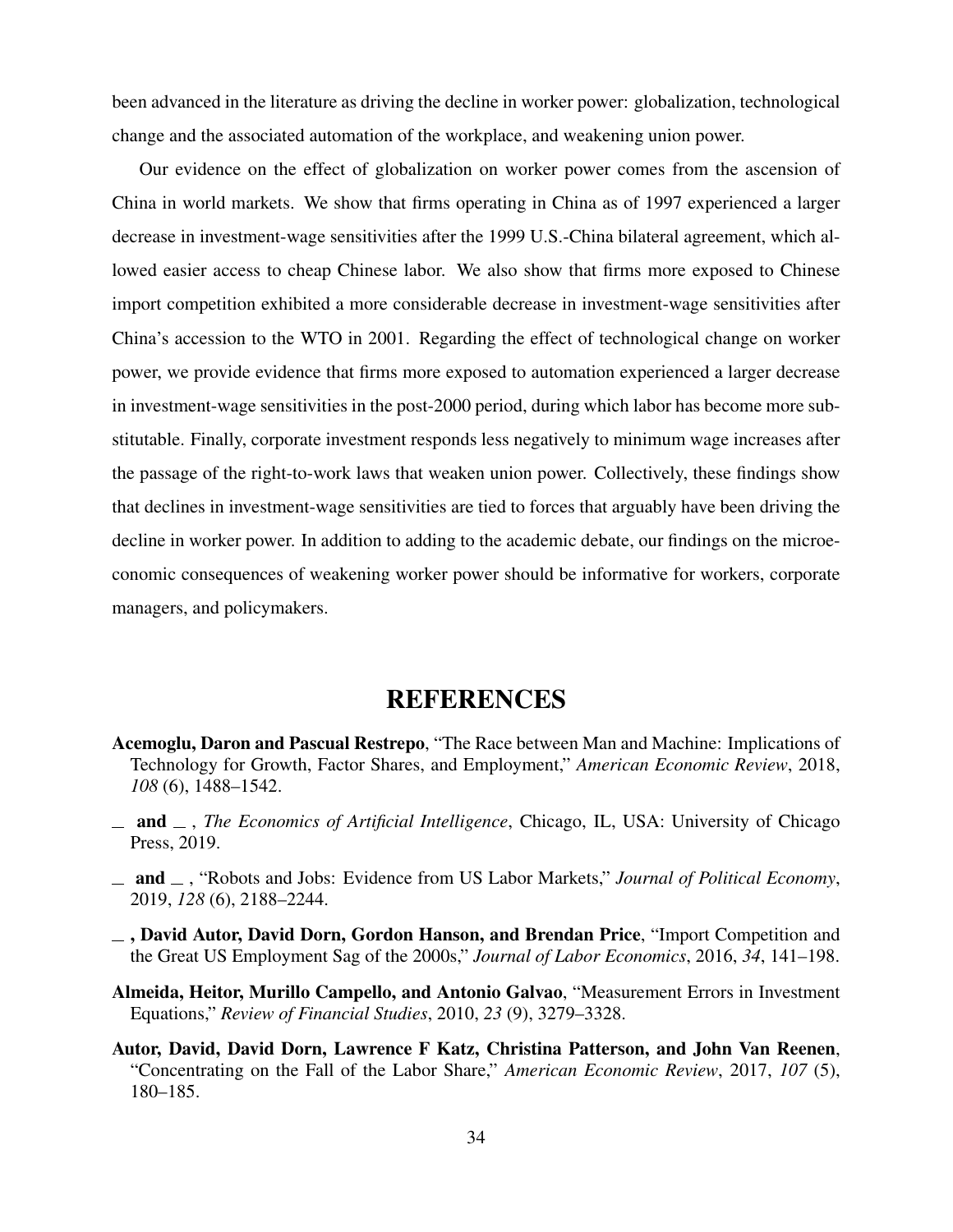- <span id="page-35-2"></span> $, \ldots, \ldots, \ldots$ , and  $\ldots$ , "The Fall of the Labor Share and the Rise of Superstar Firms," *Quarterly Journal of Economics*, 2020, *135* (2), 645–709.
- <span id="page-35-4"></span>Autor, David H, David Dorn, and Gordon H Hanson, "The China Syndrome: Local Labor Market Effects of Import Competition in the United States," *American Economic Review*, 2013, *103* (6), 2121–2168.
- <span id="page-35-13"></span>Bena, Jan and Elena Simintzi, "Machines Could Not Compete with Chinese Labor: Evidence from US Firms' Innovation," *Working Paper*, 2019.
- <span id="page-35-5"></span>Bernard, Andrew B., J. Bradford Jensen, and Peter K. Schott, "Survival of the Best Fit: Exposure to Low-wage Countries and the (Uneven) Growth of U.S. Manufacturing Plants," *Journal of International Economics*, 2006, *68* (1), 219–237.
- <span id="page-35-12"></span>Ceglowski, Janet and Stephen S Golub, "Does China Still Have a Labor Cost Advantage?," *Global Economy Journal*, 2012, *12* (3), 1–30.
- <span id="page-35-14"></span>Chava, Sudheer, András Danis, and Alex Hsu, "The Economic Impact of Right-to-Work Laws: Evidence from Collective Bargaining Agreements and Corporate Policies," *Journal of Financial Economics*, 2020, *137* (2), 451–469.
- <span id="page-35-6"></span>Cho, DuckKi, "Downward Wage Rigidity, Corporate Investment, and Firm Value," *Working Paper*, 2021.
- <span id="page-35-11"></span>Devereaux, Charan and Robert Lawrence, "The Eagle and the Dragon: The November 1999 US-China Bilateral Agreement and the Battle Over PNTR," *Harvard Case Study, HKS476*, 2004.
- <span id="page-35-0"></span>Elsby, Michael W.L., Bart Hobijn, and Aysegul Sahin, "The Decline of the U.S. Labor Share," *Brookings Papers on Economic Activity*, Fall 2013, (2), 1–52.
- <span id="page-35-10"></span>Erickson, Timothy, Colin Huan Jiang, and Toni M. Whited, "Minimum Distance Estimation of the Errors-in-variables Model using Linear Cumulant Equations," *Journal of Econometrics*, 2014, *183* (2), 211–221.
- <span id="page-35-3"></span>Fazzari, Steven M., R. Glenn Hubbard, and Bruce C. Petersen, "Financing Constraints and Corporate Investment," *Brookings Papers on Economic Activity*, 1988, *1988* (1), 141–195.
- <span id="page-35-8"></span>Feldstein, Martin, "Inflation, Tax Rules and Investment: Some Econometric Evidence," *Econometrica*, 1982, *50* (4), 825–862.
- <span id="page-35-7"></span>Geng, Heng (Griffin), Yi Huang, Chen Lin, and Sibo Liu, "Minimum Wage and Corporate Investment: Evidence from Manufacturing Firms in China," *Journal of Financial and Quantitative Analysis*, forthcoming.
- <span id="page-35-9"></span>Gilchrist, Simon and Charles P. Himmelberg, "Evidence on the Role of Cash Flow for Investment," *Journal of Monetary Economics*, 12 1995, *36* (3), 541–572.
- <span id="page-35-1"></span>Goldschmidt, Deborah and Johannes F Schmieder, "The Rise of Domestic Outsourcing and the Evolution of the German Wage Structure," *Quarterly Journal of Economics*, 2017, *132* (3), 1165–1217.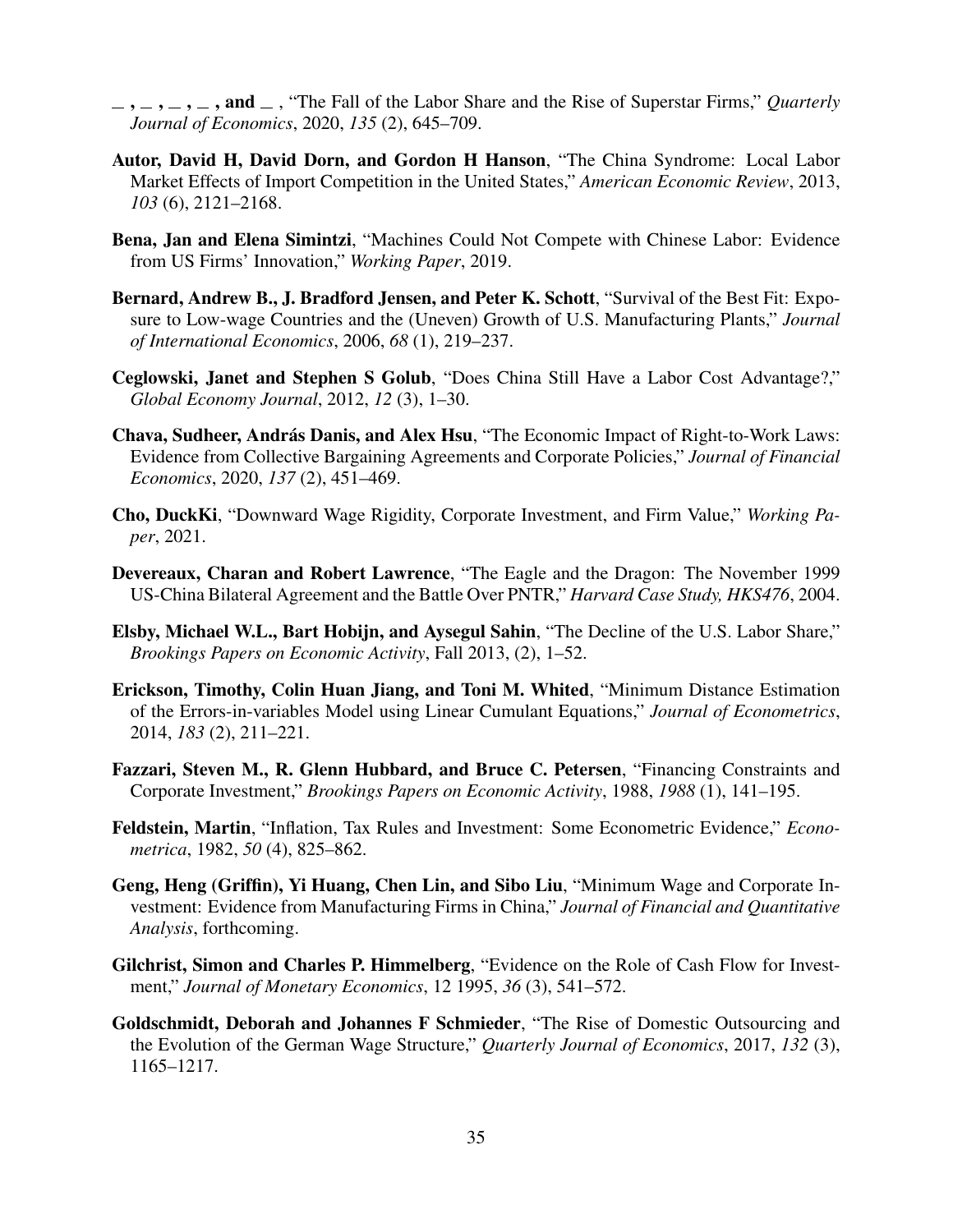- <span id="page-36-13"></span>Gormley, Todd A., Bong Hwan Kim, and Xiumin Martin, "Do Firms Adjust Their Timely Loss Recognition in Response to Changes in the Banking Industry?," *Journal of Accounting Research*, 2012, *50* (1), 159–196.
- <span id="page-36-5"></span>Graetz, Georg and Guy Michaels, "Is Modern Technology Responsible for Jobless Recoveries?," *American Economic Review*, 2017, *107* (5), 168–173.
- <span id="page-36-12"></span>Grieser, William D and Charles J Hadlock, "Panel-Data Estimation in Finance: Testable Assumptions and Parameter (In)Consistency," *Journal of Financial and Quantitative Analysis*, 2019, *54* (1), 1–29.
- <span id="page-36-8"></span>Gustafson, Matthew and Jason D. Kotter, "Higher Minimum Wages Reduce Capital Expenditures," *Working paper*, 2021.
- <span id="page-36-1"></span>Gutiérrez, Germán and Sophie Piton, "Revisiting the Global Decline of the (Non-housing) Labor Share," *American Economic Review: Insights*, 2020, *2* (3), 321–338.
- <span id="page-36-7"></span>and Thomas Philippon, "Declining Competition and Investment in the U.S.," *National Bureau of Economic Research Working Paper*, 2017.
- <span id="page-36-3"></span>Harasztosi, Peter and Attila Lindner, "Who Pays for the Minimum Wage?," *American Economic Review*, 2019, *109* (8), 2693–2727.
- <span id="page-36-9"></span>Hau, Harald, Yi Huang, and Gewei Wang, "Firm Response to Competitive Shocks: Evidence from China's Minimum Wage Policy," *Review of Economic Studies*, 2020, *87* (6), 2639–2671.
- <span id="page-36-14"></span>Hirsch, Barry T. and David A. Macpherson, "Union Membership and Coverage Database from the Current Population Survey: Note," *Industrial and Labor Relations Review*, 2003, *56* (2), 349–354.
- <span id="page-36-10"></span>Hochman, Shalom and Oded Palmon, "The Irrelevance of Capital Structure for the Impact of Inflation on Investment," *Journal of Finance*, 1983, *38* (3), 785–794.
- <span id="page-36-0"></span>Karabarbounis, Loukas and Brent Neiman, "The Global Decline of the Labor Share," *Quarterly Journal of Economics*, 2014, *129* (1), 61–103.
- <span id="page-36-6"></span>Khanna, Naveen and Sheri Tice, "Strategic Responses of Incumbents to New Entry: The Effect of Ownership Structure, Capital Structure, and Focus," *Review of Financial Studies*, 2000, *13* (3), 749–779.
- <span id="page-36-15"></span>Matsa, David A., "Capital Structure as a Strategic Variable: Evidence from Collective Bargaining," *Journal of Finance*, 2010, *65* (3), 1197–1232.
- <span id="page-36-4"></span>Mian, Atif and Amir Sufi, "Supplement to 'What Explains the 2007-2009 Drop in Employment?'," *Econometrica Supplemental Material*, 2014, *82* (82), 2197–2223.
- <span id="page-36-11"></span>Serfling, Matthew, "Firing Costs and Capital Structure Decisions," *Journal of Finance*, 2016, *71* (5), 2239–2286.
- <span id="page-36-2"></span>Stansbury, Anna and Lawrence H. Summers, "The Declining Worker Power Hypothesis: An Explanation for the Recent Evolution of the American Economy," *Brookings Papers on Economic Activity*, Spring 2020, pp. 1–77.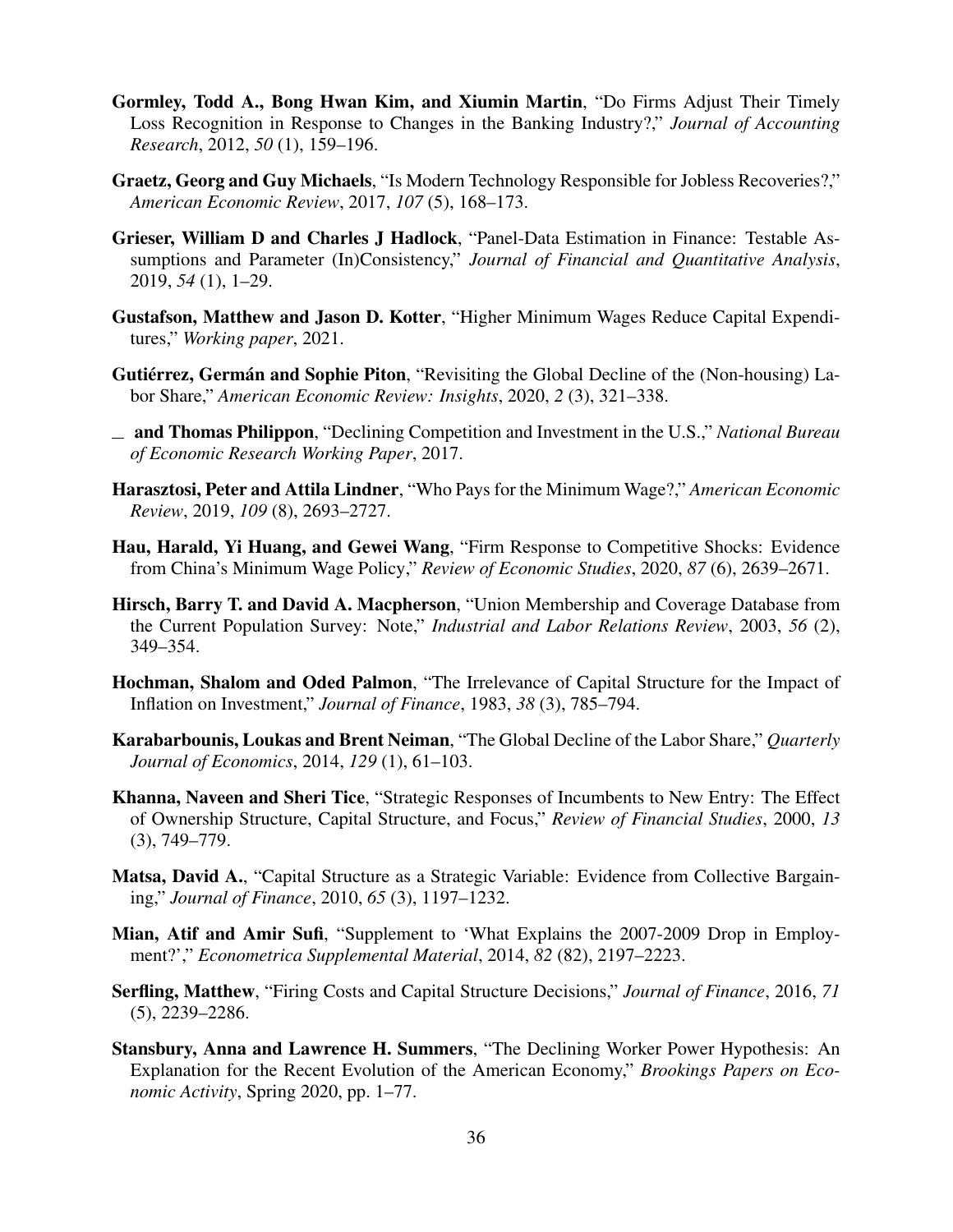- <span id="page-37-2"></span>Wooldridge, Jeffrey M., *Econometric Analysis of Cross Section and Panel Data (2nd Edition)*, Cambridge, MA, USA: MIT Press, 2011.
- <span id="page-37-0"></span>Zhang, Miao Ben, "Labor-Technology Substitution: Implications for Asset Pricing," *Journal of Finance*, 2019, *74* (4), 1793–1839.
- <span id="page-37-1"></span>Ömer Açıkgöz and Barış Kaymak, "The Rising Skill Premium and Deunionization," *Journal of Monetary Economics*, 2014, *63*, 37–50.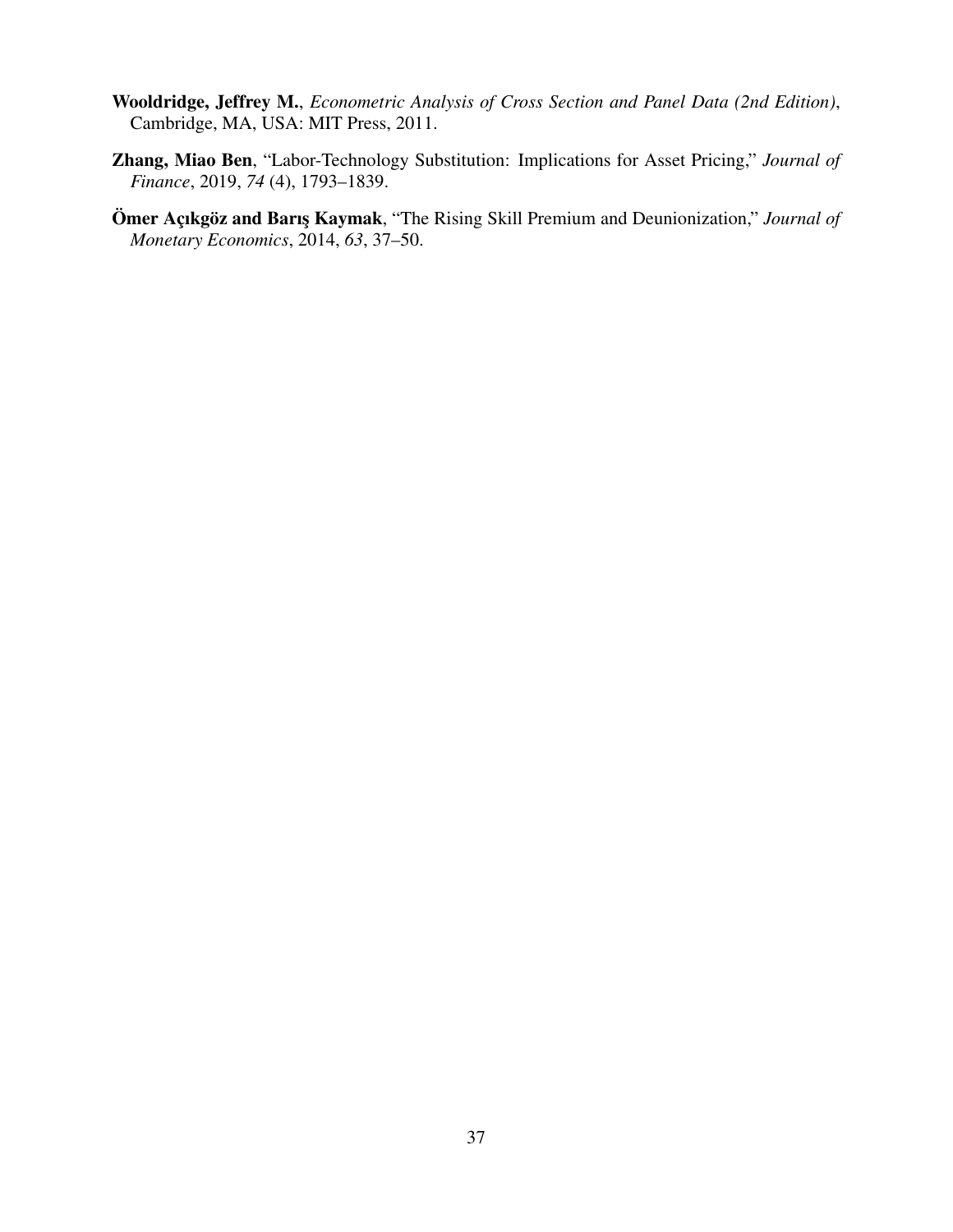# Table I: Descriptive Statistics

<span id="page-38-0"></span>This table provides descriptive statistics of the main variables used in this study. The firm-year sample consists of 59,096 firm-year observations from 1984 to 2017. Investment is measured as capital expenditures normalized by the beginning-of-year capital stock (property, plant, and equipment).  $Cash Flow$  is calculated as earnings before extraordinary items plus depreciation, normalized by the beginning-of-the-year capital stock.  $Tobin's q$  is a proxy for investment opportunities, which is measured as the ratio of the market value of assets to book value of assets where the market value of assets is defined as total assets plus market equity minus book equity. For state-level variables, we report their descriptive statistics based on 1,190 state-year observations.  $w_{s,t-1}$  is the minimum wage at time t−1 in state s. For 1983–2014, we obtain the historical changes in minimum wages for non-farm private sector employment under state and federal laws from the Tax Policy Center. These data are sourced from the Wage and Hour Division of the U.S. Department of Labor and from the *Monthly Labor Review* by the Bureau of Labor Statistics. For 2015–2017, we hand-collect the data from the U.S. Department of Labor. Under Section 18 of the Fair Labor Standard Act, when an employee is subject to both the federal and state minimum wage laws, the employee is entitled to the higher of the two standards. The across-state variation is the cross-sectional standard deviation of state-level time-series averages of  $w_{s,t-1}$  whereas the within-state variation is the average of time-series standard deviations for all states. GDP growth is state-level annual growth rate (in percentage) of real GDP from the Bureau of Economic Analysis; Population is intercensal estimates of the resident population (in thousands) for each state from the U.S. Census Bureau; Unemployment is state-level unemployment rate (in percentage) from the Bureau of Labor Statistics. The definitions of all variables are provided in [Appendix A.](#page-52-0)

| Variables                                    | Mean  | Median | Std.Dev. | $#$ of Obs. |
|----------------------------------------------|-------|--------|----------|-------------|
| Firm-Year-Level Data                         |       |        |          |             |
| Investment                                   | 0.245 | 0.185  | 0.217    | 59,096      |
| Cash Flow                                    | 0.379 | 0.269  | 0.895    | 59,096      |
| Tobin's q                                    | 1.641 | 1.331  | 0.978    | 59,096      |
| State-Year-Level Data                        |       |        |          |             |
| $w_{s,t-1}(\$)$                              | 5.307 | 5.150  | 1.535    | 1,190       |
| (across-state variation)<br>$w_{s,t-1}$ (\$) |       |        | 0.248    |             |
| (within-state variation)<br>$w_{s,t-1}$ (\$) |       |        | 1.516    |             |
| $GDP$ Growth $(\%)$                          | 2.576 | 2.400  | 2.801    | 1,190       |
| <i>Population</i> (thousands)                | 5,687 | 3,506  | 6,736    | 1,190       |
| $Unemboyment \ (\%)$                         | 5.792 | 5.400  | 2.002    | 1,190       |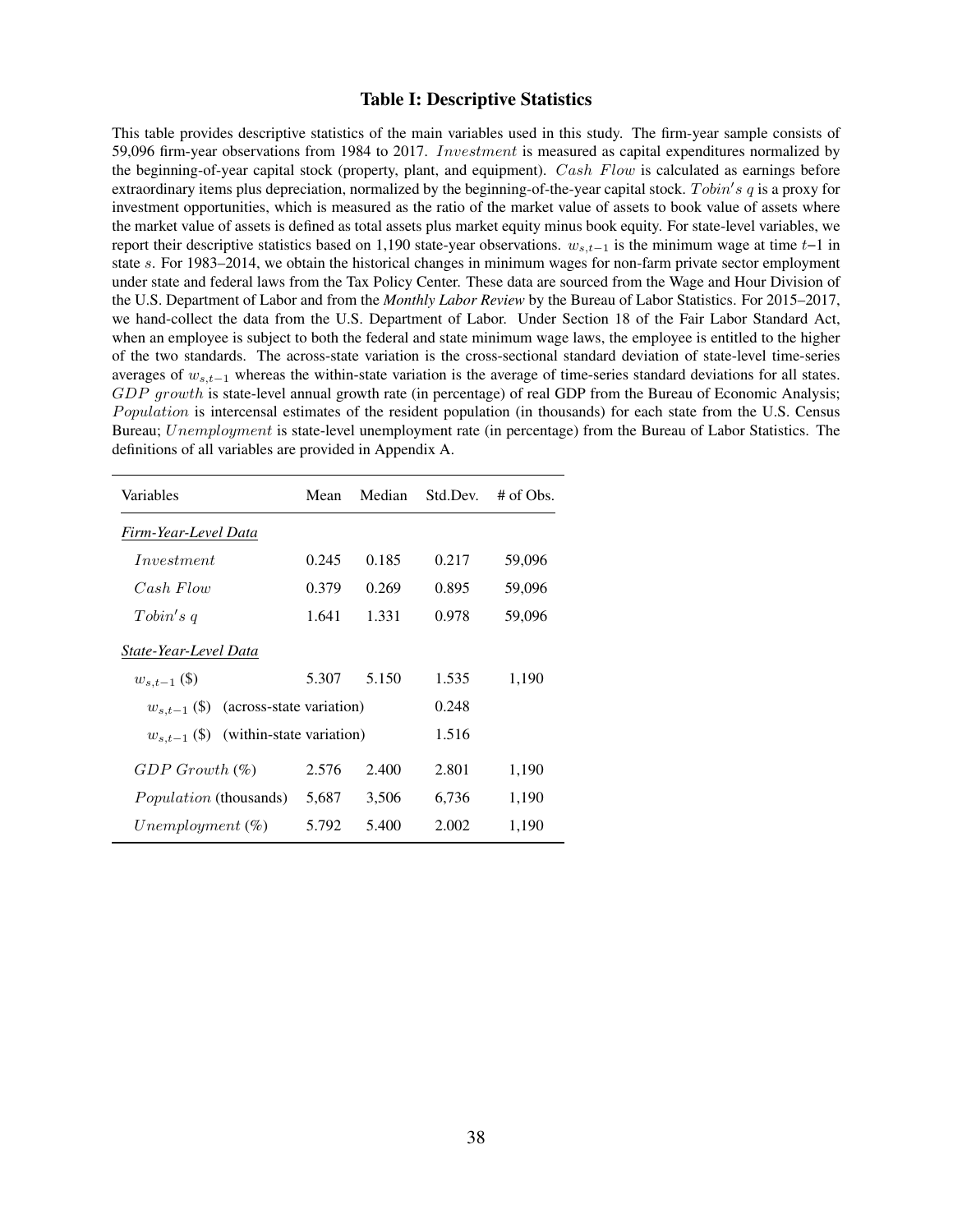### Table II: Investment Sensitivity to Minimum Wage

<span id="page-39-0"></span>Panel A presents fixed effect OLS regressions of corporate investment on minimum wages in equation [\(1\)](#page-10-1). The dependent variable is *Investment*, measured as capital expenditures normalized by the beginning-of-the-year capital stock (property, plant, and equipment).  $w_{i,s,t-1}$  is the minimum wage at time  $t-1$  in state s where firm i's headquarters is located. For 1983–2014, we obtain the historical changes in minimum wages for non-farm private sector employment under state and federal laws from the Tax Policy Center. These data are sourced from the Wage and Hour Division of the U.S. Department of Labor and from the *Monthly Labor Review* by the Bureau of Labor Statistics. For 2015–2017, we hand-collect the data from the U.S. Department of Labor. Under Section 18 of the Fair Labor Standard Act, when an employee is subject to both the federal and state minimum wage laws, the employee is entitled to the higher of the two standards. We exclude 15 states that have indexed their minimum wage rates to inflation for the identification reason discussed in Section [II.B.](#page-6-0) We measure *Cash Flow* as earnings before extraordinary items plus depreciation normalized by the beginning-of-the-year capital stock and *Tobin's q* as a ratio of the market value of assets to book value of assets. We also control for state-level macro-variables: real GDP growth rates, log of population, and unemployment rates. The definitions of all variables are provided in [Appendix](#page-52-0) [A.](#page-52-0) Standard errors in parentheses are robust to heteroskedasticity and clustered by state. The full sample period runs from 1984 to 2017.  $H_0$ : (2)[ $w_{i,s,t-1}$ ] - (3)[ $w_{i,s,t-1}$ ] = 0 is based on a two-tailed test with  $\chi^2$ -statistics in squared bracket.

|                                                         | Dependent Variable: $Investment_{i.s.t}$ |              |                     |  |
|---------------------------------------------------------|------------------------------------------|--------------|---------------------|--|
|                                                         | Full Sample                              | 1984 to 2000 | 2001 to 2017        |  |
|                                                         | (1)                                      | (2)          | (3)                 |  |
| $w_{i,s,t-1}$                                           | $-0.017*$                                | $-0.038***$  | 0.001               |  |
|                                                         | (0.009)                                  | (0.012)      | (0.003)             |  |
| Cash Flow                                               | $0.043***$                               | $0.098***$   | $0.029***$          |  |
|                                                         | (0.002)                                  | (0.005)      | (0.002)             |  |
| Tobin's q                                               | $0.063***$                               | $0.066***$   | $0.053***$          |  |
|                                                         | (0.003)                                  | (0.003)      | (0.003)             |  |
| $GDP$ growth                                            | $0.002**$                                | $0.003**$    | $0.002**$           |  |
|                                                         | (0.001)                                  | (0.001)      | (0.001)             |  |
| ln(Population)                                          | $-0.108$                                 | $-0.145*$    | $-0.192***$         |  |
|                                                         | (0.065)                                  | (0.076)      | (0.049)             |  |
| Unemployment                                            | 0.0002                                   | 0.001        | 0.002               |  |
|                                                         | (0.001)                                  | (0.001)      | (0.002)             |  |
| $H_0$ : (2)[ $w_{i,s,t-1}$ ] - (3)[ $w_{i,s,t-1}$ ] = 0 |                                          |              | $-0.039***$ [12.54] |  |
| Firm and Year FEs                                       | Yes                                      | Yes          | Yes                 |  |
| # of Firm-Year Obs.                                     | 59,096                                   | 31,408       | 27,688              |  |
| Adjusted $R^2$                                          | 0.140                                    | 0.135        | 0.122               |  |

Panel A. Minimum Wage and Corporate Investment: Full Sample, Pre-, and Post-2000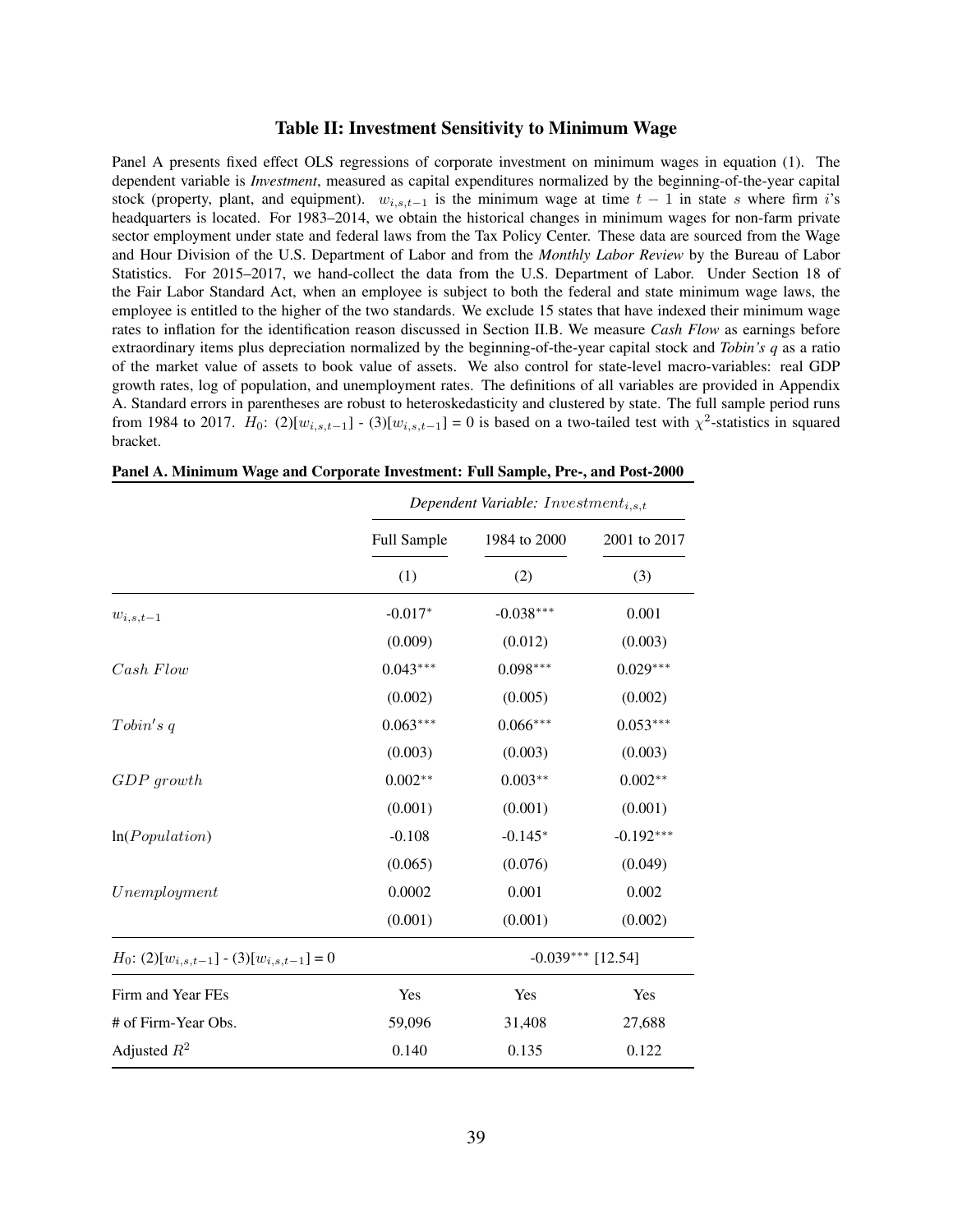# Table II: Investment Sensitivity to Minimum Wage (continued)

<span id="page-40-0"></span>Panel B repeats the estimation of column (2) of Panel A, using 1,000 simulated samples where we randomly assign each firm to a particular state. The panel shows the empirical distribution of the coefficient on  $w^{Pseudo}_{i,s,t-1}$ . The sample period runs from 1984 to 2000. Panel C repeats the estimation of column (1) of Panel A using a 15-year rolling window sample that starts from 1984. The total number of estimated regressions is twenty. Standard errors in parentheses are robust to heteroskedasticity and clustered by state.

| тансі в. і насело тем. тедтеміні сленісіснім плін влам арреа маніріс |  |    |    |                                                                            |     |  |  |             |       |     |
|----------------------------------------------------------------------|--|----|----|----------------------------------------------------------------------------|-----|--|--|-------------|-------|-----|
|                                                                      |  |    |    | Dependent Variable: Investment <sub>i.s.t</sub> / Sample from 1984 to 2000 |     |  |  |             |       |     |
| Col. (2) Mean<br>Panel A                                             |  | p1 | p5 | p10                                                                        | p25 |  |  | p50 p75 p90 | . p95 | p99 |

Panel B. Placebo Test: Regression Coefficients from Bootstrapped Sample

 $w_{i,s,t-1}$  -0.038 0.002 -0.017 -0.013 -0.010 -0.004 0.001 0.007 0.012 0.015 0.022

| Sample Period |      | $\beta_3$                       | t-statistics |
|---------------|------|---------------------------------|--------------|
| From          | To   | (Coefficient on $w_{i,s,t-1}$ ) |              |
| 1984          | 1998 | $-0.026**$                      | $-2.667$     |
| 1985          | 1999 | $-0.033***$                     | $-3.554$     |
| 1986          | 2000 | $-0.037***$                     | $-3.638$     |
| 1987          | 2001 | $-0.040***$                     | $-3.813$     |
| 1988          | 2002 | $-0.040***$                     | $-3.380$     |
| 1989          | 2003 | $-0.031***$                     | $-3.820$     |
| 1990          | 2004 | $-0.031***$                     | $-4.521$     |
| 1991          | 2005 | $-0.034***$                     | $-4.906$     |
| 1992          | 2006 | $-0.030***$                     | $-4.115$     |
| 1993          | 2007 | $-0.027***$                     | $-3.677$     |
| 1994          | 2008 | $-0.024***$                     | $-3.340$     |
| 1995          | 2009 | $-0.024***$                     | $-2.881$     |
| 1996          | 2010 | $-0.020**$                      | $-2.592$     |
| 1997          | 2011 | $-0.014**$                      | $-2.128$     |
| 1998          | 2012 | $-0.010*$                       | $-1.813$     |
| 1999          | 2013 | $-0.006$                        | $-1.296$     |
| 2000          | 2014 | $-0.001$                        | $-0.224$     |
| 2001          | 2015 | 0.002                           | 0.585        |
| 2002          | 2016 | 0.003                           | 1.206        |
| 2003          | 2017 | 0.002                           | 0.451        |

Panel C. Time-Varying Effects of Minimum Wage on Investment: 15-Year Rolling Window Regressions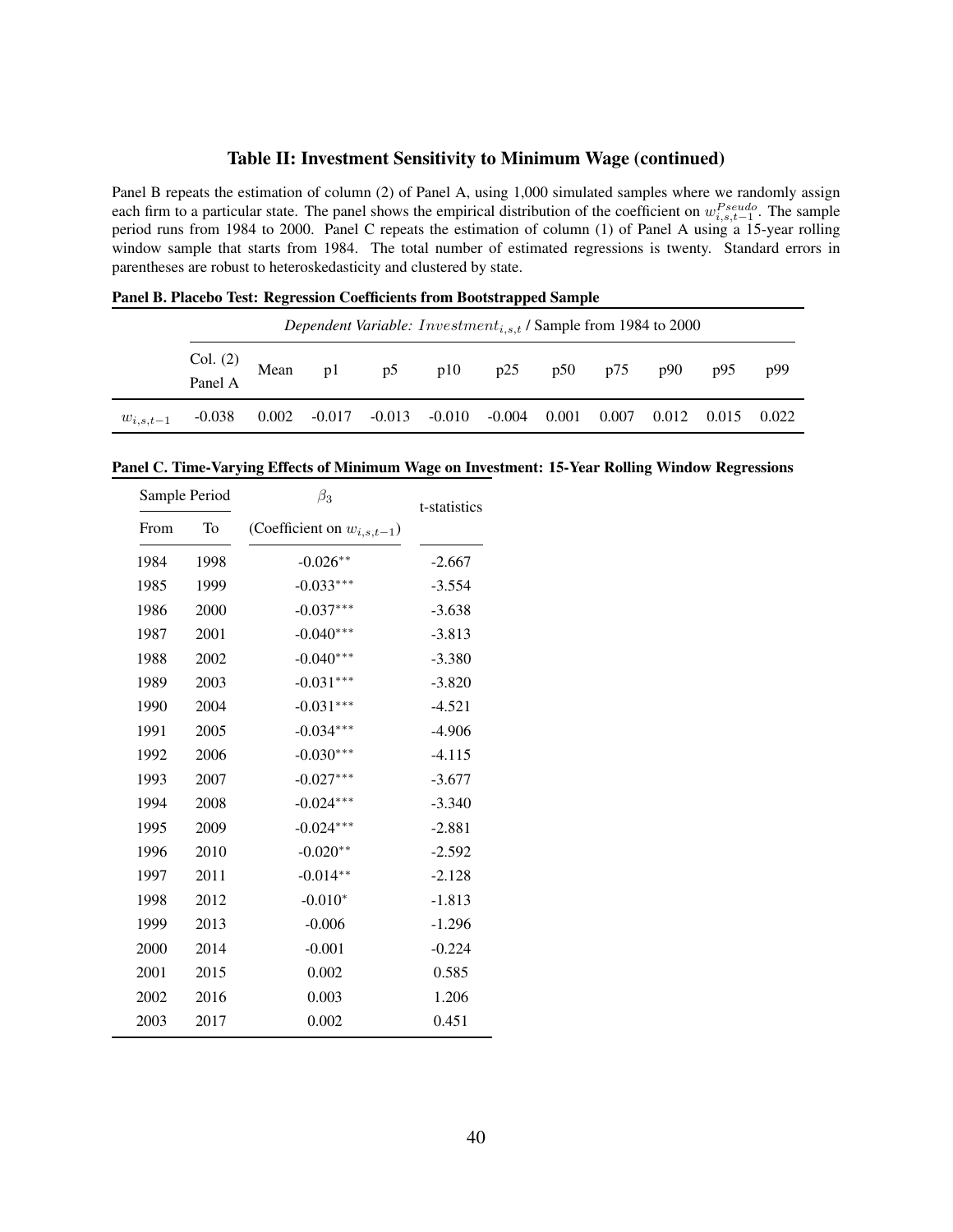### Table II: Investment Sensitivity to Minimum Wage (continued)

<span id="page-41-0"></span>In Panel D, we test for a regime shift in the relation between corporate investment and minimum wage. We assume a single, known structural break and allow all the coefficients to change after the structural break year:

$$
\frac{I_{i,s,t}}{K_{i,s,t-1}} = \alpha_i + \alpha_t + \beta_1 w_{i,s,t-1} + \beta_2 Z_{i,s,t-1} + d_t(k) \Big[ \beta_3 w_{i,s,t-1} + \beta_4 Z_{i,s,t-1} \Big] + \epsilon_{i,s,t},
$$

where i, s, and t index firms, states, and years;  $\alpha_i$  and  $\alpha_t$  is a set of firm and year fixed effects, respectively; *Investment* (=  $\frac{I_{i,s,t}}{K_{i,s,t-1}}$ ) is investment rates;  $w_{i,s,t-1}$  is minimum wage at time t -1 in state s where firm i's headquarters is located;  $Z_{i,s,t-1}$  is a set of firm- and state-level control variables used in equation [\(1\)](#page-10-1).  $d_t(k)$  equals one if t is greater than or equal to the assumed year of structural break  $k$ , and zero otherwise. We require at least five years of data for both periods (pre- and post-break) and hence  $k$  runs from 1989 to 2013. We calculate the Akaike's information criterion (AIC) as  $-2ln(L[k]) + 2p$  where  $ln(L[k])$  is the maximized log-likelihood of the model in which the assumed structural break is year  $k$  and  $p$  is the number of parameters estimated. The Bayesian (or Schwarz's) information criterion is defined as  $-2ln(L[k]) + pln(N)$  where N is the sample size. The figure plots the Akaike's and Bayesian information criteria for each assumed year of structural break.

### Panel D. Analysis of Structural Breaks: Single Known Break

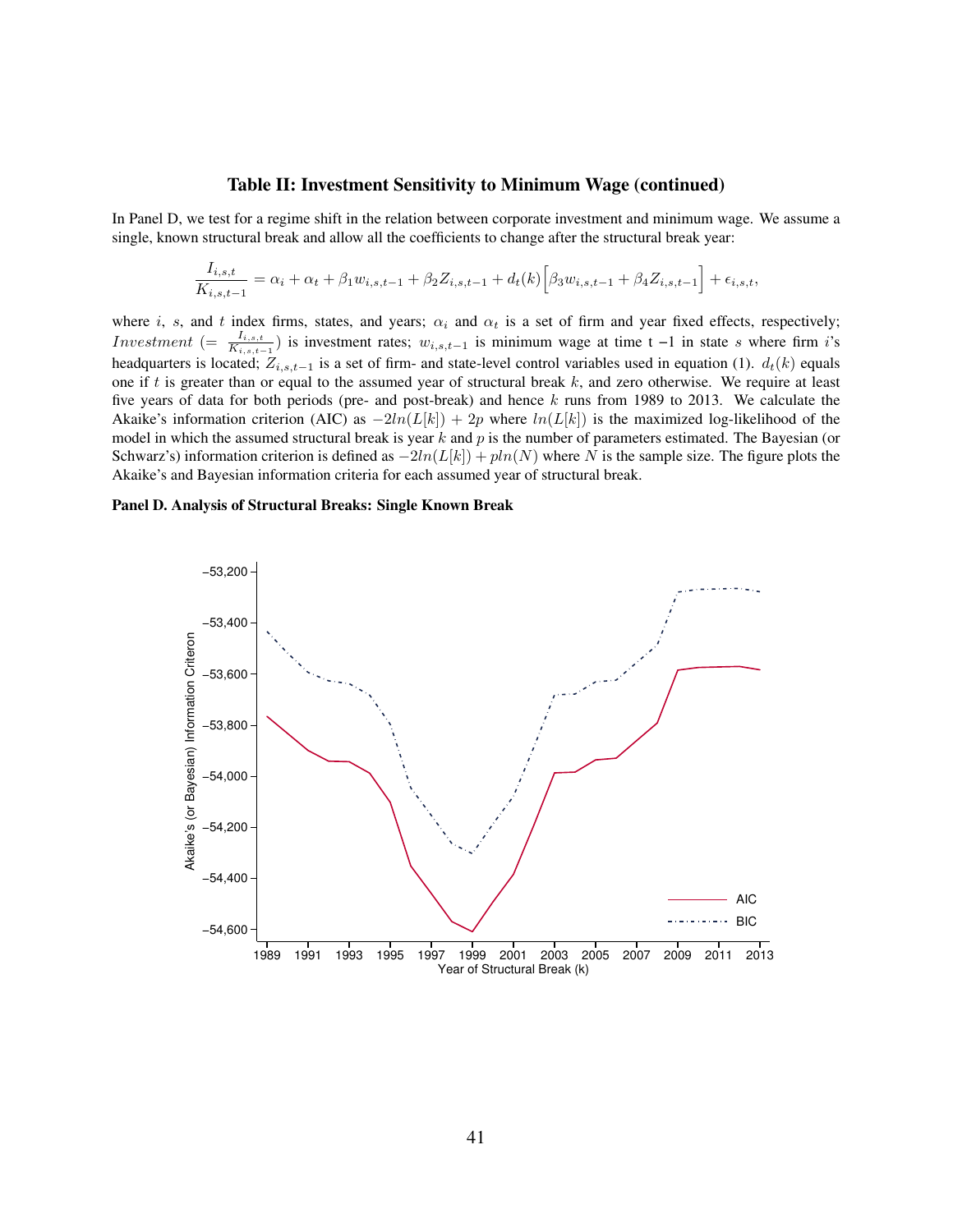# <span id="page-42-0"></span>Table III: U.S. Firms' Access to Cheap Labor: 1999 US-China Bilateral Agreement

Column (1) presents difference-in-differences regressions of investment on minimum wages interacted with two indicators, China97 and Agreement, in equation [\(3\)](#page-18-2).  $w_{i,s,t-1}$  is the minimum wage at time  $t-1$  in state s where firm is headquarters is located. China97 is an indicator variable set to one if a firm has at least one subsidiary in China as of 1997, two years prior to the US-China bilateral agreement in 1999, and zero otherwise; Agreement indicates the time period after the agreement (including 1999). We use hand collected information from 10-k filings to identify U.S. firms' Chinese subsidiaries. The coefficient of the triple interaction term (China97  $\times$  Agreement  $\times w_{i,s,t-1}$ ) captures difference-in-differences in investment-wage sensitivity after the agreement between treated  $(China97 = 1)$  and control  $(China97 = 0)$  firms. In column (2), we introduce another group by defining *China04* as an indicator variable set to one for firms without any subsidiary in China as of 1997 but having at least one subsidiary as of 2004 (five years after the agreement), and zero otherwise. The omitted group consists of firms that have no operations in China, that is,  $China97 = China94 = 0$ . In all columns, we include the same set of control variables used in Panel A of Table [II](#page-39-0) and all interaction terms of these control variables with China97 (or China04) and Agreement indicators. China97 (China04) and Agreement indicators are absorbed by firm and year fixed effects, respectively. The definitions of all variables are provided in [Appendix A.](#page-52-0) Standard errors in parentheses are robust to heteroskedasticity and clustered by state. The sample period runs from 1984 to 2017.

| Dependent Variable $\rightarrow$                       | $Investment_{i,s,t}$              |                        |  |
|--------------------------------------------------------|-----------------------------------|------------------------|--|
|                                                        | Two Groups                        | Three Groups           |  |
|                                                        | (1)                               | (2)                    |  |
| $w_{i,s,t-1}$                                          | $-0.017**$                        | $-0.016*$              |  |
|                                                        | (0.008)                           | (0.008)                |  |
| $Agreement \times w_{i,s,t-1}$                         | 0.005                             | 0.002                  |  |
|                                                        | (0.005)                           | (0.006)                |  |
| $China97 \times Agreement \times w_{i,s,t-1}$          | $0.035***$                        | $0.038***$             |  |
|                                                        | (0.010)                           | (0.010)                |  |
| $China04 \times Agreement \times w_{i,s,t-1}$          |                                   | $0.029**$              |  |
|                                                        |                                   | (0.014)                |  |
| $China97 \times w_{i,s,t-1}$                           | $-0.028***$                       | $-0.029***$            |  |
|                                                        | (0.008)                           | (0.009)                |  |
| $China04 \times w_{i,s,t-1}$                           |                                   | $-0.015$               |  |
|                                                        |                                   | (0.012)                |  |
| $China97 \times Agreement$                             | $-0.093$                          | $-0.051$               |  |
|                                                        | (0.179)                           | (0.192)                |  |
| $China04 \times Agreement$                             |                                   | $0.408*$               |  |
|                                                        |                                   | (0.239)                |  |
| Investment Sensitivity to Minimum Wage [t-stat]        |                                   |                        |  |
| Before (omitted group)                                 | $-0.017**$ [-2.14]                | $-0.016$ * [ $-1.98$ ] |  |
| After (omitted group)                                  | $-0.012$ <sup>*</sup> [ $-1.92$ ] | $-0.014**$ [-2.34]     |  |
| Before $(China04 = 1)$                                 |                                   | $-0.031**$ [-2.18]     |  |
| After $(China04 = 1)$                                  |                                   | $0.000$ [0.06]         |  |
|                                                        |                                   |                        |  |
| Before $(China97 = 1)$                                 | $-0.045***$ [-3.73]               | $-0.045***$ [-3.71]    |  |
| After $(China97 = 1)$                                  | $-0.005$ [ $-0.86$ ]              | $-0.005$ [ $-0.96$ ]   |  |
| Controls / Interaction of Controls / Firm and Year FEs | Yes                               | Yes                    |  |
| # of Firm-Year Obs.                                    | 59,096                            | 59,096                 |  |
| Adjusted $R^2$                                         | 0.157                             | 0.158                  |  |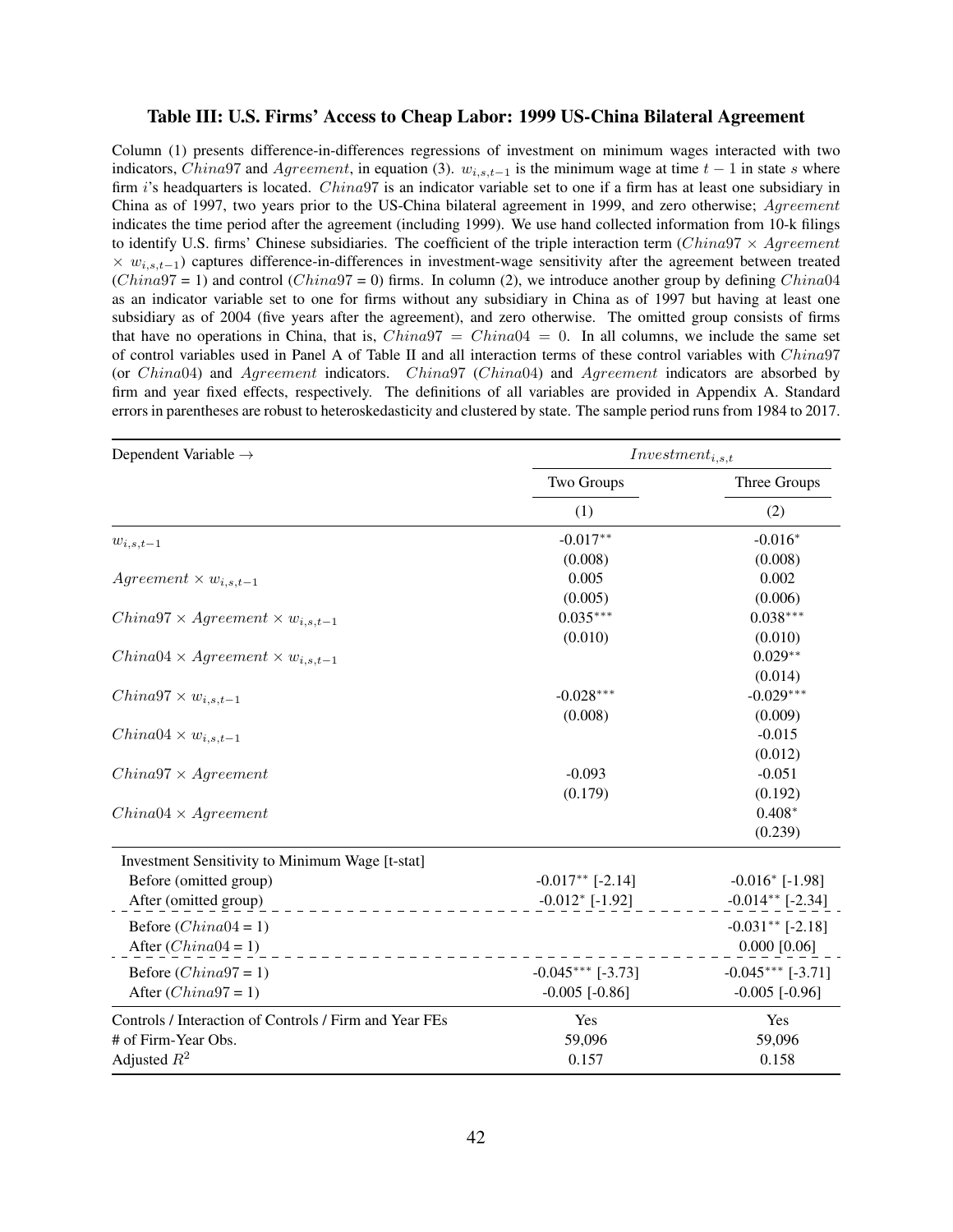# <span id="page-43-0"></span>Table IV: U.S. Firms' Increased Exposure to Chinese Import Competition: 2001 China's Accession to WTO

This table presents difference-in-differences regressions of investment on minimum wages interacted with Exposure<sub>UC,i</sub> and WTO in equation [\(4\)](#page-23-2).  $w_{i,s,t-1}$  is the minimum wage at time  $t-1$  in state s where firm i's headquarters is located. WTO indicates the time period after China's entry to the World Trade Organization in 2001. For each U.S. industry, we first define its exposure to imports from China,  $Exposure_{UC}$ , as the log of the import penetration ratio [\(Bernard et al., 2006\)](#page-35-5) if the industry is classified to be in the tradable sector[\(Mian and Sufi, 2014\)](#page-36-4), and zero otherwise. We then measure firm i's exposure as of 1999 ( $Exposure_{UC,i}$ ), two years prior to China's accession to the WTO, in two ways: (i) As a continuous variable, we set  $Exposure_{UC,i} = Exposure_{UC}$  for the four-digit NAICS industry to which firm i belongs; (ii) As an indicator variable, we set  $Exposure_{UC,i} = 1$  for firms in the industries with above-median  $Exposure_{UC}$ , and zero otherwise. The coefficient of the triple interaction term  $(Exposure_{UC,i} \times WTO \times w_{i,s,t-1})$  captures difference-in-differences in investment-wage sensitivity before and after the year 2001 across firms that are differentially exposed to import competition. In column (3), we instrument for  $Exposure_{UC,i}$  with  $Exposure_{OC,i}$ , Chinese import exposure for eight other high-income countries. In all columns, we include the same set of control variables used in Panel A of Table [II](#page-39-0) and all interaction terms of these control variables with  $Exposure_{UC,i}$  and  $WTO$  variables. In column (1), we define *No* (*High*) *Exposure* firms as firms with  $Exposure_{UC,i} = 0$  (1) as an indicator variable. In columns (2) and (3), we define *No* (*High*) *Exposure* firms as firms with zero (one-standard deviation above the mean) value of  $Exposure_{UC,i}$  as a continuous variable.  $Exposure_{UC,i}$ and  $WTO$  variables are absorbed by firm and year fixed effects, respectively. The definitions of all variables are provided in [Appendix A.](#page-52-0) Standard errors in parentheses are robust to heteroskedasticity and clustered by state. The sample period runs from 1984 to 2017.

### Panel A. Full Sample

| Dependent Variable $\rightarrow$                | $Investment_{i,s,t}$ |                      |                      |  |  |
|-------------------------------------------------|----------------------|----------------------|----------------------|--|--|
|                                                 |                      | <b>OLS</b>           |                      |  |  |
| Exposure to Import Competition $\rightarrow$    | Dummy<br>(1)         | Continuous<br>(2)    | Continuous<br>(3)    |  |  |
| $w_{i,s,t-1}$                                   | $-0.021**$           | $-0.025**$           | $-0.024**$           |  |  |
|                                                 | (0.010)              | (0.011)              | (0.010)              |  |  |
| $WTO \times w_{i,s,t-1}$                        | 0.009                | 0.013                | 0.012                |  |  |
|                                                 | (0.008)              | (0.008)              | (0.008)              |  |  |
| $Exposure_{UC,i} \times WTO \times w_{i,s,t-1}$ | $0.041***$           | $0.019***$           | $0.023***$           |  |  |
|                                                 | (0.004)              | (0.006)              | (0.006)              |  |  |
| $Exposure_{UC,i} \times w_{i,s,t-1}$            | $-0.027***$          | $-0.008**$           | $-0.015***$          |  |  |
|                                                 | (0.004)              | (0.003)              | (0.004)              |  |  |
| $Exposure_{UC,i} \times WTO$                    | $-0.094$             | $-0.048$             | $-0.013$             |  |  |
|                                                 | (0.090)              | (0.050)              | (0.074)              |  |  |
| Investment Sensitivity to Minimum Wage [t-stat] |                      |                      |                      |  |  |
| Before (No Exposure)                            | $-0.021**$ [-2.05]   | $-0.025**$ [-2.35]   | $-0.024**$ [-2.30]   |  |  |
| After (No Exposure)                             | $-0.012$ [ $-1.65$ ] | $-0.013$ [ $-1.59$ ] | $-0.012$ [ $-1.57$ ] |  |  |
| Before (High Exposure)                          | $-0.048***$ [-5.69]  | $-0.040***$ [-4.45]  | $-0.047***$ [-4.92]  |  |  |
| After (High Exposure)                           | $0.002$ [0.34]       | $0.006$ [0.66]       | $0.001$ [0.06]       |  |  |
| Controls / Interaction of Controls              | Yes                  | Yes                  | Yes                  |  |  |
| Firm and Year FEs                               | Yes                  | Yes                  | Yes                  |  |  |
| # of Firm-Year Obs.                             | 46,168               | 46,168               | 46,104               |  |  |
| Adjusted $R^2$                                  | 0.152                | 0.151                | 0.152                |  |  |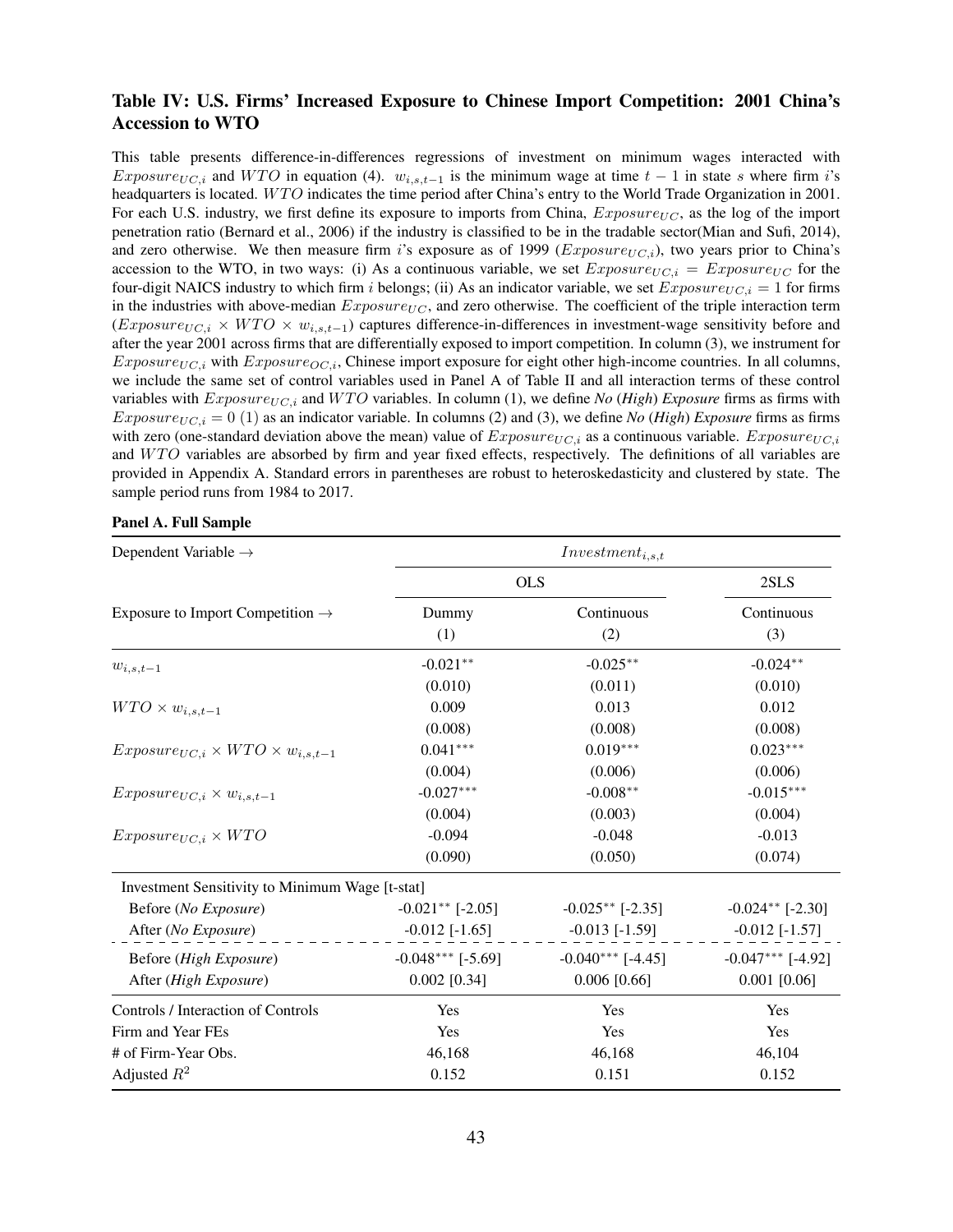# <span id="page-44-0"></span>Table IV: U.S. Firms' Increased Exposure to Chinese Import Competition: 2001 China's Accession to WTO (continued)

Panel B presents difference-in-difference regressions of investment on minimum wages interacted with two indicators, Leaders and WTO. Leaders is an indicator variable set to one for firms with above-median *Tobin's q*, sales, or total assets for each two-digit SIC industry as of 1999, two years prior to China's entry to the WTO, and zero otherwise. Leaders and WTO indicators are absorbed by firm and year fixed effects, respectively. Laggards indicates firms that are not industry leaders (i.e.,  $Leaders = 0$ ). The definitions of all variables are provided in [Appendix A.](#page-52-0) Standard errors in parentheses are robust to heteroskedasticity and clustered by state. The sample period runs from 1984 to 2017.

| Dependent Variable $\rightarrow$                |                     | $Investment_{i,s,t}$              |                                   |  |  |
|-------------------------------------------------|---------------------|-----------------------------------|-----------------------------------|--|--|
| Leaders vs. Laggards Based on $\rightarrow$     | Tobin's q           | <b>Sales</b>                      | <b>Total Assets</b>               |  |  |
|                                                 | (1)                 | (2)                               | (3)                               |  |  |
| $w_{i,s,t-1}$                                   | $-0.016**$          | $-0.009$                          | $-0.013$                          |  |  |
|                                                 | (0.007)             | (0.010)                           | (0.010)                           |  |  |
| $WTO \times w_{i,s,t-1}$                        | $-0.002$            | $-0.009$                          | $-0.006$                          |  |  |
|                                                 | (0.008)             | (0.009)                           | (0.009)                           |  |  |
| Leader $\times WTO \times w_{i,s,t-1}$          | $0.021***$          | $0.036***$                        | $0.031***$                        |  |  |
|                                                 | (0.005)             | (0.005)                           | (0.007)                           |  |  |
| Leader $\times w_{i,s,t-1}$                     | $-0.015**$          | $-0.028***$                       | $-0.022***$                       |  |  |
|                                                 | (0.006)             | (0.005)                           | (0.005)                           |  |  |
| $Leader \times WTO$                             | 0.057               | $-0.013$                          | $-0.064$                          |  |  |
|                                                 | (0.121)             | (0.092)                           | (0.126)                           |  |  |
| Investment Sensitivity to Minimum Wage [t-stat] |                     |                                   |                                   |  |  |
| Before (Laggards)                               | $-0.016**$ [-2.27]  | $-0.009$ [ $-0.95$ ]              | $-0.013$ $[-1.29]$                |  |  |
| After (Laggards)                                | $-0.017***$ [-2.92] | $-0.018**$ [-2.56]                | $-0.019**$ [-2.62]                |  |  |
| Before (Leaders)                                | $-0.031***$ [-3.16] | $-0.037***$ [-3.58]               | $-0.035***$ [-3.73]               |  |  |
| After (Leaders)                                 | $-0.012**$ [-2.11]  | $-0.009$ <sup>*</sup> [ $-1.73$ ] | $-0.010$ <sup>*</sup> [ $-1.77$ ] |  |  |
| Controls / Interaction of Controls              | Yes                 | Yes                               | Yes                               |  |  |
| Firm and Year FEs                               | Yes                 | Yes                               | Yes                               |  |  |
| # of Firm-Year Obs.                             | 37,484              | 38,844                            | 38,829                            |  |  |
| Adjusted $R^2$                                  | 0.179               | 0.178                             | 0.178                             |  |  |

# Panel B. Industry Leaders vs. Laggards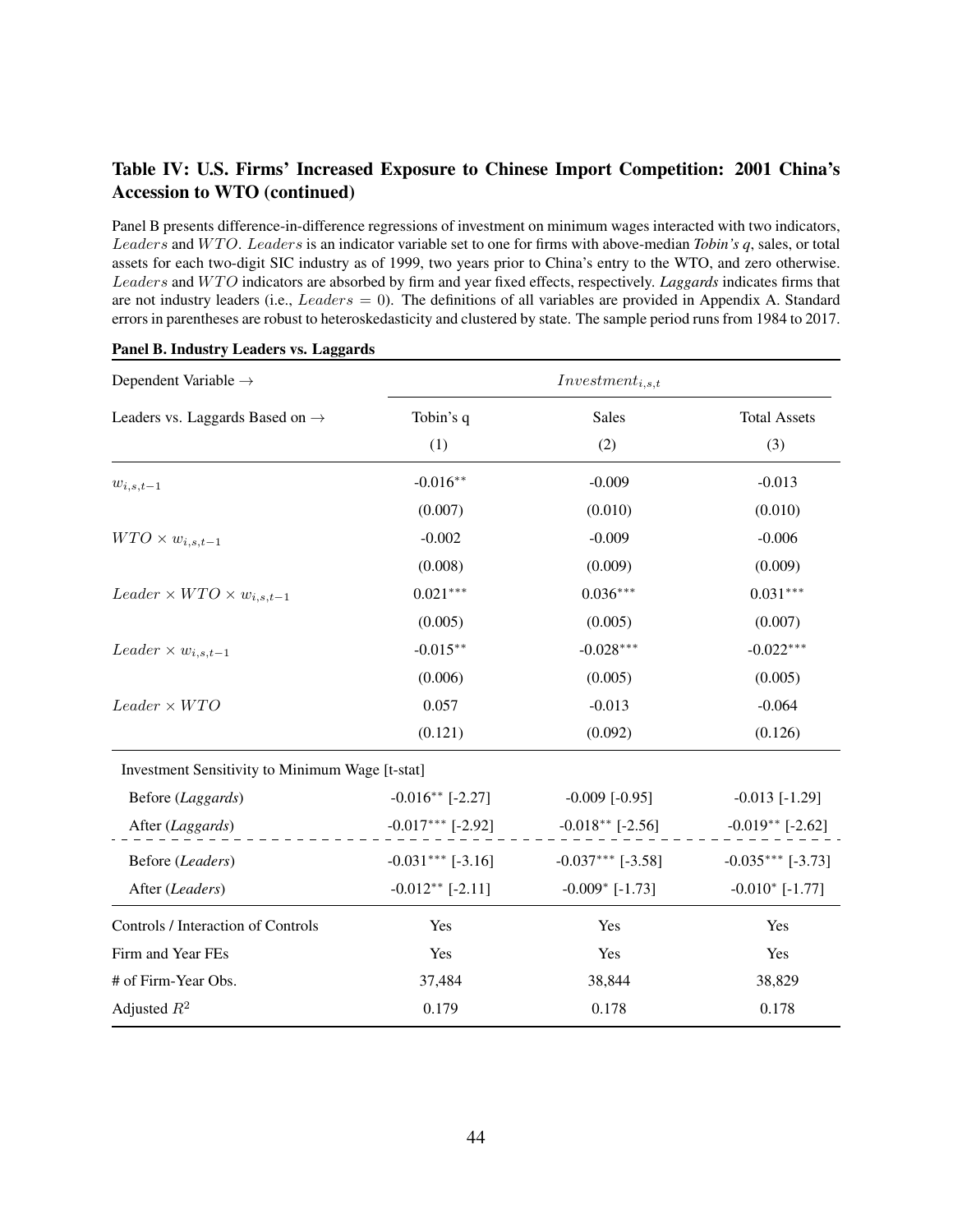### Table V: Technological Change and Automation

<span id="page-45-0"></span>This table presents difference-in-differences regressions of investment on minimum wages interacted with two variables,  $Exposure_{tech,i}$  and Post, in equation [\(6\)](#page-28-0). We measure the extent to which industries are subject to technological change using an industry-level share of routine-task labor ( $Exposure_{tech}$ ). To construct this variable, we follow the procedure employed in [Zhang](#page-37-0) [\(2019\)](#page-37-0). We first define the routine-task intensity (RTI) score for each occupation as  $RTI_k = ln(T_k^{routine}) - ln(T_k^{abstract}) - ln(T_k^{nonroutine~manuel})$  where  $T_k^{routine}$ ,  $T_k^{abstract}$ , and  $T_k^{nonroutine~manual}$  are the routine, abstract, and nonroutine manual task skill levels (scaled from 1 to 10) required by occupation k. Each occupation's required skill level data are obtained from revised fourth edition of the *Dictionary of Occupational Titles* by the U.S. Department of Labor. We classify workers as routine-task labor if their occupations' RTI score falls in the top quintile of the RTI distribution. We then construct  $Exposure_{tech}$  as the proportion of routine-task labor costs to the total industry labor cost. We obtain data on the number of employees and their wages for each occupation-industry from the *Occupational Employment Statistics* by the Bureau of Labor Statistics. With the industry-level share of routine-task labor, we define  $Exposure_{tech,i}$  as firm i's exposure to technological change, as of 1999 in two ways: (i) As a continuous variable, we set  $Exposure_{tech,i}$  to be equal to  $Exposure_{tech}$  for the three-digit SIC industry to which firm i belongs; (ii) As an indicator variable, we set  $Exposure_{tech,i} = 1$  for firms if their continuous  $Exposure_{tech,i}$  measure is above the median value of the  $Exposure_{tech,i}$  distribution, and zero otherwise.  $w_{i,s,t-1}$  is the minimum wage at time  $t-1$  in state s where firm i's headquarters is located; Post indicates period after 2001. The coefficient of triple interaction term ( $Exposure_{tech,i} \times Post \times w_{i,s,t-1}$ ) captures difference-in-differences in investment-wage sensitivity after the year 2001 across firms that are differentially susceptible to technological change in the 21st century. In all columns, we include the same set of control variables used in Panel A of Table [II](#page-39-0) and their interaction terms with  $Exposure_{tech,i}$  and Post. In column (1), we define *Low* (*High*) *Exposure* group as firms with  $Exposure_{tech,i} = 0$  (1) as an indicator variable. In column (2), we define *Low* (*High*) *Exposure* group as firms with  $Exposure_{tech,i}$  (as a continuous variable) value one-standard deviation below (above) the mean value of  $Exposure_{tech,i}$ .  $Exposure_{tech,i}$  and  $Post$  variables are absorbed by firm and year fixed effects, respectively. The definitions of all variables are provided in [Appendix A.](#page-52-0) Standard errors in parentheses are robust to heteroskedasticity and clustered by state. The sample period runs from 1984 to 2017.

| Dependent Variable $\rightarrow$                   |                               | $Investment_{i,s,t}$ |
|----------------------------------------------------|-------------------------------|----------------------|
| Exposure to Technological Change $\rightarrow$     | Dummy                         | Continuous           |
|                                                    | (1)                           | (2)                  |
| $w_{i,s,t-1}$                                      | $-0.018**$                    | $-0.016*$            |
|                                                    | (0.008)                       | (0.009)              |
| $Post \times w_{i,s,t-1}$                          | 0.001                         | $-0.001$             |
|                                                    | (0.008)                       | (0.010)              |
| $Exposure_{tech,i} \times Post \times w_{i,s,t-1}$ | $0.020***$                    | $0.073**$            |
|                                                    | (0.006)                       | (0.031)              |
| $Exposure_{tech,i} \times w_{i,s,t-1}$             | $-0.012**$                    | $-0.049*$            |
|                                                    | (0.005)                       | (0.025)              |
| $Exposure_{tech,i} \times Post$                    | 0.083                         | 0.405                |
|                                                    | (0.114)                       | (0.507)              |
| Investment Sensitivity to Minimum Wage [t-stat]    |                               |                      |
| Before (Low Exposure)                              | $-0.018**$ [-2.17]            | $-0.019**$ [-2.19]   |
| After (Low Exposure)                               | $-0.017**$ [-2.66]            | $-0.015**$ [-2.32]   |
| Before (High Exposure)                             | $-0.030***$ [-2.91]           | $-0.030***$ [-3.10]  |
| After (High Exposure)                              | $-0.009$ <sup>*</sup> [-1.89] | $-0.010^*$ [-1.88]   |
| Controls / Interaction of Controls                 | Yes                           | Yes                  |
| Firm and Year FEs                                  | Yes                           | Yes                  |
| # of Firm-Year Obs.                                | 36,213                        | 36,213               |
| Adjusted $R^2$                                     | 0.176                         | 0.176                |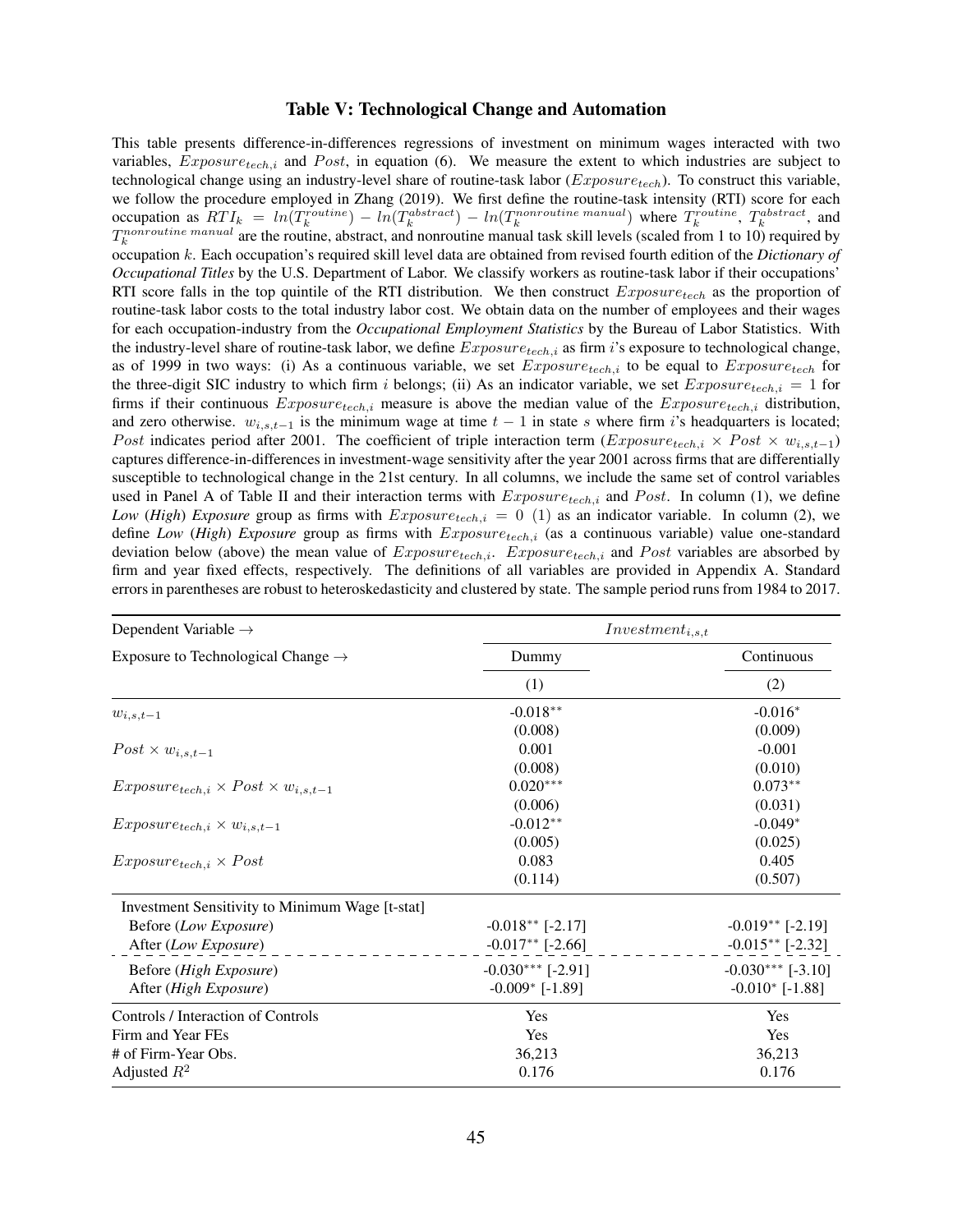### Table VI: Weakening Union Power

<span id="page-46-0"></span>Panel A reports fixed effect OLS regression estimates on relation between labor union power and investment-wage sensitivity in equation [\(7\)](#page-31-0). We measure the weakening power of labor unions as a decline in union coverage at the state- or industry-level. Union coverage is defined as the percentage of private-sector workers that are covered by a collective bargaining agreement. We first calculate annualized changes in union coverage of the state in which a firm is headquartered (or those of industry in which a firm operates) over the entire sample period. Then we define Large Decline as an indicator variable set to one if a firm has a below-median annualized change in union coverage (using the firm-level distribution), and zero otherwise. We obtain the annual state- and industry-level union coverage data from [Hirsch and Macpherson](#page-36-14) [\(2003\)](#page-36-14).  $w_{i,s,t-1}$  is the minimum wage at time  $t-1$  in state s where firm i's headquarters is located. In all columns, we include the same set of control variables used in Panel A of Table [II](#page-39-0) and all interaction terms of these control variables with Large Decline. The definitions of all variables are provided in [Appendix A.](#page-52-0) Standard errors in parentheses are robust to heteroskedasticity and clustered by state. The sample period runs from 1984 to 2017.

| Dependent Variable $\rightarrow$                   | $Investment_{i,s,t}$       |                                      |  |  |
|----------------------------------------------------|----------------------------|--------------------------------------|--|--|
| Union Power is Measured as Change in $\rightarrow$ | State-level Union Coverage | <b>Industry-level Union Coverage</b> |  |  |
|                                                    | (1)                        | (2)                                  |  |  |
| $w_{i,s,t-1}$                                      | $-0.025**$                 | $-0.026***$                          |  |  |
|                                                    | (0.012)                    | (0.009)                              |  |  |
| Large Decline $\times w_{i,s,t-1}$                 | $0.013**$                  | $0.015***$                           |  |  |
|                                                    | (0.006)                    | (0.004)                              |  |  |
| Large Decline                                      | (omitted)                  | (omitted)                            |  |  |
| Controls / Interaction of Controls                 | Yes                        | Yes                                  |  |  |
| Firm and Year FEs                                  | Yes                        | Yes                                  |  |  |
| # of Firm-Year Obs.                                | 59,096                     | 55,974                               |  |  |
| Adjusted $R^2$                                     | 0.143                      | 0.138                                |  |  |

### Panel A. Large Decline in Union Coverage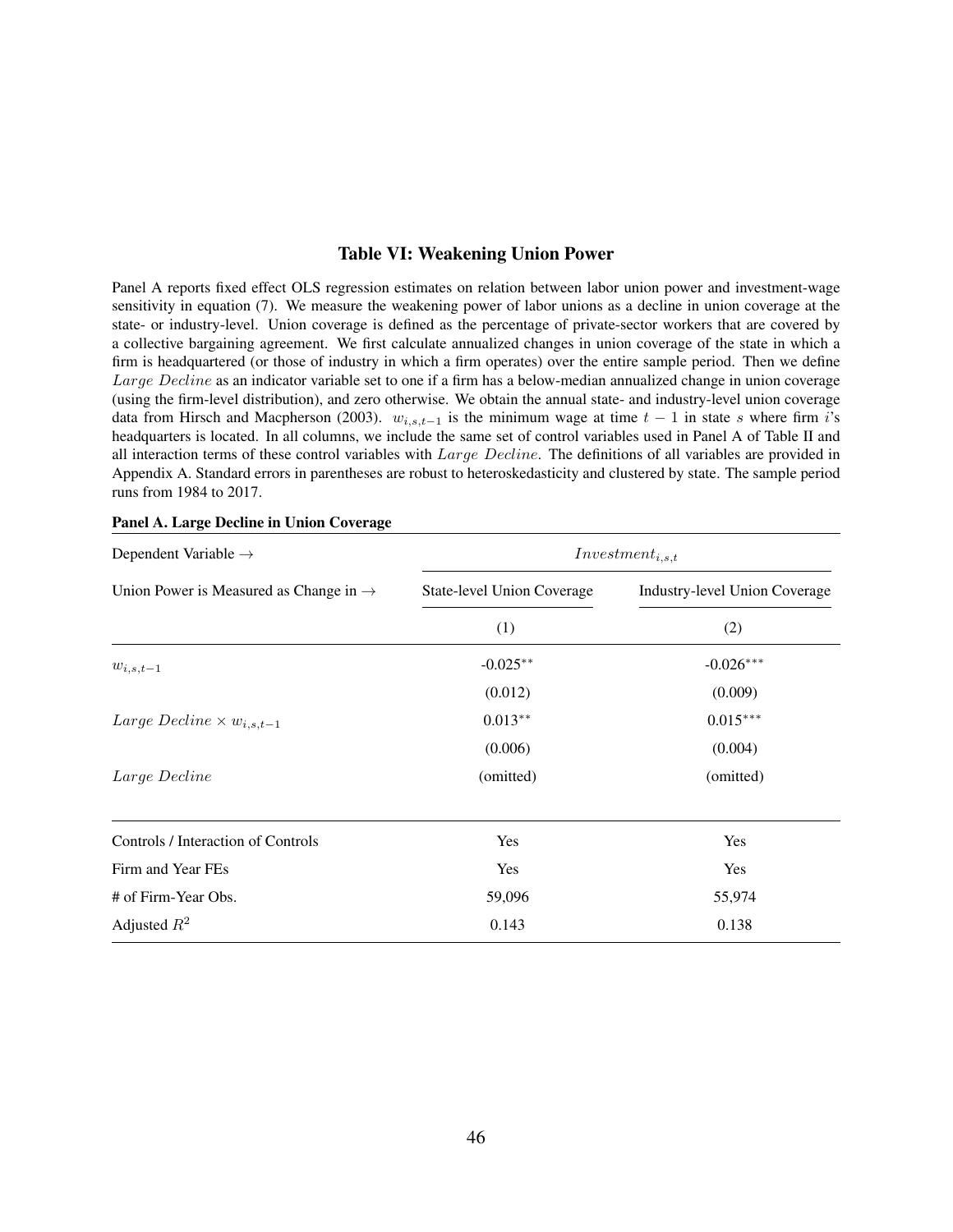### Table VI: Weakening Union Power (continued)

<span id="page-47-0"></span>Panel B presents difference-in-differences regressions of investment on minimum wages interacted with an RTW indicator variable. We use the passage of right-to-work (RTW) laws to measure the weakening power of labor unions. We define RTW as an indicator variable that assumes the value one, if the state where a firm is headquartered has passed RTW legislation as of year t, and zero otherwise.  $w_{i,s,t-1}$  is the minimum wage at time  $t - 1$  in state s where firm  $i$ 's headquarters is located. We remove states that introduced an RTW law before 1984, which is the beginning of our sample period. In column (2), we introduce an additional indicator, Large Decline<sub>RTW</sub>, to isolate the effects of states with a large decline in union coverage around the RTW adoption year. We compare the three-year average of state-level union coverage before and after the RTW adoption year. The difference between these values measures the change in union coverage around the passage of RTW laws which is expected to be negative. We then define Large Decline<sub>RTW</sub> as an indicator variable set to one if a state (where a firm is headquartered) experienced a below-median change in union coverage rate around the adoption year, and zero otherwise. In all columns, we include the same set of control variables used in Panel A of Table [II](#page-39-0) and all interaction terms of these control variables with  $RTW$ . Large  $Decline_{RTW}$  is absorbed by firm fixed effects. The definitions of all variables are provided in [Appendix A.](#page-52-0) Standard errors in parentheses are robust to heteroskedasticity and clustered by state. The sample period runs from 1984 to 2017.

| Dependent Variable $\rightarrow$                     | $Investment_{i,s,t}$ |                                                                                   |  |  |
|------------------------------------------------------|----------------------|-----------------------------------------------------------------------------------|--|--|
|                                                      |                      | <b>States With Large Decline</b><br>in Union Coverage<br>Around the Adoption Year |  |  |
|                                                      | (1)                  | (2)                                                                               |  |  |
| $w_{i,s,t-1}$                                        | $-0.013**$           | $-0.012**$                                                                        |  |  |
|                                                      | (0.005)              | (0.005)                                                                           |  |  |
| $RTW \times w_{i,s,t-1}$                             | $0.026*$             | 0.011                                                                             |  |  |
|                                                      | (0.015)              | (0.009)                                                                           |  |  |
| $RTW \times Large\ Decline_{RTW} \times w_{i,s,t-1}$ |                      | $0.043***$                                                                        |  |  |
|                                                      |                      | (0.009)                                                                           |  |  |
| Large Decline <sub>RTW</sub> $\times w_{i,s,t-1}$    |                      | 0.002                                                                             |  |  |
|                                                      |                      | (0.007)                                                                           |  |  |
| $RTW$                                                | $0.751*$             | $1.208***$                                                                        |  |  |
|                                                      | (0.385)              | (0.419)                                                                           |  |  |
| $RTW \times Large\ Decline_{RTW}$                    |                      | $-0.306***$                                                                       |  |  |
|                                                      |                      | (0.055)                                                                           |  |  |
| Controls / Interaction of Controls                   | Yes                  | Yes                                                                               |  |  |
| Firm and Year FEs                                    | Yes                  | Yes                                                                               |  |  |
| # of Firm-Year Obs.                                  | 37,111               | 37,111                                                                            |  |  |
| Adjusted $R^2$                                       | 0.144                | 0.144                                                                             |  |  |

### Panel B. Passage of Right-to-Work (RTW) Laws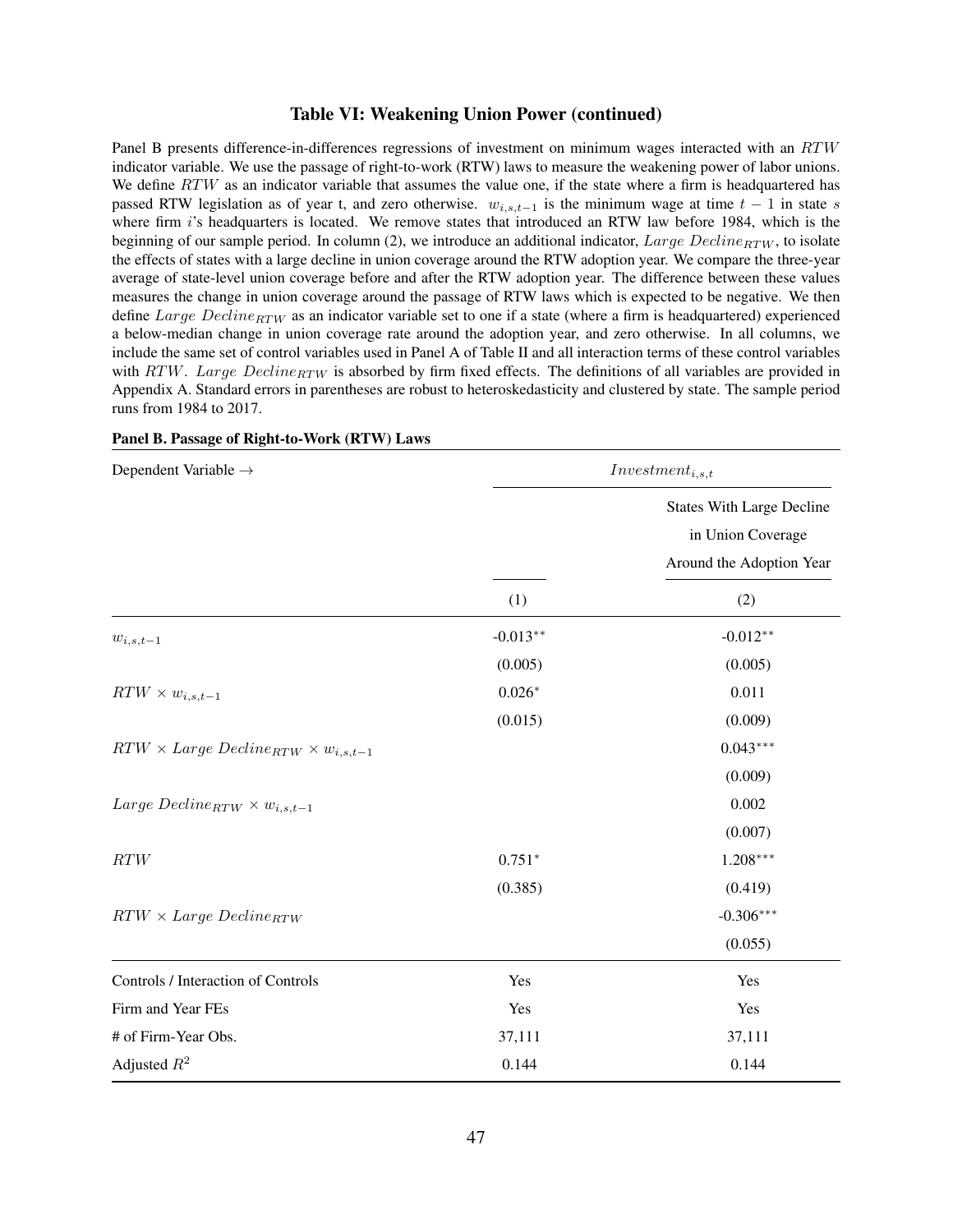<span id="page-48-0"></span>



This figure shows the time-series of minimum hourly wage rates for California, Connecticut, Illinois, and the federal government as an example for the time period 1983 to 2017. For 1983–2014, we obtain the historical changes in minimum wages for non-farm private sector employment under state and federal laws from the Tax Policy Center. These data are sourced from the Wage and Hour Division of the U.S. Department of Labor and from the *Monthly Labor Review* by the Bureau of Labor Statistics. For 2015–2017, we hand-collect the data from the U.S. Department of Labor. Under Section 18 of the Fair Labor Standard Act, when an employee is subject to both the federal and state minimum wage laws, the employee is entitled to the higher of the two standards. We also plot the time-series of the Consumer Price Index for All Urban Consumers (CPI-U) by setting the index value in January 1983 to a wage rate of \$3.25 per hour on the left axis and the time-series of the value-weighted stock market (NYSE/AMEX/NASDAQ) index on the right axis.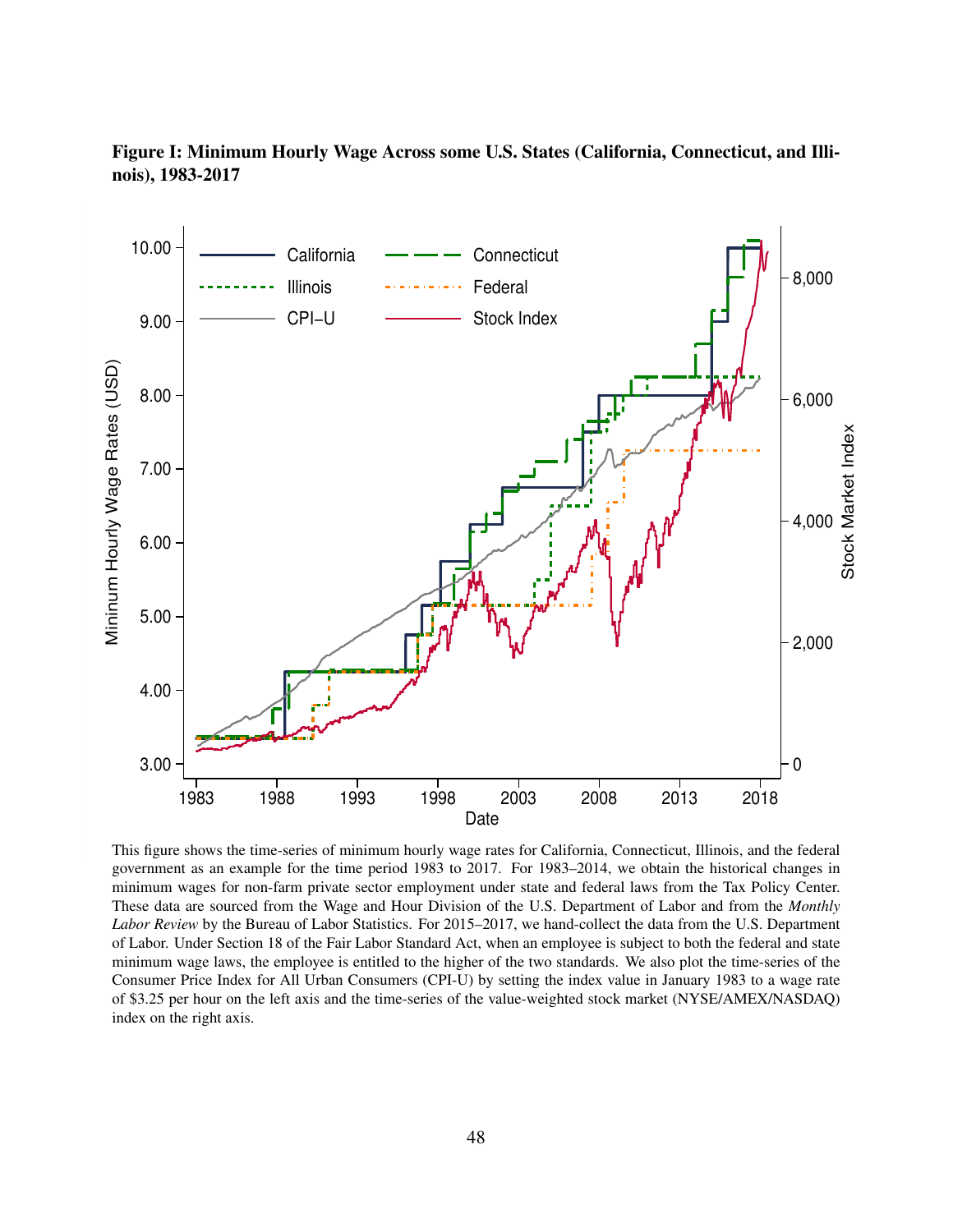

in Panel (a), the red line plots the time-series of estimated investment-wage sensitivity  $(\beta)$  from the 15-year rolling window investment regressions in Panel C of plot the 15-year moving average of these variables using the same sample windows as used in rolling window investment regressions. The union coverage data come from Hirsch and Macpherson (2003) and the labor share data come from the U.S. Bureau of Labor Statistics. We estimate a univariate time-series regression (labor share) is -0.769 (-1.210) with t-statistics of -4.24 (-23.04) based on the Newey-West standard error that is robust to heteroskedasticity and autocorrelation Table II. The grey shaded area indicates the 95% confidence intervals. In Panel (b), the red line plots the time-series of corresponding t-statistics with a horizontal ine indicating t-statistics of -2. The x-axis in Panels (a) and (b) refers to the starting years of the 15-year rolling windows. The estimated coefficients and t-statistics are tabulated in Panel C of Table II. In Panel (a), we also plot two additional time-series: the green line plots the union coverage (defined as the percentage of private-sector workers that are covered by a collective bargaining agreement), and the blue line plots the labor's share of output in the nonfarm business sector. We of investment-wage sensitivity at time t on the 15-year moving average of the annual union coverage (labor share). The estimated coefficient on union coverage  $\beta$ ) from the 15-year rolling window investment regressions in Panel C of Table [II.](#page-40-0) The grey shaded area indicates the 95% confidence intervals. In Panel (b), the red line plots the time-series of corresponding t-statistics with a horizontal line indicating t-statistics of −2. The x-axis in Panels (a) and (b) refers to the starting years of the 15-year rolling windows. The estimated coefficients and t-statistics are tabulated in Panel C of Table [II.](#page-40-0) In Panel (a), we also plot two additional time-series: the green line plots the union coverage (defined as the percentage of private-sector workers that are covered by a collective bargaining agreement), and the blue line plots the labor's share of output in the nonfarm business sector. We plot the 15-year moving average of these variables using the same sample windows as used in rolling window investment regressions. The union coverage data come from Hirsch and [Macpherson](#page-36-14) [\(2003\)](#page-36-14) and the labor share data come from the U.S. Bureau of Labor Statistics. We estimate a univariate time-series regression of investment-wage sensitivity at time t on the 15-year moving average of the annual union coverage (labor share). The estimated coefficient on union coverage (labor share) is −0.769 (−1.210) with t-statistics of −4.24 (−23.04) based on the Newey-West standard error that is robust to heteroskedasticity and autocorrelation In Panel (a), the red line plots the time-series of estimated investment-wage sensitivity  $(f_0)$ up to 14 lags. The  $R^2$  of these regressions are 0.724 and 0.943, respectively.

up to 14 lags. The

 $R^2$  of these regressions are 0.724 and 0.943, respectively.



<span id="page-49-0"></span>49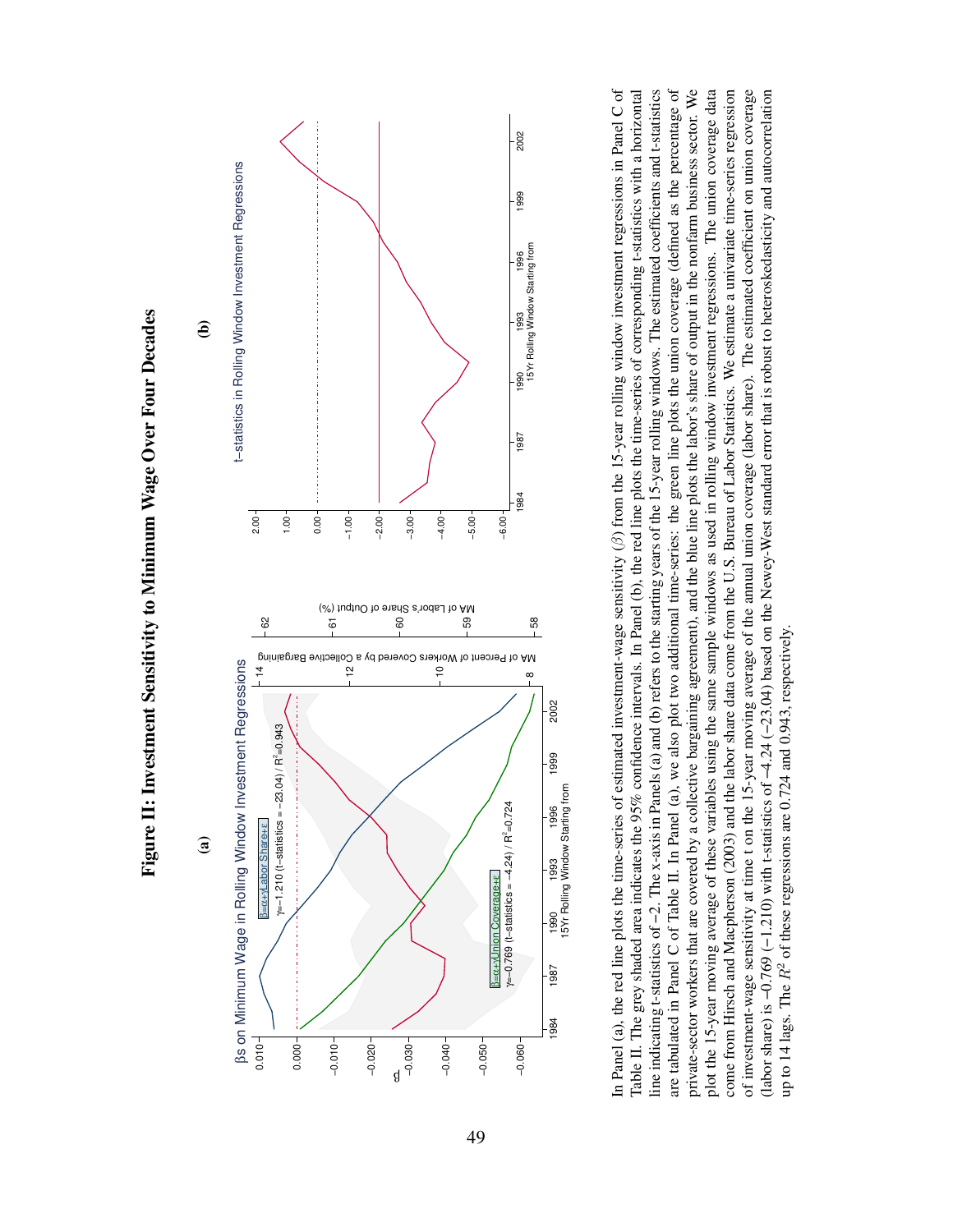<span id="page-50-0"></span>

investment sensitivity to minimum wage (X100)

investment sensitivity to minimum wage (X100)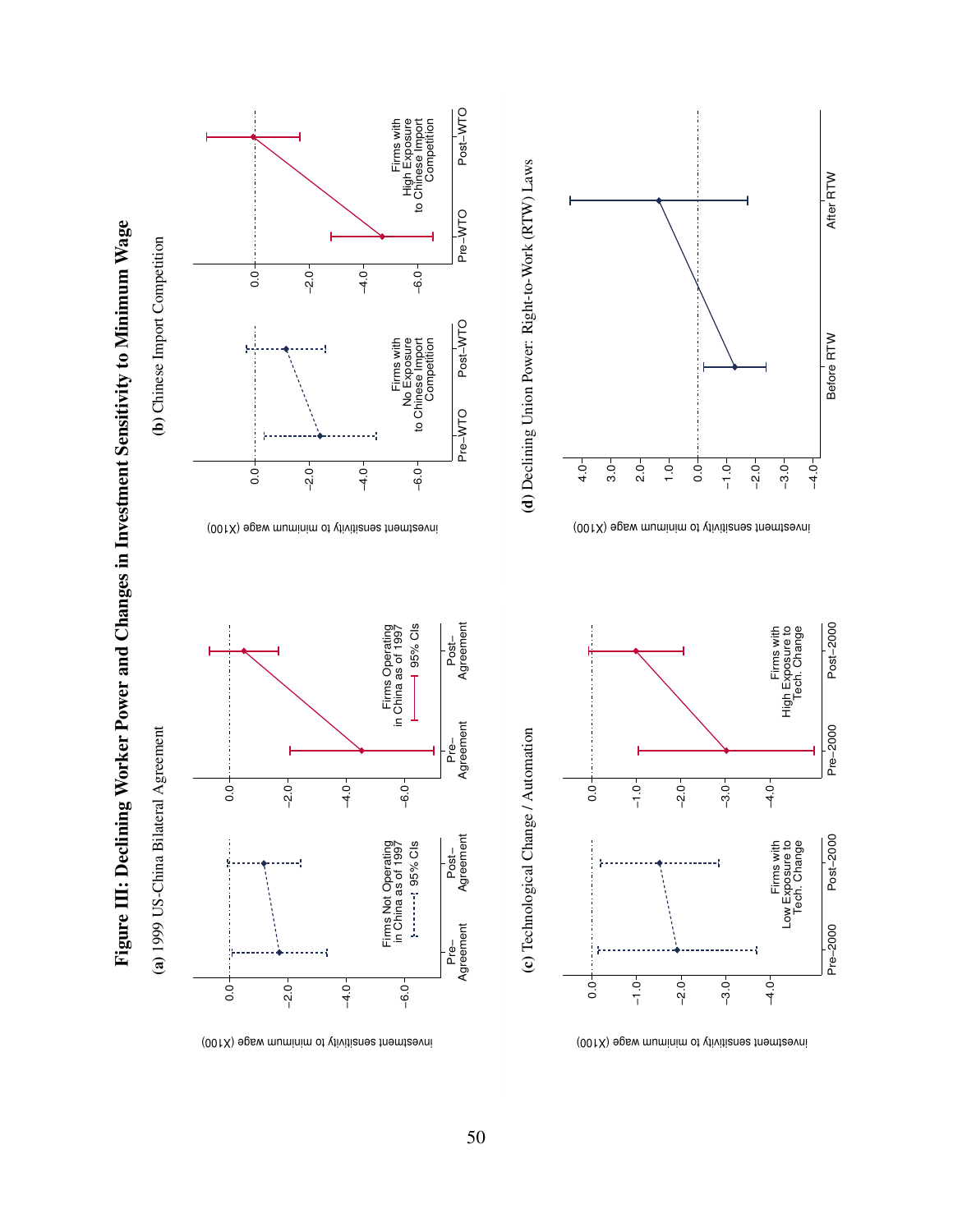# Figure III: Declining Worker Power and Changes in Investment Sensitivity to Minimum Wage (continued) Figure III: Declining Worker Power and Changes in Investment Sensitivity to Minimum Wage (continued)

These figures plot changes in investment-wage sensitivity for two groups of firms that are identified in Tables III to VI. Figure (a) is based on the estimates in column the second group consists of firms operating in China as of 1997 (China97 = 1). We identify firms operating in China (i.e., having at least one subsidiary in China) using hand collected information from 10-K filings on US firms' Chinese subsidiaries. Dots indicate the estimated investment-wage sensitivity and the vertical lines around these point estimates are 95% confidence intervals. Figure (b) is based on the estimates in column (3) of Table IV. We define a U.S. industry's exposure to imports from China,  $Exposure_{UC}$ , as the log of the import penetration ratio if an industry is classified to be in the tradable sector, and zero otherwise. We define four-digit NAICS industry to which firm *i* belongs. We define the first group as firms with no exposure to import competition ( $Exposure_{UC,i} = 0$ ) and the second based on the estimates in column (2) of Table V. We measure the extent to which industries are subject to technological change using an industry-level share of routine-task labor (Exposure<sub>tech</sub>). To construct this variable, we follow the procedure employed in Zhang (2019). We first define the routine-task intensity (RTI) passage of right-to-work (RTW) laws to measure the weakening power of labor unions. Specifically, we identify firms that are headquartered in a state as having (1) of Table III. The first group consists of firms that do not operate in China as of 1997 (China97 = 0), two years prior to the 1999 US-China bilateral agreement; firm i's exposure ( $Exposure_{UC,i}$ ) to imports from China as of 1999, two years prior to China's accession to the World Trade Organization, as  $Exposure_{UC}$  for the we instrument for  $Exposure_{UC,i}$  with  $Exposure_{OC,i}$  in which  $Exposure_{OC,i}$  is Chinese import exposure for eight other high-income countries. Figure (c) is revised fourth edition of the Dictionary of Occupational Titles by the U.S. Department of Labor. We classify workers as routine-task labor if their occupations' RTI score falls in the top quintile of the RTI distribution. We then construct  $Exposure_{tech}$  as the proportion of routine-task labor costs to the total industry labor cost. We obtain data on the number of employees and their wages for each occupation-industry from the Occupational Employment Statistics by the Bureau of Labor Statistics. With the industry-level share of routine-task labor, we define firm i's exposure (Exposuretech,i) to technological change as of 1999 as Exposuretech for the three-digit SIC industry to which firm *i* belongs. We define firms with low (high) exposure to technological change as firms with Exposureteen, value one-standard deviation below (above) the mean value of  $Exposure_{tech,i}$ . Figure (d) is based on the estimates in column (1) of Panel B in Table VI. We use the These figures plot changes in investment-wage sensitivity for two groups of firms that are identified in Tables [III](#page-42-0) to [VI.](#page-47-0) Figure (a) is based on the estimates in column the second group consists of firms operating in China as of 1997 (*China97* = 1). We identify firms operating in China (i.e., having at least one subsidiary in China) using hand collected information from 10-K filings on US firms' Chinese subsidiaries. Dots indicate the estimated investment-wage sensitivity and the vertical lines around these point estimates are 95% confidence intervals. Figure (b) is based on the estimates in column (3) of Table [IV.](#page-43-0) We define a U.S. industry's exposure to imports from China, *Exposurevc*, as the log of the import penetration ratio if an industry is classified to be in the tradable sector, and zero otherwise. We define firm i's exposure (*Exposure*<sub>UC,i</sub>) to imports from China as of 1999, two years prior to China's accession to the World Trade Organization, as *Exposure uc* for the interval for the China's accession to the World Trade O four-digit NAICS industry to which firm *i* belongs. We define the first group as firms with no exposure to import competition (*Exposure vc*,  $i = 0$ ) and the second based on the estimates in column (2) of Table [V.](#page-45-0) We measure the extent to which industries are subject to technological change using an industry-level share of routine-task labor (*Exposure<sub>tech</sub>*). To construct this variable, we follow the procedure employed in [Zhang](#page-37-0) [\(2019\)](#page-37-0). We first define the routine-task intensity (RTI) k. Each occupation's required skill level data are obtained from the revised fourth edition of the *Dictionary of Occupational Titles* by the U.S. Department of Labor. We classify workers as routine-task labor if their occupations' RTI We obtain data on the number of employees and their wages for each occupation-industry from the *Occupational Employment Statistics* by the Bureau of Labor for the three-digit SIC industry to which firm i belongs. We define firms with low (high) exposure to technological change as firms with  $Exposure_{test,i}$  value one-standard deviation below (above) the mean value of *Exposuretech*, i. Figure (d) is based on the estimates in column (1) of Panel B in Table [VI.](#page-47-0) We use the passage of right-to-work (RTW) laws to measure the weakening power of labor unions. Specifically, we identify firms that are headquartered in a state as having (1) of Table [III.](#page-42-0) The first group consists of firms that do not operate in China as of 1997 (China97 = 0), two years prior to the 1999 US-China bilateral agreement; σ). To capture supply-driven component in U.S. imports from China,  $\alpha$ ,  $\alpha$ ,  $\alpha$ ,  $\alpha$ ,  $\alpha$ ,  $\alpha$ ,  $\alpha$ ,  $\alpha$ ,  $\alpha$ ,  $\alpha$ ,  $\alpha$ ,  $\alpha$ ,  $\alpha$ ,  $\alpha$ ,  $\alpha$ ,  $\alpha$ ,  $\alpha$ ,  $\alpha$ ,  $\alpha$ ,  $\alpha$ ,  $\alpha$ ,  $\alpha$ ,  $\alpha$ ,  $\alpha$ ,  $\alpha$ ,  $\alpha$ ,  $\alpha$ ,  $\alpha$ ,  $\alpha$ ,  $\alpha$ ,  $\alpha$ ,  $\alpha$ ,  $\alpha$ ,  $\alpha$ ,  $\alpha$ ,  $\alpha$ ,  $\alpha$ , score falls in the top quintile of the RTI distribution. We then construct *Exposuretech* as the proportion of routine-task labor costs to the total industry labor cost. Statistics. With the industry-level share of routine-task labor, we define firm i's exposure (Exposuretech,i) to technological change as of 1999 as Exposuretech  $T_k^{nonroutine~mannal}$ weak (strong) union power if the state has (not) passed the RTW legislation. The detailed definitions of all variables are provided in Appendix A. weak (strong) union power if the state has (not) passed the RTW legislation. The detailed definitions of all variables are provided in [Appendix](#page-52-0) A. E\*  $\stackrel{the}{\kappa}$  and<br> $\stackrel{\text{the}}{\cdot}$ ,  $T_{k}^{abstract}$  $T_{k}^{routine}$ ) where  $\frac{1}{4}$ abstract, and nonroutine manual task skill levels (scaled from 1 to 10) required by occupation − ln(T nonroutine manual Ş =group as firms with one-standard-deviation above the average exposure (*Exposure*<sub>UC,i</sub>) يمک ) $)=ln(T_k^{abstract}$ يمک score for each occupation as  $RTI_k = ln(T_k^{nontrain},$ يمک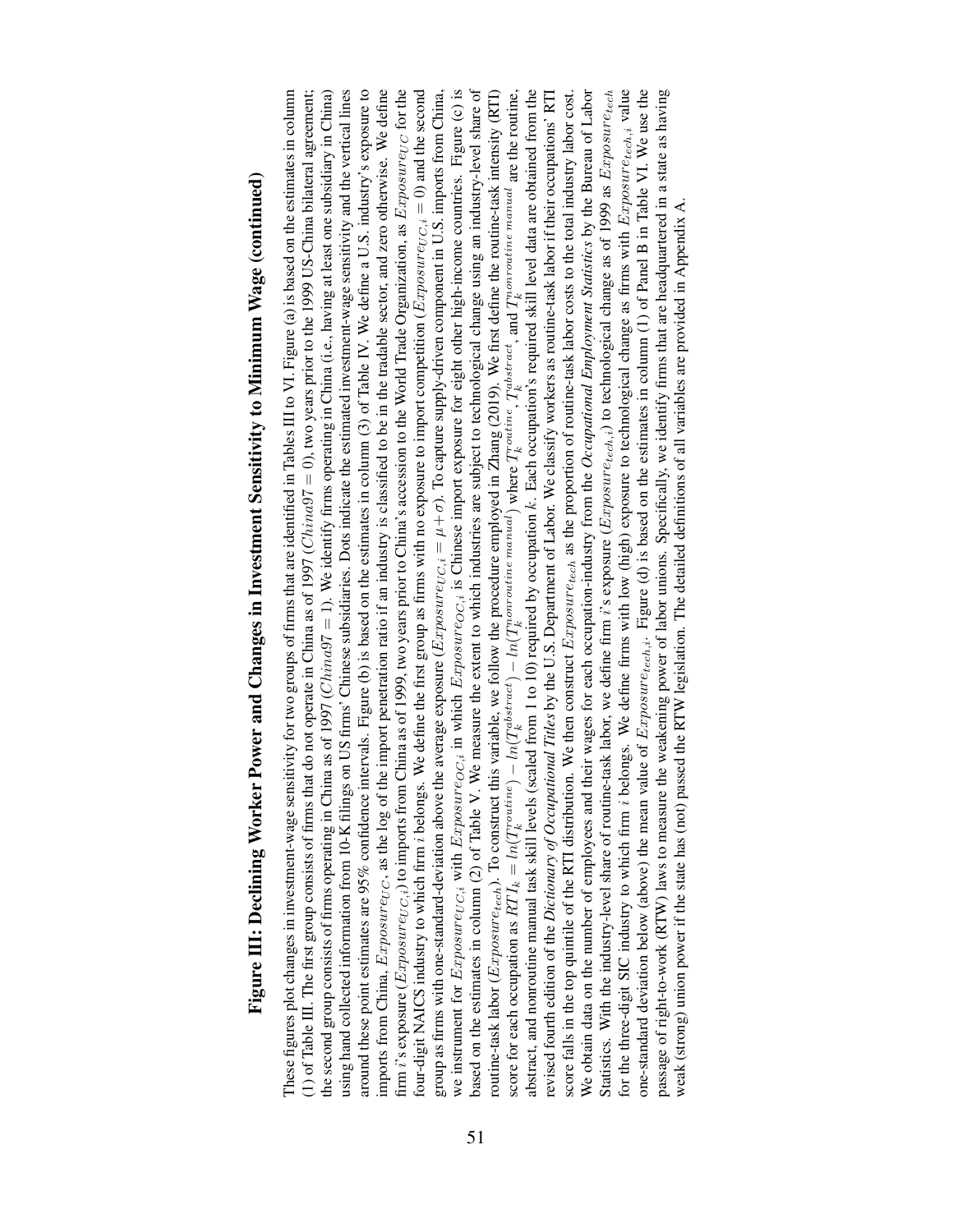# For Online Publication Appendices

# <span id="page-52-0"></span>Variables Definition [Compustat designations where appropriate] *Investment* Capital expenditures [CAPX] normalized by the beginning-of-the-year capital stock (property, plant, and equipment) [PPENT]  $w_{i,s,t-1}$  Minimum wage at time  $t-1$  in state s where firm i's headquarters is located; We use the historical changes in minimum wages under state laws reported by the Tax Policy Center which uses data from the Wage and Hour Division of the U.S. Department of Labor and from the *Monthly Labor Review* by the Bureau of Labor Statistics. In cases where an employee is subject to both the state and federal minimum wage laws, the employee is entitled to the higher of the two under Section 18 of the Fair Labor Standard Act. *Cash Flow* Earnings before extraordinary items [IB] plus depreciation [DP] normalized by the beginning-of-the-year capital stock [PPENT] *Tobin's q* The ratio of the market value of assets to book value of assets [AT] where the market value of assets is defined as total assets [AT] plus market equity minus book equity in which market equity is defined as common shares outstanding [CSHO] times fiscal-year closing price [PRCC F]; book equity is calculated as stockholders' equity [SEQ] minus preferred stock liquidating value [PSTKL] plus balance sheet deferred taxes and investment tax credit [TXDITC] when available minus post-retirement assets [PPROR] when available *GDP growth* State-level annual growth rate of real GDP from the Bureau of Economic Analysis *ln(Population)* Log of intercensal estimates of the resident population for each state from the U.S. Census Bureau *Unemployment* State-level unemployment rate from the Bureau of Labor Statistics *Agreement* An indicator variable for the time period after the US-China bilateral agreement in 1999 (including 1999) *China97* An indicator variable set to one for firms with at least one subsidiary in China two years prior to the US-China bilateral agreement in 1999, and zero otherwise. We use handcollected information from 10-k filings to identify U.S. firms' Chinese subsidiaries. *China04* An indicator variable set to one for firms without any subsidiary in China as of 1997 but having at least one subsidiary in China as of 2004 (five years after the US-China bilateral agreement in 1999), and zero otherwise *WTO* An indicator for the time period after China's entry to the World Trade Organization (WTO) in 2001  $Exposure_{UC,i}$  We first define a U.S. industry's exposure to imports from China ( $Exposure_{UC}$ ) as Chinese import penetration ratio [\(Bernard et al., 2006\)](#page-35-5) if firms are classified as tradable sector [\(Mian](#page-36-4) [and Sufi, 2014\)](#page-36-4), and zero otherwise. We then define firm i's exposure to imports from China as of 1999 ( $Exposure_{UC,i}$ ) in two ways: (i) As a continuous variable, we set it to be equal to  $Exposure_{UC}$  for the four-digit NAICS industry to which firm i belongs; (ii) As an indicator variable, we set  $Exposure_{UC,i} = 1$  for firms in the industries with above-median  $Exposure_{UC}$ , and zero otherwise.

# Appendix A. Variable Definitions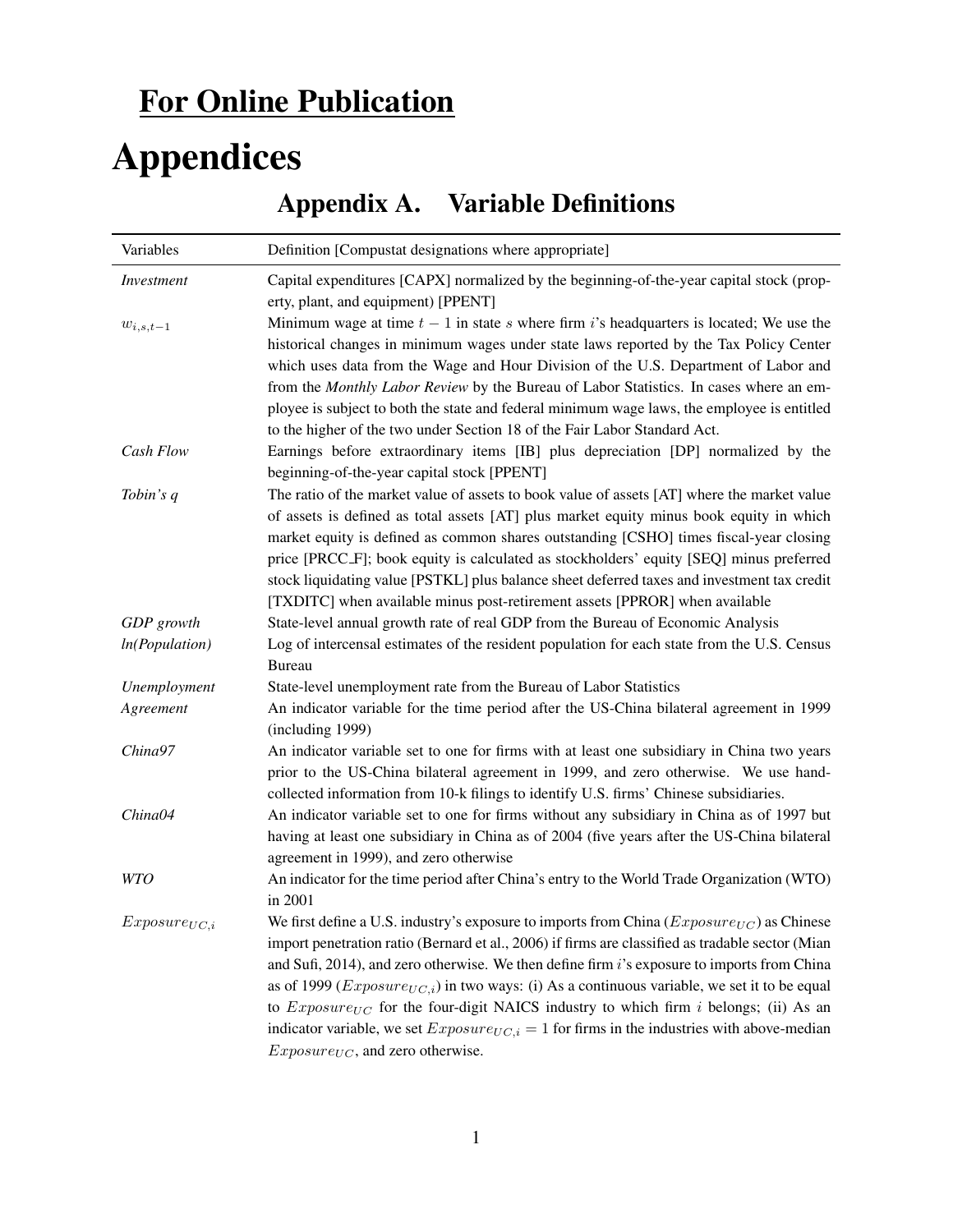| $Exposure_{OC,i}$     | Chinese import exposure for eight other high-income countries excluding the United<br>States (including Australia, Denmark, Finland, Germany, Japan, New Zealand, Spain, and<br>Switzerland)                                                                                                                                                                                              |
|-----------------------|-------------------------------------------------------------------------------------------------------------------------------------------------------------------------------------------------------------------------------------------------------------------------------------------------------------------------------------------------------------------------------------------|
| Leader                | An indicator variable set to one for firms with above-median <i>Tobin's q</i> , sales [SALE], or<br>total assets [AT] for each industry (SIC two-digit) as of 1999, two years prior to China's<br>entry to the WTO, and zero otherwise                                                                                                                                                    |
| Post                  | An indicator for the time period after 2001                                                                                                                                                                                                                                                                                                                                               |
| $Exposure_{tech,i}$   | We first measure the extent to which industries are subject to technological change us-<br>ing an industry-level share of routine-task labor ( $Exposure_{tech}$ ). To construct this vari-<br>able, we follow the procedure employed in Zhang (2019). We first define the routine-<br>task intensity (RTI) score for each occupation as $RTI_k = ln(T_k^{routine}) - ln(T_k^{abstract})$ |
|                       | $ln(T_k^{nonroutine~manual})$ where $T_k^{routine}$ , $T_k^{abstract}$ , and $T_k^{nonroutine~manual}$ are the routine,                                                                                                                                                                                                                                                                   |
|                       | abstract, and nonroutine manual task skill levels (scaled from 1 to 10) required by occupa-                                                                                                                                                                                                                                                                                               |
|                       | tion $k$ . Each occupation's required skill level data are obtained from the revised fourth edi-                                                                                                                                                                                                                                                                                          |
|                       | tion of the Dictionary of Occupational Titles by the U.S. Department of Labor. We classify                                                                                                                                                                                                                                                                                                |
|                       | workers as routine-task labor if their occupations' RTI score falls in the top quintile of the                                                                                                                                                                                                                                                                                            |
|                       | RTI distribution. We then construct $Exposure_{tech}$ as the proportion of routine-task labor                                                                                                                                                                                                                                                                                             |
|                       | costs to the total industry labor cost. We obtain data on the number of employees and their                                                                                                                                                                                                                                                                                               |
|                       | wages for each occupation-industry from the Occupational Employment Statistics by the                                                                                                                                                                                                                                                                                                     |
|                       | Bureau of Labor Statistics. Using this industry-level measure of exposure to technological                                                                                                                                                                                                                                                                                                |
|                       | change ( $Exposure_{tech}$ ), we define $Exposure_{tech,i}$ as firm <i>i</i> 's exposure to technological<br>change, as of 1999 in two ways: (i) As a continuous variable, we set $Exposure_{tech,i}$ to be                                                                                                                                                                               |
|                       | equal to $Exposure_{tech}$ for the three-digit SIC industry to which firm i belongs; (ii) As an<br>indicator variable, we set $Exposure_{tech,i} = 1$ for firms if their continuous $Exposure_{tech,i}$                                                                                                                                                                                   |
|                       | measure is above the median value of the $Exposure_{tech,i}$ distribution, and zero otherwise.                                                                                                                                                                                                                                                                                            |
| Large Decline         | For each firm, we first calculate the annualized change in union coverage of the state in                                                                                                                                                                                                                                                                                                 |
|                       | which a firm is headquartered (or the annualized change in the union coverage of the indus-                                                                                                                                                                                                                                                                                               |
|                       | try in which a firm operates) between the first and the last year, when each firm appears in                                                                                                                                                                                                                                                                                              |
|                       | the panel data. We then define <i>Large Decline</i> as an indicator variable set to one if a firm                                                                                                                                                                                                                                                                                         |
|                       | has a below-median annualized change in the union coverage (using the firm-level distri-                                                                                                                                                                                                                                                                                                  |
|                       | bution of this variable), and zero otherwise. Union coverage is a percent of private-sector                                                                                                                                                                                                                                                                                               |
|                       | workers that are covered by a collective bargaining agreement. We use the annual state- and                                                                                                                                                                                                                                                                                               |
|                       | industry-level union coverage data from Hirsch and Macpherson (2003).                                                                                                                                                                                                                                                                                                                     |
| RTW                   | An indicator variable set to one if the state where a firm is headquartered has passed the<br>right-to-work (RTW) legislation as of year t, and zero otherwise                                                                                                                                                                                                                            |
| $Large Decline_{RTW}$ | We first compute the three-year average of state-level union coverage before and after the                                                                                                                                                                                                                                                                                                |
|                       | RTW adoption year. The difference between these values measures the change in union                                                                                                                                                                                                                                                                                                       |
|                       | coverage around the passage of RTW laws. We then define $LargeDecline_{RTW}$ as an                                                                                                                                                                                                                                                                                                        |
|                       | indicator variable set to one if a state (where a firm is headquartered) experienced a below-                                                                                                                                                                                                                                                                                             |
|                       | median change around the adoption year and zero otherwise                                                                                                                                                                                                                                                                                                                                 |
|                       |                                                                                                                                                                                                                                                                                                                                                                                           |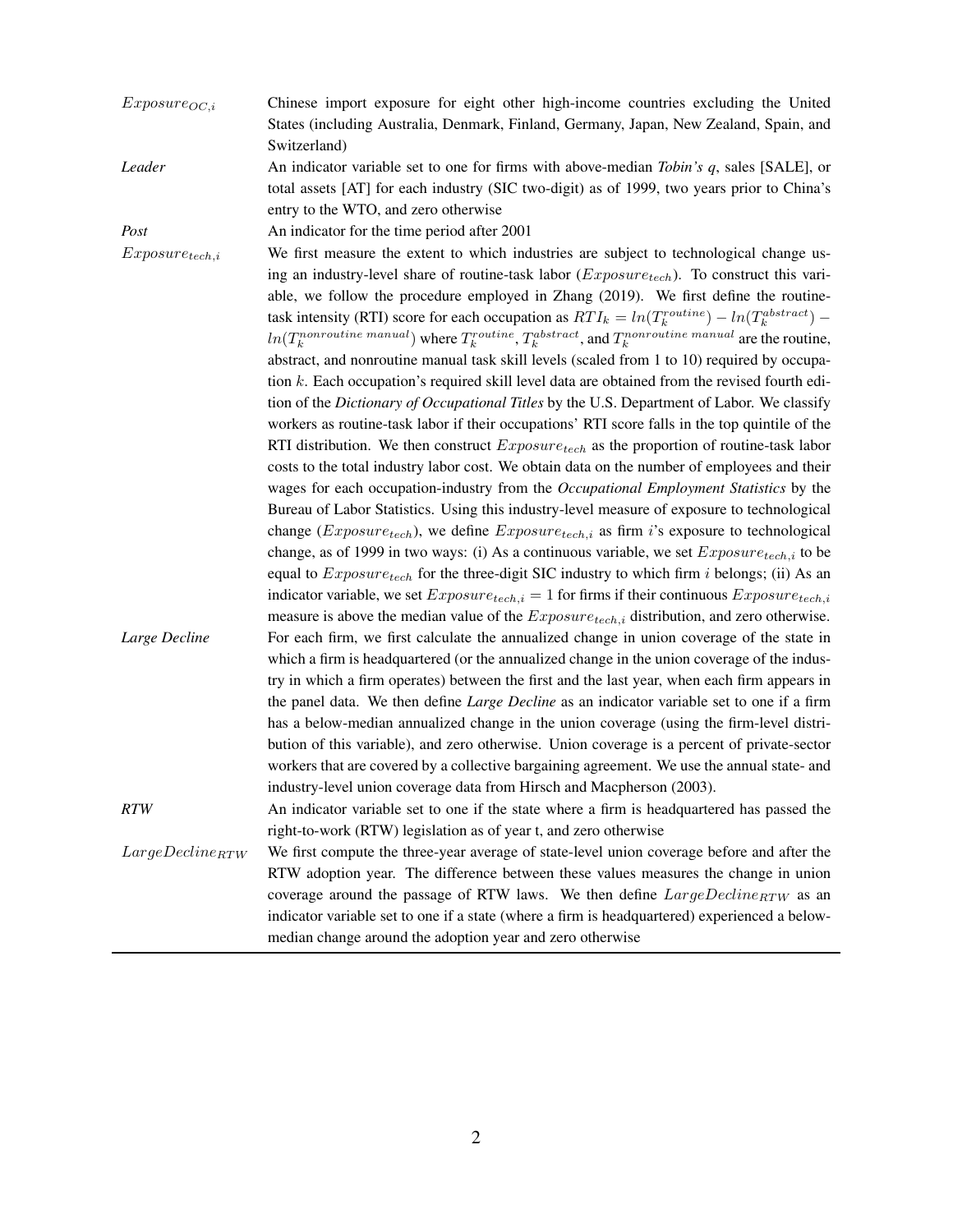# Appendix B. Additional Tables and Figures

# <span id="page-54-1"></span>Table B.1: Measurement Error in *Tobin's q*: High-Order Cumulant Equations

<span id="page-54-0"></span>This table presents the results of regressing corporate investment on minimum wage using the linear high-order cumulant equations [\(Erickson et al., 2014\)](#page-35-10) to address measurement error in *Tobin's q*. The dependent variables in all columns are *Investment*, measured as capital expenditures normalized by the beginning-of-the-year capital stock (property, plant, and equipment). We measure *Cash Flow* as earnings before extraordinary items plus depreciation normalized by the beginning-of-the-year capital stock and *Tobin's q* as a ratio of market value of assets to book value of assets. Columns (1–2) reports the fixed effect OLS regression results in columns (2–3) of Panel A, Table [II](#page-39-0) in the main text. In columns (1–2), standard errors in parentheses are robust to heteroskedasticity and clustered by state. In columns (3–4), bootstrapped standard errors that are robust to within state correlation are reported in parentheses.  $\rho^2$  is an estimate of the  $R^2$  of the regression and  $\tau_Q^2$  is an index of measurement quality, which ranges from 0 to 1, for the proxy variable with standard errors in parentheses. We set the highest order of cumulants to be five.

|                     | Dependent Variable: Corporate $Investment_{i,s,t}$ |            |            |                                             |  |
|---------------------|----------------------------------------------------|------------|------------|---------------------------------------------|--|
|                     |                                                    | OLS-FE     |            | EJW High-order<br><b>Cumulant Estimator</b> |  |
|                     | Pre-2000                                           | Post-2000  | Pre-2000   | Post-2000                                   |  |
|                     | (1)                                                | (2)        | (3)        | (4)                                         |  |
| $w_{i,s,t-1}$       | $-.038***$                                         | .001       | $-.041**$  | .005                                        |  |
|                     | (.012)                                             | (.003)     | (.018)     | (.005)                                      |  |
| Cash Flow           | $.098***$                                          | $.029***$  | $.026**$   | .003                                        |  |
|                     | (.005)                                             | (.002)     | (.011)     | (.004)                                      |  |
| Tobin's q           | $.066***$                                          | $.053***$  | $.268***$  | $.220***$                                   |  |
|                     | (.003)                                             | (.003)     | (.021)     | (.040)                                      |  |
| <b>GDP</b> Growth   | $.003**$                                           | $.002**$   | $-.0003$   | .001                                        |  |
|                     | (.001)                                             | (.0008)    | (.002)     | (.0009)                                     |  |
| ln(Population)      | $-.145*$                                           | $-.192***$ | $-.029$    | $-.177$                                     |  |
|                     | (.076)                                             | (.049)     | (.096)     | (.115)                                      |  |
| Unemployment        | .001                                               | .002       | $-.001$    | .009                                        |  |
|                     | (.001)                                             | (.002)     | (.003)     | (.006)                                      |  |
| Firm and Year FE    | Yes                                                | Yes        | Yes        | Yes                                         |  |
| # of Firm-Year Obs. | 31,408                                             | 27,688     | 31,408     | 27,688                                      |  |
| Adjusted $R^2$      | 0.135                                              | 0.122      |            |                                             |  |
| $\rho^2$            |                                                    |            | 0.257      | 0.268                                       |  |
| $\tau_Q^2$          |                                                    |            | $0.317***$ | $0.322***$                                  |  |
|                     |                                                    |            | (0.023)    | (0.023)                                     |  |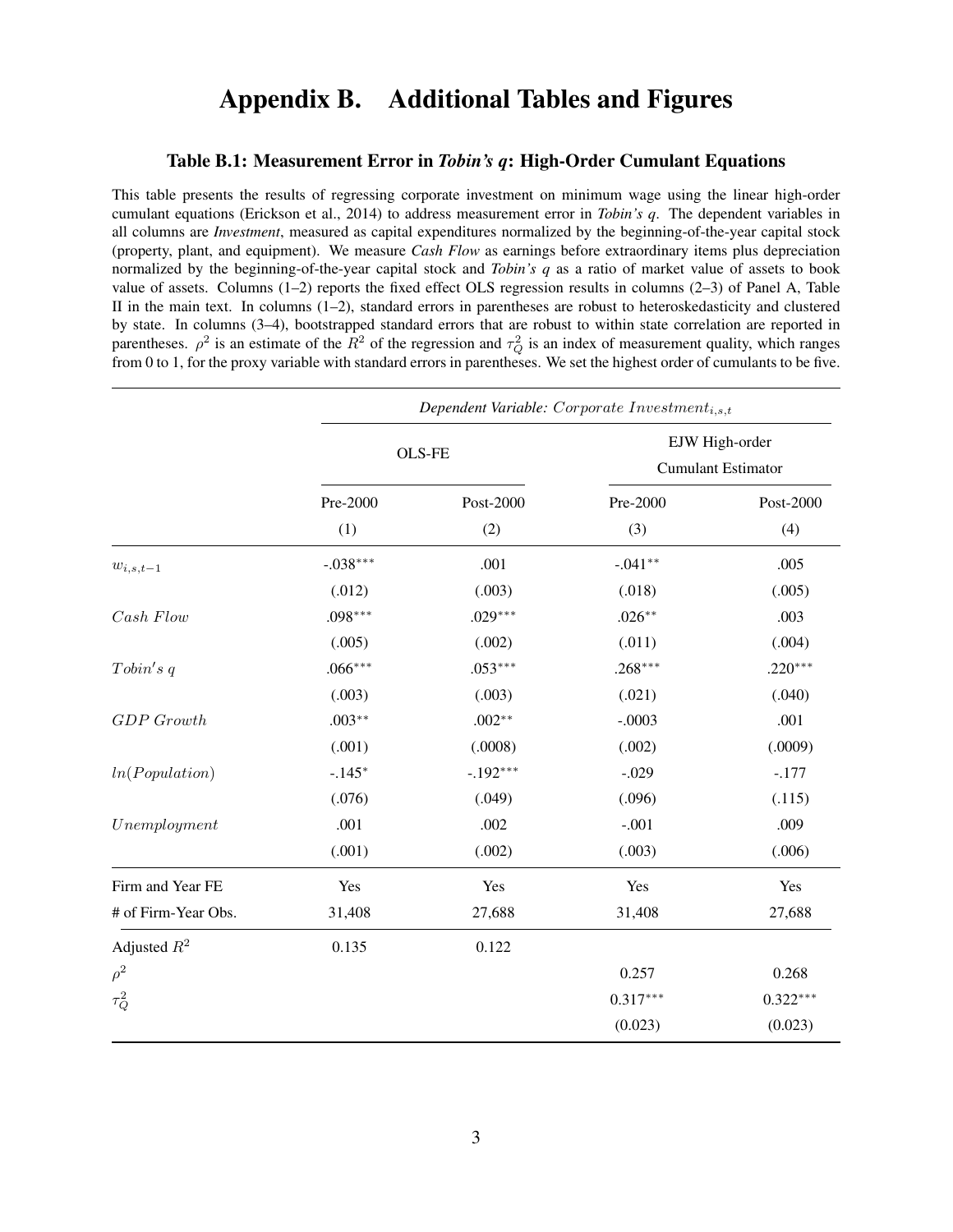<span id="page-55-0"></span>

| Table B.2: Investment Sensitivity to Minimum Wage: Strict Exogeneity Assumption Tests                                                                                                                                                                                                                                                                                                                                                                                                                                                                                                                                                                                                                           |
|-----------------------------------------------------------------------------------------------------------------------------------------------------------------------------------------------------------------------------------------------------------------------------------------------------------------------------------------------------------------------------------------------------------------------------------------------------------------------------------------------------------------------------------------------------------------------------------------------------------------------------------------------------------------------------------------------------------------|
| In this table, we conduct strict exogeneity assumption tests for all estimations in Panel A of Table II in the main text. As suggested by Wooldridge (2011) and<br>Grieser and Hadlock (2019), we include the one period lead value of the key variable of interest (i.e., $w_{i,s,t}$ ) in the investment regressions. In columns (1-3) of<br>this table, we report the baseline fixed effect OLS estimates from Panel A, Table II of the main text for easier comparison. Columns $(4-6)$ present the estimated<br><i>Investment</i> , measured as capital expenditures normalized by the beginning-of-the-year capital stock (property,<br>coefficients on $w_{i,s,t}$ . The dependent variable is $\lambda$ |
| sector employment under state and federal laws from the Tax Policy Center. These data are sourced from the<br>plant, and equipment). $w_{i,s,t-1}$ is the minimum wage at time $t-1$ in state s where firm i's headquarters is located. For 1983-2014, we obtain the historical<br>changes in minimum wages for non-farm private s                                                                                                                                                                                                                                                                                                                                                                              |
| Wage and Hour Division of the U.S. Department of Labor and from the Monthly Labor Review by the Bureau of Labor Statistics. For 2015-2017, we hand-collect<br>the data from the U.S. Department of Labor. Under Section 18 of the Fair Labor Standard Act, when an employee is subject to both the federal and state minimum                                                                                                                                                                                                                                                                                                                                                                                    |
| wage laws, the employee is entitled to the higher of the two standards. We measure Cash Flow as earnings before extraordinary items plus depreciation normalized<br>by the beginning-of-the-year capital stock and Tobin's q as a ratio of market value of assets to book value of assets. We also control for state-level macro-variables.                                                                                                                                                                                                                                                                                                                                                                     |
| Standard errors in parentheses are robust to heteroskedasticity and clustered by state. The full sample period runs from 1984 to 2017. Note that the difference in<br>number of observations between columns (3) and (6) (consequently columns (1) and (4)) arises from some firms in the fiscal year 2017 of which fiscal year ended                                                                                                                                                                                                                                                                                                                                                                           |
| 2018.                                                                                                                                                                                                                                                                                                                                                                                                                                                                                                                                                                                                                                                                                                           |

|                     |                                                                            |                                  | Dependent Variable: Corporate Investmenti, s,t                    |                                                                                                            |                                                                                                                                                                                                                                                                                                              |                                                                                                                                                                                                                                                                                                                                                               |
|---------------------|----------------------------------------------------------------------------|----------------------------------|-------------------------------------------------------------------|------------------------------------------------------------------------------------------------------------|--------------------------------------------------------------------------------------------------------------------------------------------------------------------------------------------------------------------------------------------------------------------------------------------------------------|---------------------------------------------------------------------------------------------------------------------------------------------------------------------------------------------------------------------------------------------------------------------------------------------------------------------------------------------------------------|
|                     | Minimum                                                                    | Wage and Corporate Investment    |                                                                   |                                                                                                            | Strict Exogeneity Assumption Tests                                                                                                                                                                                                                                                                           |                                                                                                                                                                                                                                                                                                                                                               |
|                     | Full Sample                                                                | 1984 to 2000                     | 2001 to 2017                                                      | Full Sample                                                                                                | 1984 to 2000                                                                                                                                                                                                                                                                                                 | 2001 to 2017                                                                                                                                                                                                                                                                                                                                                  |
|                     | $\bigoplus$                                                                | $\widehat{\mathcal{O}}$          | $\odot$                                                           | $\widehat{\mathcal{F}}$                                                                                    | $\widetilde{c}$                                                                                                                                                                                                                                                                                              | $\circledcirc$                                                                                                                                                                                                                                                                                                                                                |
| $w_{i,s,t-1}$       | $-0.017*$                                                                  | $-0.038***$                      | $\overline{0}0$                                                   | $-0.014$                                                                                                   | $-0.038***$                                                                                                                                                                                                                                                                                                  |                                                                                                                                                                                                                                                                                                                                                               |
|                     | (.009)                                                                     | (.012)                           | (.003)                                                            | $(.007)$<br>$-004$<br>$-006$<br>$(0.002)$<br>$(0.003)$<br>$(0.003)$<br>$(0.003)$<br>$(0.003)$<br>$(0.003)$ |                                                                                                                                                                                                                                                                                                              | $\begin{array}{c} 004 \\[-4pt] -003 \\[-4pt] -003 \\[-4pt] -003 \\[-4pt] -003 \\[-4pt] -003 \\[-4pt] -003 \\[-4pt] -003 \\[-4pt] -003 \\[-4pt] -003 \\[-4pt] -003 \\[-4pt] -003 \\[-4pt] -003 \\[-4pt] -003 \\[-4pt] -003 \\[-4pt] -003 \\[-4pt] -003 \\[-4pt] -003 \\[-4pt] -003 \\[-4pt] -003 \\[-4pt] -003 \\[-4pt] -003 \\[-4pt] -003 \\[-4pt] -003 \\[-$ |
| $w_{i,s,t}$         |                                                                            |                                  |                                                                   |                                                                                                            |                                                                                                                                                                                                                                                                                                              |                                                                                                                                                                                                                                                                                                                                                               |
|                     |                                                                            |                                  |                                                                   |                                                                                                            |                                                                                                                                                                                                                                                                                                              |                                                                                                                                                                                                                                                                                                                                                               |
| CashFlow            | 043****                                                                    | $098***$                         | $029***$                                                          |                                                                                                            |                                                                                                                                                                                                                                                                                                              |                                                                                                                                                                                                                                                                                                                                                               |
|                     | (.002)                                                                     |                                  |                                                                   |                                                                                                            |                                                                                                                                                                                                                                                                                                              |                                                                                                                                                                                                                                                                                                                                                               |
| Tobin's q           | $063***$                                                                   | $(0.005)$<br>066***              |                                                                   |                                                                                                            |                                                                                                                                                                                                                                                                                                              |                                                                                                                                                                                                                                                                                                                                                               |
|                     |                                                                            |                                  |                                                                   |                                                                                                            |                                                                                                                                                                                                                                                                                                              |                                                                                                                                                                                                                                                                                                                                                               |
| $GDP$ growth        |                                                                            |                                  |                                                                   |                                                                                                            |                                                                                                                                                                                                                                                                                                              |                                                                                                                                                                                                                                                                                                                                                               |
|                     | $\begin{array}{c} (003) \\ 002^{**} \\ (001) \\ -108 \\ (065) \end{array}$ | $(.003)\n(.001)\n(.145)\n(.076)$ | $(022)$<br>$(053***$<br>$(003)$<br>$(002**$<br>$(001)$<br>$(049)$ |                                                                                                            | $\begin{array}{l} (0.009)\\ -0.001\\ -0.010\\ (0.010)\\ (0.005^{***}\\ (0.005)\\ (0.003^{***}\\ (0.001)\\ (0.003^{***}\\ (0.001)\\ (0.001)\\ (0.01)\\ (0.01)\\ (0.01)\\ (0.01)\\ (0.01)\\ (0.01)\\ (0.01)\\ (0.01)\\ (0.01)\\ (0.01)\\ (0.01)\\ (0.01)\\ (0.01)\\ (0.01)\\ (0.01)\\ (0.01)\\ (0.01)\\ (0.01$ |                                                                                                                                                                                                                                                                                                                                                               |
| ln(Population)      |                                                                            |                                  |                                                                   |                                                                                                            |                                                                                                                                                                                                                                                                                                              |                                                                                                                                                                                                                                                                                                                                                               |
|                     |                                                                            |                                  |                                                                   |                                                                                                            |                                                                                                                                                                                                                                                                                                              |                                                                                                                                                                                                                                                                                                                                                               |
| Unemplogment        | 00002                                                                      |                                  |                                                                   |                                                                                                            |                                                                                                                                                                                                                                                                                                              |                                                                                                                                                                                                                                                                                                                                                               |
|                     | (.001)                                                                     | (.001)                           | (.002)                                                            | (.001)                                                                                                     | (001)                                                                                                                                                                                                                                                                                                        | (.002)                                                                                                                                                                                                                                                                                                                                                        |
| Firm and Year FEs   | Yes                                                                        | Yes                              | Yes                                                               | Yes                                                                                                        | Yes                                                                                                                                                                                                                                                                                                          | Yes                                                                                                                                                                                                                                                                                                                                                           |
| # of Firm-Year Obs. | 59,096                                                                     | 31,408                           | 27,688                                                            | 59,043                                                                                                     | 31,408                                                                                                                                                                                                                                                                                                       | 27,635                                                                                                                                                                                                                                                                                                                                                        |
| Adjusted $R^2$      | 140                                                                        | .135                             | .122                                                              | .140                                                                                                       | .135                                                                                                                                                                                                                                                                                                         | .122                                                                                                                                                                                                                                                                                                                                                          |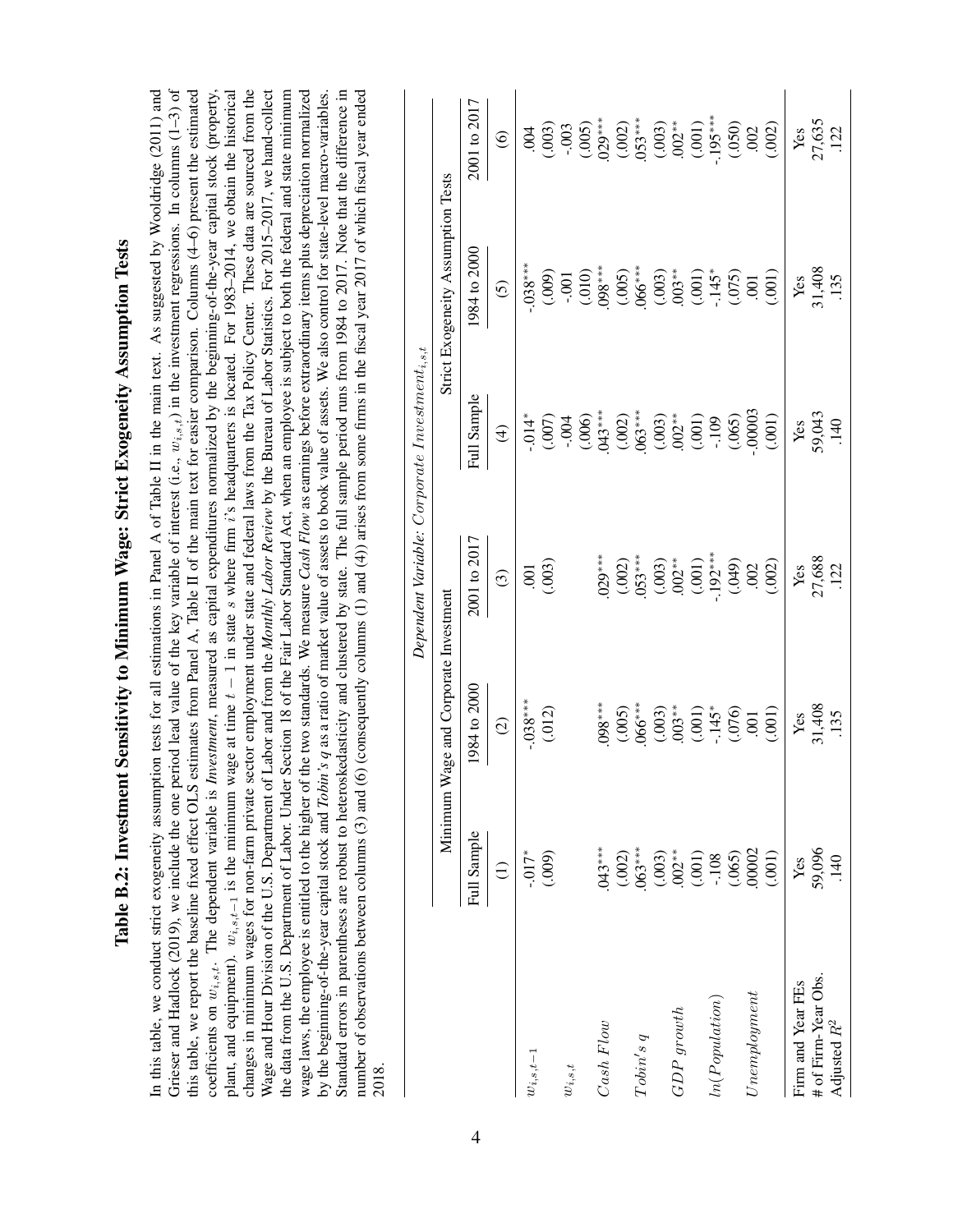# Table B.3: Robustness Results on 1999 US-China Bilateral Agreement

<span id="page-56-0"></span>Panel A repeats Table [III](#page-42-0) in the main text by using 1998 (instead of 1997) as the year to check operational status in China. Column (1) presents a difference-in-differences regression of investment on minimum wages interacted with two indicators, China98 and Agreement.  $w_{i,s,t-1}$  is the minimum wage at time  $t-1$  in state s where firm  $i$ 's headquarters is located. China98 is an indicator variable set to one if a firm has at least one subsidiary in China one year prior to the US-China bilateral agreement in 1999, and zero otherwise; Agreement indicates the time period after the agreement (including 1999). The coefficient on the triple interaction term (China98  $\times$  Agreement  $\times w_{i,s,t-1}$ ) captures difference-in-differences in investment-wage sensitivity after the agreement between treated  $(China98 = 1)$  and control  $(China98 = 0)$  firms. In column (2), we introduce another group by defining *China04* as an indicator variable set to one for firms without any subsidiary in China as of 1998 but having at least one subsidiary as of 2004 (five years after the agreement), and zero otherwise. The omitted group consists of firms that have no operations in China, that is,  $China98 = China04 = 0$ . In all columns, we include the same set of control variables used in Table [III](#page-42-0) of the main text. *China98* (or *China04*) and *Agreement* indicators are absorbed by firm and year fixed effects, respectively. The definitions of all variables are provided in [Appendix A.](#page-52-0) Standard errors in parentheses are robust to heteroskedasticity and clustered by state. The sample period runs from 1984 to 2017.

| Dependent Variable:                                    |                        | $Investment_{i,s,t}$ |
|--------------------------------------------------------|------------------------|----------------------|
|                                                        | Two Groups             | Three Groups         |
|                                                        | (1)                    | (2)                  |
| $w_{i,s,t-1}$                                          | $-.018**$              | $-.017**$            |
|                                                        | (.008)                 | (.008)               |
| $Agreement \times w_{i,s,t-1}$                         | .006                   | .003                 |
|                                                        | (.006)                 | (.006)               |
| $China98 \times Agreement \times w_{i,s,t-1}$          | $.034***$              | $.036***$            |
|                                                        | (.007)                 | (.007)               |
| $China04 \times Agreement \times w_{i,s,t-1}$          |                        | $.033*$              |
|                                                        |                        | (.016)               |
| $China98 \times w_{i,s,t-1}$                           | $-.019***$             | $-.020***$           |
|                                                        | (.006)                 | (.006)               |
| $China04 \times w_{i,s,t-1}$                           |                        | $-.019$              |
|                                                        |                        | (.015)               |
| $China98 \times Agreement$                             | 0.172                  | 0.203                |
|                                                        | (0.165)                | (0.172)              |
| $China04 \times Agreement$                             |                        | 0.318                |
|                                                        |                        | (0.227)              |
| Investment Sensitivity to Minimum Wage [t-stat]        |                        |                      |
| Before (baseline group)                                | $-0.018**$ [-2.20]     | $-0.017**$ [-2.05]   |
| After (baseline group)                                 | $-0.012$ * [ $-2.01$ ] | $-0.014**$ [-2.40]   |
| Before $(China04 = 1)$                                 |                        | $-0.036**$ [-2.19]   |
| After $(China04 = 1)$                                  |                        | $-0.000$ $[-0.04]$   |
|                                                        |                        |                      |
| Before $(China98 = 1)$                                 | $-0.037***$ [-3.98]    | $-0.037***$ [-3.92]  |
| After $(China98 = 1)$                                  | $0.003$ [0.75]         | $0.002$ [0.62]       |
| Controls / Interaction of Controls / Firm and Year FEs | Yes                    | Yes                  |
| # of Firm-Year Obs.                                    | 59,096                 | 59,096               |
| Adjusted $R^2$                                         | .157                   | .158                 |

### Panel A. Identifying Treated Firms as of 1998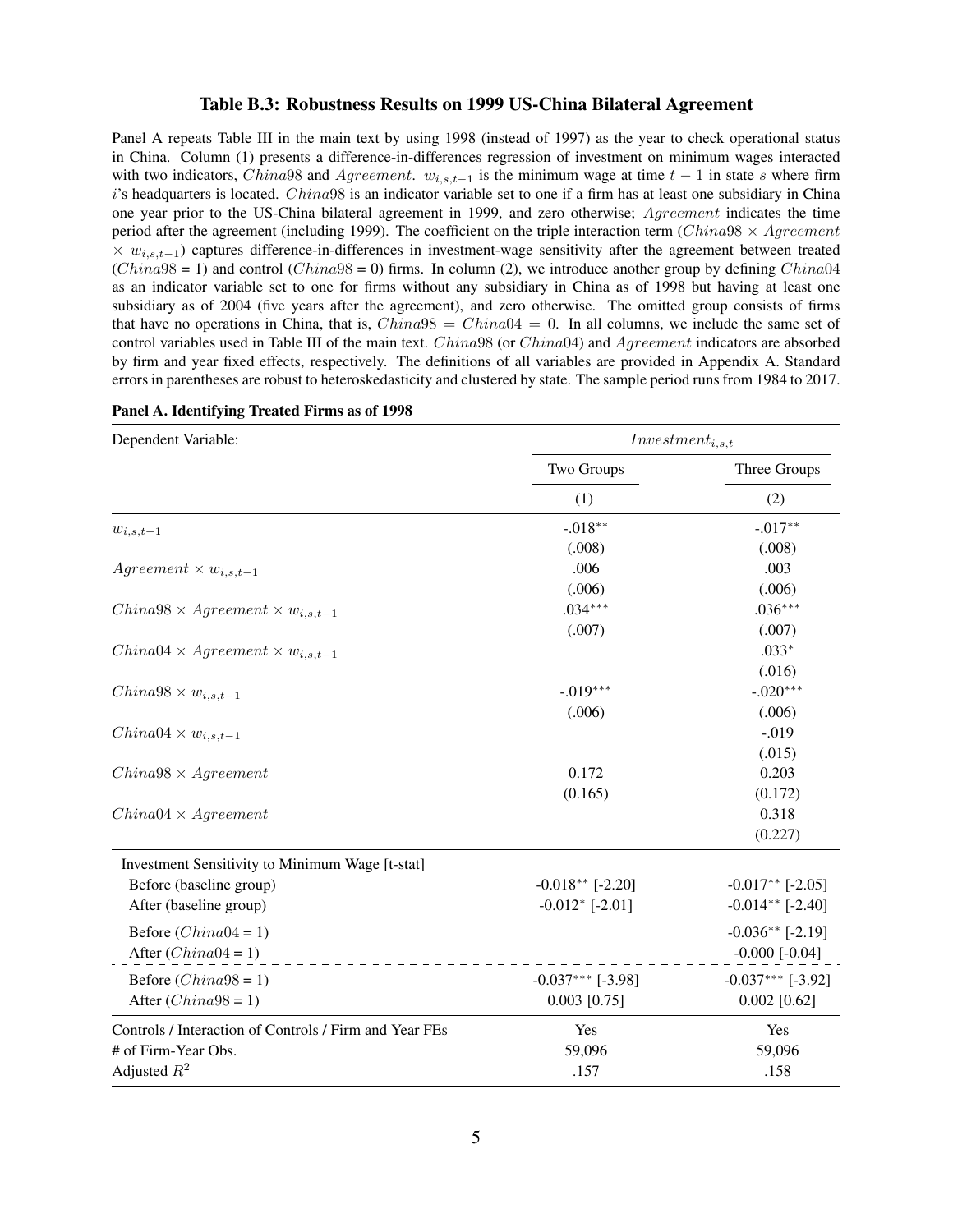# <span id="page-57-0"></span>Table B.3: Robustness Results on 1999 US-China Bilateral Agreement (continued)

Panel B repeats Table [III](#page-42-0) in the main text by constructing a time-varying indicator,  $China_{i,t}$ . We define  $China_{i,t}$  as an indicator variable set to one if firm i has at least one subsidiary in China in year t, and zero otherwise.  $w_{i,s,t-1}$ is the minimum wage at time  $t - 1$  in state s where firm i's headquarters is located; Agreement indicates the time period after the agreement (including 1999). We use hand collected information from 10-k filings to identify US firms' Chinese subsidiaries in every year. Since the year 1997 is the first year of comprehensive reporting of subsidiary information, we use information as of 1997 for all years prior to 1997. The coefficient on the triple interaction term ( $China \times Agreement \times w_{i,s,t-1}$ ) captures difference-in-differences in investment-wage sensitivity after the agreement between treated (China = 1) and control (China = 0) samples. We include the same set of control variables used in Table [III](#page-42-0) in the main text. Agreement indicator is absorbed by year fixed effects. The definitions of all variables are provided in [Appendix A.](#page-52-0) Standard errors in parentheses are robust to heteroskedasticity and clustered by state. The sample period runs from 1984 to 2017.

| Dependent Variable:                             | $Investment_{i,s,t}$ |
|-------------------------------------------------|----------------------|
|                                                 | (1)                  |
| $w_{i,s,t-1}$                                   | $-.018**$            |
|                                                 | (.008)               |
| $Agreement \times w_{i,s,t-1}$                  | .006                 |
|                                                 | (.006)               |
| $China \times Agreement \times w_{i,s,t-1}$     | $.026***$            |
|                                                 | (.009)               |
| China                                           | 0.196                |
|                                                 | (0.160)              |
| $China \times w_{i,s,t-1}$                      | $-.020***$           |
|                                                 | (.007)               |
| $China \times Agreement$                        | 0.064                |
|                                                 | (0.222)              |
| Investment Sensitivity to Minimum Wage [t-stat] |                      |
| Before (baseline group)                         | $-0.018**$ [-2.19]   |
| After (baseline group)                          | $-0.012$ * [-2.02]   |
| Before $(China = 1)$                            | $-0.038***$ [-3.61]  |
| After $(China = 1)$                             | $-0.006$ $[-1.02]$   |
| Controls / Interaction of Controls              | Yes                  |
| Firm and Year FEs                               | Yes                  |
| # of Firm-Year Obs.                             | 59,096               |
| Adjusted $R^2$                                  | .158                 |

|  |  |  |  | Panel B. Fully Allowing for Entry into China after the Agreement |
|--|--|--|--|------------------------------------------------------------------|
|  |  |  |  |                                                                  |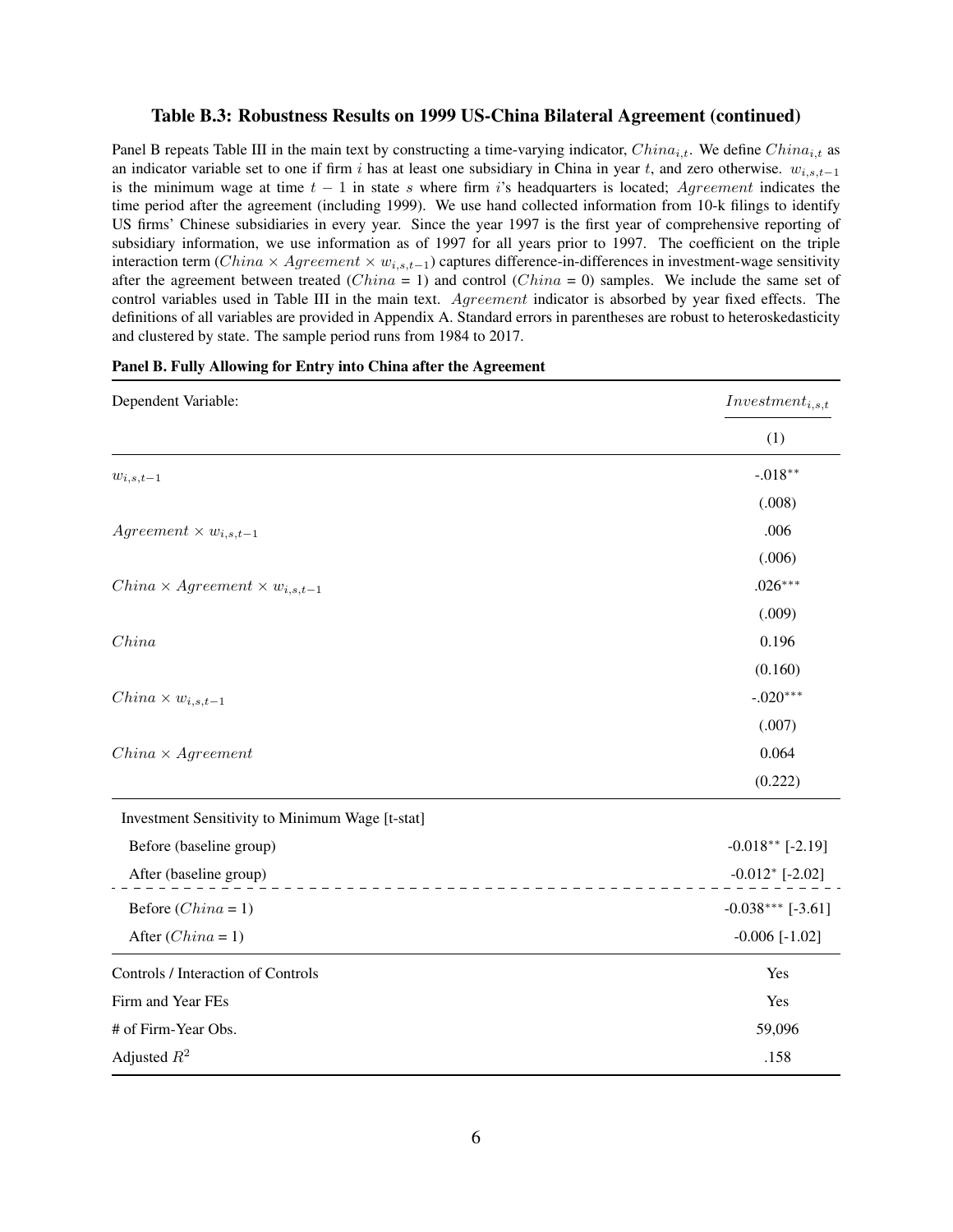<span id="page-58-0"></span>

Figure B.1: Investment Sensitivity to Minimum Wage: Placebo Test

This figure is based on the following investment regressions:

$$
\frac{I_{i,s,t}}{K_{i,s,t-1}} = \alpha_i + \alpha_t + \beta_1 \; Tobin's \; q_{i,s,t-1} + \beta_2 \; \frac{CF_{i,s,t}}{K_{i,s,t-1}} + \beta_3^{Pseudo} \; w_{i,s,t-1}^{Pseudo} + \beta_4 \; X_{i,s,t-1}^{Pseudo} + \epsilon_{i,s,t},
$$

where i, s, and t index firms, states, and years;  $\alpha_i$  and  $\alpha_t$  is a set of firm and year fixed effects, respectively; *Investment* (=  $\frac{I_{i,s,t}}{K_{i,s,t-1}}$ ) is investment rates; Cash Flow =  $\frac{CF_{i,s,t}}{K_{i,s,t-1}}$  $\frac{CF_{i,s,t}}{K_{i,s,t-1}}$  refers to cash flow;  $Tobin's$   $q_{i,s,t-1}$  is a proxy for investment opportunities;  $X_{i,s,t-1}^{Pseudo}$  is a set of state-level macro-variables that are based on the pseudo state: real GDP growth rates, log of population, and unemployment rates. To construct a pseudo minimum wage variable  $(w_{i,s,t-1}^{Pseudo})$ , we randomly assign each firm i to a particular state s. With this pseudo state, we define  $w_{i,s,t-1}^{Pseudo}$  as the minimum wage at time t−1 in state s where firm i's *hypothetical* headquarters is located. Once all firms in the sample are assigned in this manner, we estimate the investment regression and store the coefficient on  $w^{Pseudo}_{i,s,t-1}$ . This procedure is repeated 1,000 times and a distribution of  $w^{Pseudo}_{i,s,t-1}$  coefficients is generated. The figure plots the empirical distribution of the coefficient on  $w_{i,s,t-1}^{Pseudo}$ . The green line is the estimated non parametric kernel density. The red vertical line indicates the investment-wage sensitivity obtained from the actual data (column (2) of Panel A in Table [II\)](#page-39-0). The sample period runs from 1984 to 2000. Standard errors are clustered by state.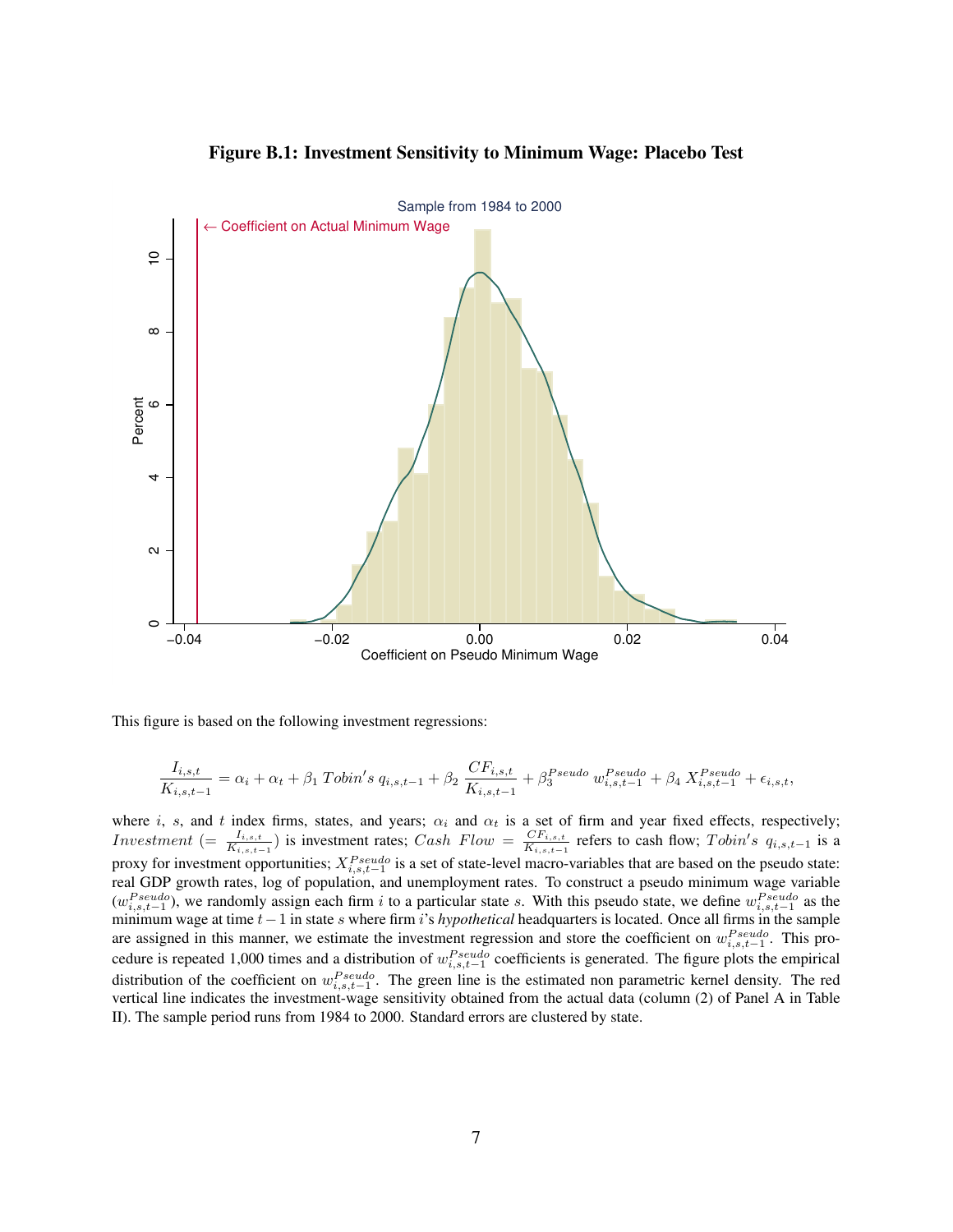<span id="page-59-0"></span>



These figures plot the changes in investment-wage sensitivity for three groups of firms before and after the 1999 US-China bilateral agreement. The first group (in the left figure) consists of firms that do not operate in China as of 1997, two years prior to the agreement, and remain not operating in China as of 2004, five years after the agreement. The second group (in the middle figure) indicates firms not operating in China as of 1997 but operating in 2004. The last group (in the right figure) consists of firms operating in China as of 1997. We identify firms operating in China if firms have at least one subsidiary in China, using hand collected information from 10-K filings on US firms' Chinese subsidiaries. The dots indicate the estimated investment-wage sensitivity and the vertical lines around these point estimates are the 95% confidence intervals. These estimates are based on column (2) of Table III. The detailed definitions of all variables are provided in These figures plot the changes in investment-wage sensitivity for three groups of firms before and after the 1999 US-China bilateral agreement. The first group (in the left figure) consists of firms that do not operate in China as of 1997, two years prior to the agreement, and remain not operating in China as of 2004, five years after the agreement. The second group (in the middle figure) indicates firms not operating in China as of 1997 but operating in 2004. The last group (in the right figure) consists of firms operating in China as of 1997. We identify firms operating in China if firms have at least one subsidiary in China, using hand collected information from 10-K filings on US firms' Chinese subsidiaries. The dots indicate the estimated investment-wage sensitivity and the vertical lines around these point estimates are the 95% confidence intervals. These estimates are based on column (2) of Table [III.](#page-42-0) The detailed definitions of all variables are provided in Appendix A. [Appendix](#page-52-0) A.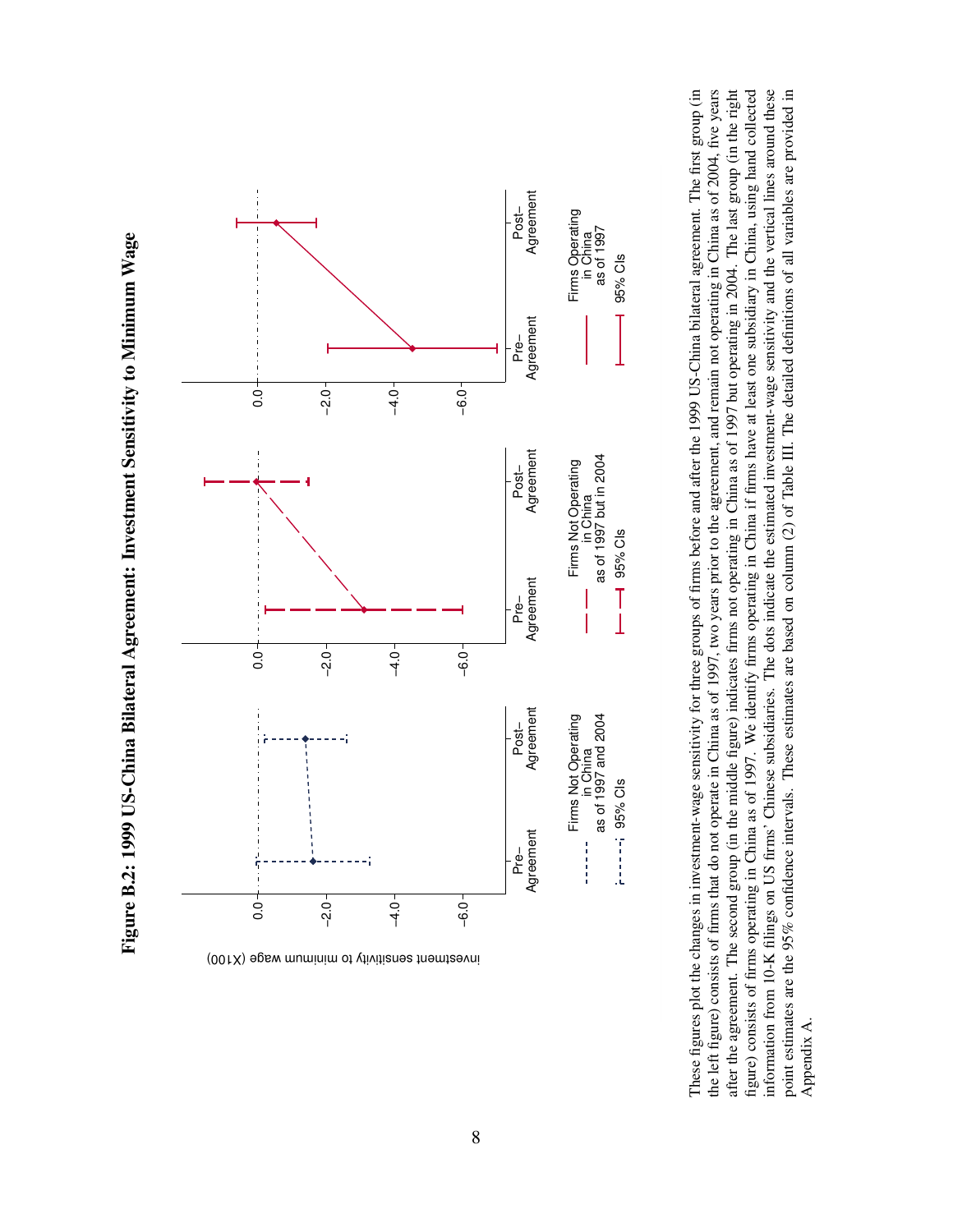# <span id="page-60-0"></span>Appendix C. Cost-Benefit Analysis of Minimum Wage Increase to Workforce: Counterfactual Analysis

What are the costs and benefits of raising the minimum wage? Especially during the presidential election years, this question draws substantial interest among policymakers, the press, and the public.[20](#page-60-1) The growing interest in recent years does not only reflect the 2016 and 2020 presidential elections, but also indicates a heated debate over the recent legislative movement towards a \$15 an hour minimum wage in large cities, for example, New York, Los Angeles, San Francisco, and Seattle. Many legislators and some expert economists such as the Economic Policy Institute mainly focus on the potential positive impact of minimum wage increases on alleviating income inequality, the ability of below poverty line workers to meet their basic needs, or the unemployment of low-skill workers. Experts from the Economic Policy Institute (2021) also claim that underpaid workers will spend much of their extra earnings and this injection of wages will help stimulate the economy and spur greater business activity and job growth.<sup>[21](#page-60-2)</sup> However, our findings in Panel A of Table [II](#page-39-0) point out an important overlooked aspect of the minimum wage effect on the workforce through the investment cuts made by the firm. These investment cuts would lead to less new labor hired by the firm and lead to job losses among the workforce compared to a scenario where the minimum wage cuts were absent and hence the firm made investments and hired new labor from the workforce.<sup>[22](#page-60-3)</sup>

To gauge the overall economic effects of a minimum wage increase taking into account job losses due to investment cuts, we conduct a simple counterfactual exercise for an average firm. We compare the actual scenario where the firm faces minimum wage increases and responds by investment cuts with a hypothetical counterfactual. The counterfactual benchmark is a situation where a firm does not experience a minimum wage increase and hence would continue to make investments. As a caveat, we note that this cost-benefit analysis is a rough back-of-the-envelope calculation which is simplistic in that it does not take into account general-equilibrium effects of the minimum wage increase on factor or output prices.

# [Insert Table [C.1](#page-63-0) here.]

In Table [C.1](#page-63-0) Panel A1, we calculate the benefit of a minimum wage increase to the *existing* workforce. We assume conservatively that all hourly-paid workers would fully benefit from a

<span id="page-60-1"></span><sup>&</sup>lt;sup>20</sup>CNBC News reported on Nov. 18, 2015, for example; "One of the clearest distinctions to come out of the presidential debates so far has been around the minimum wage ... Democratic candidates' support for, and the Republican candidates' opposition to, raising the federal minimum wage."

<span id="page-60-2"></span><sup>&</sup>lt;sup>21</sup>The report, entitled 'Why the U.S. needs a \$15 minimum wage', issued by the Economic Policy Institute on Jan. 26, 2021. <https://www.epi.org/publication/why-america-needs-a-15-minimum-wage/>

<span id="page-60-3"></span> $22$ "New Jersey Governor Chris Christie vetoed a bill backed by Democratic lawmakers that would have increased the state's minimum hourly wage to \$15 by 2012. ... The proposed increase, he said, 'would trigger an escalation of wages that will make doing business in New Jersey unaffordable.'" (N.J.'s Christie Vetoes Minimum-Wage Bill, *Wall Street Journal*, Aug. 30, 2016)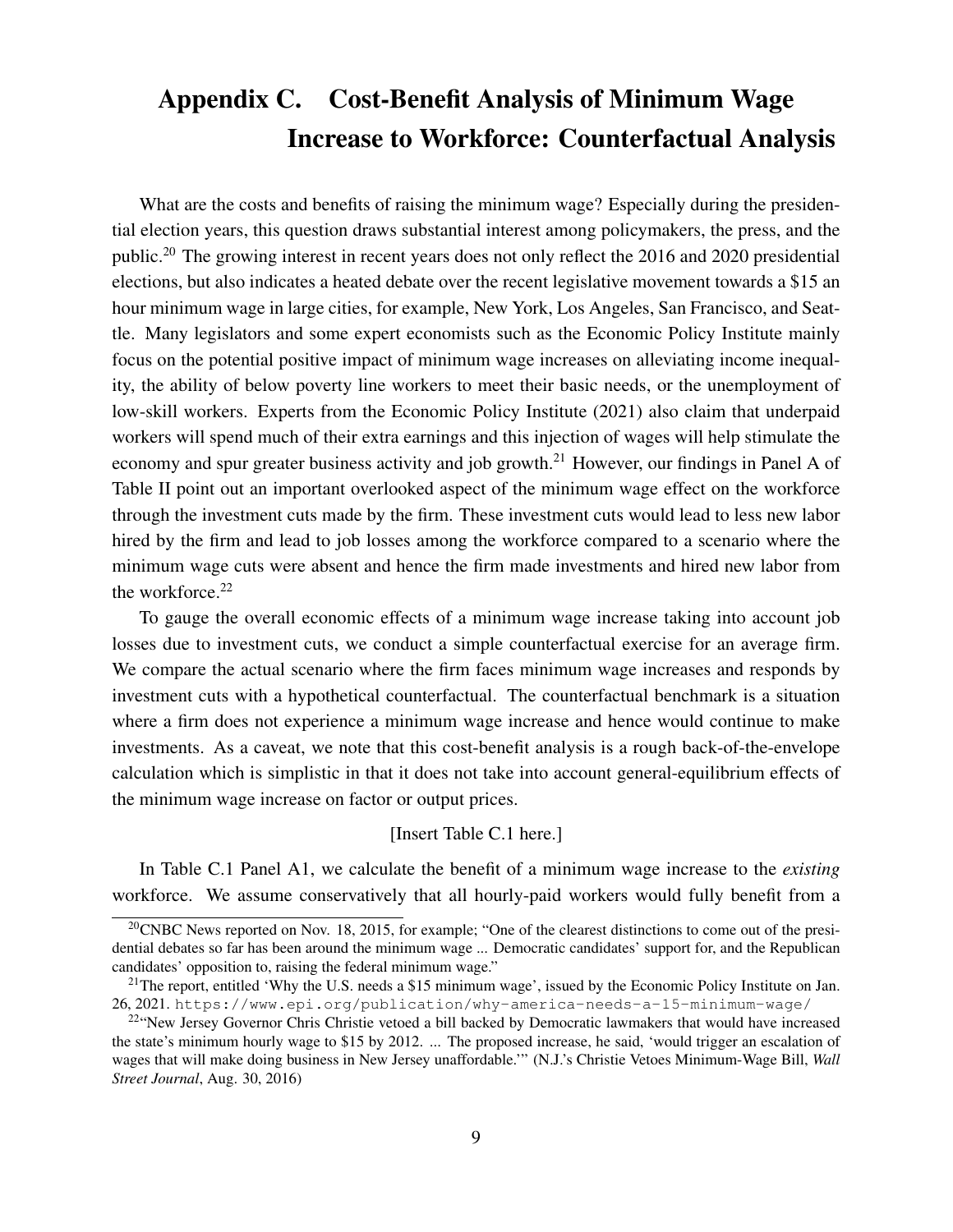minimum wage increase. For an average firm, we estimate the additional wages that the workforce earns from a minimum wage increase to be about \$2.90 million. This benefit is calculated as  $\Delta w_{min} \cdot h \cdot L \cdot \rho_{hour}$  where  $\Delta w_{min}$  is the average annual change in minimum wage rates in our sample, h is the average annual hours actually worked per U.S. worker (obtained from *OECD Statistics* as of 2017), L is the average number of employees per firm (based on our sample as of the year 2017), and  $\rho_{hour}$  is the percent of hourly-paid workers out of total workers (obtained from the *Labor Force Statistics from the Current Population Survey* as of 2017).

In Table [C.1](#page-63-0) Panel A2, we calculate the cost of a minimum wage increase to the *future* workforce for the pre-2000 and post-2000 periods. We assume that the employment adjustment due to a change in the capital is based on the average number of workers per unit capital stock. This cost is calculated as  $\beta_3 \cdot \Delta w_{min} \cdot K \cdot (L/K) \cdot w$  where  $\beta_3$  is the estimated investment-wage sensitivity in columns (2) and (3) of Panel A, Table [II,](#page-39-0) K is the average lagged capital stock in million  $\$ (based on our sample as of the year 2017),  $L/K$  is the average number of workers per million \$ capital stock (based on our sample as of the year 2017), and  $w$  is the average annual income per U.S. worker (obtained from *OECD Statistics* as of 2017). In the earlier period (pre-2000) in which a minimum wage increase has a strong negative impact on investment, the opportunity cost of job losses resulting from the investment cut amounts to \$34.41 million. Since  $\beta_3$  in the calculation is estimated with error, the 95% confidence interval of this point estimate is (−\$56.87, −\$11.86) million. Thus, for the entire workforce, it appears that the cost is much larger than the benefit for the pre-2000 period: the net cost to the workforce of a minimum wage increase at the average firm is \$31.51 million (the 95% confidence interval of (−\$53.97, −\$8.96) million). For the post-2000 period, this cost on average is negligible because there is no negative impact on investment for the average firm (the point estimate of  $\beta_3$  is close to zero): the cost estimate is \$0.90 million with the 95% confidence interval of (−\$4.22, \$5.93) million. For the entire workforce, the net effect of a minimum wage increase is \$2.00 million which is a noisy estimate as the 95% confidence interval of this estimate includes zero (the 95% confidence interval of (−\$1.32, \$8.83) million).

In Panel B of Table [C.1](#page-64-0) we summarize the results of the above counterfactual analysis by plotting the benefit, cost, and net cost (benefit) (along with the 95% confidence interval of the estimates) of a minimum wage increase to the total workforce based on calculations in Panels A1 and A2 in Table [C.1.](#page-63-0) Figure (a) in Panel B is based on the estimated investment-wage sensitivity for the pre-2000 period whereas figure (b) in Panel B is based on the estimated investment-wage sensitivity for the post-2000 period. These figures emphasize an overlooked but important negative effect of minimum wages on total employment through forgone corporate investment.

As a robustness check, we repeat our counterfactual analysis using different but reasonable parameter values (changes in the minimum wage, annual hours worked, the average number of employees, percent of hourly-paid workers, average capital stock, average labor to capital ratio, and average annual income per U.S workers) for the pre-2000 period. We obtain qualitatively similar results. The details of these calculations are reported in Table [C.2.](#page-65-0)

[Insert Table [C.2](#page-65-0) here.]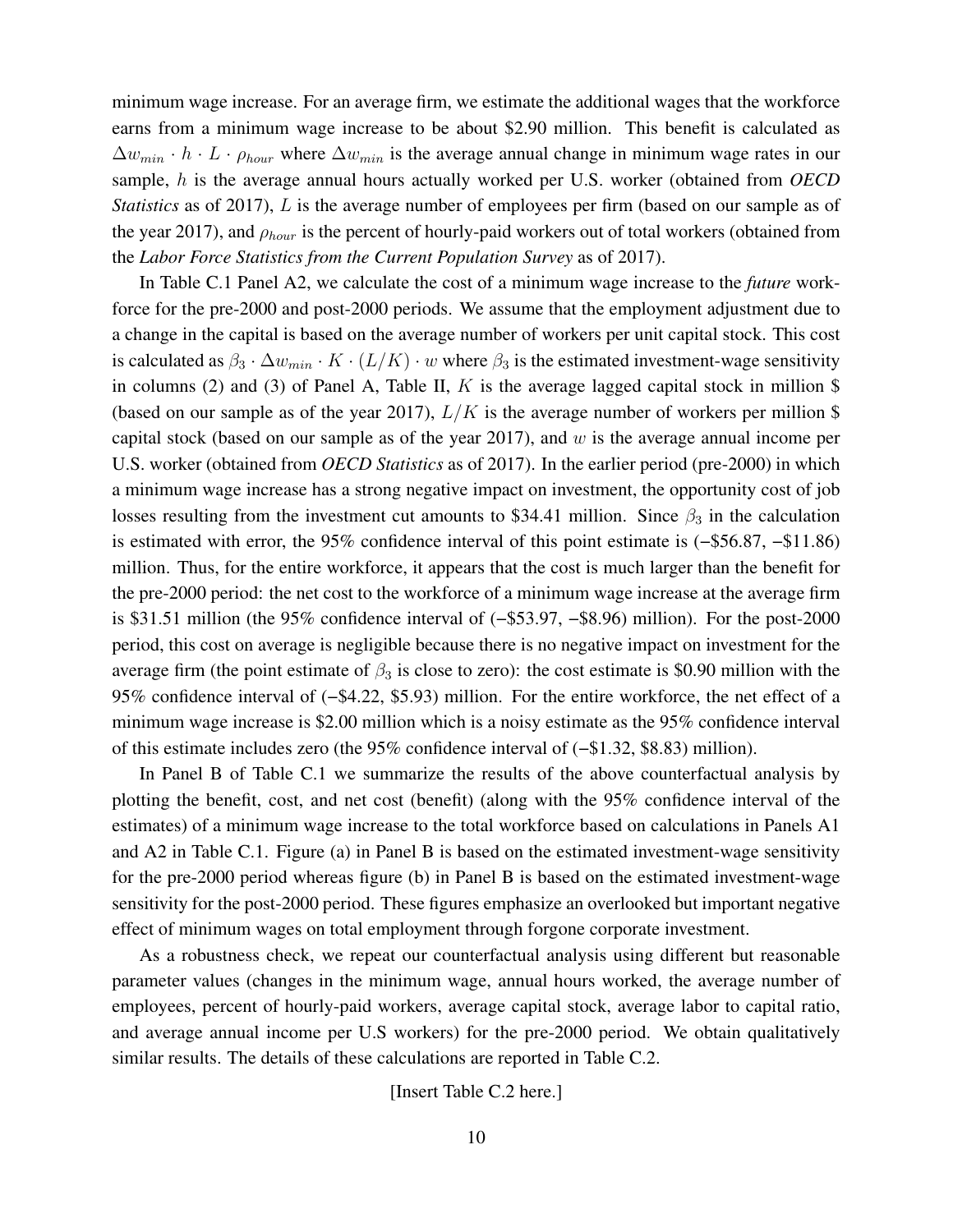The results in Table [C.1](#page-63-0) Panel A2 suggest that the net benefit/cost for the average firm due to a minimum wage increase in the post-2000 period is statistically indistinguishable from zero. However, as our results in Tables [III](#page-42-0) to [VI](#page-47-0) show, this average result masks important heterogeneity among firms. Firms that responded to the various economic shocks (and thus have no investmentwage sensitivity) do not impose any costs on the workforce due to minimum wage increases. They have moved their operations offshore; replaced labor with automation and had weak unions to negotiate with. However, our analysis also identified a sizeable group of firms that did not respond to these economic shocks effectively. For the latter group of firms, the investment-wage sensitivity was still significantly negative. In Panel C of Table [C.1](#page-64-0) we summarize the counterfactual analysis for these groups of firms by plotting the benefit, cost, and net cost (benefit) (along with the 95% confidence interval of the estimates) of a minimum wage increase to the total workforce based on calculations similar to Panels A1 and A2 in Table [C.1](#page-63-0) for each of the economic shocks analyzed in Tables [III](#page-42-0) to [VI.](#page-47-0) We conclude from these results that there exist a sizeable group of US firms as of today that produces significant negative effects of minimum wages on total employment through forgone corporate investment.

In Figure [C.1](#page-67-0) we graphically illustrate this additional source of employment reduction through the investment cut triggered by a minimum wage increase.  $Demand_1$  represents the labor demand curve in the absence of the minimum wage increase policy. Equilibrium occurs when supply equals demand, which generates the competitive employment  $L^*$  and wage  $w^*$ . Once the government imposes a minimum wage  $(w_{min})$ , which is greater than  $w^*$ , firms demand less labor due to the increased cost of labor.  $L_{d1}$  will be the new level of employment that is lower than  $L^*$ . Our findings suggest that this might not be the whole story of the effect of a minimum wage increase. The investment cut resulting from the minimum wage increase will shift the demand curve to the left ( $Demand<sub>2</sub>$ ), which amplifies the employment reduction on top of imposing the minimum wage itself.  $L_{d2}$  will be the new level of employment that is lower than  $L_{d1}$ . Thus,  $L_{d1} - L_{d2}$  is the additional unemployment due to the investment cut.

# [Insert Figure [C.1](#page-67-0) here.]

In conclusion, our simple counterfactual exercise suggests that the proponents of minimum wage laws must consider the unintended negative effect of minimum wages on the workforce through corporate investment. In practice, increased minimum wages will have a number of other potential benefits over and above the increase in wages itself, such as reduced income inequality or satisfying the basic needs of low-skill workers, which are usually difficult to measure. These benefits also need to be considered in the cost-benefit analysis to obtain a more complete and accurate picture of welfare implications. Nevertheless, this article provides suggestive evidence that a minimum wage increase could ultimately dampen employment growth by stifling corporate investment.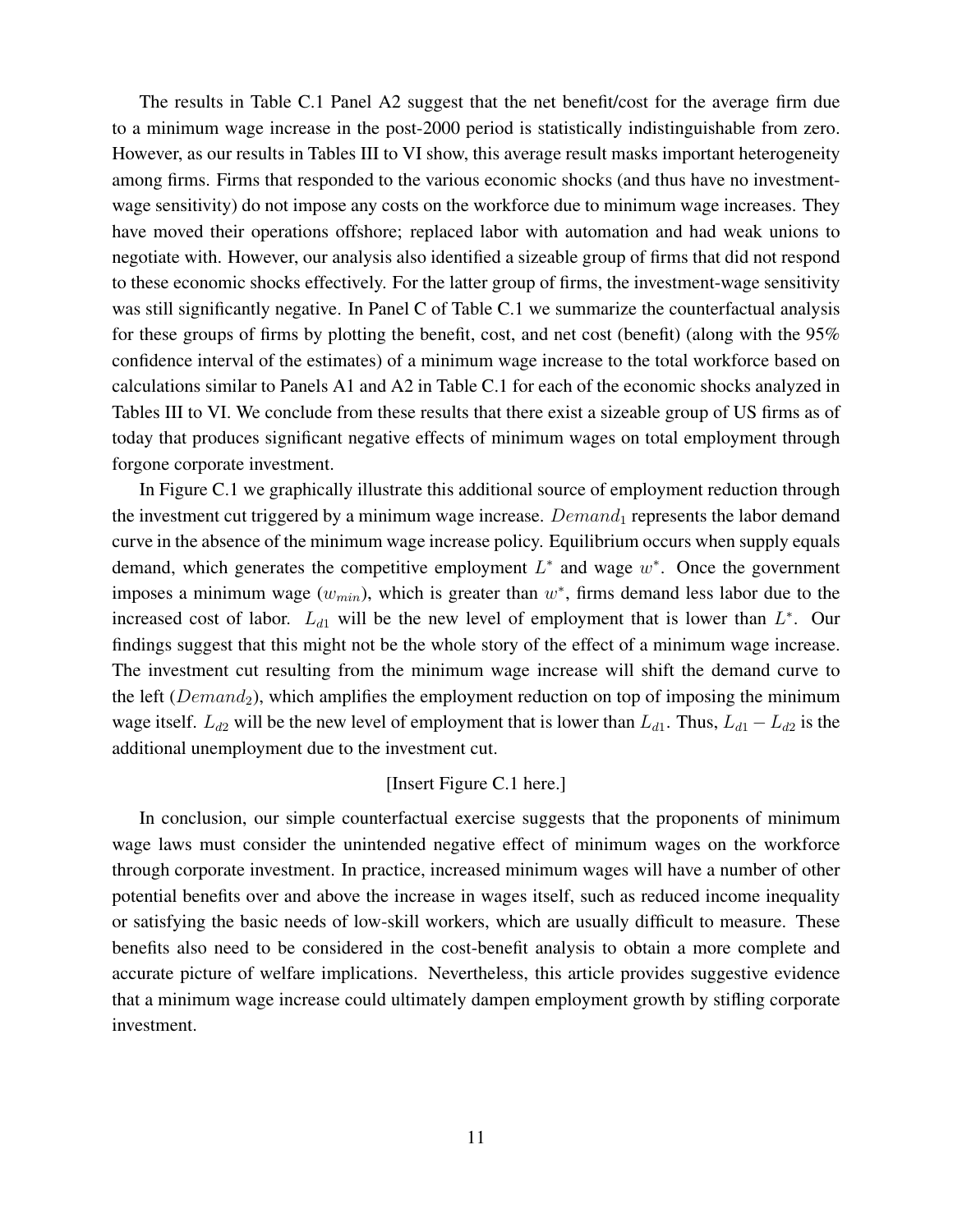|                                                                                         |                                            | Description             |                                                                                                                                              | (Labor Force Statistics from the Current Population Survey as of 2017)                                          |                                                                  | I Wage Increase Due to Investment Cuts (Increases) (Pre- vs. Post-2000) | Description                        |           | average lagged capital stock in million \$ (sample as of 2017)<br>(columns $(2)$ and $(3)$ of Panel A, Table II)<br>investment-wage sensitivity | average annual income (\$) per U.S. worker (OECD.Stat as of 2017)<br>average # of workers per million \$ capital stock (sample as of $2017$ ) | (or benefit of potential job openings via increased investment)<br>opportunity cost of job losses through investment cuts |
|-----------------------------------------------------------------------------------------|--------------------------------------------|-------------------------|----------------------------------------------------------------------------------------------------------------------------------------------|-----------------------------------------------------------------------------------------------------------------|------------------------------------------------------------------|-------------------------------------------------------------------------|------------------------------------|-----------|-------------------------------------------------------------------------------------------------------------------------------------------------|-----------------------------------------------------------------------------------------------------------------------------------------------|---------------------------------------------------------------------------------------------------------------------------|
| change in the capital is based on the average number of workers per unit capital stock. | Increase to Workforce (Pre- and Post-2000) |                         | average annual changes in minimum wage rates (full sample)<br>average annual hours actually worked per U.S. worker<br>(OECD.Stat as of 2017) | average number of employees per firm (sample as of 2017)<br>percent of hourly-paid workers out of total workers | additional wages that workforce earns from minimum wage increase |                                                                         | Parameter / Calculation            |           | $\beta_3$<br>K                                                                                                                                  | L/K<br>$\ddot{v}$                                                                                                                             | $\beta_3 \cdot \Delta w_{min} \cdot K \cdot (L/K) \cdot w$                                                                |
|                                                                                         | Panel A1. Benefit of Minimum Wage          | Parameter / Calculation | $\Delta w_{min}$<br>$\mathcal{L}_{\mathcal{L}}$                                                                                              | $\rho_{hour}$                                                                                                   | $\Delta w_{min} \cdot h \cdot L \cdot \rho_{hour}$               | Panel A2. Cost (Benefit) of Minimum                                     |                                    | Post-2000 | $[-0.47, 0.66]$ %<br>0.01%                                                                                                                      |                                                                                                                                               | M\$[-4.22, 5.93]<br>M\$0.90                                                                                               |
|                                                                                         |                                            |                         |                                                                                                                                              |                                                                                                                 |                                                                  |                                                                         | [95% Confidence Interval]<br>Value | Pre-2000  | M\$3,409.21<br>$[-6.33, -1.32]\%$<br>$-3.83%$                                                                                                   | \$57,715<br>30.44                                                                                                                             | M\$[-56.87, -11.86]<br>M\$-34.41                                                                                          |
|                                                                                         |                                            | Value                   | 1,780<br>\$0.15                                                                                                                              | 18,614<br>58.3%                                                                                                 | M\$2.90                                                          |                                                                         |                                    |           |                                                                                                                                                 |                                                                                                                                               |                                                                                                                           |

<span id="page-63-0"></span>Table C.1: Cost-Benefit Analysis of Minimum Wage Increase to Workforce: Counterfactual Analysis

Table C.1: Cost-Benefit Analysis of Minimum Wage Increase to Workforce: Counterfactual Analysis

These tables present a cost-benefit analysis of a minimum wage increase to the workforce using a simple counterfactual analysis for an average firm. We compare the actual scenario where the firm faces minimum wage increases and responds by cutting investment with a hypothetical counterfactual. The counterfactual benchmark is a situation where a firm does not experience a minimum wage increase and hence would continue to make investments. We note that this cost-benefit analysis is a rough back-of-the-envelope calculation that does not take into account the general-equilibrium effects of a minimum wage increase on factor or output prices. Panel A1 shows the benefit of a minimum wage increase to the existing workforce. Detailed information and data source of each parameter value is shown in *Description* column. We assume conservatively that all hourly-paid workers fully benefit from a minimum wage increase. Panel A2 calculates the opportunity cost (or benefit) of a minimum wage increase to the future workforce for the pre-2000 and post-2000 periods. We assume that the employment adjustment due to a

These tables present a cost-benefit analysis of a minimum wage increase to the workforce using a simple counterfactual analysis for an average firm. We compare

the actual scenario where the firm faces minimum wage increases and responds by cutting investment with a hypothetical counterfactual. The counterfactual benchmark is a situation where a firm does not experience a minimum wage increase and hence would continue to make investments. We note that this cost-benefit analysis is a rough back-of-the-envelope calculation that does not take into account the general-equilibrium effects of a minimum wage increase on factor or output

prices. Panel A1 shows the benefit of a minimum wage increase to the existing workforce. Detailed information and data source of each parameter value is shown

in Description column. We assume conservatively that all hourly-paid workers fully benefit from a minimum wage increase. Panel A2 calculates the opportunity cost (or benefit) of a minimum wage increase to the future workforce for the pre-2000 and post-2000 periods. We assume that the employment adjustment due to a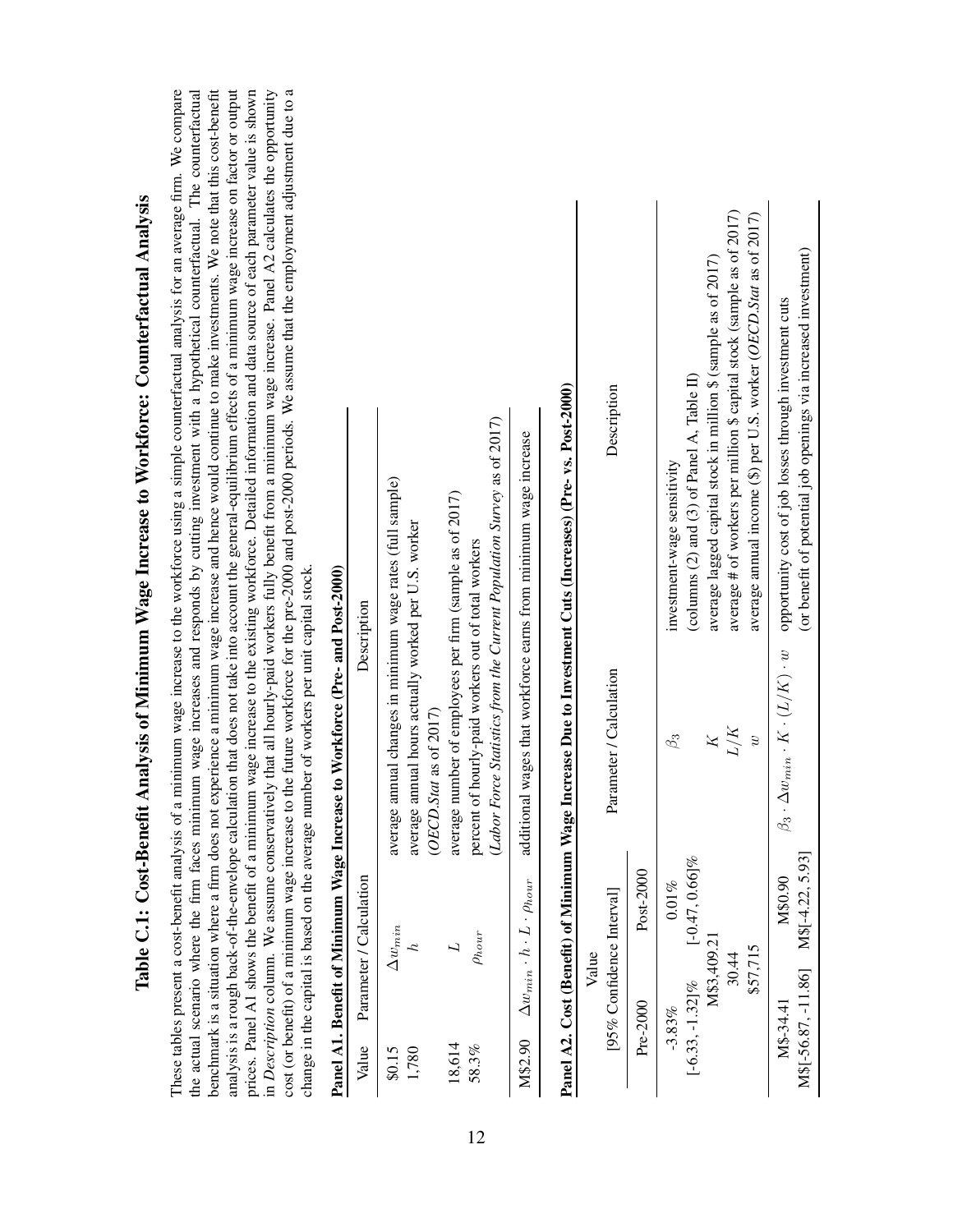# <span id="page-64-0"></span>Table C.1: Cost-Benefit Analysis of Minimum Wage Increase to Workforce: Counterfactual Analysis (continued)

Panel B summarizes the benefit, cost, and net cost (benefit) of a minimum wage increase to the workforce based on the calculations in Panels A1 and A2. In Panel C, we repeat the same exercise to calculate the benefit, cost, and net cost (benefit) of a minimum wage increase to the workforce for the firms that are subject to a minimum wage shock based on Tables [III](#page-42-0) to [VI.](#page-47-0) The blue bars indicate each amount in million dollars and the red vertical lines depict the 95% confidence intervals.





Panel C. Net Cost (Benefit) of Minimum Wage Increase to Workforce: For Firms that are Subject to a Minimum Wage Shock

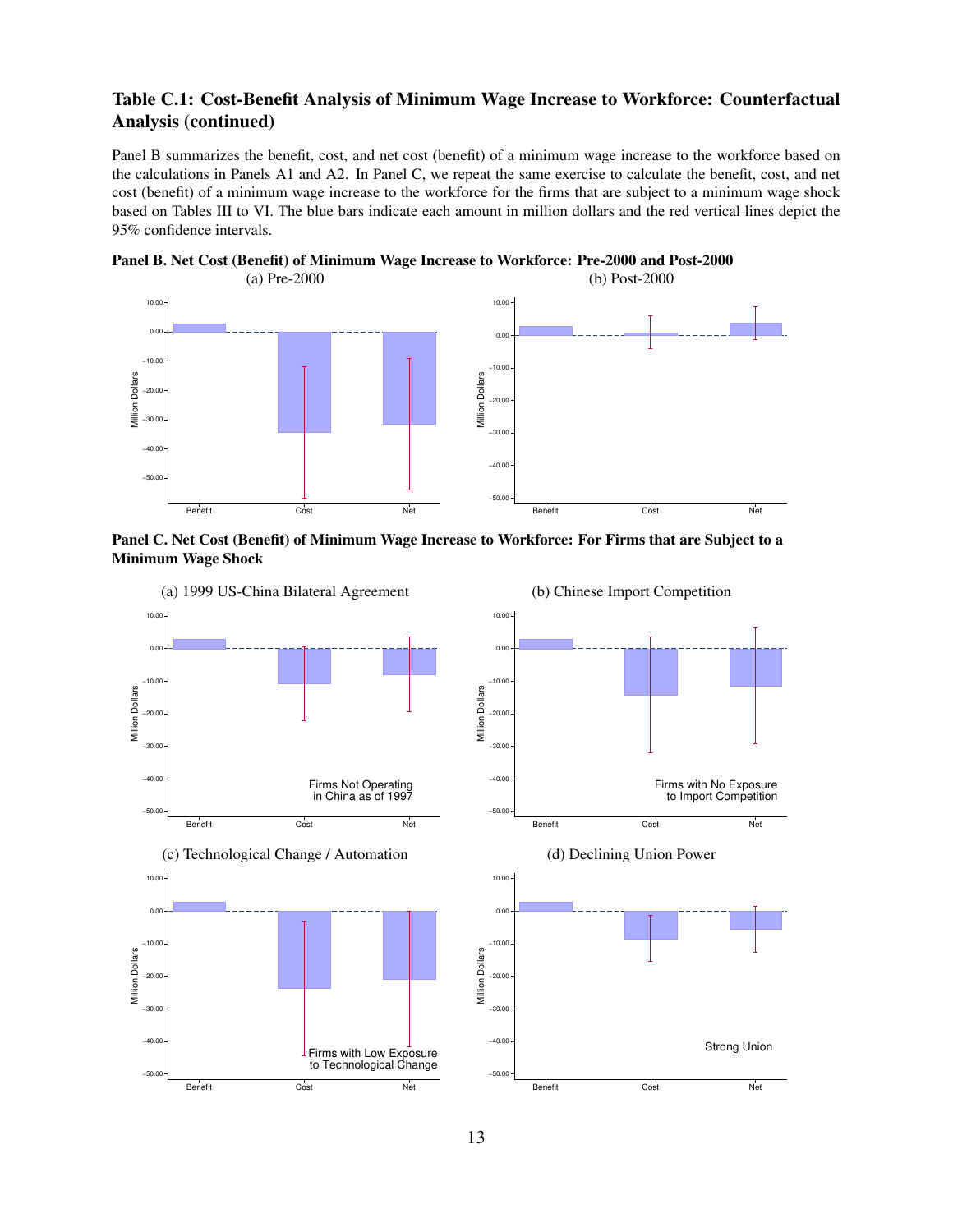| capital stock.                 | and hence would continue to make investments. W<br>pre-2000 and post-2000 periods. We assume that |                                                            | fully benefit from a minimum wage increase. Panel A2 calculates the opportunity cost (or benefit) of a minimum wage increase to the future workforce for the<br>workforce. Detailed information and data source of each parameter value is shown in <i>Description</i> column. We assume conservatively that all hourly-paid workers<br>e note that this cost-benefit analysis is a rough back-of-the-envelope calculation that does not take into account<br>the general-equilibrium effects of a minimum wage increase on factor or output prices. Panel A1 shows the benefit of a minimum wage increase to the existing<br>the employment adjustment due to a change in the capital is based on the average number of workers per unit |
|--------------------------------|---------------------------------------------------------------------------------------------------|------------------------------------------------------------|-------------------------------------------------------------------------------------------------------------------------------------------------------------------------------------------------------------------------------------------------------------------------------------------------------------------------------------------------------------------------------------------------------------------------------------------------------------------------------------------------------------------------------------------------------------------------------------------------------------------------------------------------------------------------------------------------------------------------------------------|
|                                | Panel A1. Benefit of Minimum Wage Increase to Workforce (Pre- vs. Post-2000)                      |                                                            |                                                                                                                                                                                                                                                                                                                                                                                                                                                                                                                                                                                                                                                                                                                                           |
| Value                          | Parameter / Calculation                                                                           |                                                            | Description                                                                                                                                                                                                                                                                                                                                                                                                                                                                                                                                                                                                                                                                                                                               |
| Post-2000<br>Pre-2000          |                                                                                                   |                                                            |                                                                                                                                                                                                                                                                                                                                                                                                                                                                                                                                                                                                                                                                                                                                           |
| \$0.17<br>\$0.12               | $\Delta w_{min}$                                                                                  |                                                            | average annual changes in minimum wage rates (pre-2000 and post-2000 sample)                                                                                                                                                                                                                                                                                                                                                                                                                                                                                                                                                                                                                                                              |
| 1,780<br>1,832                 | $\ddot{c}$                                                                                        | $(OECD.5tat$ as of 2000 and 2017)                          | average annual hours actually worked per U.S. worker                                                                                                                                                                                                                                                                                                                                                                                                                                                                                                                                                                                                                                                                                      |
| 18,614<br>10,145               |                                                                                                   |                                                            | average number of employees per firm (sample as of 2000 and 2017)                                                                                                                                                                                                                                                                                                                                                                                                                                                                                                                                                                                                                                                                         |
| 58.3%<br>59.6%                 | $\rho_{hour}$                                                                                     |                                                            | percent of hourly-paid workers out of total workers                                                                                                                                                                                                                                                                                                                                                                                                                                                                                                                                                                                                                                                                                       |
|                                |                                                                                                   |                                                            | (Labor Force Statistics from the Current Population Survey as of 2002 and 2017)                                                                                                                                                                                                                                                                                                                                                                                                                                                                                                                                                                                                                                                           |
| M\$3.28<br>M\$1.33             | $\Delta w_{min} \cdot h \cdot L \cdot \rho_{hour}$                                                |                                                            | additional wages that workforce earns from minimum wage increase                                                                                                                                                                                                                                                                                                                                                                                                                                                                                                                                                                                                                                                                          |
|                                |                                                                                                   |                                                            | Panel A2. Cost (Benefit) of Minimum Wage Increase Due to Investment Cuts (Increases) (Pre- vs. Post-2000)                                                                                                                                                                                                                                                                                                                                                                                                                                                                                                                                                                                                                                 |
|                                | Value                                                                                             |                                                            |                                                                                                                                                                                                                                                                                                                                                                                                                                                                                                                                                                                                                                                                                                                                           |
|                                | [95% Confidence Interval]                                                                         | Parameter / Calculation                                    | Description                                                                                                                                                                                                                                                                                                                                                                                                                                                                                                                                                                                                                                                                                                                               |
| Pre-2000                       | Post-2000                                                                                         |                                                            |                                                                                                                                                                                                                                                                                                                                                                                                                                                                                                                                                                                                                                                                                                                                           |
|                                | $0.01\%$                                                                                          | $\beta_3$                                                  | effect of unit minimum wage increase on investment rate                                                                                                                                                                                                                                                                                                                                                                                                                                                                                                                                                                                                                                                                                   |
| $-3.83\%$<br>[-6.33, -1.32]%   | $[-0.47, 0.66]$ %                                                                                 |                                                            | (Columns $(2)$ and $(3)$ of Panel A, Table II)                                                                                                                                                                                                                                                                                                                                                                                                                                                                                                                                                                                                                                                                                            |
| M\$1,208.43                    | M\$3,409.21                                                                                       | z                                                          | average lagged capital stock in million \$ (sample as of 2000 and 2017)                                                                                                                                                                                                                                                                                                                                                                                                                                                                                                                                                                                                                                                                   |
| 28.18                          | 30.44                                                                                             |                                                            | average number of workers per million \$ capital stock<br>(sample as of $2000$ and $2017$ )                                                                                                                                                                                                                                                                                                                                                                                                                                                                                                                                                                                                                                               |
| \$52,725                       | \$57,715                                                                                          |                                                            | average annual income (\$) per U.S. worker                                                                                                                                                                                                                                                                                                                                                                                                                                                                                                                                                                                                                                                                                                |
|                                |                                                                                                   | $\boldsymbol{v}$                                           | ( $OECD.$ Stat as of 2000 and 2017)                                                                                                                                                                                                                                                                                                                                                                                                                                                                                                                                                                                                                                                                                                       |
| M\$[-13.64, -2.84]<br>M\$-8.25 | M\$[-4.79, 6.72]<br>M\$1.02                                                                       | $\beta_3 \cdot \Delta w_{min} \cdot K \cdot (L/K) \cdot w$ | (or benefit of potential job openings via increased investment)<br>opportunity cost of job losses through investment cuts                                                                                                                                                                                                                                                                                                                                                                                                                                                                                                                                                                                                                 |
|                                |                                                                                                   |                                                            |                                                                                                                                                                                                                                                                                                                                                                                                                                                                                                                                                                                                                                                                                                                                           |
|                                |                                                                                                   |                                                            |                                                                                                                                                                                                                                                                                                                                                                                                                                                                                                                                                                                                                                                                                                                                           |

Table C.2: Cost-Benefit Analysis of Minimum Wage Increase to Workforce: Counterfactual Analysis Using Alternative Param-

Table C.2: Cost-Benefit Analysis of Minimum Wage Increase to Workforce: Counterfactual Analysis Using Alternative Param-

<span id="page-65-0"></span>These tables repeat Panels A1 and A2, Table [C.1](#page-63-0) in the main text by using alternative parameter values that are used to conduct a cost-benefit analysis of a minimum wage increase to the workforce for an average firm. We compare the actual scenario where the firm faces minimum wage increases and responds by cutting investment with a hypothetical counterfactual. The counterfactual benchmark is a situation where a firm does not experience a minimum wage increase

cutting investment with a hypothetical counterfactual. The counterfactual benchmark is a situation where a firm does not experience a minimum wage increase

These tables repeat Panels A1 and A2, Table C.1 in the main text by using alternative parameter values that are used to conduct a cost-benefit analysis of a minimum wage increase to the workforce for an average firm. We compare the actual scenario where the firm faces minimum wage increases and responds by

eter Values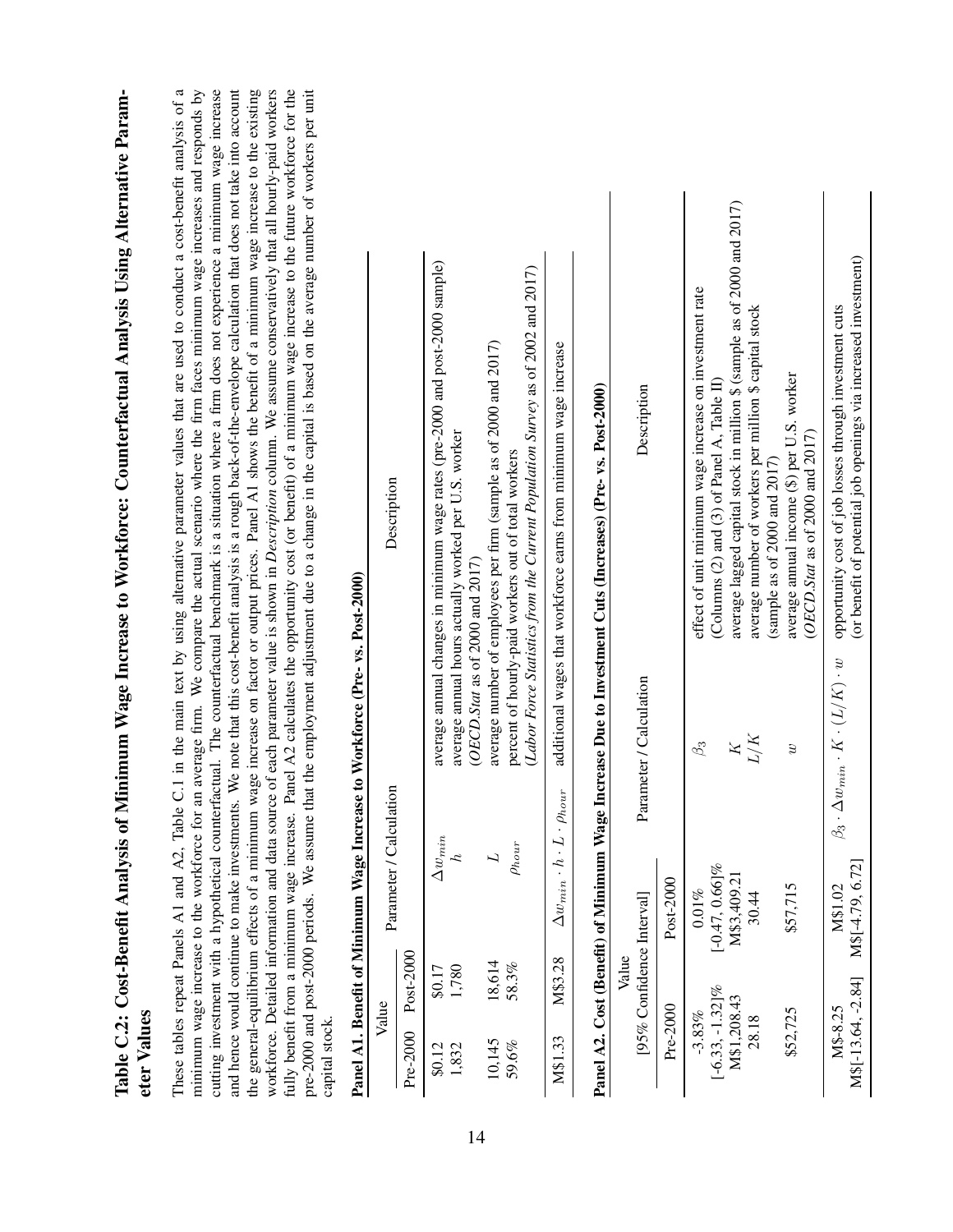# Table C.2: Cost-Benefit Analysis of Minimum Wage Increase to Workforce: Counterfactual Analysis Using Alternative Parameter Values (continued)

Panel B summarizes the benefit, cost, and net benefit of the minimum wage increase to the workforce based on the calculations in Panels A1 and A2. Figure (a) plots the benefit, cost, and net benefit amounts that are based on the estimation from the pre-2000 sample period. Figure (b) plots the benefit, cost, and net benefit amounts that are based on the estimation from the post-2000 period. The blue bars indicate each amount in million dollars and the red vertical lines depict the 95% confidence intervals.